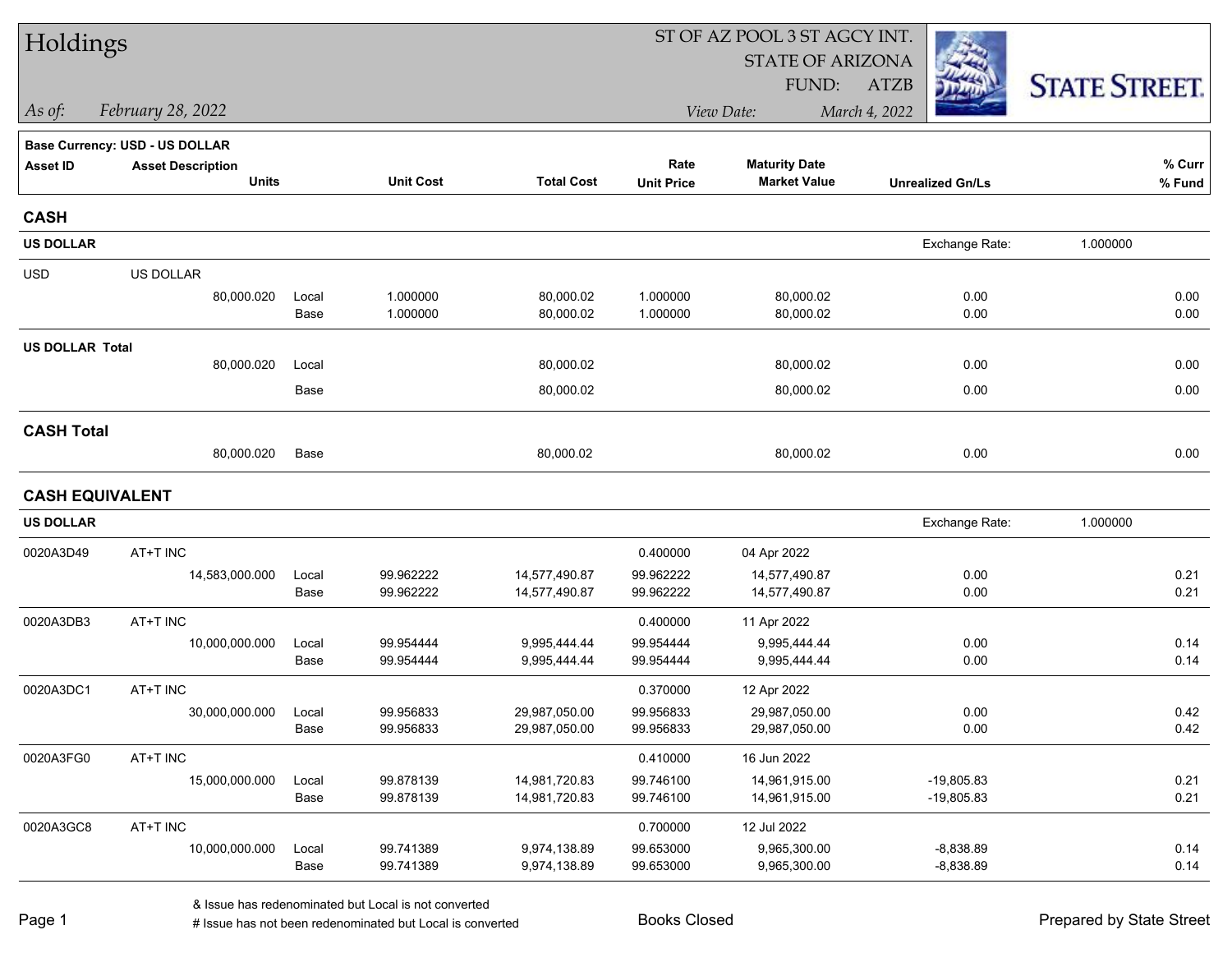| Holdings        |                                                |       |                  |                   |                   | ST OF AZ POOL 3 ST AGCY INT. |                         |                      |
|-----------------|------------------------------------------------|-------|------------------|-------------------|-------------------|------------------------------|-------------------------|----------------------|
|                 |                                                |       |                  |                   |                   | <b>STATE OF ARIZONA</b>      |                         |                      |
|                 |                                                |       |                  |                   |                   | FUND:                        | <b>ATZB</b>             | <b>STATE STREET.</b> |
| As of:          | February 28, 2022                              |       |                  |                   |                   | View Date:                   | March 4, 2022           |                      |
|                 | <b>Base Currency: USD - US DOLLAR</b>          |       |                  |                   |                   |                              |                         |                      |
| <b>Asset ID</b> | <b>Asset Description</b>                       |       |                  |                   | Rate              | <b>Maturity Date</b>         |                         | % Curr               |
|                 | <b>Units</b>                                   |       | <b>Unit Cost</b> | <b>Total Cost</b> | <b>Unit Price</b> | <b>Market Value</b>          | <b>Unrealized Gn/Ls</b> | % Fund               |
| 0020A3JD3       | AT+T INC                                       |       |                  |                   | 1.200000          | 13 Sep 2022                  |                         |                      |
|                 | 10,000,000.000                                 | Local | 99.346667        | 9,934,666.67      | 99.391300         | 9,939,130.00                 | 4,463.33                | 0.14                 |
|                 |                                                | Base  | 99.346667        | 9,934,666.67      | 99.391300         | 9,939,130.00                 | 4,463.33                | 0.14                 |
| 02079QCB8       | ALPHABET INC                                   |       |                  |                   | 0.080000          | 11 Mar 2022                  |                         |                      |
|                 | 50,000,000.000                                 | Local | 99.997778        | 49,998,888.88     | 99.997778         | 49,998,888.88                | 0.00                    | 0.71                 |
|                 |                                                | Base  | 99.997778        | 49,998,888.88     | 99.997778         | 49,998,888.88                | 0.00                    | 0.71                 |
| 02314QD48       | AMAZON COM INC DISC COML                       |       |                  |                   | 0.140000          | 04 Apr 2022                  |                         |                      |
|                 | 25,000,000.000                                 | Local | 99.986778        | 24,996,694.44     | 99.986778         | 24,996,694.44                | 0.00                    | 0.35                 |
|                 |                                                | Base  | 99.986778        | 24,996,694.44     | 99.986778         | 24,996,694.44                | 0.00                    | 0.35                 |
| 02314QDJ5       | AMAZON COM INC DISC COML                       |       |                  |                   | 0.150000          | 18 Apr 2022                  |                         |                      |
|                 | 25,000,000.000                                 | Local | 99.980000        | 24,995,000.00     | 99.980000         | 24,995,000.00                | 0.00                    | 0.35                 |
|                 |                                                | Base  | 99.980000        | 24,995,000.00     | 99.980000         | 24,995,000.00                | 0.00                    | 0.35                 |
| 02314QEX3       | AMAZON COM INC DISC COML                       |       |                  |                   | 0.400000          | 31 May 2022                  |                         |                      |
|                 | 20,000,000.000                                 | Local | 99.898889        | 19,979,777.78     | 99.936000         | 19,987,200.00                | 7,422.22                | 0.28                 |
|                 |                                                | Base  | 99.898889        | 19,979,777.78     | 99.936000         | 19,987,200.00                | 7,422.22                | 0.28                 |
| 02665KE60       | AMERICAN HONDA FINAN                           |       |                  |                   | 0.550000          | 06 May 2022                  |                         |                      |
|                 | 25,000,000.000                                 | Local | 99.899167        | 24,974,791.67     | 99.899167         | 24,974,791.67                | 0.00                    | 0.35                 |
|                 |                                                | Base  | 99.899167        | 24,974,791.67     | 99.899167         | 24,974,791.67                | 0.00                    | 0.35                 |
| 02665WDC2       | AMERICAN HONDA FINANCE SR UNSECURED 01/23 2.05 |       |                  |                   | 2.050000          | 10 Jan 2023                  |                         |                      |
|                 | 5,000,000.000                                  | Local | 99.990431        | 4,999,521.55      | 100.631900        | 5,031,595.00                 | 32,073.45               | 0.07                 |
|                 |                                                | Base  | 99.990431        | 4,999,521.55      | 100.631900        | 5,031,595.00                 | 32,073.45               | 0.07                 |
| 03785EC93       | APPLE INC                                      |       |                  |                   | 0.060000          | 09 Mar 2022                  |                         |                      |
|                 | 25,000,000.000                                 | Local | 99.998667        | 24,999,666.67     | 99.998667         | 24,999,666.67                | 0.00                    | 0.35                 |
|                 |                                                | Base  | 99.998667        | 24,999,666.67     | 99.998667         | 24,999,666.67                | 0.00                    | 0.35                 |
| 03785ECJ1       | APPLE INC                                      |       |                  |                   | 0.080000          | 18 Mar 2022                  |                         |                      |
|                 | 25,000,000.000                                 | Local | 99.996222        | 24,999,055.55     | 99.996222         | 24,999,055.55                | 0.00                    | 0.35                 |
|                 |                                                | Base  | 99.996222        | 24,999,055.55     | 99.996222         | 24,999,055.55                | 0.00                    | 0.35                 |
| 03785ECM4       | APPLE INC                                      |       |                  |                   | 0.080000          | 21 Mar 2022                  |                         |                      |
|                 | 25,000,000.000                                 | Local | 99.995556        | 24,998,888.89     | 99.995556         | 24,998,888.89                | 0.00                    | 0.35                 |
|                 |                                                | Base  | 99.995556        | 24,998,888.89     | 99.995556         | 24,998,888.89                | 0.00                    | 0.35                 |

# $TT.1.1:$

 $\overline{\phantom{0}}$ 

 $\overline{\phantom{0}}$ 

 $\overline{\phantom{0}}$ 

 $\overline{\phantom{0}}$ 

 $\overline{\phantom{0}}$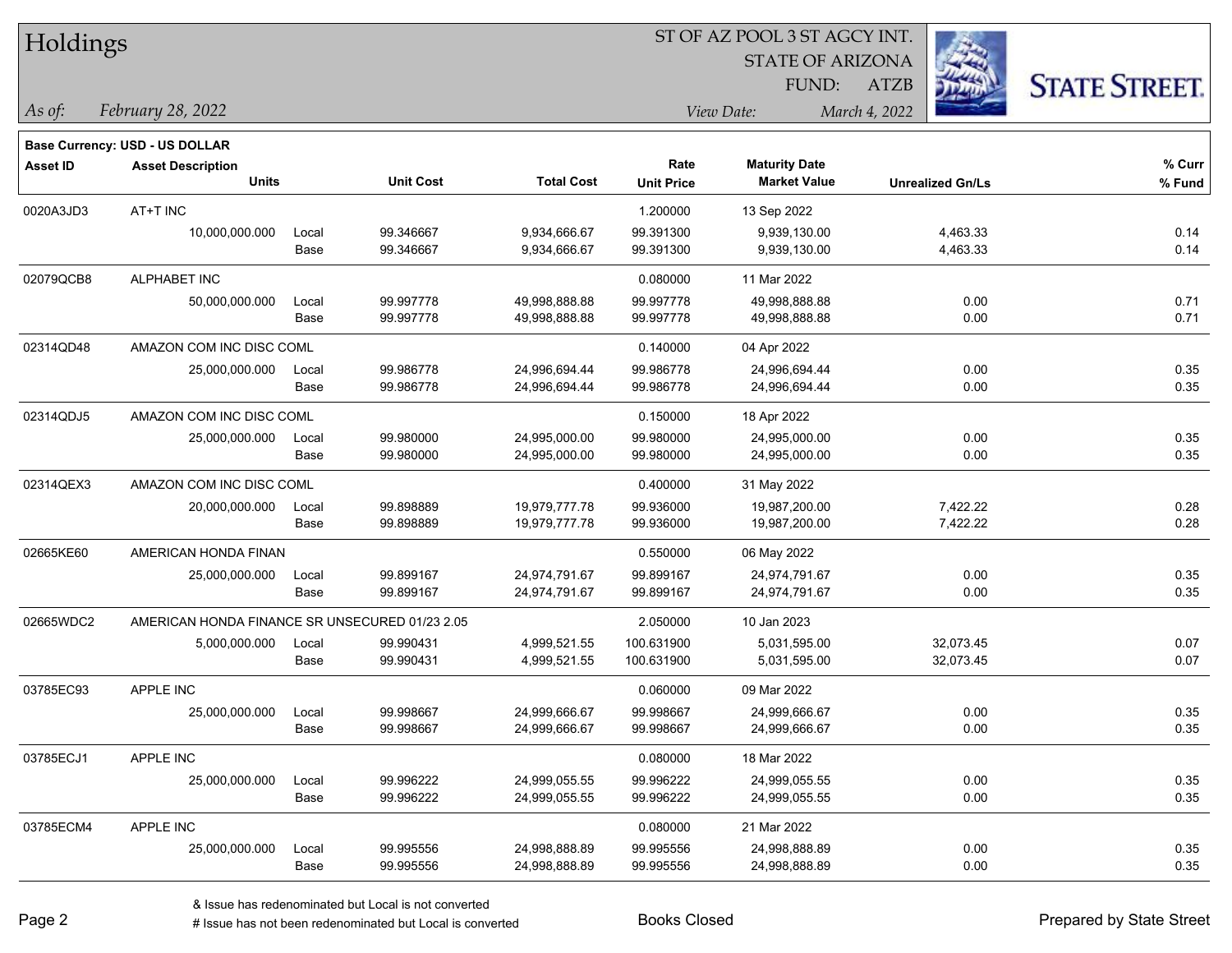| Holdings        |                                       |       |                  |                   |                   | ST OF AZ POOL 3 ST AGCY INT. |                         |                      |
|-----------------|---------------------------------------|-------|------------------|-------------------|-------------------|------------------------------|-------------------------|----------------------|
|                 |                                       |       |                  |                   |                   | <b>STATE OF ARIZONA</b>      | - 43                    |                      |
|                 |                                       |       |                  |                   |                   | FUND:                        | ATZB                    | <b>STATE STREET.</b> |
| As of:          | February 28, 2022                     |       |                  |                   |                   | View Date:                   | March 4, 2022           |                      |
|                 | <b>Base Currency: USD - US DOLLAR</b> |       |                  |                   |                   |                              |                         |                      |
| <b>Asset ID</b> | <b>Asset Description</b>              |       |                  |                   | Rate              | <b>Maturity Date</b>         |                         | % Curr               |
|                 | <b>Units</b>                          |       | <b>Unit Cost</b> | <b>Total Cost</b> | <b>Unit Price</b> | <b>Market Value</b>          | <b>Unrealized Gn/Ls</b> | % Fund               |
| 03785ECU6       | APPLE INC                             |       |                  |                   | 0.090000          | 28 Mar 2022                  |                         |                      |
|                 | 25,000,000.000                        | Local | 99.993250        | 24,998,312.50     | 99.993250         | 24,998,312.50                | 0.00                    | 0.35                 |
|                 |                                       | Base  | 99.993250        | 24,998,312.50     | 99.993250         | 24,998,312.50                | 0.00                    | 0.35                 |
| 05253CDM5       | <b>AUST + NEW ZEA</b>                 |       |                  |                   | 0.250000          | 21 Apr 2022                  |                         |                      |
|                 | 25,000,000.000                        | Local | 99.964583        | 24,991,145.83     | 99.964583         | 24,991,145.83                | 0.00                    | 0.35                 |
|                 |                                       | Base  | 99.964583        | 24,991,145.83     | 99.964583         | 24,991,145.83                | 0.00                    | 0.35                 |
| 06367CFG7       | <b>BANK OF MONTREAL</b>               |       |                  |                   | 0.220000          | 18 May 2022                  |                         |                      |
|                 | 10,000,000.000                        | Local | 100.000000       | 10,000,000.00     | 100.000000        | 10,000,000.00                | 0.00                    | 0.14                 |
|                 |                                       | Base  | 100.000000       | 10,000,000.00     | 100.000000        | 10,000,000.00                | 0.00                    | 0.14                 |
| 06367CJQ1       | <b>BANK OF MONTREAL</b>               |       |                  |                   | 0.200000          | 02 Sep 2022                  |                         |                      |
|                 | 10,000,000.000                        | Local | 100.000000       | 10,000,000.00     | 99.954000         | 9,995,400.00                 | $-4,600.00$             | 0.14                 |
|                 |                                       | Base  | 100.000000       | 10,000,000.00     | 99.954000         | 9,995,400.00                 | $-4,600.00$             | 0.14                 |
| 06367CSJ7       | <b>BANK OF MONTREAL</b>               |       |                  |                   | 0.500000          | 25 May 2022                  |                         |                      |
|                 | 40,000,000.000                        | Local | 100.000000       | 40,000,000.00     | 100.000000        | 40,000,000.00                | 0.00                    | 0.56                 |
|                 |                                       | Base  | 100.000000       | 40,000,000.00     | 100.000000        | 40,000,000.00                | 0.00                    | 0.56                 |
| 06417KCB3       | BANK OF NOVA SCOTIA/THE               |       |                  |                   | 0.210000          | 11 Mar 2022                  |                         |                      |
|                 | 50,000,000.000                        | Local | 99.994167        | 49,997,083.33     | 99.994167         | 49,997,083.33                | 0.00                    | 0.71                 |
|                 |                                       | Base  | 99.994167        | 49,997,083.33     | 99.994167         | 49,997,083.33                | 0.00                    | 0.71                 |
| 06417KDN6       | <b>BANK OF NOVA SCOTIA/THE</b>        |       |                  |                   | 0.200000          | 22 Apr 2022                  |                         |                      |
|                 | 25,000,000.000                        | Local | 99.971111        | 24,992,777.78     | 99.971111         | 24,992,777.78                | 0.00                    | 0.35                 |
|                 |                                       | Base  | 99.971111        | 24,992,777.78     | 99.971111         | 24,992,777.78                | 0.00                    | 0.35                 |
| 06417KEA3       | <b>BANK OF NOVA SCOTIA/THE</b>        |       |                  |                   | 0.200000          | 10 May 2022                  |                         |                      |
|                 | 14,000,000.000                        | Local | 99.961111        | 13,994,555.55     | 99.961111         | 13,994,555.55                | 0.00                    | 0.20                 |
|                 |                                       | Base  | 99.961111        | 13,994,555.55     | 99.961111         | 13,994,555.55                | 0.00                    | 0.20                 |
| 06417KF20       | BANK OF NOVA SCOTIA/THE               |       |                  |                   | 0.160000          | 02 Jun 2022                  |                         |                      |
|                 | 25,000,000.000                        | Local | 99.958667        | 24,989,666.66     | 99.870300         | 24,967,575.00                | $-22,091.66$            | 0.35                 |
|                 |                                       | Base  | 99.958667        | 24,989,666.66     | 99.870300         | 24,967,575.00                | $-22,091.66$            | 0.35                 |
| 06742XL47       | <b>BARCLAYS BK PLC</b>                |       |                  |                   | 0.510000          | 16 May 2022                  |                         |                      |
|                 | 15,000,000.000                        | Local | 99.892333        | 14,983,850.00     | 99.892333         | 14,983,850.00                | 0.00                    | 0.21                 |
|                 |                                       | Base  | 99.892333        | 14,983,850.00     | 99.892333         | 14,983,850.00                | 0.00                    | 0.21                 |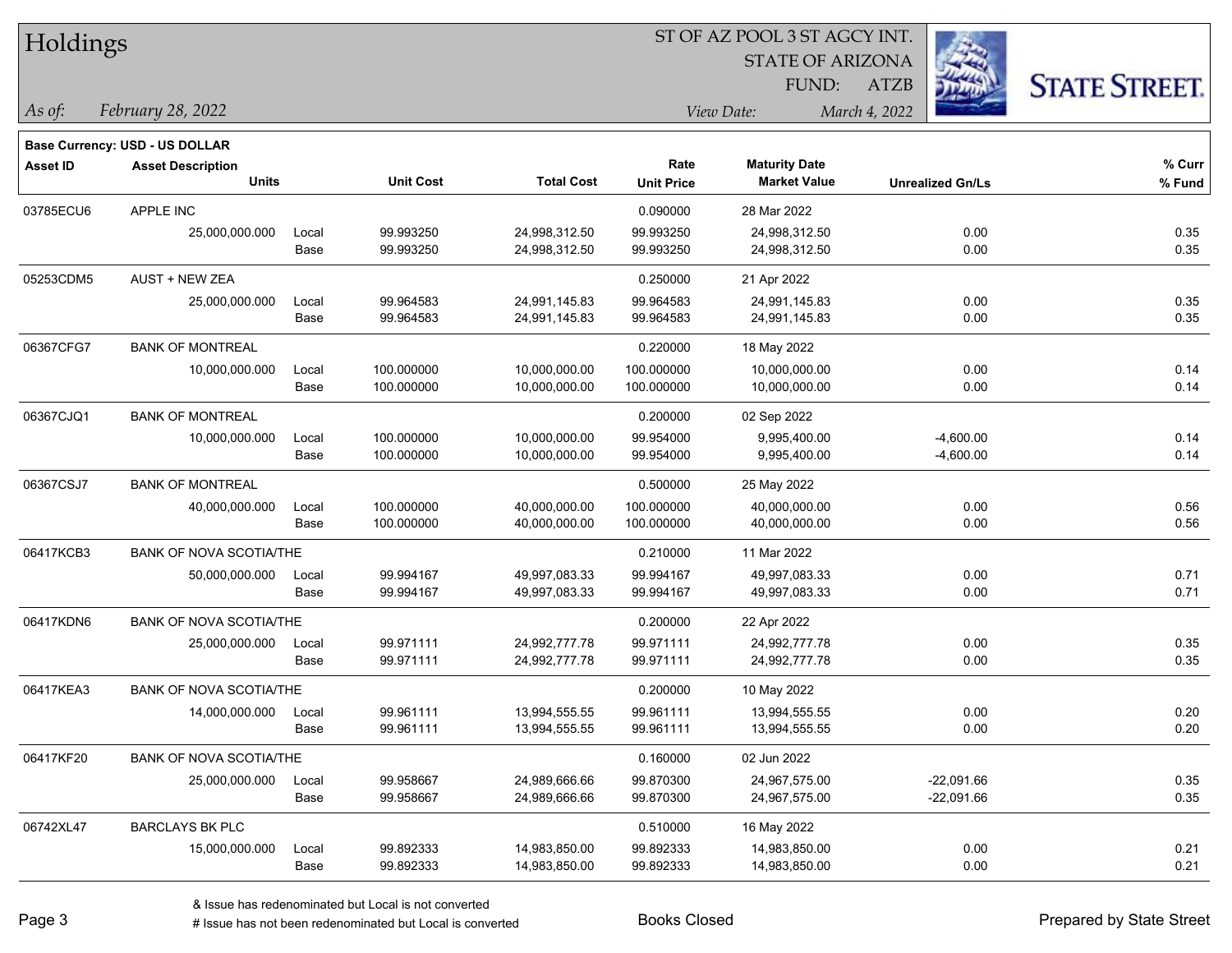| Holdings        |                                       |       |                  |                   |                   | ST OF AZ POOL 3 ST AGCY INT. |                         |                      |
|-----------------|---------------------------------------|-------|------------------|-------------------|-------------------|------------------------------|-------------------------|----------------------|
|                 |                                       |       |                  |                   |                   | <b>STATE OF ARIZONA</b>      |                         |                      |
|                 |                                       |       |                  |                   |                   | FUND:                        | <b>ATZB</b>             | <b>STATE STREET.</b> |
| As of:          | February 28, 2022                     |       |                  |                   |                   | View Date:                   | March 4, 2022           |                      |
|                 | <b>Base Currency: USD - US DOLLAR</b> |       |                  |                   |                   |                              |                         |                      |
| <b>Asset ID</b> | <b>Asset Description</b>              |       |                  |                   | Rate              | <b>Maturity Date</b>         |                         | % Curr               |
|                 | <b>Units</b>                          |       | <b>Unit Cost</b> | <b>Total Cost</b> | <b>Unit Price</b> | <b>Market Value</b>          | <b>Unrealized Gn/Ls</b> | % Fund               |
| 06742XXV4       | <b>BARCLAYS BK PLC</b>                |       |                  |                   | 0.310000          | 24 May 2022                  |                         |                      |
|                 | 25,000,000.000                        | Local | 99.927667        | 24,981,916.67     | 99.927667         | 24,981,916.67                | 0.00                    | 0.35                 |
|                 |                                       | Base  | 99.927667        | 24,981,916.67     | 99.927667         | 24,981,916.67                | 0.00                    | 0.35                 |
| 06742XZM2       | <b>BARCLAYS BK PLC</b>                |       |                  |                   | 0.210000          | 14 Apr 2022                  |                         |                      |
|                 | 25,000,000.000                        | Local | 99.974333        | 24,993,583.33     | 99.974333         | 24,993,583.33                | 0.00                    | 0.35                 |
|                 |                                       | Base  | 99.974333        | 24,993,583.33     | 99.974333         | 24,993,583.33                | 0.00                    | 0.35                 |
| 07644BFF4       | BEDFORD ROW FDG CORP                  |       |                  |                   | 0.270000          | 15 Jun 2022                  |                         |                      |
|                 | 20,000,000.000                        | Local | 99.920500        | 19,984,100.00     | 99.822400         | 19,964,480.00                | $-19,620.00$            | 0.28                 |
|                 |                                       | Base  | 99.920500        | 19,984,100.00     | 99.822400         | 19,964,480.00                | $-19,620.00$            | 0.28                 |
| 13608BG57       | <b>CANADIAN IMPERIAL BK</b>           |       |                  |                   | 0.180000          | 05 Jul 2022                  |                         |                      |
|                 | 25,000,000.000                        | Local | 99.937000        | 24,984,250.00     | 99.785100         | 24,946,275.00                | $-37,975.00$            | 0.35                 |
|                 |                                       | Base  | 99.937000        | 24,984,250.00     | 99.785100         | 24,946,275.00                | $-37,975.00$            | 0.35                 |
| 13608BK37       | CANADIAN IMPERIAL BK                  |       |                  |                   | 0.440000          | 03 Oct 2022                  |                         |                      |
|                 | 25,000,000.000                        | Local | 99.736000        | 24,934,000.00     | 99.469600         | 24,867,400.00                | $-66,600.00$            | 0.35                 |
|                 |                                       | Base  | 99.736000        | 24,934,000.00     | 99.469600         | 24,867,400.00                | $-66,600.00$            | 0.35                 |
| 138994009       | CANTOR FITZGERALD REPO REPO           |       |                  |                   | 0.040000          | 01 Mar 2022                  |                         |                      |
|                 | 500,000,000.000                       | Local | 100.000000       | 500,000,000.00    | 100.000000        | 500,000,000.00               | 0.00                    | 7.06                 |
|                 |                                       | Base  | 100.000000       | 500,000,000.00    | 100.000000        | 500,000,000.00               | 0.00                    | 7.06                 |
| 138994009       | CANTOR FITZGERALD REPO REPO           |       |                  |                   | 0.200000          | 03 Mar 2022                  |                         |                      |
|                 | 27,000,000.000                        | Local | 100.000000       | 27,000,000.00     | 100.000000        | 27,000,000.00                | 0.00                    | 0.38                 |
|                 |                                       | Base  | 100.000000       | 27,000,000.00     | 100.000000        | 27,000,000.00                | 0.00                    | 0.38                 |
| 138994009       | CANTOR FITZGERALD REPO REPO           |       |                  |                   | 0.200000          | 07 Mar 2022                  |                         |                      |
|                 | 25,000,000.000                        | Local | 100.000000       | 25,000,000.00     | 100.000000        | 25,000,000.00                | 0.00                    | 0.35                 |
|                 |                                       | Base  | 100.000000       | 25,000,000.00     | 100.000000        | 25,000,000.00                | 0.00                    | 0.35                 |
| 138994009       | CANTOR FITZGERALD REPO REPO           |       |                  |                   | 0.200000          | 09 Mar 2022                  |                         |                      |
|                 | 25,000,000.000                        | Local | 100.000000       | 25,000,000.00     | 100.000000        | 25,000,000.00                | 0.00                    | 0.35                 |
|                 |                                       | Base  | 100.000000       | 25,000,000.00     | 100.000000        | 25,000,000.00                | 0.00                    | 0.35                 |
| 138994009       | CANTOR FITZGERALD REPO REPO           |       |                  |                   | 0.200000          | 11 Mar 2022                  |                         |                      |
|                 | 30,000,000.000                        | Local | 100.000000       | 30,000,000.00     | 100.000000        | 30,000,000.00                | 0.00                    | 0.42                 |
|                 |                                       | Base  | 100.000000       | 30,000,000.00     | 100.000000        | 30,000,000.00                | 0.00                    | 0.42                 |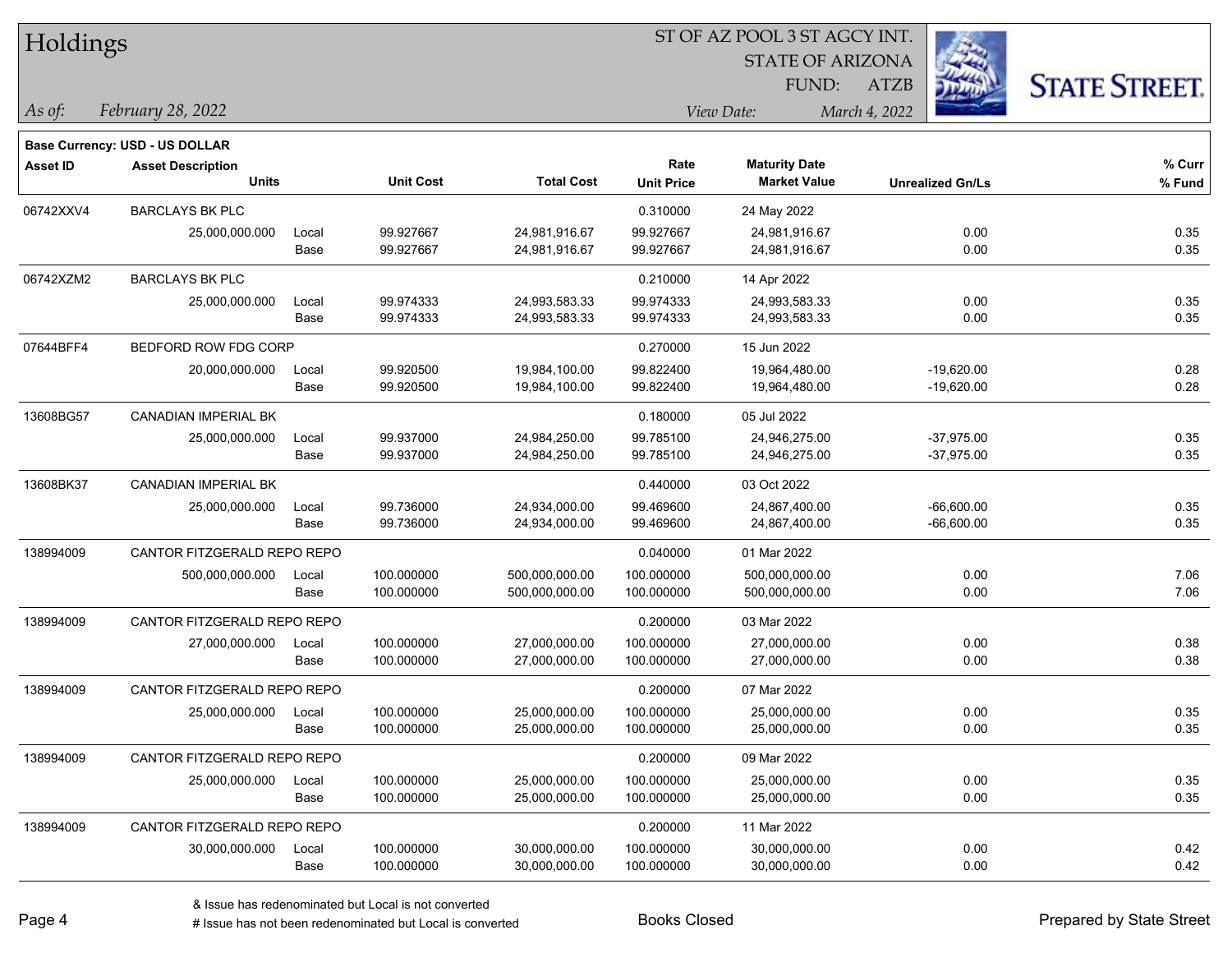| Holdings        |                                          |               |                          |                                |                           | ST OF AZ POOL 3 ST AGCY INT.                |                              |                      |
|-----------------|------------------------------------------|---------------|--------------------------|--------------------------------|---------------------------|---------------------------------------------|------------------------------|----------------------|
|                 |                                          |               |                          |                                |                           | <b>STATE OF ARIZONA</b>                     |                              |                      |
|                 |                                          |               |                          |                                |                           | FUND:                                       | ATZB                         | <b>STATE STREET.</b> |
| As of:          | February 28, 2022                        |               |                          |                                |                           | View Date:                                  | March 4, 2022                |                      |
|                 | <b>Base Currency: USD - US DOLLAR</b>    |               |                          |                                |                           |                                             |                              |                      |
| <b>Asset ID</b> | <b>Asset Description</b><br><b>Units</b> |               | <b>Unit Cost</b>         | <b>Total Cost</b>              | Rate<br><b>Unit Price</b> | <b>Maturity Date</b><br><b>Market Value</b> | <b>Unrealized Gn/Ls</b>      | % Curr<br>% Fund     |
| 138994009       | CANTOR FITZGERALD REPO REPO              |               |                          |                                | 0.200000                  | 17 Mar 2022                                 |                              |                      |
|                 | 10,000,000.000                           | Local<br>Base | 100.000000<br>100.000000 | 10,000,000.00<br>10,000,000.00 | 100.000000<br>100.000000  | 10,000,000.00<br>10,000,000.00              | 0.00<br>0.00                 | 0.14<br>0.14         |
| 138994009       | CANTOR FITZGERALD REPO REPO              |               |                          |                                | 0.330000                  | 30 Mar 2022                                 |                              |                      |
|                 | 14,000,000.000                           | Local<br>Base | 100.000000<br>100.000000 | 14,000,000.00<br>14,000,000.00 | 100.000000<br>100.000000  | 14,000,000.00<br>14,000,000.00              | 0.00<br>0.00                 | 0.20<br>0.20         |
| 138994009       | CANTOR FITZGERALD REPO REPO              |               |                          |                                | 0.320000                  | 19 Apr 2022                                 |                              |                      |
|                 | 10,000,000.000                           | Local<br>Base | 100.000000<br>100.000000 | 10,000,000.00<br>10,000,000.00 | 100.000000<br>100.000000  | 10,000,000.00<br>10,000,000.00              | 0.00<br>0.00                 | 0.14<br>0.14         |
| 138994009       | CANTOR FITZGERALD REPO REPO              |               |                          |                                | 0.380000                  | 27 Apr 2022                                 |                              |                      |
|                 | 20,000,000.000                           | Local<br>Base | 100.000000<br>100.000000 | 20,000,000.00<br>20,000,000.00 | 100.000000<br>100.000000  | 20,000,000.00<br>20,000,000.00              | 0.00<br>0.00                 | 0.28<br>0.28         |
| 17327BKQ7       | CITIGROUP GLOBAL MKTS INC S              |               |                          |                                | 0.260000                  | 24 Oct 2022                                 |                              |                      |
|                 | 10,000,000.000                           | Local<br>Base | 99.828833<br>99.828833   | 9,982,883.33<br>9,982,883.33   | 99.351500<br>99.351500    | 9,935,150.00<br>9,935,150.00                | -47,733.33<br>$-47,733.33$   | 0.14<br>0.14         |
| 18905MCE7       | <b>CLOROX COMPANY THE</b>                |               |                          |                                | 0.210000                  | 14 Mar 2022                                 |                              |                      |
|                 | 15,000,000.000                           | Local<br>Base | 99.992417<br>99.992417   | 14,998,862.50<br>14,998,862.50 | 99.992417<br>99.992417    | 14,998,862.50<br>14,998,862.50              | 0.00<br>0.00                 | 0.21<br>0.21         |
| 18905MD48       | <b>CLOROX COMPANY THE</b>                |               |                          |                                | 0.270000                  | 04 Apr 2022                                 |                              |                      |
|                 | 20,000,000.000                           | Local<br>Base | 99.974500<br>99.974500   | 19,994,900.00<br>19,994,900.00 | 99.974500<br>99.974500    | 19,994,900.00<br>19,994,900.00              | 0.00<br>0.00                 | 0.28<br>0.28         |
| 19121BC80       | COCA COLA COMPANY                        |               |                          |                                | 0.080000                  | 08 Mar 2022                                 |                              |                      |
|                 | 8,000,000.000                            | Local<br>Base | 99.998444<br>99.998444   | 7,999,875.55<br>7,999,875.55   | 99.998444<br>99.998444    | 7,999,875.55<br>7,999,875.55                | 0.00<br>0.00                 | 0.11<br>0.11         |
| 19121BH10       | COCA COLA COMPANY                        |               |                          |                                | 0.120000                  | 01 Aug 2022                                 |                              |                      |
|                 | 10,000,000.000                           | Local<br>Base | 99.949000<br>99.949000   | 9,994,900.00<br>9,994,900.00   | 99.730100<br>99.730100    | 9,973,010.00<br>9,973,010.00                | $-21,890.00$<br>$-21,890.00$ | 0.14<br>0.14         |
| 19121BJD2       | COCA COLA COMPANY                        |               |                          |                                | 0.110000                  | 13 Sep 2022                                 |                              |                      |

40,000,000.000 Local 99.940111 39,976,044.44 99.581300 39,832,520.00 -143,524.44 0.56

Base 99.940111 39,976,044.44 99.581300 39,832,520.00 -143,524.44 0.56

ST OF AZ POOL 3 ST AGCY INT.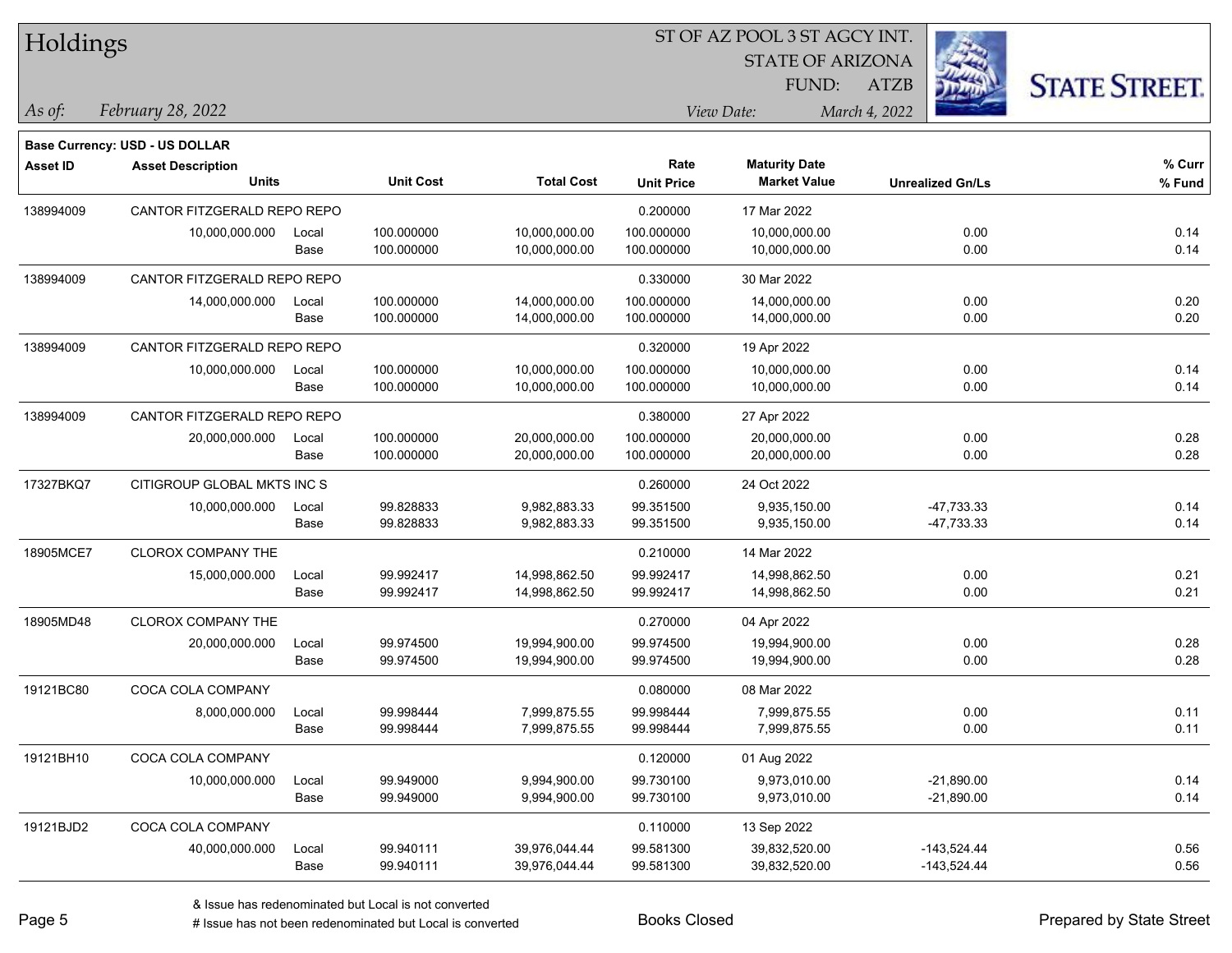| Holdings |  |
|----------|--|
|----------|--|

STATE OF ARIZONA FUND:

ATZB



*February 28, 2022 As of: View Date: March 4, 2022*

**Base Currency: USD - US DOLLAR**

| Asset ID  | <b>Asset Description</b>         |       |                  |                   | Rate              | <b>Maturity Date</b> |                         | % Curr |
|-----------|----------------------------------|-------|------------------|-------------------|-------------------|----------------------|-------------------------|--------|
|           | <b>Units</b>                     |       | <b>Unit Cost</b> | <b>Total Cost</b> | <b>Unit Price</b> | <b>Market Value</b>  | <b>Unrealized Gn/Ls</b> | % Fund |
| 22599G006 | <b>CREDIT AGRICOLE REPO REPO</b> |       |                  |                   | 0.030000          | 01 Mar 2022          |                         |        |
|           | 125,000,000.000                  | Local | 100.000000       | 125,000,000.00    | 100.000000        | 125,000,000.00       | 0.00                    | 1.76   |
|           |                                  | Base  | 100.000000       | 125,000,000.00    | 100.000000        | 125,000,000.00       | 0.00                    | 1.76   |
| 24023HC94 | DCAT, LLC                        |       |                  |                   | 0.120000          | 09 Mar 2022          |                         |        |
|           | 22,000,000.000                   | Local | 99.997333        | 21,999,413.33     | 99.997333         | 21,999,413.33        | 0.00                    | 0.31   |
|           |                                  | Base  | 99.997333        | 21,999,413.33     | 99.997333         | 21,999,413.33        | 0.00                    | 0.31   |
| 24422MD81 | JOHN DEERE CAPITAL C             |       |                  |                   | 0.250000          | 08 Apr 2022          |                         |        |
|           | 25,000,000.000                   | Local | 99.973611        | 24,993,402.78     | 99.973611         | 24,993,402.78        | 0.00                    | 0.35   |
|           |                                  | Base  | 99.973611        | 24,993,402.78     | 99.973611         | 24,993,402.78        | 0.00                    | 0.35   |
| 2546R3DL5 | DISNEY (WALT) CO THE             |       |                  |                   | 0.240000          | 20 Apr 2022          |                         |        |
|           | 8,000,000.000                    | Local | 99.966667        | 7,997,333.33      | 99.966667         | 7,997,333.33         | 0.00                    | 0.11   |
|           |                                  | Base  | 99.966667        | 7,997,333.33      | 99.966667         | 7,997,333.33         | 0.00                    | 0.11   |
| 2546R3DV3 | DISNEY (WALT) CO THE             |       |                  |                   | 0.270000          | 29 Apr 2022          |                         |        |
|           | 10,000,000.000                   | Local | 99.955750        | 9,995,575.00      | 99.955750         | 9,995,575.00         | 0.00                    | 0.14   |
|           |                                  | Base  | 99.955750        | 9,995,575.00      | 99.955750         | 9,995,575.00         | 0.00                    | 0.14   |
| 2546R3FW9 | DISNEY (WALT) CO THE             |       |                  |                   | 0.210000          | 30 Jun 2022          |                         |        |
|           | 20,000,000.000                   | Local | 99.929417        | 19,985,883.33     | 99.770700         | 19,954,140.00        | $-31,743.33$            | 0.28   |
|           |                                  | Base  | 99.929417        | 19,985,883.33     | 99.770700         | 19,954,140.00        | $-31,743.33$            | 0.28   |
| 2546R3GF5 | DISNEY (WALT) CO THE             |       |                  |                   | 0.240000          | 15 Jul 2022          |                         |        |
|           | 20,000,000.000                   | Local | 99.909333        | 19,981,866.67     | 99.712500         | 19,942,500.00        | $-39,366.67$            | 0.28   |
|           |                                  | Base  | 99.909333        | 19,981,866.67     | 99.712500         | 19,942,500.00        | -39,366.67              | 0.28   |
| 26055BCX0 | DOW CHEMICAL COMPANY             |       |                  |                   | 0.320000          | 31 Mar 2022          |                         |        |
|           | 25,000,000.000                   | Local | 99.973333        | 24,993,333.33     | 99.973333         | 24,993,333.33        | 0.00                    | 0.35   |
|           |                                  | Base  | 99.973333        | 24,993,333.33     | 99.973333         | 24,993,333.33        | 0.00                    | 0.35   |
| 26244JCP2 | <b>DUKE ENERGY CORP</b>          |       |                  |                   | 0.250000          | 23 Mar 2022          |                         |        |
|           | 15,000,000.000                   | Local | 99.984722        | 14,997,708.33     | 99.984722         | 14,997,708.33        | 0.00                    | 0.21   |
|           |                                  | Base  | 99.984722        | 14,997,708.33     | 99.984722         | 14,997,708.33        | 0.00                    | 0.21   |
| 26244JD55 | DUKE ENERGY CORP                 |       |                  |                   | 0.400000          | 05 Apr 2022          |                         |        |
|           | 25,000,000.000                   | Local | 99.961111        | 24,990,277.78     | 99.961111         | 24,990,277.78        | 0.00                    | 0.35   |
|           |                                  | Base  | 99.961111        | 24,990,277.78     | 99.961111         | 24,990,277.78        | 0.00                    | 0.35   |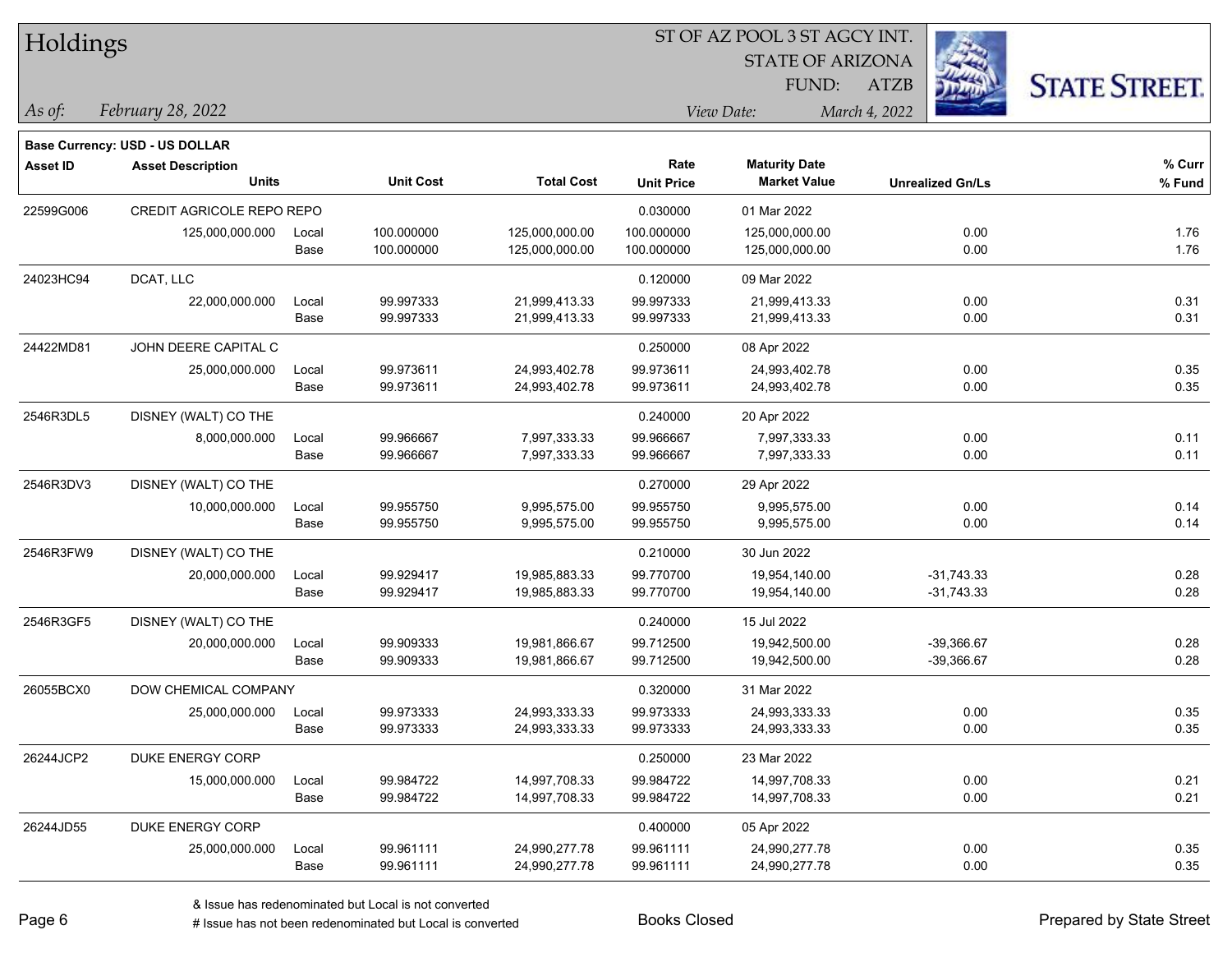| Holdings |
|----------|
|----------|

STATE OF ARIZONA FUND:

ATZB



*February 28, 2022 As of: View Date: March 4, 2022*

**Base Currency: USD - US DOLLAR**

| Asset ID  | <b>Asset Description</b><br><b>Units</b>                |                                                           | <b>Unit Cost</b> | <b>Total Cost</b> | Rate              | <b>Maturity Date</b> |                         | % Curr |
|-----------|---------------------------------------------------------|-----------------------------------------------------------|------------------|-------------------|-------------------|----------------------|-------------------------|--------|
|           |                                                         |                                                           |                  |                   | <b>Unit Price</b> | <b>Market Value</b>  | <b>Unrealized Gn/Ls</b> | % Fund |
| 30229BC13 | <b>EXXON MOBIL CORP</b>                                 |                                                           |                  |                   | 0.100000          | 01 Mar 2022          |                         |        |
|           | 10,000,000.000                                          | Local                                                     | 100.000000       | 10,000,000.00     | 100.000000        | 10,000,000.00        | 0.00                    | 0.14   |
|           |                                                         | Base                                                      | 100.000000       | 10,000,000.00     | 100.000000        | 10,000,000.00        | 0.00                    | 0.14   |
| 30601WE21 | <b>FAIRWAY FINANCE CORP</b>                             |                                                           |                  |                   | 0.150000          | 02 May 2022          |                         |        |
|           | 10,000,000.000                                          | Local                                                     | 99.974167        | 9,997,416.67      | 99.974167         | 9,997,416.67         | 0.00                    | 0.14   |
|           |                                                         | Base                                                      | 99.974167        | 9,997,416.67      | 99.974167         | 9,997,416.67         | 0.00                    | 0.14   |
| 30601WF12 | <b>FAIRWAY FINANCE CORP</b>                             |                                                           |                  |                   | 0.400000          | 01 Jun 2022          |                         |        |
|           | 20,000,000.000                                          | Local                                                     | 99.897778        | 19,979,555.55     | 99.852800         | 19,970,560.00        | $-8,995.55$             | 0.28   |
|           |                                                         | Base                                                      | 99.897778        | 19,979,555.55     | 99.852800         | 19,970,560.00        | $-8,995.55$             | 0.28   |
| 31607A703 |                                                         | FIDELITY GOVERNMENT PORTFOLIO FIDELITY INV MMKT GOVT INST |                  |                   |                   | 01 Mar 2022          |                         |        |
|           | 10,058,090.310                                          | Local                                                     | 100.000000       | 10,058,090.31     | 100.000000        | 10,058,090.31        | 0.00                    | 0.14   |
|           |                                                         | Base                                                      | 100.000000       | 10,058,090.31     | 100.000000        | 10,058,090.31        | 0.00                    | 0.14   |
| 34108BCB9 | <b>FLORIDA PWR + LGT CO</b>                             |                                                           |                  |                   | 0.090000          | 11 Mar 2022          |                         |        |
|           | 15,000,000.000                                          | Local                                                     | 99.997500        | 14,999,625.00     | 99.997500         | 14,999,625.00        | 0.00                    | 0.21   |
|           |                                                         | Base                                                      | 99.997500        | 14,999,625.00     | 99.997500         | 14,999,625.00        | 0.00                    | 0.21   |
| 34108BCQ6 | FLORIDA PWR + LGT CO                                    |                                                           |                  |                   | 0.160000          | 24 Mar 2022          |                         |        |
|           | 20,000,000.000                                          | Local                                                     | 99.989778        | 19,997,955.55     | 99.989778         | 19,997,955.55        | 0.00                    | 0.28   |
|           |                                                         | Base                                                      | 99.989778        | 19,997,955.55     | 99.989778         | 19,997,955.55        | 0.00                    | 0.28   |
| 38141W273 | GOLDMAN SACHS FINANCIAL SQUARE GLDMN SCHS FIN SQ GV FST |                                                           |                  |                   | 0.000000          | 01 Mar 2022          |                         |        |
|           | 40,019,510.420                                          | Local                                                     | 100.000000       | 40,019,510.42     | 100.000000        | 40,019,510.42        | 0.00                    | 0.56   |
|           |                                                         | Base                                                      | 100.000000       | 40,019,510.42     | 100.000000        | 40,019,510.42        | 0.00                    | 0.56   |
| 38346MC85 | <b>GOTHAM FDG CORP</b>                                  |                                                           |                  |                   | 0.200000          | 08 Mar 2022          |                         |        |
|           | 15,000,000.000                                          | Local                                                     | 99.996111        | 14,999,416.67     | 99.996111         | 14,999,416.67        | 0.00                    | 0.21   |
|           |                                                         | Base                                                      | 99.996111        | 14,999,416.67     | 99.996111         | 14,999,416.67        | 0.00                    | 0.21   |
| 38346MD19 | <b>GOTHAM FDG CORP</b>                                  |                                                           |                  |                   | 0.190000          | 01 Apr 2022          |                         |        |
|           | 25,000,000.000                                          | Local                                                     | 99.983639        | 24,995,909.72     | 99.983639         | 24,995,909.72        | 0.00                    | 0.35   |
|           |                                                         | Base                                                      | 99.983639        | 24,995,909.72     | 99.983639         | 24,995,909.72        | 0.00                    | 0.35   |
| 40588MD46 | HALKIN FINANCE LLC USC                                  |                                                           |                  |                   | 0.220000          | 04 Apr 2022          |                         |        |
|           | 20,000,000.000                                          | Local                                                     | 99.979222        | 19,995,844.45     | 99.979222         | 19,995,844.45        | 0.00                    | 0.28   |
|           |                                                         | Base                                                      | 99.979222        | 19,995,844.45     | 99.979222         | 19,995,844.45        | 0.00                    | 0.28   |

÷.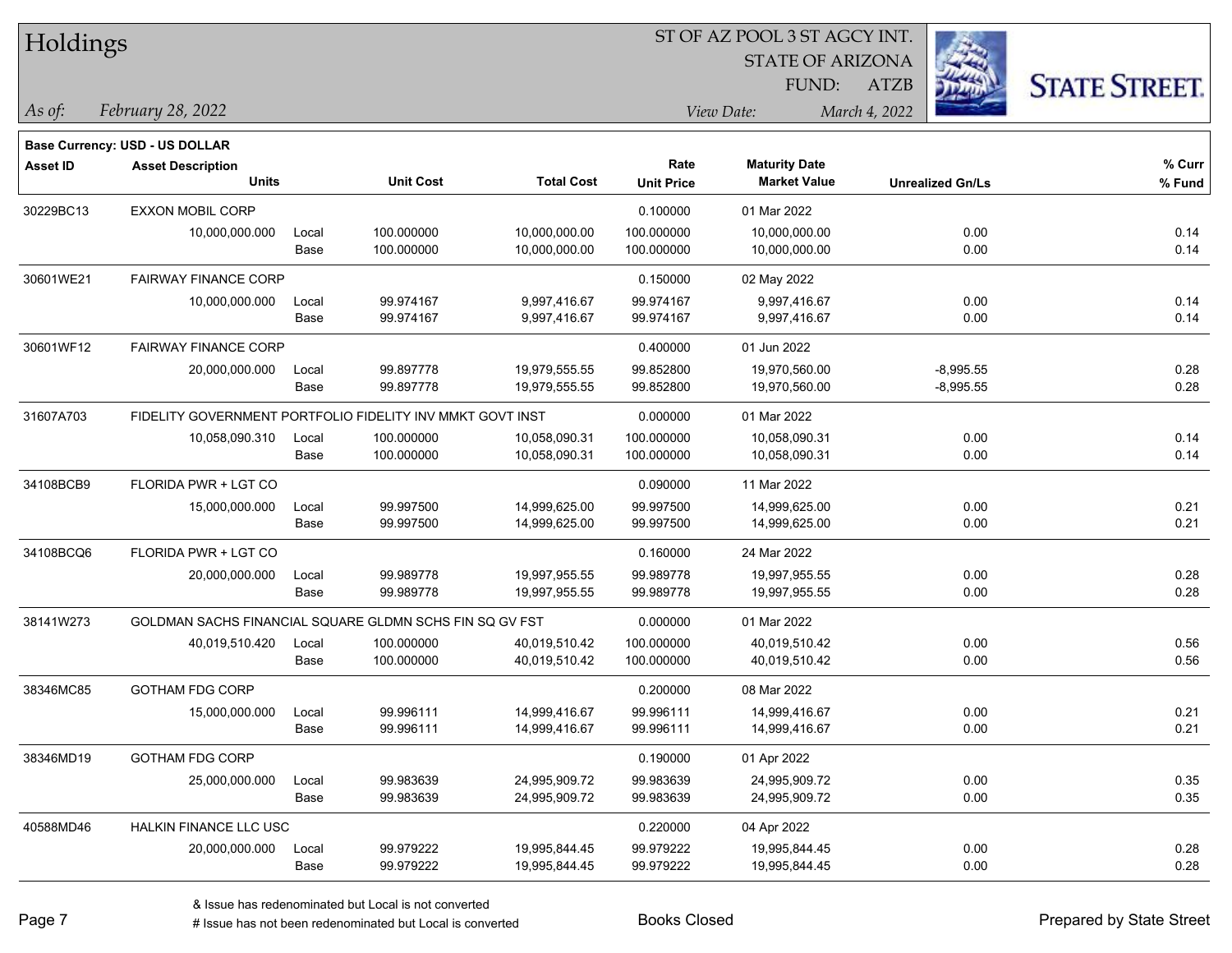| Holdings        |                                |       |                  |                   |                   | ST OF AZ POOL 3 ST AGCY INT. |                         |                      |
|-----------------|--------------------------------|-------|------------------|-------------------|-------------------|------------------------------|-------------------------|----------------------|
|                 |                                |       |                  |                   |                   | <b>STATE OF ARIZONA</b>      |                         |                      |
|                 |                                |       |                  |                   |                   | FUND:                        | ATZB                    | <b>STATE STREET.</b> |
| As of:          | February 28, 2022              |       |                  |                   |                   | View Date:                   | March 4, 2022           |                      |
|                 | Base Currency: USD - US DOLLAR |       |                  |                   |                   |                              |                         |                      |
| <b>Asset ID</b> | <b>Asset Description</b>       |       |                  |                   | Rate              | <b>Maturity Date</b>         |                         | % Curr               |
|                 | <b>Units</b>                   |       | <b>Unit Cost</b> | <b>Total Cost</b> | <b>Unit Price</b> | <b>Market Value</b>          | <b>Unrealized Gn/Ls</b> | % Fund               |
| 41282KCX4       | HARLEY DAVIDSON FND CP         |       |                  |                   | 0.430000          | 31 Mar 2022                  |                         |                      |
|                 | 15,000,000.000                 | Local | 99.964167        | 14,994,625.00     | 99.964167         | 14,994,625.00                | 0.00                    | 0.21                 |
|                 |                                | Base  | 99.964167        | 14,994,625.00     | 99.964167         | 14,994,625.00                | 0.00                    | 0.21                 |
| 41282KD47       | HARLEY DAVIDSON FND CP         |       |                  |                   | 0.460000          | 04 Apr 2022                  |                         |                      |
|                 | 10,000,000.000                 | Local | 99.956556        | 9,995,655.56      | 99.956556         | 9,995,655.56                 | 0.00                    | 0.14                 |
|                 |                                | Base  | 99.956556        | 9,995,655.56      | 99.956556         | 9,995,655.56                 | 0.00                    | 0.14                 |
| 41282KEH7       | HARLEY DAVIDSON FND CP         |       |                  |                   | 0.630000          | 17 May 2022                  |                         |                      |
|                 | 20,000,000.000                 | Local | 99.865250        | 19,973,050.00     | 99.865250         | 19,973,050.00                | 0.00                    | 0.28                 |
|                 |                                | Base  | 99.865250        | 19,973,050.00     | 99.865250         | 19,973,050.00                | 0.00                    | 0.28                 |
| 41282KF11       | <b>HARLEY DAVIDSON FND CP</b>  |       |                  |                   | 0.510000          | 01 Jun 2022                  |                         |                      |
|                 | 15,300,000.000                 | Local | 99.869667        | 15,280,059.00     | 99.707600         | 15,255,262.80                | $-24,796.20$            | 0.22                 |
|                 |                                | Base  | 99.869667        | 15,280,059.00     | 99.707600         | 15,255,262.80                | $-24,796.20$            | 0.22                 |
| 43851UEG4       | HONEYWELL INTERNATN            |       |                  |                   | 0.160000          | 16 May 2022                  |                         |                      |
|                 | 25,000,000.000                 | Local | 99.966222        | 24,991,555.55     | 99.966222         | 24,991,555.55                | 0.00                    | 0.35                 |
|                 |                                | Base  | 99.966222        | 24,991,555.55     | 99.966222         | 24,991,555.55                | 0.00                    | 0.35                 |
| 43851UHK2       | HONEYWELL INTERNATN            |       |                  |                   | 0.110000          | 19 Aug 2022                  |                         |                      |
|                 | 20,000,000.000                 | Local | 99.947750        | 19,989,550.00     | 99.707400         | 19,941,480.00                | $-48,070.00$            | 0.28                 |
|                 |                                | Base  | 99.947750        | 19,989,550.00     | 99.707400         | 19,941,480.00                | -48,070.00              | 0.28                 |
| 43851UK51       | HONEYWELL INTERNATN            |       |                  |                   | 0.130000          | 05 Oct 2022                  |                         |                      |
|                 | 10,000,000.000                 | Local | 99.921278        | 9,992,127.78      | 99.522800         | 9,952,280.00                 | $-39,847.78$            | 0.14                 |
|                 |                                | Base  | 99.921278        | 9,992,127.78      | 99.522800         | 9,952,280.00                 | $-39,847.78$            | 0.14                 |
| 43851UK69       | HONEYWELL INTERNATN            |       |                  |                   | 0.130000          | 06 Oct 2022                  |                         |                      |
|                 | 20,000,000.000                 | Local | 99.920917        | 19,984,183.33     | 99.518200         | 19,903,640.00                | $-80,543.33$            | 0.28                 |
|                 |                                | Base  | 99.920917        | 19,984,183.33     | 99.518200         | 19,903,640.00                | $-80,543.33$            | 0.28                 |
| 4497W1GE0       | ING US FUNDING LLC             |       |                  |                   | 0.400000          | 14 Jul 2022                  |                         |                      |
|                 | 25,000,000.000                 | Local | 99.850000        | 24,962,500.00     | 99.748700         | 24,937,175.00                | $-25,325.00$            | 0.35                 |
|                 |                                | Base  | 99.850000        | 24,962,500.00     | 99.748700         | 24,937,175.00                | $-25,325.00$            | 0.35                 |
| 4523EMDR1       | ILLINOIS TOOL WORKS INC        |       |                  |                   | 0.140000          | 25 Apr 2022                  |                         |                      |
|                 | 20,000,000.000                 | Local | 99.978611        | 19,995,722.22     | 99.978611         | 19,995,722.22                | 0.00                    | 0.28                 |
|                 |                                | Base  | 99.978611        | 19,995,722.22     | 99.978611         | 19,995,722.22                | 0.00                    | 0.28                 |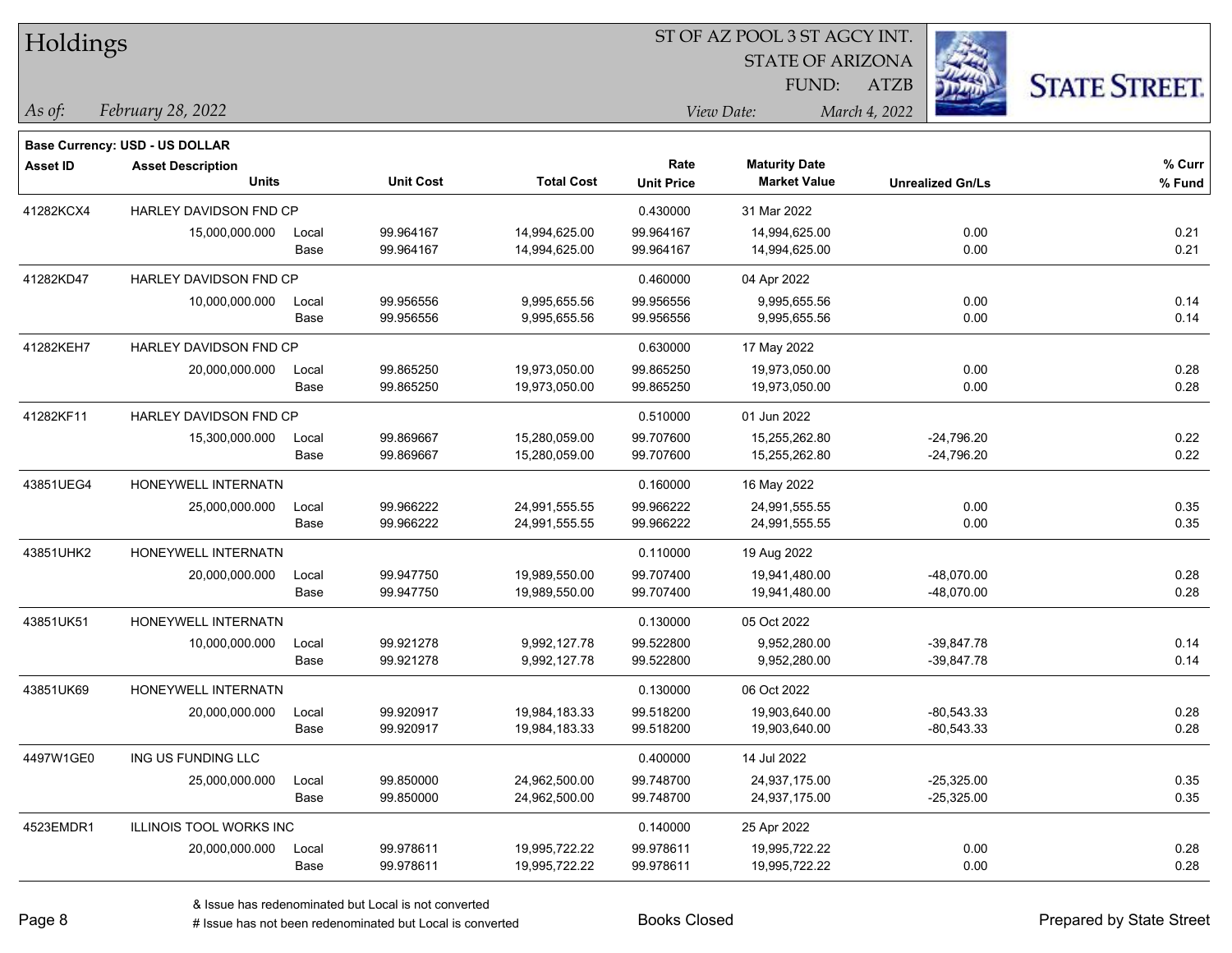| Holdings        |                                                      |       |                  |                   |                   | ST OF AZ POOL 3 ST AGCY INT. |                         |                      |
|-----------------|------------------------------------------------------|-------|------------------|-------------------|-------------------|------------------------------|-------------------------|----------------------|
|                 |                                                      |       |                  |                   |                   | <b>STATE OF ARIZONA</b>      |                         |                      |
|                 |                                                      |       |                  |                   |                   | FUND:                        | <b>ATZB</b>             | <b>STATE STREET.</b> |
| As of:          | February 28, 2022                                    |       |                  |                   |                   | View Date:                   | March 4, 2022           |                      |
|                 | Base Currency: USD - US DOLLAR                       |       |                  |                   |                   |                              |                         |                      |
| <b>Asset ID</b> | <b>Asset Description</b>                             |       |                  |                   | Rate              | <b>Maturity Date</b>         |                         | $%$ Curr             |
|                 | <b>Units</b>                                         |       | <b>Unit Cost</b> | <b>Total Cost</b> | <b>Unit Price</b> | <b>Market Value</b>          | <b>Unrealized Gn/Ls</b> | % Fund               |
| 4523EMDR1       | <b>ILLINOIS TOOL WORKS INC</b>                       |       |                  |                   | 0.170000          | 25 Apr 2022                  |                         |                      |
|                 | 8,750,000.000                                        | Local | 99.974028        | 8,747,727.43      | 99.974028         | 8,747,727.43                 | 0.00                    | 0.12                 |
|                 |                                                      | Base  | 99.974028        | 8,747,727.43      | 99.974028         | 8,747,727.43                 | 0.00                    | 0.12                 |
| 46514TZN1       | <b>ISRAEL ST 05/26 0</b>                             |       |                  |                   | 1.830000          | 01 May 2026                  |                         |                      |
|                 | 1,500,000.000                                        | Local | 100.000000       | 1,500,000.00      | 100.000000        | 1,500,000.00                 | 0.00                    | 0.02                 |
|                 |                                                      | Base  | 100.000000       | 1,500,000.00      | 100.000000        | 1,500,000.00                 | 0.00                    | 0.02                 |
| 46590EG85       | <b>J.P. MORGAN SECURITIES</b>                        |       |                  |                   | 0.200000          | 08 Jul 2022                  |                         |                      |
|                 | 40,000,000.000                                       | Local | 99.928333        | 39,971,333.33     | 99.750600         | 39,900,240.00                | $-71,093.33$            | 0.56                 |
|                 |                                                      | Base  | 99.928333        | 39,971,333.33     | 99.750600         | 39,900,240.00                | $-71,093.33$            | 0.56                 |
| 46590EK56       | <b>J.P. MORGAN SECURITIES</b>                        |       |                  |                   | 0.200000          | 05 Oct 2022                  |                         |                      |
|                 | 10,000,000.000                                       | Local | 99.878889        | 9,987,888.89      | 99.414400         | 9,941,440.00                 | $-46,448.89$            | 0.14                 |
|                 |                                                      | Base  | 99.878889        | 9,987,888.89      | 99.414400         | 9,941,440.00                 | $-46,448.89$            | 0.14                 |
| 46640QF14       | <b>J.P. MORGAN SECURITIES</b>                        |       |                  |                   | 0.240000          | 01 Jun 2022                  |                         |                      |
|                 | 40,000,000.000                                       | Local | 99.938667        | 39,975,466.67     | 99.855100         | 39,942,040.00                | $-33,426.67$            | 0.56                 |
|                 |                                                      | Base  | 99.938667        | 39,975,466.67     | 99.855100         | 39,942,040.00                | $-33,426.67$            | 0.56                 |
| 47816GDB2       | JOHNSON + JOHNSON                                    |       |                  |                   | 0.100000          | 11 Apr 2022                  |                         |                      |
|                 | 25,000,000.000                                       | Local | 99.988611        | 24,997,152.78     | 99.988611         | 24,997,152.78                | 0.00                    | 0.35                 |
|                 |                                                      | Base  | 99.988611        | 24,997,152.78     | 99.988611         | 24,997,152.78                | 0.00                    | 0.35                 |
| 47816GER6       | JOHNSON + JOHNSON                                    |       |                  |                   | 0.200000          | 25 May 2022                  |                         |                      |
|                 | 15,000,000.000                                       | Local | 99.952778        | 14,992,916.67     | 99.952778         | 14,992,916.67                | 0.00                    | 0.21                 |
|                 |                                                      | Base  | 99.952778        | 14,992,916.67     | 99.952778         | 14,992,916.67                | 0.00                    | 0.21                 |
| 47816GFD6       | JOHNSON + JOHNSON                                    |       |                  |                   | 0.100000          | 13 Jun 2022                  |                         |                      |
|                 | 10,000,000.000                                       | Local | 99.971111        | 9,997,111.11      | 99.868500         | 9,986,850.00                 | $-10,261.11$            | 0.14                 |
|                 |                                                      | Base  | 99.971111        | 9,997,111.11      | 99.868500         | 9,986,850.00                 | $-10,261.11$            | 0.14                 |
| 47816GHG7       | JOHNSON + JOHNSON                                    |       |                  |                   | 0.690000          | 16 Aug 2022                  |                         |                      |
|                 | 20,000,000.000                                       | Local | 99.678000        | 19,935,600.00     | 99.671400         | 19,934,280.00                | $-1,320.00$             | 0.28                 |
|                 |                                                      | Base  | 99.678000        | 19,935,600.00     | 99.671400         | 19,934,280.00                | $-1,320.00$             | 0.28                 |
| 4812CA561       | JPMORGAN US GOVERNMENT MONEY M JPMORGAN US GOVT MMKT |       |                  |                   | 0.000000          | 01 Mar 2022                  |                         |                      |
|                 | 55,074,236.450                                       | Local | 100.000000       | 55,074,236.45     | 100.000000        | 55,074,236.45                | 0.00                    | 0.78                 |
|                 |                                                      | Base  | 100.000000       | 55,074,236.45     | 100.000000        | 55,074,236.45                | 0.00                    | 0.78                 |

# Issue has not been redenominated but Local is converted Books Closed Prepared by State Street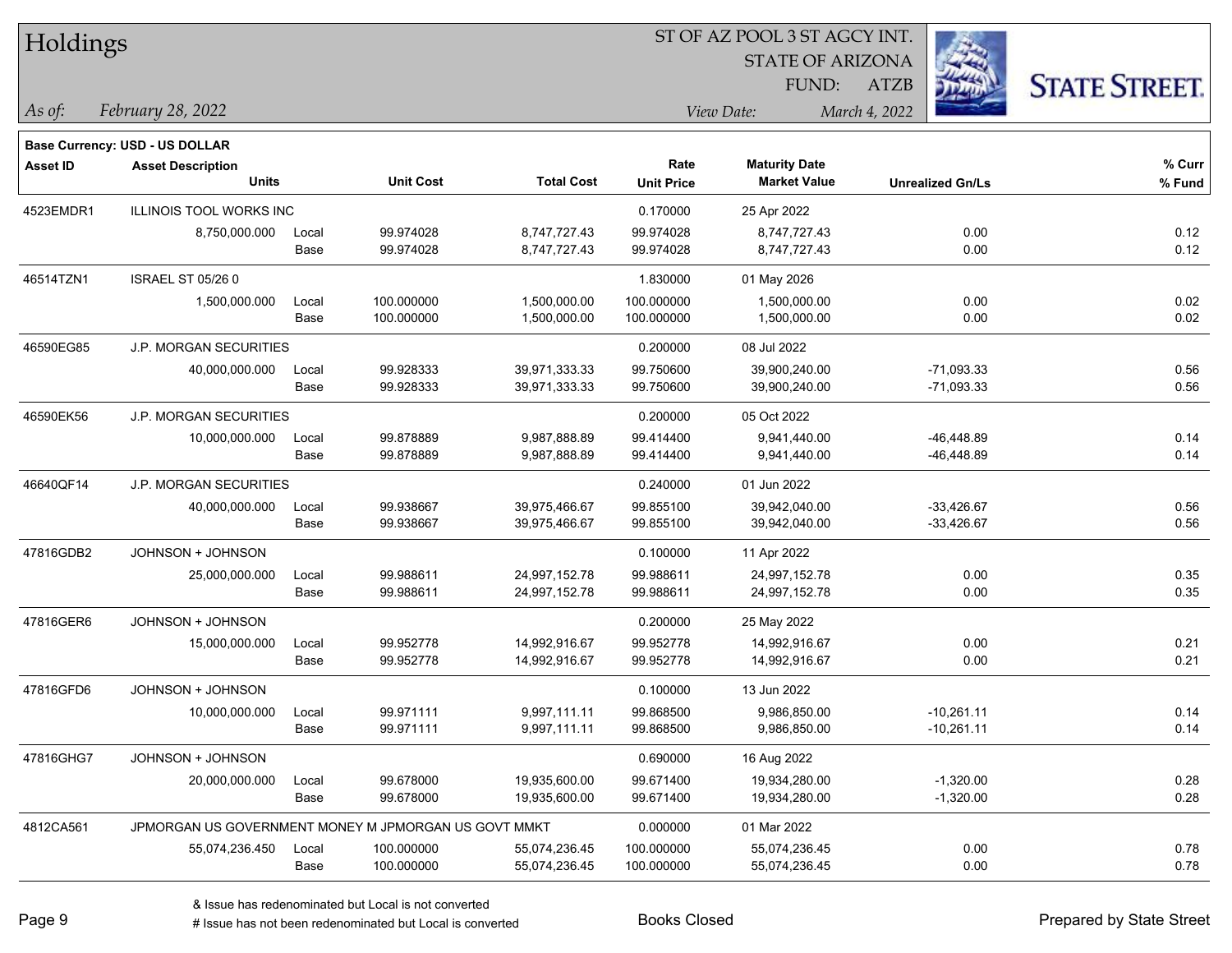| Holdings |
|----------|
|----------|

STATE OF ARIZONA FUND:

ATZB



*February 28, 2022 As of: View Date: March 4, 2022*

**Base Currency: USD - US DOLLAR**

| Asset ID  | <b>Asset Description</b>                         |       |                  |                   | Rate              |                     |                         | % Curr |
|-----------|--------------------------------------------------|-------|------------------|-------------------|-------------------|---------------------|-------------------------|--------|
|           | Units                                            |       | <b>Unit Cost</b> | <b>Total Cost</b> | <b>Unit Price</b> | <b>Market Value</b> | <b>Unrealized Gn/Ls</b> | % Fund |
| 59157UC16 | METLIFE SHORT TERM FDG                           |       |                  |                   | 0.150000          | 01 Mar 2022         |                         |        |
|           | 28,000,000.000                                   | Local | 100.000000       | 28,000,000.00     | 100.000000        | 28,000,000.00       | 0.00                    | 0.40   |
|           |                                                  | Base  | 100.000000       | 28,000,000.00     | 100.000000        | 28,000,000.00       | 0.00                    | 0.40   |
| 60689GC79 | <b>MIZUHO BANK LTD</b>                           |       |                  |                   | 0.180000          | 07 Mar 2022         |                         |        |
|           | 25,000,000.000                                   | Local | 99.997000        | 24,999,250.00     | 99.997000         | 24,999,250.00       | 0.00                    | 0.35   |
|           |                                                  | Base  | 99.997000        | 24,999,250.00     | 99.997000         | 24,999,250.00       | 0.00                    | 0.35   |
| 60689GF19 | <b>MIZUHO BANK LTD</b>                           |       |                  |                   | 0.325000          | 01 Jun 2022         |                         |        |
|           | 25,000,000.000                                   | Local | 99.916944        | 24,979,236.11     | 99.859100         | 24,964,775.00       | $-14,461.11$            | 0.35   |
|           |                                                  | Base  | 99.916944        | 24,979,236.11     | 99.859100         | 24,964,775.00       | $-14,461.11$            | 0.35   |
| 60710RPB5 | <b>MIZUHO BANK LTD</b>                           |       |                  |                   | 0.240000          | 19 Apr 2022         |                         |        |
|           | 10,000,000.000                                   | Local | 99.991824        | 9,999,182.41      | 99.991824         | 9,999,182.41        | 0.00                    | 0.14   |
|           |                                                  | Base  | 99.991824        | 9,999,182.41      | 99.991824         | 9,999,182.41        | 0.00                    | 0.14   |
| 61747C707 | MSILF GOVERNMENT PORTFOLIO MSILF GOVERNMENT INST |       |                  |                   | 0.000000          | 01 Mar 2022         |                         |        |
|           | 50,009,825.910                                   | Local | 100.000000       | 50,009,825.91     | 100.000000        | 50,009,825.91       | 0.00                    | 0.71   |
|           |                                                  | Base  | 100.000000       | 50,009,825.91     | 100.000000        | 50,009,825.91       | 0.00                    | 0.71   |
| 63254FC47 | NATL AUSTRALIA BK LT                             |       |                  |                   | 0.120000          | 04 Mar 2022         |                         |        |
|           | 20,000,000.000                                   | Local | 99.999000        | 19,999,800.00     | 99.999000         | 19,999,800.00       | 0.00                    | 0.28   |
|           |                                                  | Base  | 99.999000        | 19,999,800.00     | 99.999000         | 19,999,800.00       | 0.00                    | 0.28   |
| 63307MD48 | NATIONAL BK OF CANAD                             |       |                  |                   | 0.190000          | 04 Apr 2022         |                         |        |
|           | 25,000,000.000                                   | Local | 99.982056        | 24,995,513.89     | 99.982056         | 24,995,513.89       | 0.00                    | 0.35   |
|           |                                                  | Base  | 99.982056        | 24,995,513.89     | 99.982056         | 24,995,513.89       | 0.00                    | 0.35   |
| 63307MG52 | NATIONAL BK OF CANAD                             |       |                  |                   | 0.180000          | 05 Jul 2022         |                         |        |
|           | 25,000,000.000                                   | Local | 99.937000        | 24,984,250.00     | 99.785100         | 24,946,275.00       | $-37,975.00$            | 0.35   |
|           |                                                  | Base  | 99.937000        | 24,984,250.00     | 99.785100         | 24,946,275.00       | $-37,975.00$            | 0.35   |
| 63763QC70 | NATIONAL SECS CLEARING                           |       |                  |                   | 0.110000          | 07 Mar 2022         |                         |        |
|           | 20,000,000.000                                   | Local | 99.998167        | 19,999,633.33     | 99.998167         | 19,999,633.33       | 0.00                    | 0.28   |
|           |                                                  | Base  | 99.998167        | 19,999,633.33     | 99.998167         | 19,999,633.33       | 0.00                    | 0.28   |
| 64106HDB4 | NESTLE FIN FRANCE S.                             |       |                  |                   | 0.140000          | 11 Apr 2022         |                         |        |
|           | 25,000,000.000                                   | Local | 99.984056        | 24,996,013.89     | 99.984056         | 24,996,013.89       | 0.00                    | 0.35   |
|           |                                                  | Base  | 99.984056        | 24,996,013.89     | 99.984056         | 24,996,013.89       | 0.00                    | 0.35   |

# Issue has not been redenominated but Local is converted Books Closed Prepared by State Street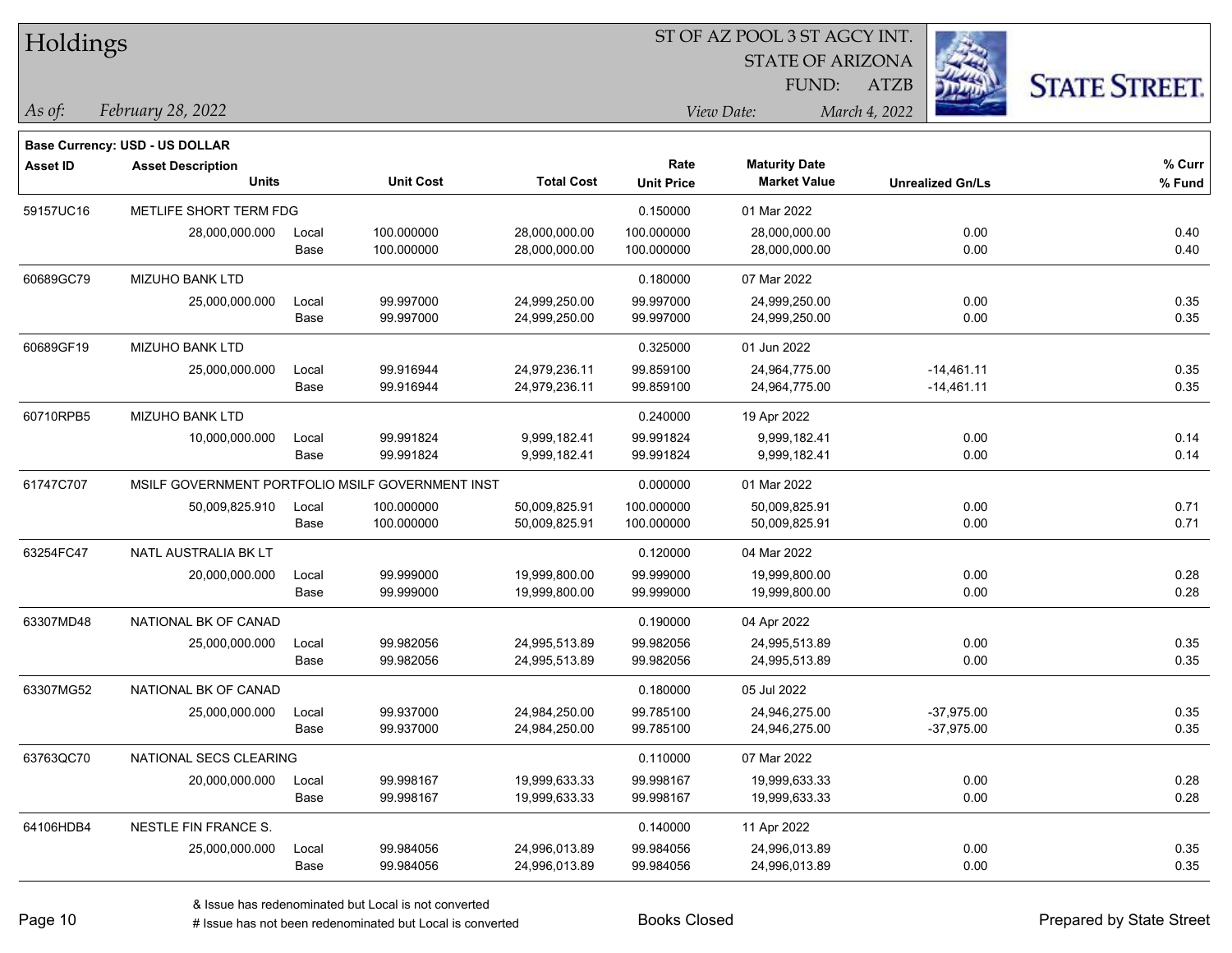| Holdings        |                                       |       |                  | ST OF AZ POOL 3 ST AGCY INT. |                   |                         |               |                         |                      |  |
|-----------------|---------------------------------------|-------|------------------|------------------------------|-------------------|-------------------------|---------------|-------------------------|----------------------|--|
|                 |                                       |       |                  |                              |                   | <b>STATE OF ARIZONA</b> |               |                         |                      |  |
|                 |                                       |       |                  |                              |                   | FUND:                   | <b>ATZB</b>   |                         | <b>STATE STREET.</b> |  |
| $ $ As of:      | February 28, 2022                     |       |                  |                              |                   | View Date:              | March 4, 2022 |                         |                      |  |
|                 | <b>Base Currency: USD - US DOLLAR</b> |       |                  |                              |                   |                         |               |                         |                      |  |
| <b>Asset ID</b> | <b>Asset Description</b>              |       |                  |                              | Rate              | <b>Maturity Date</b>    |               |                         | % Curr               |  |
|                 | <b>Units</b>                          |       | <b>Unit Cost</b> | <b>Total Cost</b>            | <b>Unit Price</b> | <b>Market Value</b>     |               | <b>Unrealized Gn/Ls</b> | % Fund               |  |
| 64106HDV0       | <b>NESTLE FIN FRANCE S.</b>           |       |                  |                              | 0.270000          | 29 Apr 2022             |               |                         |                      |  |
|                 | 25,000,000.000                        | Local | 99.955750        | 24,988,937.50                | 99.955750         | 24,988,937.50           |               | 0.00                    | 0.35                 |  |
|                 |                                       | Base  | 99.955750        | 24,988,937.50                | 99.955750         | 24,988,937.50           |               | 0.00                    | 0.35                 |  |
| 74271UC16       | PROCTOR GAMBLE AND CO                 |       |                  |                              | 0.070000          | 01 Mar 2022             |               |                         |                      |  |
|                 | 25,000,000.000                        | Local | 100.000000       | 25,000,000.00                | 100.000000        | 25,000,000.00           |               | 0.00                    | 0.35                 |  |
|                 |                                       | Base  | 100.000000       | 25,000,000.00                | 100.000000        | 25,000,000.00           |               | 0.00                    | 0.35                 |  |
| 74271UDN7       | PROCTOR GAMBLE AND CO                 |       |                  |                              | 0.150000          | 22 Apr 2022             |               |                         |                      |  |
|                 | 40,000,000.000                        | Local | 99.978333        | 39,991,333.33                | 99.978333         | 39,991,333.33           |               | 0.00                    | 0.56                 |  |
|                 |                                       | Base  | 99.978333        | 39,991,333.33                | 99.978333         | 39,991,333.33           |               | 0.00                    | 0.56                 |  |
| 74271UDS6       | PROCTOR GAMBLE AND CO                 |       |                  |                              | 0.180000          | 26 Apr 2022             |               |                         |                      |  |
|                 | 25,000,000.000                        | Local | 99.972000        | 24,993,000.00                | 99.972000         | 24,993,000.00           |               | 0.00                    | 0.35                 |  |
|                 |                                       | Base  | 99.972000        | 24,993,000.00                | 99.972000         | 24,993,000.00           |               | 0.00                    | 0.35                 |  |
| 77119MDJ3       | ROCHE HOLDING INC                     |       |                  |                              | 0.130000          | 18 Apr 2022             |               |                         |                      |  |
|                 | 25,000,000.000                        | Local | 99.982667        | 24,995,666.67                | 99.982667         | 24,995,666.67           |               | 0.00                    | 0.35                 |  |
|                 |                                       | Base  | 99.982667        | 24,995,666.67                | 99.982667         | 24,995,666.67           |               | 0.00                    | 0.35                 |  |
| 78009BC18       | ROYAL BK OF CANADA                    |       |                  |                              | 0.120000          | 01 Mar 2022             |               |                         |                      |  |
|                 | 25,000,000.000                        | Local | 100.000000       | 25,000,000.00                | 100.000000        | 25,000,000.00           |               | 0.00                    | 0.35                 |  |
|                 |                                       | Base  | 100.000000       | 25,000,000.00                | 100.000000        | 25,000,000.00           |               | 0.00                    | 0.35                 |  |
| 78012UY58       | ROYAL BK OF CANADA                    |       |                  |                              | 0.200000          | 09 Aug 2022             |               |                         |                      |  |
|                 | 10,000,000.000                        | Local | 100.000000       | 10,000,000.00                | 99.975000         | 9,997,500.00            |               | $-2,500.00$             | 0.14                 |  |
|                 |                                       | Base  | 100.000000       | 10,000,000.00                | 99.975000         | 9,997,500.00            |               | $-2,500.00$             | 0.14                 |  |
| 78013WFU9       | ROYAL BANK OF CANADA                  |       |                  |                              | 0.160000          | 28 Jun 2022             |               |                         |                      |  |
|                 | 20,000,000.000                        | Local | 99.947111        | 19,989,422.22                | 99.796000         | 19,959,200.00           |               | $-30,222.22$            | 0.28                 |  |
|                 |                                       | Base  | 99.947111        | 19,989,422.22                | 99.796000         | 19,959,200.00           |               | $-30,222.22$            | 0.28                 |  |
| 78013WG12       | ROYAL BANK OF CANADA                  |       |                  |                              | 0.150000          | 01 Jul 2022             |               |                         |                      |  |
|                 | 25,000,000.000                        | Local | 99.949167        | 24,987,291.66                | 99.787500         | 24,946,875.00           |               | $-40,416.66$            | 0.35                 |  |
|                 |                                       | Base  | 99.949167        | 24,987,291.66                | 99.787500         | 24,946,875.00           |               | $-40,416.66$            | 0.35                 |  |
| 78013WJ68       | ROYAL BANK OF CANADA                  |       |                  |                              | 0.400000          | 06 Sep 2022             |               |                         |                      |  |
|                 | 25,000,000.000                        | Local | 99.790000        | 24,947,500.00                | 99.614600         | 24,903,650.00           |               | $-43,850.00$            | 0.35                 |  |
|                 |                                       | Base  | 99.790000        | 24,947,500.00                | 99.614600         | 24,903,650.00           |               | $-43,850.00$            | 0.35                 |  |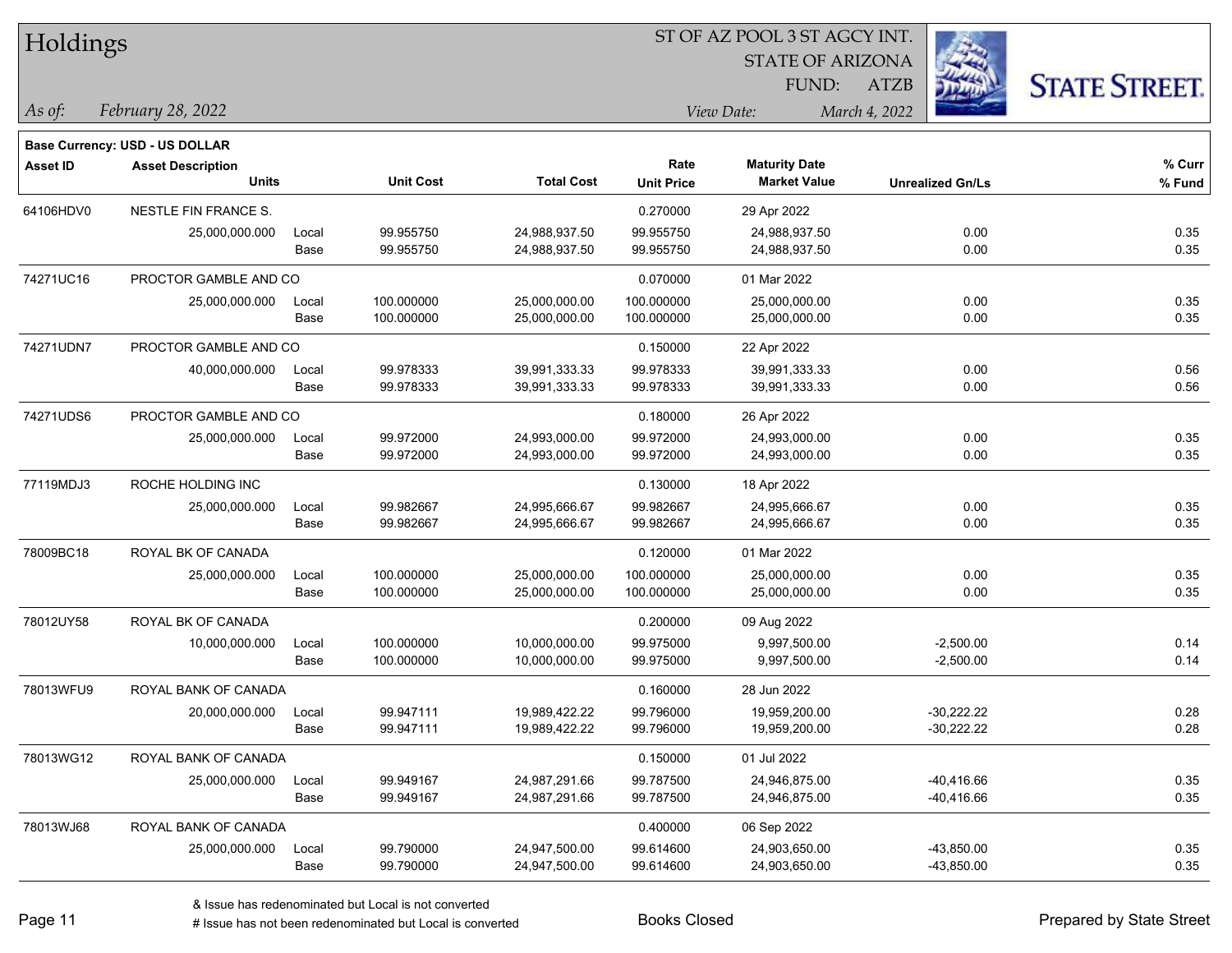| Holdings        |                                       |       |                  | ST OF AZ POOL 3 ST AGCY INT. |                   |                         |                         |                      |  |  |
|-----------------|---------------------------------------|-------|------------------|------------------------------|-------------------|-------------------------|-------------------------|----------------------|--|--|
|                 |                                       |       |                  |                              |                   | <b>STATE OF ARIZONA</b> |                         |                      |  |  |
|                 |                                       |       |                  |                              | FUND:             |                         | <b>ATZB</b>             | <b>STATE STREET.</b> |  |  |
| As of:          | February 28, 2022                     |       |                  |                              |                   | View Date:              | March 4, 2022           |                      |  |  |
|                 | Base Currency: USD - US DOLLAR        |       |                  |                              |                   |                         |                         |                      |  |  |
| <b>Asset ID</b> | <b>Asset Description</b>              |       |                  |                              | Rate              | <b>Maturity Date</b>    |                         | % Curr               |  |  |
|                 | <b>Units</b>                          |       | <b>Unit Cost</b> | <b>Total Cost</b>            | <b>Unit Price</b> | <b>Market Value</b>     | <b>Unrealized Gn/Ls</b> | % Fund               |  |  |
| 8085A3CA1       | SCHWAB CHARLES CORP                   |       |                  |                              | 0.170000          | 10 Mar 2022             |                         |                      |  |  |
|                 | 25,000,000.000                        | Local | 99.995750        | 24,998,937.50                | 99.995750         | 24,998,937.50           | 0.00                    | 0.35                 |  |  |
|                 |                                       | Base  | 99.995750        | 24,998,937.50                | 99.995750         | 24,998,937.50           | 0.00                    | 0.35                 |  |  |
| 8085A3H99       | SCHWAB CHARLES CORP                   |       |                  |                              | 0.700000          | 09 Aug 2022             |                         |                      |  |  |
|                 | 10,000,000.000                        | Local | 99.686944        | 9,968,694.44                 | 99.658700         | 9,965,870.00            | $-2,824.44$             | 0.14                 |  |  |
|                 |                                       | Base  | 99.686944        | 9,968,694.44                 | 99.658700         | 9,965,870.00            | $-2,824.44$             | 0.14                 |  |  |
| 82124MDD9       | SHEFFIELD RECEIVABLE                  |       |                  |                              | 0.350000          | 13 Apr 2022             |                         |                      |  |  |
|                 | 25,000,000.000                        | Local | 99.958194        | 24,989,548.61                | 99.958194         | 24,989,548.61           | 0.00                    | 0.35                 |  |  |
|                 |                                       | Base  | 99.958194        | 24,989,548.61                | 99.958194         | 24,989,548.61           | 0.00                    | 0.35                 |  |  |
| 82434UC96       | SHERWIN WILLIAMS CO                   |       |                  |                              | 0.200000          | 09 Mar 2022             |                         |                      |  |  |
|                 | 25,000,000.000                        | Local | 99.995556        | 24,998,888.89                | 99.995556         | 24,998,888.89           | 0.00                    | 0.35                 |  |  |
|                 |                                       | Base  | 99.995556        | 24,998,888.89                | 99.995556         | 24,998,888.89           | 0.00                    | 0.35                 |  |  |
| 83369X4B1       | SOCIETE GENERALE NY                   |       |                  |                              | 0.160000          | 21 Mar 2022             |                         |                      |  |  |
|                 | 25,000,000.000                        | Local | 100.000000       | 25,000,000.00                | 100.000000        | 25,000,000.00           | 0.00                    | 0.35                 |  |  |
|                 |                                       | Base  | 100.000000       | 25,000,000.00                | 100.000000        | 25,000,000.00           | 0.00                    | 0.35                 |  |  |
| 84262MCH9       | SOUTHERN COMPANY                      |       |                  |                              | 0.300000          | 17 Mar 2022             |                         |                      |  |  |
|                 | 20,000,000.000                        | Local | 99.986667        | 19,997,333.33                | 99.986667         | 19,997,333.33           | 0.00                    | 0.28                 |  |  |
|                 |                                       | Base  | 99.986667        | 19,997,333.33                | 99.986667         | 19,997,333.33           | 0.00                    | 0.28                 |  |  |
| 8678T3008       | SUNTRUST BKS INC DTC CP GENERIC CUSIP |       |                  |                              | 0.050000          | 01 Mar 2022             |                         |                      |  |  |
|                 | 16,338,653.310                        | Local | 100.000000       | 16,338,653.31                | 100.000000        | 16,338,653.31           | 0.00                    | 0.23                 |  |  |
|                 |                                       | Base  | 100.000000       | 16,338,653.31                | 100.000000        | 16,338,653.31           | 0.00                    | 0.23                 |  |  |
| 8678T3008       | SUNTRUST BKS INC DTC CP GENERIC CUSIP |       |                  |                              | 0.050000          | 03 Mar 2022             |                         |                      |  |  |
|                 | 75,000,000.000                        | Local | 100.000000       | 75,000,000.00                | 100.000000        | 75,000,000.00           | 0.00                    | 1.06                 |  |  |
|                 |                                       | Base  | 100.000000       | 75,000,000.00                | 100.000000        | 75,000,000.00           | 0.00                    | 1.06                 |  |  |
| 88602UC16       | THUNDER BAY FNDNG LLC                 |       |                  |                              | 0.150000          | 01 Mar 2022             |                         |                      |  |  |
|                 | 25,000,000.000                        | Local | 100.000000       | 25,000,000.00                | 100.000000        | 25,000,000.00           | 0.00                    | 0.35                 |  |  |
|                 |                                       | Base  | 100.000000       | 25,000,000.00                | 100.000000        | 25,000,000.00           | 0.00                    | 0.35                 |  |  |
| 89114NZL2       | <b>TORONTO DOMINION</b>               |       |                  |                              | 0.210000          | 04 Mar 2022             |                         |                      |  |  |
|                 | 25,000,000.000                        | Local | 100.000000       | 25,000,000.00                | 100.000000        | 25,000,000.00           | 0.00                    | 0.35                 |  |  |
|                 |                                       | Base  | 100.000000       | 25,000,000.00                | 100.000000        | 25,000,000.00           | 0.00                    | 0.35                 |  |  |

 $\overline{\phantom{0}}$ 

 $\overline{\phantom{a}}$ 

 $\overline{\phantom{0}}$ 

 $\overline{\phantom{0}}$ 

 $\overline{\phantom{0}}$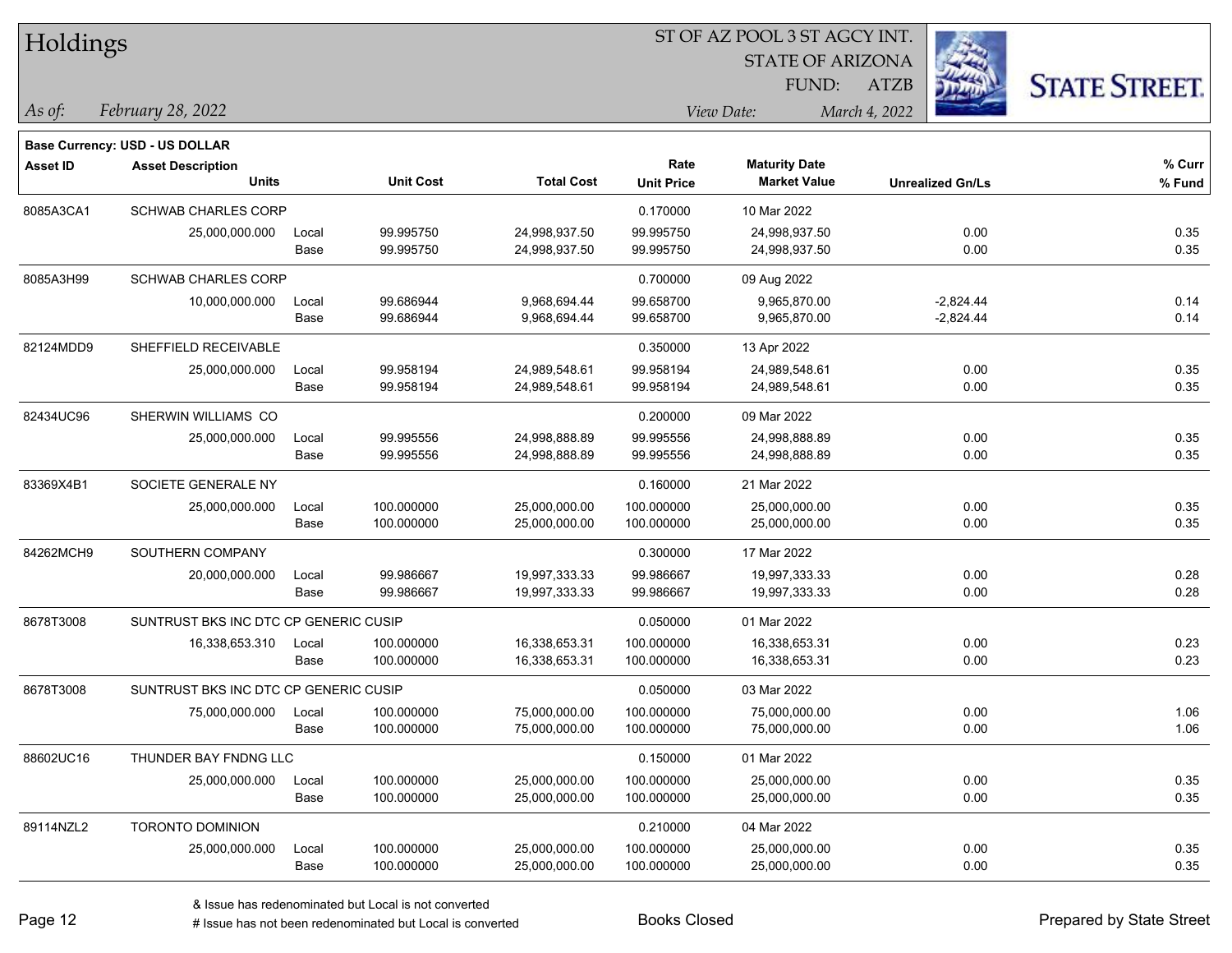| Holdings        |                                          |               |                          |                                | ST OF AZ POOL 3 ST AGCY INT. |                                             |                            |                              |  |
|-----------------|------------------------------------------|---------------|--------------------------|--------------------------------|------------------------------|---------------------------------------------|----------------------------|------------------------------|--|
|                 |                                          |               |                          |                                |                              | <b>STATE OF ARIZONA</b>                     |                            |                              |  |
|                 |                                          |               |                          |                                |                              | FUND:                                       | <b>ATZB</b>                | <b>STATE STREET.</b>         |  |
| As of:          | February 28, 2022                        |               |                          |                                |                              | View Date:                                  | March 4, 2022              |                              |  |
|                 | <b>Base Currency: USD - US DOLLAR</b>    |               |                          |                                |                              |                                             |                            |                              |  |
| <b>Asset ID</b> | <b>Asset Description</b><br><b>Units</b> |               | <b>Unit Cost</b>         | <b>Total Cost</b>              | Rate<br><b>Unit Price</b>    | <b>Maturity Date</b><br><b>Market Value</b> | <b>Unrealized Gn/Ls</b>    | % Curr<br>% Fund             |  |
| 89114WNB7       | <b>TORONTO DOMINION</b>                  |               |                          |                                | 0.010000                     | 15 Mar 2022                                 |                            |                              |  |
|                 | 25,000,000.000                           | Local<br>Base | 100.000000<br>100.000000 | 25,000,000.00<br>25,000,000.00 | 100.000000<br>100.000000     | 25,000,000.00<br>25,000,000.00              |                            | 0.00<br>0.35<br>0.00<br>0.35 |  |
| 89119BCW4       | <b>TORONTO DOMINION BANK</b>             |               |                          |                                | 0.150000                     | 30 Mar 2022                                 |                            |                              |  |
|                 | 20,000,000.000                           | Local<br>Base | 99.987917<br>99.987917   | 19,997,583.33<br>19,997,583.33 | 99.987917<br>99.987917       | 19,997,583.33<br>19,997,583.33              |                            | 0.28<br>0.00<br>0.28<br>0.00 |  |
| 89119BD60       | TORONTO DOMINION BANK                    |               |                          |                                | 0.230000                     | 06 Apr 2022                                 |                            |                              |  |
|                 | 25,000,000.000                           | Local<br>Base | 99.977000<br>99.977000   | 24,994,250.00<br>24,994,250.00 | 99.977000<br>99.977000       | 24,994,250.00<br>24,994,250.00              |                            | 0.35<br>0.00<br>0.35<br>0.00 |  |
| 89119BGJ9       | TORONTO DOMINION BANK                    |               |                          |                                | 0.250000                     | 18 Jul 2022                                 |                            |                              |  |
|                 | 20,000,000.000                           | Local<br>Base | 99.903472<br>99.903472   | 19,980,694.44<br>19,980,694.44 | 99.737400<br>99.737400       | 19,947,480.00<br>19,947,480.00              | $-33,214.44$<br>-33,214.44 | 0.28<br>0.28                 |  |
| 90328BCH2       | USAA CAPITAL CORP                        |               |                          |                                | 0.100000                     | 17 Mar 2022                                 |                            |                              |  |
|                 | 20,000,000.000                           | Local<br>Base | 99.995556<br>99.995556   | 19,999,111.11<br>19,999,111.11 | 99.995556<br>99.995556       | 19,999,111.11<br>19,999,111.11              |                            | 0.28<br>0.00<br>0.28<br>0.00 |  |
| 91058UCX9       | UNITED HEALTHCARE CO                     |               |                          |                                | 0.350000                     | 31 Mar 2022                                 |                            |                              |  |
|                 | 25,000,000.000                           | Local<br>Base | 99.970833<br>99.970833   | 24,992,708.34<br>24,992,708.34 | 99.970833<br>99.970833       | 24,992,708.34<br>24,992,708.34              | 0.00                       | 0.35<br>0.35<br>0.00         |  |
| 91411UEA9       | RGTS OF UNIV OF CA                       |               |                          |                                | 0.010000                     | 10 May 2022                                 |                            |                              |  |
|                 | 3,000,000.000                            | Local<br>Base | 99.966944<br>99.966944   | 2,999,008.33<br>2,999,008.33   | 99.966944<br>99.966944       | 2,999,008.33<br>2,999,008.33                | 0.00<br>0.00               | 0.04<br>0.04                 |  |
| 91512DD73       | BOARD OF RGTS UNVST TX                   |               |                          |                                | 0.270000                     | 07 Apr 2022                                 |                            |                              |  |
|                 | 10,000,000.000                           | Local<br>Base | 99.972250<br>99.972250   | 9,997,225.00<br>9,997,225.00   | 99.972250<br>99.972250       | 9,997,225.00<br>9,997,225.00                |                            | 0.14<br>0.00<br>0.14<br>0.00 |  |
| 91842KC87       | VW CR INC                                |               |                          |                                | 0.230000                     | 08 Mar 2022                                 |                            |                              |  |
|                 | 25,000,000.000                           | Local<br>Base | 99.995528<br>99.995528   | 24,998,881.95<br>24,998,881.95 | 99.995528<br>99.995528       | 24,998,881.95<br>24,998,881.95              |                            | 0.00<br>0.35<br>0.00<br>0.35 |  |
| 91842KCE4       | VW CR INC                                |               |                          |                                | 0.250000                     | 14 Mar 2022                                 |                            |                              |  |

20,000,000.000 Local 99.990972 19,998,194.45 99.990972 19,998,194.45 0.00 0.28

Base 99.990972 19,998,194.45 99.990972 19,998,194.45 0.00 0.28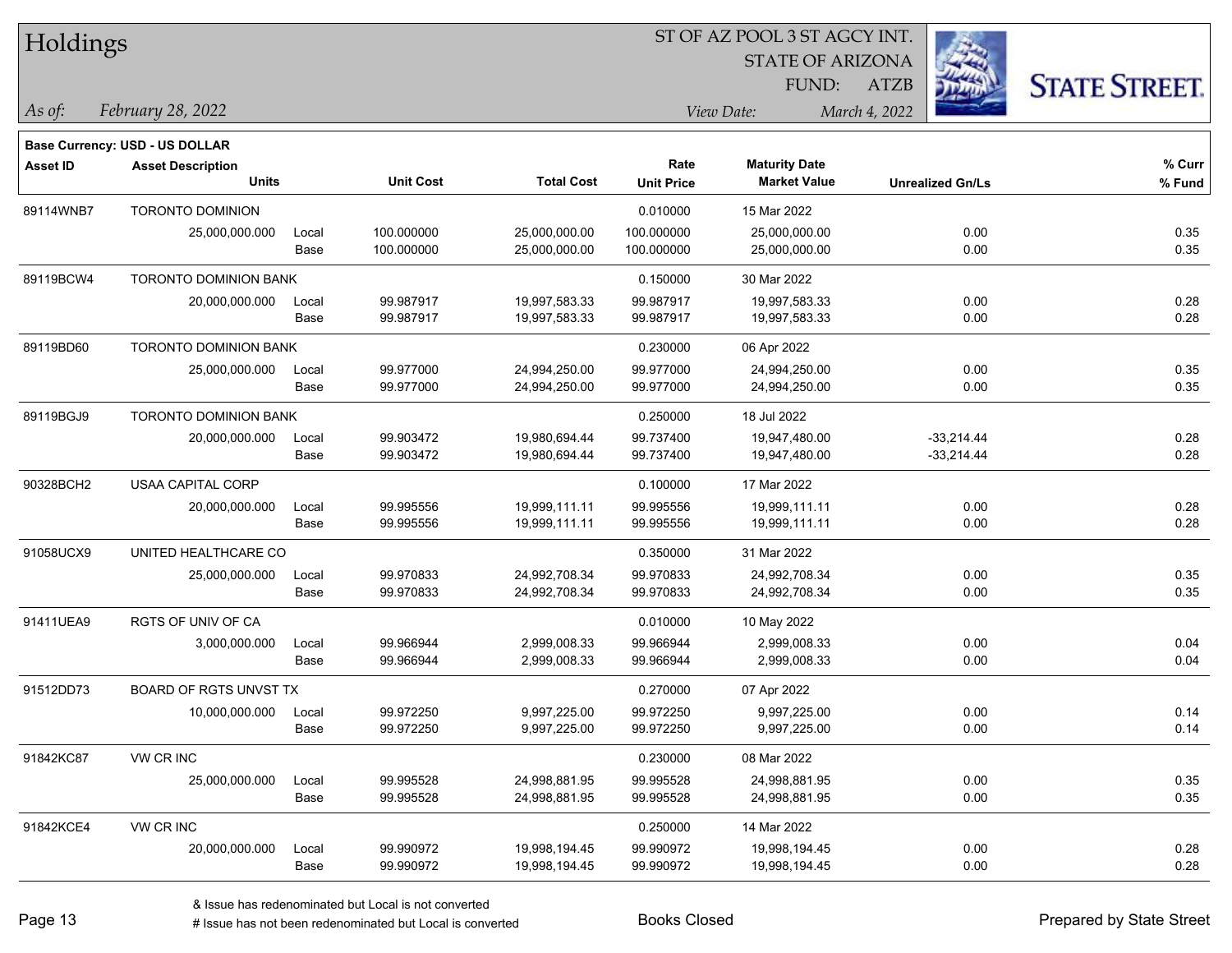| Holdings        |                                                 |       |                  |                   | 51 OF AZ POOL 3 51 AGCY INT. |                             |                         |                      |  |  |
|-----------------|-------------------------------------------------|-------|------------------|-------------------|------------------------------|-----------------------------|-------------------------|----------------------|--|--|
|                 |                                                 |       |                  |                   |                              | <b>STATE OF ARIZONA</b>     |                         |                      |  |  |
|                 |                                                 |       |                  |                   |                              | FUND:                       | <b>ATZB</b>             | <b>STATE STREET.</b> |  |  |
| $ $ As of:      | February 28, 2022                               |       |                  |                   |                              | March 4, 2022<br>View Date: |                         |                      |  |  |
|                 | <b>Base Currency: USD - US DOLLAR</b>           |       |                  |                   |                              |                             |                         |                      |  |  |
| <b>Asset ID</b> | <b>Asset Description</b>                        |       |                  |                   | Rate                         | <b>Maturity Date</b>        |                         | % Curr               |  |  |
|                 | <b>Units</b>                                    |       | <b>Unit Cost</b> | <b>Total Cost</b> | <b>Unit Price</b>            | <b>Market Value</b>         | <b>Unrealized Gn/Ls</b> | % Fund               |  |  |
| 91842KHV1       | VW CR INC                                       |       |                  |                   | 0.320000                     | 29 Aug 2022                 |                         |                      |  |  |
|                 | 10,000,000.000                                  | Local | 99.839111        | 9,983,911.11      | 99.486100                    | 9,948,610.00                | $-35,301.11$            | 0.14                 |  |  |
|                 |                                                 | Base  | 99.839111        | 9,983,911.11      | 99.486100                    | 9,948,610.00                | $-35,301.11$            | 0.14                 |  |  |
| 921FRK000       | BMO TRIPARTY MTGE CLAS/ISIT/RTRP MATU//20121224 |       |                  |                   | 0.040000                     | 01 Mar 2022                 |                         |                      |  |  |
|                 | 100,000,000.000                                 | Local | 100.000000       | 100,000,000.00    | 100.000000                   | 100,000,000.00              | 0.00                    | 1.41                 |  |  |
|                 |                                                 | Base  | 100.000000       | 100,000,000.00    | 100.000000                   | 100,000,000.00              | 0.00                    | 1.41                 |  |  |
| 92344MEA7       | VERIZON COMMNTN INC                             |       |                  |                   | 0.460000                     | 10 May 2022                 |                         |                      |  |  |
|                 | 25,000,000.000                                  | Local | 99.910556        | 24,977,638.89     | 99.910556                    | 24,977,638.89               | 0.00                    | 0.35                 |  |  |
|                 |                                                 | Base  | 99.910556        | 24,977,638.89     | 99.910556                    | 24,977,638.89               | 0.00                    | 0.35                 |  |  |
| 92344MEP4       | <b>VERIZON COMMNTN INC</b>                      |       |                  |                   | 0.800000                     | 23 May 2022                 |                         |                      |  |  |
|                 | 20,000,000.000                                  | Local | 99.815556        | 19,963,111.11     | 99.815556                    | 19,963,111.11               | 0.00                    | 0.28                 |  |  |
|                 |                                                 | Base  | 99.815556        | 19,963,111.11     | 99.815556                    | 19,963,111.11               | 0.00                    | 0.28                 |  |  |
| 92646LC16       | <b>VICTORY RECEIVABLES</b>                      |       |                  |                   | 0.200000                     | 01 Mar 2022                 |                         |                      |  |  |
|                 | 25,000,000.000                                  | Local | 100.000000       | 25,000,000.00     | 100.000000                   | 25,000,000.00               | 0.00                    | 0.35                 |  |  |
|                 |                                                 | Base  | 100.000000       | 25,000,000.00     | 100.000000                   | 25,000,000.00               | 0.00                    | 0.35                 |  |  |
| 926NKW009       | AMHERST PIERPONT 04/15 VAR                      |       |                  |                   | 0.050000                     | 01 Mar 2022                 |                         |                      |  |  |
|                 | 400,000,000.000                                 | Local | 100.000000       | 400,000,000.00    | 100.000000                   | 400,000,000.00              | 0.00                    | 5.64                 |  |  |
|                 |                                                 | Base  | 100.000000       | 400,000,000.00    | 100.000000                   | 400,000,000.00              | 0.00                    | 5.64                 |  |  |
| 926NKW009       | AMHERST PIERPONT 04/15 VAR                      |       |                  |                   | 0.150000                     | 14 Apr 2022                 |                         |                      |  |  |
|                 | 30,000,000.000                                  | Local | 100.000000       | 30,000,000.00     | 100.000000                   | 30,000,000.00               | 0.00                    | 0.42                 |  |  |
|                 |                                                 | Base  | 100.000000       | 30,000,000.00     | 100.000000                   | 30,000,000.00               | 0.00                    | 0.42                 |  |  |
| 927YHY004       | RBC CAPITAL MARKETS REPO 04/16 VAR              |       |                  |                   | 0.020000                     | 01 Mar 2022                 |                         |                      |  |  |
|                 | 50,000,000.000                                  | Local | 100.000000       | 50,000,000.00     | 100.000000                   | 50,000,000.00               | 0.00                    | 0.71                 |  |  |
|                 |                                                 | Base  | 100.000000       | 50,000,000.00     | 100.000000                   | 50,000,000.00               | 0.00                    | 0.71                 |  |  |
| 93142XC90       | <b>WALGREENS BOOTS</b>                          |       |                  |                   | 0.270000                     | 09 Mar 2022                 |                         |                      |  |  |
|                 | 8,765,000.000                                   | Local | 99.994000        | 8,764,474.10      | 99.994000                    | 8,764,474.10                | 0.00                    | 0.12                 |  |  |
|                 |                                                 | Base  | 99.994000        | 8,764,474.10      | 99.994000                    | 8,764,474.10                | 0.00                    | 0.12                 |  |  |
| 93142XCA7       | <b>WALGREENS BOOTS</b>                          |       |                  |                   | 0.270000                     | 10 Mar 2022                 |                         |                      |  |  |
|                 | 20,000,000.000                                  | Local | 99.993250        | 19,998,650.00     | 99.993250                    | 19,998,650.00               | 0.00                    | 0.28                 |  |  |
|                 |                                                 | Base  | 99.993250        | 19,998,650.00     | 99.993250                    | 19,998,650.00               | 0.00                    | 0.28                 |  |  |

ST OF A Z POOL 2 ST ACCV INT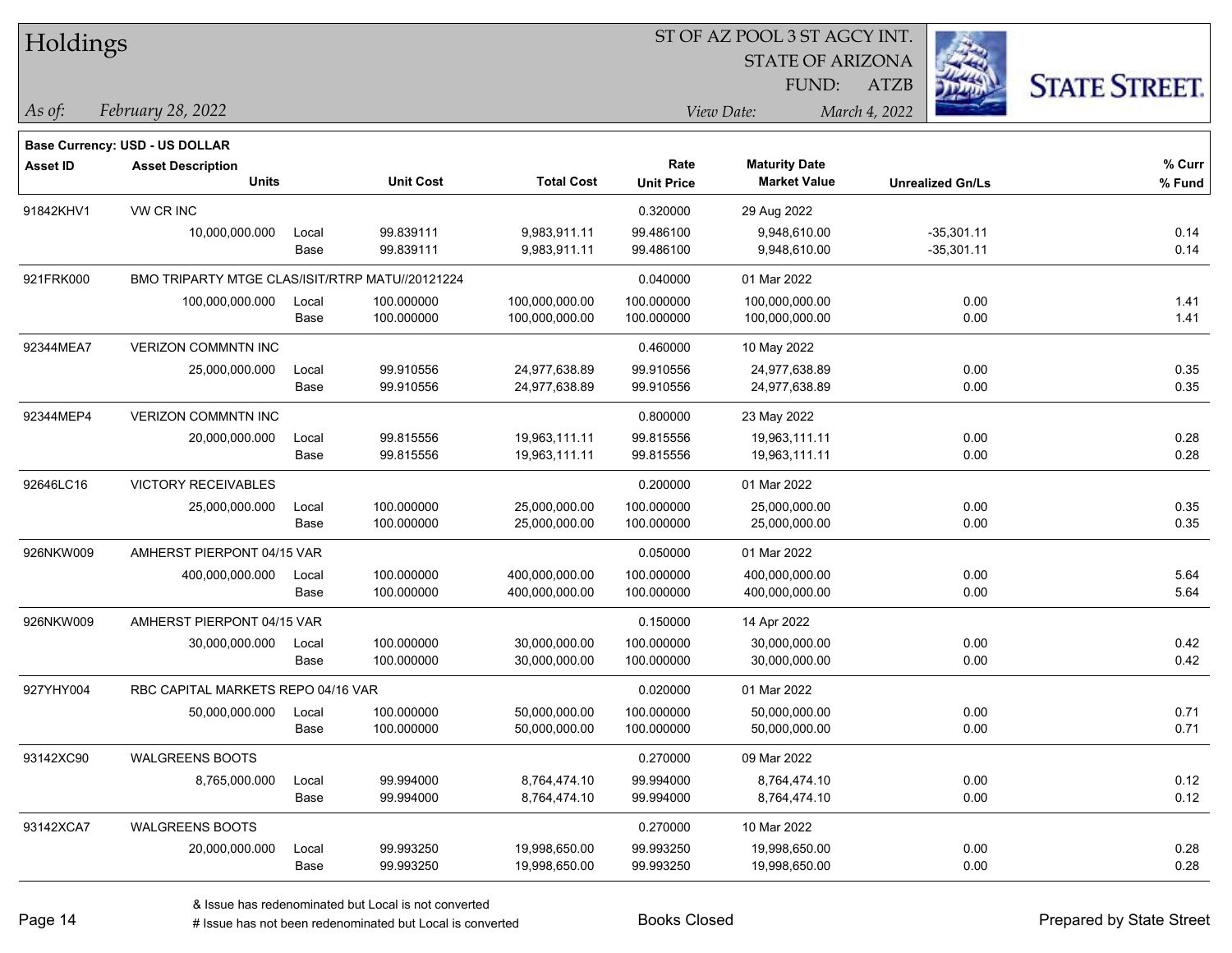| Holdings        |                                       |       |                  | ST OF AZ POOL 3 ST AGCY INT. |                   |                         |                         |                      |  |  |
|-----------------|---------------------------------------|-------|------------------|------------------------------|-------------------|-------------------------|-------------------------|----------------------|--|--|
|                 |                                       |       |                  |                              |                   | <b>STATE OF ARIZONA</b> | 23                      |                      |  |  |
|                 |                                       |       |                  |                              |                   | FUND:                   | <b>ATZB</b>             | <b>STATE STREET.</b> |  |  |
| As of:          | February 28, 2022                     |       |                  |                              |                   | View Date:              | March 4, 2022           |                      |  |  |
|                 | <b>Base Currency: USD - US DOLLAR</b> |       |                  |                              |                   |                         |                         |                      |  |  |
| <b>Asset ID</b> | <b>Asset Description</b>              |       |                  |                              | Rate              | <b>Maturity Date</b>    |                         | % Curr               |  |  |
|                 | <b>Units</b>                          |       | <b>Unit Cost</b> | <b>Total Cost</b>            | <b>Unit Price</b> | <b>Market Value</b>     | <b>Unrealized Gn/Ls</b> | % Fund               |  |  |
| 93142XCB5       | <b>WALGREENS BOOTS</b>                |       |                  |                              | 0.330000          | 11 Mar 2022             |                         |                      |  |  |
|                 | 20,000,000.000                        | Local | 99.990833        | 19,998,166.66                | 99.990833         | 19,998,166.66           | 0.00                    | 0.28                 |  |  |
|                 |                                       | Base  | 99.990833        | 19,998,166.66                | 99.990833         | 19,998,166.66           | 0.00                    | 0.28                 |  |  |
| 93142XCJ8       | <b>WALGREENS BOOTS</b>                |       |                  |                              | 0.310000          | 18 Mar 2022             |                         |                      |  |  |
|                 | 10,000,000.000                        | Local | 99.985361        | 9,998,536.11                 | 99.985361         | 9,998,536.11            | 0.00                    | 0.14                 |  |  |
|                 |                                       | Base  | 99.985361        | 9,998,536.11                 | 99.985361         | 9,998,536.11            | 0.00                    | 0.14                 |  |  |
| 94107NC10       | WASTE MANAGEMENT INC                  |       |                  |                              | 0.260000          | 01 Mar 2022             |                         |                      |  |  |
|                 | 20,000,000.000                        | Local | 100.000000       | 20,000,000.00                | 100.000000        | 20,000,000.00           | 0.00                    | 0.28                 |  |  |
|                 |                                       | Base  | 100.000000       | 20,000,000.00                | 100.000000        | 20,000,000.00           | 0.00                    | 0.28                 |  |  |
| 94107NH23       | WASTE MANAGEMENT INC                  |       |                  |                              | 0.310000          | 02 Aug 2022             |                         |                      |  |  |
|                 | 15,000,000.000                        | Local | 99.867389        | 14,980,108.33                | 99.603400         | 14,940,510.00           | $-39,598.33$            | 0.21                 |  |  |
|                 |                                       | Base  | 99.867389        | 14,980,108.33                | 99.603400         | 14,940,510.00           | $-39,598.33$            | 0.21                 |  |  |
| 94107NKD5       | WASTE MANAGEMENT INC                  |       |                  |                              | 0.310000          | 13 Oct 2022             |                         |                      |  |  |
|                 | 10,000,000.000                        | Local | 99.805389        | 9,980,538.89                 | 99.285500         | 9,928,550.00            | $-51,988.89$            | 0.14                 |  |  |
|                 |                                       | Base  | 99.805389        | 9,980,538.89                 | 99.285500         | 9,928,550.00            | $-51,988.89$            | 0.14                 |  |  |
| 94107PAA7       | WASTE MANAGEMENT INC                  |       |                  |                              | 0.340000          | 28 Apr 2022             |                         |                      |  |  |
|                 | 25,000,000.000                        | Local | 99.945222        | 24,986,305.55                | 99.945222         | 24,986,305.55           | 0.00                    | 0.35                 |  |  |
|                 |                                       | Base  | 99.945222        | 24,986,305.55                | 99.945222         | 24,986,305.55           | 0.00                    | 0.35                 |  |  |
| 9612C1ED5       | WESTPAC BANKING CORP.                 |       |                  |                              | 0.190000          | 13 May 2022             |                         |                      |  |  |
|                 | 15,000,000.000                        | Local | 99.961472        | 14,994,220.83                | 99.961472         | 14,994,220.83           | 0.00                    | 0.21                 |  |  |
|                 |                                       | Base  | 99.961472        | 14,994,220.83                | 99.961472         | 14,994,220.83           | 0.00                    | 0.21                 |  |  |
| 9612C1GF8       | <b>WESTPAC BANKING CORP.</b>          |       |                  |                              | 0.190000          | 15 Jul 2022             |                         |                      |  |  |
|                 | 20,000,000.000                        | Local | 99.928222        | 19,985,644.44                | 99.770300         | 19,954,060.00           | $-31,584.44$            | 0.28                 |  |  |
|                 |                                       | Base  | 99.928222        | 19,985,644.44                | 99.770300         | 19,954,060.00           | $-31,584.44$            | 0.28                 |  |  |
| 978UHK000       | DAIWA CAPITAL MARKETS REPO            |       |                  |                              | 0.040000          | 01 Mar 2022             |                         |                      |  |  |
|                 | 139,871,359.970                       | Local | 100.000000       | 139,871,359.97               | 100.000000        | 139,871,359.97          | 0.00                    | 1.97                 |  |  |
|                 |                                       | Base  | 100.000000       | 139,871,359.97               | 100.000000        | 139,871,359.97          | 0.00                    | 1.97                 |  |  |
| 979QHR003       | SOUTH STREET REPO                     |       |                  |                              | 0.030000          | 01 Mar 2022             |                         |                      |  |  |
|                 | 75,000,000.000                        | Local | 100.000000       | 75,000,000.00                | 100.000000        | 75,000,000.00           | 0.00                    | 1.06                 |  |  |
|                 |                                       | Base  | 100.000000       | 75,000,000.00                | 100.000000        | 75,000,000.00           | 0.00                    | 1.06                 |  |  |

 $\overline{\phantom{0}}$ 

 $\overline{\phantom{0}}$ 

 $\overline{\phantom{a}}$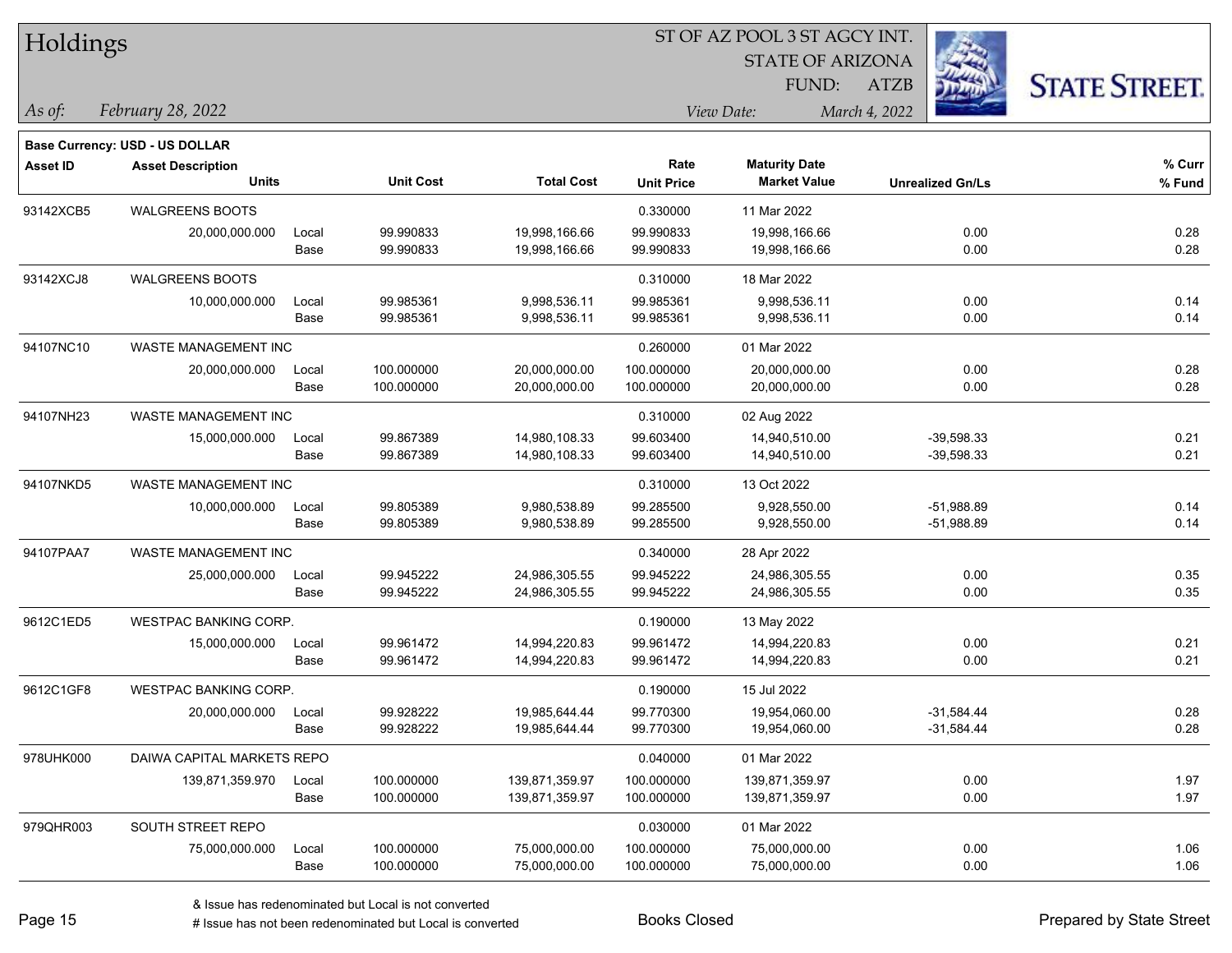| Holdings               |                                        |       |                  |                   | ST OF AZ POOL 3 ST AGCY INT.<br><b>STATE OF ARIZONA</b> |                      |                         |                      |  |  |
|------------------------|----------------------------------------|-------|------------------|-------------------|---------------------------------------------------------|----------------------|-------------------------|----------------------|--|--|
|                        |                                        |       |                  |                   |                                                         |                      |                         |                      |  |  |
|                        |                                        |       |                  |                   | FUND:                                                   |                      | <b>ATZB</b>             | <b>STATE STREET.</b> |  |  |
| $ $ As of:             | February 28, 2022                      |       |                  |                   |                                                         | View Date:           | March 4, 2022           |                      |  |  |
|                        | <b>Base Currency: USD - US DOLLAR</b>  |       |                  |                   |                                                         |                      |                         |                      |  |  |
| <b>Asset ID</b>        | <b>Asset Description</b>               |       |                  |                   | Rate                                                    | <b>Maturity Date</b> |                         | % Curr               |  |  |
|                        | <b>Units</b>                           |       | <b>Unit Cost</b> | <b>Total Cost</b> | <b>Unit Price</b>                                       | <b>Market Value</b>  | <b>Unrealized Gn/Ls</b> | % Fund               |  |  |
| 979QHR003              | SOUTH STREET REPO                      |       |                  |                   | 0.070000                                                | 01 Mar 2022          |                         |                      |  |  |
|                        | 142,841,038.660                        | Local | 100.000000       | 142,841,038.66    | 100.000000                                              | 142,841,038.66       | 0.00                    | 2.02                 |  |  |
|                        |                                        | Base  | 100.000000       | 142,841,038.66    | 100.000000                                              | 142,841,038.66       | 0.00                    | 2.02                 |  |  |
| 985FHY004              | MITSUBISHI UFJ REPO                    |       |                  |                   | 0.040000                                                | 01 Mar 2022          |                         |                      |  |  |
|                        | 500,000,000.000                        | Local | 100.000000       | 500,000,000.00    | 100.000000                                              | 500,000,000.00       | 0.00                    | 7.06                 |  |  |
|                        |                                        | Base  | 100.000000       | 500,000,000.00    | 100.000000                                              | 500,000,000.00       | 0.00                    | 7.06                 |  |  |
| <b>US DOLLAR Total</b> |                                        |       |                  |                   |                                                         |                      |                         |                      |  |  |
|                        | 4,967,110,715.030                      | Local |                  | 4,965,911,359.19  |                                                         | 4,964,737,464.54     | $-1, 173, 894.65$       | 70.06                |  |  |
|                        |                                        | Base  |                  | 4,965,911,359.19  |                                                         | 4,964,737,464.54     | -1,173,894.65           | 70.06                |  |  |
|                        | <b>CASH EQUIVALENT Total</b>           |       |                  |                   |                                                         |                      |                         |                      |  |  |
|                        | 4,967,110,715.030                      | Base  |                  | 4,965,911,359.19  |                                                         | 4,964,737,464.54     | $-1, 173, 894.65$       | 70.06                |  |  |
| <b>FIXED INCOME</b>    |                                        |       |                  |                   |                                                         |                      |                         |                      |  |  |
| <b>US DOLLAR</b>       |                                        |       |                  |                   |                                                         |                      | Exchange Rate:          | 1.000000             |  |  |
| 00206RMJ8              | AT+T INC SR UNSECURED 03/24 0.9        |       |                  |                   | 0.900000                                                | 25 Mar 2024          |                         |                      |  |  |
|                        | 7,000,000.000                          | Local | 99.993787        | 6,999,565.12      | 98.341455                                               | 6,883,901.85         | $-115,663.27$           | 0.10                 |  |  |
|                        |                                        | Base  | 99.993787        | 6,999,565.12      | 98.341455                                               | 6,883,901.85         | $-115,663.27$           | 0.10                 |  |  |
| 00206RML3              | AT+T INC SR UNSECURED 03/26 1.7        |       |                  |                   | 1.700000                                                | 25 Mar 2026          |                         |                      |  |  |
|                        | 7,000,000.000                          | Local | 99.911253        | 6,993,787.69      | 97.428458                                               | 6,819,992.06         | -173,795.63             | 0.10                 |  |  |
|                        |                                        | Base  | 99.911253        | 6,993,787.69      | 97.428458                                               | 6,819,992.06         | -173,795.63             | 0.10                 |  |  |
| 00287YBC2              | ABBVIE INC SR UNSECURED 11/23 3.75     |       |                  |                   | 3.750000                                                | 14 Nov 2023          |                         |                      |  |  |
|                        | 5,500,000.000 Local                    |       | 105.040713       | 5,777,239.19      | 103.164372                                              | 5,674,040.46         | $-103, 198.73$          | 0.08                 |  |  |
|                        |                                        | Base  | 105.040713       | 5,777,239.19      | 103.164372                                              | 5,674,040.46         | $-103, 198.73$          | 0.08                 |  |  |
| 023135AW6              | AMAZON.COM INC SR UNSECURED 02/23 2.4  |       |                  |                   | 2.400000                                                | 22 Feb 2023          |                         |                      |  |  |
|                        | 5,000,000.000                          | Local | 99.676629        | 4,983,831.43      | 100.996000                                              | 5,049,800.00         | 65,968.57               | 0.07                 |  |  |
|                        |                                        | Base  | 99.676629        | 4,983,831.43      | 100.996000                                              | 5,049,800.00         | 65,968.57               | 0.07                 |  |  |
| 023135BW5              | AMAZON.COM INC SR UNSECURED 05/24 0.45 |       |                  |                   | 0.450000                                                | 12 May 2024          |                         |                      |  |  |
|                        | 10,000,000.000                         | Local | 99.893031        | 9,989,303.10      | 97.646012                                               | 9,764,601.20         | $-224,701.90$           | 0.14                 |  |  |
|                        |                                        | Base  | 99.893031        | 9,989,303.10      | 97.646012                                               | 9,764,601.20         | $-224,701.90$           | 0.14                 |  |  |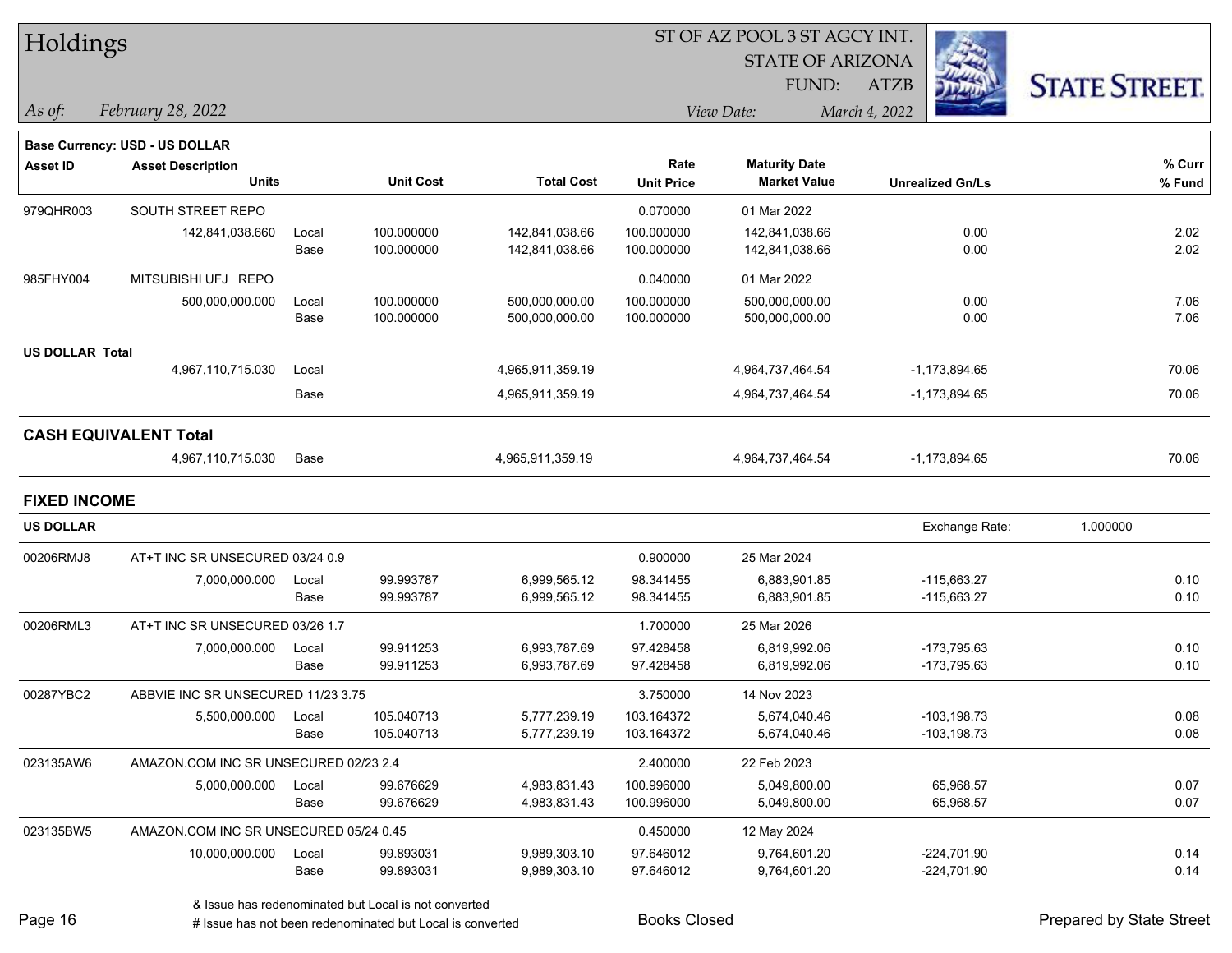| Holdings        |                                                |       |                  |                   | 51 OF AZ POOL 3 51 AGCY INT. |                         |                         |                      |  |  |
|-----------------|------------------------------------------------|-------|------------------|-------------------|------------------------------|-------------------------|-------------------------|----------------------|--|--|
|                 |                                                |       |                  |                   |                              | <b>STATE OF ARIZONA</b> |                         |                      |  |  |
|                 |                                                |       |                  |                   |                              | FUND:                   | <b>ATZB</b>             | <b>STATE STREET.</b> |  |  |
| $ $ As of:      | February 28, 2022                              |       |                  |                   |                              | View Date:              | March 4, 2022           |                      |  |  |
|                 |                                                |       |                  |                   |                              |                         |                         |                      |  |  |
|                 | <b>Base Currency: USD - US DOLLAR</b>          |       |                  |                   |                              |                         |                         |                      |  |  |
| <b>Asset ID</b> | <b>Asset Description</b>                       |       |                  |                   | Rate                         | <b>Maturity Date</b>    |                         | % Curr               |  |  |
|                 | <b>Units</b>                                   |       | <b>Unit Cost</b> | <b>Total Cost</b> | <b>Unit Price</b>            | <b>Market Value</b>     | <b>Unrealized Gn/Ls</b> | % Fund               |  |  |
| 025537AR2       | AMERICAN ELECTRIC POWER SR UNSECURED 11/25 1   |       |                  |                   | 1.000000                     | 01 Nov 2025             |                         |                      |  |  |
|                 | 3,000,000.000                                  | Local | 99.829611        | 2,994,888.34      | 94.769604                    | 2,843,088.12            | $-151,800.22$           | 0.04                 |  |  |
|                 |                                                | Base  | 99.829611        | 2,994,888.34      | 94.769604                    | 2,843,088.12            | $-151,800.22$           | 0.04                 |  |  |
| 025537AS0       | AMERICAN ELECTRIC POWER SR UNSECURED 11/23 VAR |       |                  |                   | 0.796570                     | 01 Nov 2023             |                         |                      |  |  |
|                 | 5,000,000.000                                  | Local | 100.000000       | 5,000,000.00      | 99.934445                    | 4,996,722.25            | $-3,277.75$             | 0.07                 |  |  |
|                 |                                                | Base  | 100.000000       | 5,000,000.00      | 99.934445                    | 4,996,722.25            | $-3,277.75$             | 0.07                 |  |  |
| 025816CD9       | AMERICAN EXPRESS CO SR UNSECURED 05/22 2.75    |       |                  |                   | 2.750000                     | 20 May 2022             |                         |                      |  |  |
|                 | 16,569,000.000                                 | Local | 100.178285       | 16,598,540.09     | 100.243923                   | 16,609,415.60           | 10,875.51               | 0.23                 |  |  |
|                 |                                                | Base  | 100.178285       | 16,598,540.09     | 100.243923                   | 16,609,415.60           | 10,875.51               | 0.23                 |  |  |
| 025816CG2       | AMERICAN EXPRESS CO SR UNSECURED 07/24 2.5     |       |                  |                   | 2.500000                     | 30 Jul 2024             |                         |                      |  |  |
|                 | 10,000,000.000                                 | Local | 99.844552        | 9,984,455.17      | 101.489379                   | 10,148,937.90           | 164,482.73              | 0.14                 |  |  |
|                 |                                                | Base  | 99.844552        | 9,984,455.17      | 101.489379                   | 10,148,937.90           | 164,482.73              | 0.14                 |  |  |
| 02587AAN4       | AMERICAN EXPRESS CREDIT ACCOUN AMXCA 2019 2 A  |       |                  |                   | 2.670000                     | 15 Nov 2024             |                         |                      |  |  |
|                 | 4,500,000.000                                  | Local | 99.997138        | 4,499,871.20      | 100.270210                   | 4,512,159.45            | 12,288.25               | 0.06                 |  |  |
| Original Face:  | 4,500,000.000                                  | Base  | 99.997138        | 4,499,871.20      | 100.270210                   | 4,512,159.45            | 12,288.25               | 0.06                 |  |  |
| 02588QAB4       | AMERICAN EXPRESS CREDIT ACCOUN AMXCA 2019 1 A  |       |                  |                   | 2.870000                     | 15 Oct 2024             |                         |                      |  |  |
|                 | 3,000,000.000                                  | Local | 99.992184        | 2,999,765.53      | 100.107750                   | 3,003,232.50            | 3,466.97                | 0.04                 |  |  |
| Original Face:  | 3,000,000.000                                  | Base  | 99.992184        | 2,999,765.53      | 100.107750                   | 3,003,232.50            | 3,466.97                | 0.04                 |  |  |
| 026609AC1       | WYETH LLC COMPANY GUAR 03/23 7.25              |       |                  |                   | 7.250000                     | 01 Mar 2023             |                         |                      |  |  |
|                 | 1,410,000.000                                  | Local | 106.815223       | 1,506,094.64      | 106.246828                   | 1,498,080.27            | $-8,014.37$             | 0.02                 |  |  |
|                 |                                                | Base  | 106.815223       | 1,506,094.64      | 106.246828                   | 1,498,080.27            | $-8,014.37$             | 0.02                 |  |  |
| 02665WDX6       | AMERICAN HONDA FINANCE SR UNSECURED 04/23 0.35 |       |                  |                   | 0.350000                     | 20 Apr 2023             |                         |                      |  |  |
|                 | 30,000,000.000                                 | Local | 99.998814        | 29,999,644.28     | 98.460787                    | 29,538,236.10           | $-461,408.18$           | 0.42                 |  |  |
|                 |                                                | Base  | 99.998814        | 29,999,644.28     | 98.460787                    | 29,538,236.10           | -461,408.18             | 0.42                 |  |  |
| 02665WDY4       | AMERICAN HONDA FINANCE SR UNSECURED 08/24 0.75 |       |                  |                   | 0.750000                     | 09 Aug 2024             |                         |                      |  |  |
|                 | 8,000,000.000                                  | Local | 99.944566        | 7,995,565.24      | 97.120314                    | 7,769,625.12            | $-225,940.12$           | 0.11                 |  |  |
|                 |                                                | Base  | 99.944566        | 7,995,565.24      | 97.120314                    | 7,769,625.12            | $-225,940.12$           | 0.11                 |  |  |
| 02665WEA5       | AMERICAN HONDA FINANCE SR UNSECURED 01/25 1.5  |       |                  |                   | 1.500000                     | 13 Jan 2025             |                         |                      |  |  |
|                 | 15,000,000.000                                 | Local | 99.924354        | 14,988,653.13     | 98.137015                    | 14,720,552.25           | $-268,100.88$           | 0.21                 |  |  |
|                 |                                                | Base  | 99.924354        | 14,988,653.13     | 98.137015                    | 14,720,552.25           | $-268,100.88$           | 0.21                 |  |  |

ST OF A Z POOL 2 ST ACCV INT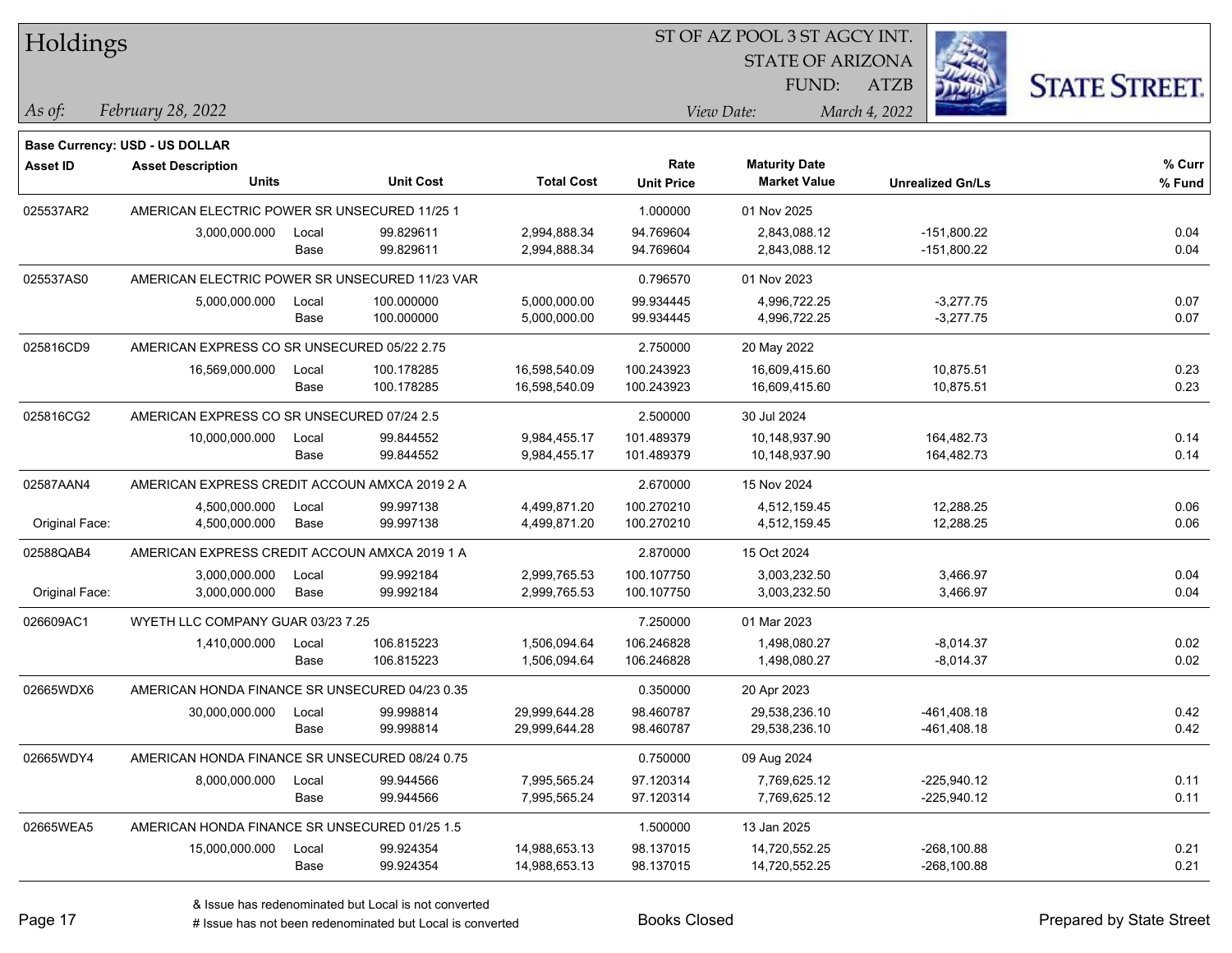| Holdings        |                                                |       |                  |                   |                   |                         |                         |                      |
|-----------------|------------------------------------------------|-------|------------------|-------------------|-------------------|-------------------------|-------------------------|----------------------|
|                 |                                                |       |                  |                   |                   | <b>STATE OF ARIZONA</b> |                         |                      |
|                 |                                                |       |                  |                   |                   | FUND:                   | <b>ATZB</b>             | <b>STATE STREET.</b> |
| As of:          | February 28, 2022                              |       |                  |                   |                   | View Date:              | March 4, 2022           |                      |
|                 | Base Currency: USD - US DOLLAR                 |       |                  |                   |                   |                         |                         |                      |
| <b>Asset ID</b> | <b>Asset Description</b>                       |       |                  |                   | Rate              | <b>Maturity Date</b>    |                         | $%$ Curr             |
|                 | <b>Units</b>                                   |       | <b>Unit Cost</b> | <b>Total Cost</b> | <b>Unit Price</b> | <b>Market Value</b>     | <b>Unrealized Gn/Ls</b> | % Fund               |
| 03027XBR0       | AMERICAN TOWER CORP SR UNSECURED 09/26 1.45    |       |                  |                   | 1.450000          | 15 Sep 2026             |                         |                      |
|                 | 3,000,000.000                                  | Local | 99.524342        | 2,985,730.25      | 94.846200         | 2,845,386.00            | $-140,344.25$           | 0.04                 |
|                 |                                                | Base  | 99.524342        | 2,985,730.25      | 94.846200         | 2,845,386.00            | $-140,344.25$           | 0.04                 |
| 036752AQ6       | ANTHEM INC SR UNSECURED 03/23 0.45             |       |                  |                   | 0.450000          | 15 Mar 2023             |                         |                      |
|                 | 5,000,000.000                                  | Local | 99.986464        | 4,999,323.21      | 98.933922         | 4,946,696.10            | $-52,627.11$            | 0.07                 |
|                 |                                                | Base  | 99.986464        | 4,999,323.21      | 98.933922         | 4,946,696.10            | $-52,627.11$            | 0.07                 |
| 037833DC1       | APPLE INC SR UNSECURED 09/22 2.1               |       |                  |                   | 2.100000          | 12 Sep 2022             |                         |                      |
|                 | 10,000,000.000                                 | Local | 100.149091       | 10,014,909.09     | 100.587166        | 10,058,716.60           | 43,807.51               | 0.14                 |
|                 |                                                | Base  | 100.149091       | 10,014,909.09     | 100.587166        | 10,058,716.60           | 43,807.51               | 0.14                 |
| 037833DV9       | APPLE INC SR UNSECURED 05/23 0.75              |       |                  |                   | 0.750000          | 11 May 2023             |                         |                      |
|                 | 15,500,000.000                                 | Local | 99.891697        | 15,483,213.00     | 99.383016         | 15,404,367.48           | $-78,845.52$            | 0.22                 |
|                 |                                                | Base  | 99.891697        | 15,483,213.00     | 99.383016         | 15,404,367.48           | $-78,845.52$            | 0.22                 |
| 037833DX5       | APPLE INC SR UNSECURED 08/25 0.55              |       |                  |                   | 0.550000          | 20 Aug 2025             |                         |                      |
|                 | 10,000,000.000                                 | Local | 99.837364        | 9,983,736.38      | 95.271903         | 9,527,190.30            | -456,546.08             | 0.13                 |
|                 |                                                | Base  | 99.837364        | 9,983,736.38      | 95.271903         | 9,527,190.30            | -456,546.08             | 0.13                 |
| 037833EB2       | APPLE INC SR UNSECURED 02/26 0.7               |       |                  |                   | 0.700000          | 08 Feb 2026             |                         |                      |
|                 | 5,000,000.000                                  | Local | 99.823384        | 4,991,169.22      | 95.611309         | 4,780,565.45            | $-210,603.77$           | 0.07                 |
|                 |                                                | Base  | 99.823384        | 4,991,169.22      | 95.611309         | 4,780,565.45            | $-210,603.77$           | 0.07                 |
| 040555CS1       | ARIZONA PUBLIC SERVICE SR UNSECURED 05/25 3.15 |       |                  |                   | 3.150000          | 15 May 2025             |                         |                      |
|                 | 5,000,000.000                                  | Local | 106.918021       | 5,345,901.05      | 102.255449        | 5,112,772.45            | $-233,128.60$           | 0.07                 |
|                 |                                                | Base  | 106.918021       | 5,345,901.05      | 102.255449        | 5,112,772.45            | $-233,128.60$           | 0.07                 |
| 05531FBJ1       | TRUIST FINANCIAL CORP SR UNSECURED 03/23 2.2   |       |                  |                   | 2.200000          | 16 Mar 2023             |                         |                      |
|                 | 10,000,000.000                                 | Local | 99.979273        | 9,997,927.28      | 100.550888        | 10,055,088.80           | 57.161.52               | 0.14                 |
|                 |                                                | Base  | 99.979273        | 9,997,927.28      | 100.550888        | 10,055,088.80           | 57,161.52               | 0.14                 |
| 06048WK66       | BANK OF AMERICA CORP SR UNSECURED 12/25 VAR    |       |                  |                   | 0.650000          | 23 Dec 2025             |                         |                      |
|                 | 5,000,000.000                                  | Local | 99.768476        | 4,988,423.82      | 93.426692         | 4,671,334.60            | -317,089.22             | 0.07                 |
|                 |                                                | Base  | 99.768476        | 4,988,423.82      | 93.426692         | 4,671,334.60            | -317,089.22             | 0.07                 |
| 06048WK74       | BANK OF AMERICA CORP SR UNSECURED 06/23 VAR    |       |                  |                   | 0.500000          | 21 Jun 2023             |                         |                      |
|                 | 5,000,000.000                                  | Local | 100.000000       | 5,000,000.00      | 98.453775         | 4,922,688.75            | $-77,311.25$            | 0.07                 |
|                 |                                                | Base  | 100.000000       | 5,000,000.00      | 98.453775         | 4,922,688.75            | $-77,311.25$            | 0.07                 |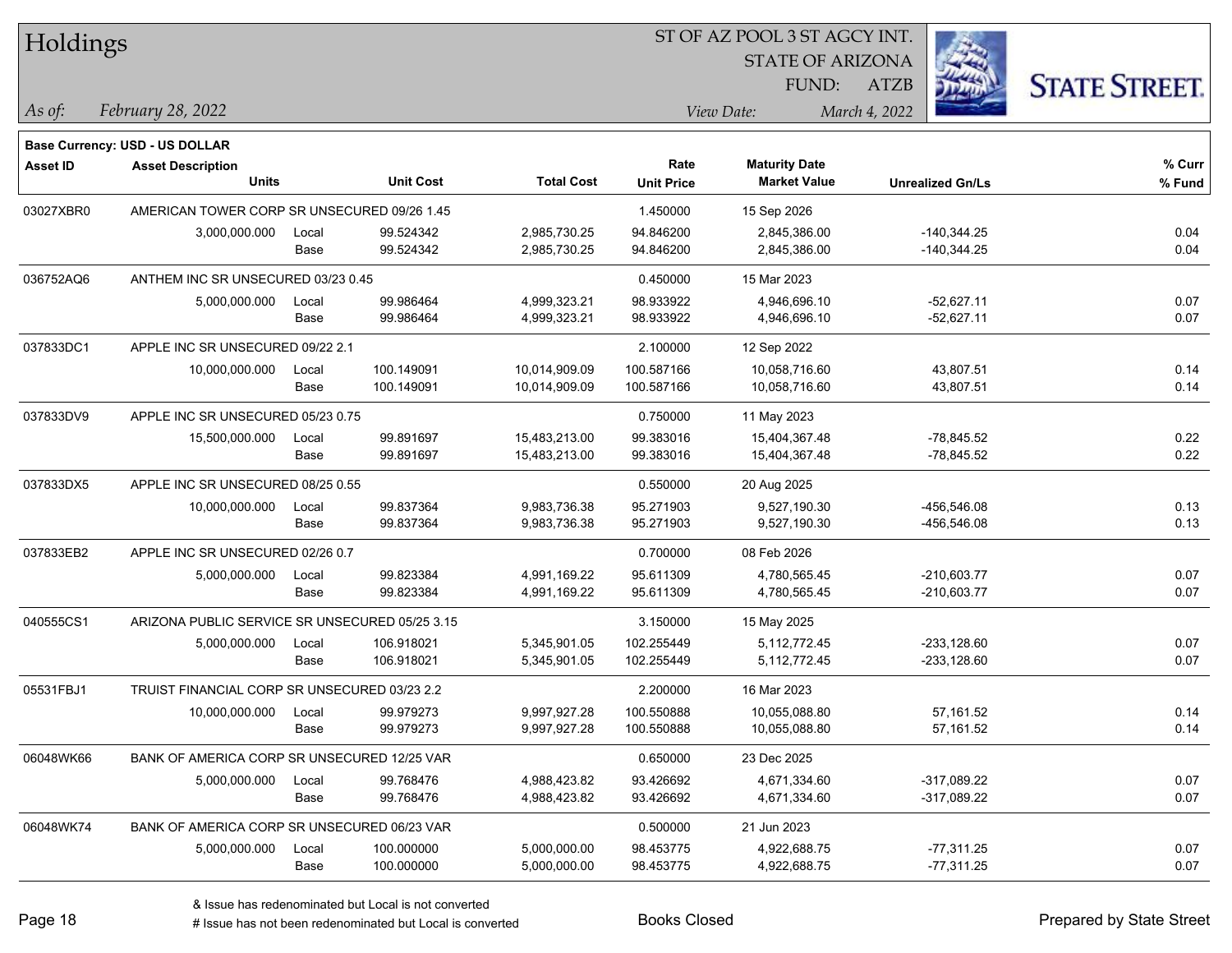| Holdings        |                                                            |       |                  |                   | ST OF AZ POOL 3 ST AGCY INT. |                         |                         |                      |
|-----------------|------------------------------------------------------------|-------|------------------|-------------------|------------------------------|-------------------------|-------------------------|----------------------|
|                 |                                                            |       |                  |                   |                              | <b>STATE OF ARIZONA</b> |                         |                      |
|                 |                                                            |       |                  |                   |                              | FUND:                   | <b>ATZB</b>             | <b>STATE STREET.</b> |
| As of:          | February 28, 2022                                          |       |                  |                   |                              | View Date:              | March 4, 2022           |                      |
|                 |                                                            |       |                  |                   |                              |                         |                         |                      |
| <b>Asset ID</b> | Base Currency: USD - US DOLLAR<br><b>Asset Description</b> |       |                  |                   | Rate                         | <b>Maturity Date</b>    |                         | % Curr               |
|                 | <b>Units</b>                                               |       | <b>Unit Cost</b> | <b>Total Cost</b> | <b>Unit Price</b>            | <b>Market Value</b>     | <b>Unrealized Gn/Ls</b> | % Fund               |
| 06048WL24       | BANK OF AMERICA CORP SR UNSECURED 02/24 VAR                |       |                  |                   | 0.350000                     | 16 Feb 2024             |                         |                      |
|                 | 25,000,000.000                                             | Local | 99.901781        | 24,975,445.20     | 96.505984                    | 24,126,496.00           | -848,949.20             | 0.34                 |
|                 |                                                            | Base  | 99.901781        | 24,975,445.20     | 96.505984                    | 24,126,496.00           | -848,949.20             | 0.34                 |
| 06048WL32       | BANK OF AMERICA CORP SR UNSECURED 02/26 0.8                |       |                  |                   | 0.800000                     | 24 Feb 2026             |                         |                      |
|                 | 5,371,000.000                                              | Local | 100.000000       | 5,371,000.00      | 91.584195                    | 4,918,987.11            | -452,012.89             | 0.07                 |
|                 |                                                            | Base  | 100.000000       | 5,371,000.00      | 91.584195                    | 4,918,987.11            | -452,012.89             | 0.07                 |
| 06048WL81       | BANK OF AMERICA CORP SR UNSECURED 09/24 0.75               |       |                  |                   | 0.750000                     | 26 Sep 2024             |                         |                      |
|                 | 15,000,000.000                                             | Local | 99.982877        | 14,997,431.50     | 98.044416                    | 14,706,662.40           | -290,769.10             | 0.21                 |
|                 |                                                            | Base  | 99.982877        | 14,997,431.50     | 98.044416                    | 14,706,662.40           | -290,769.10             | 0.21                 |
| 06048WM23       | BANK OF AMERICA CORP SR UNSECURED 05/24 0.65               |       |                  |                   | 0.650000                     | 14 May 2024             |                         |                      |
|                 | 10,000,000.000                                             | Local | 100.000000       | 10,000,000.00     | 97.145064                    | 9,714,506.40            | $-285.493.60$           | 0.14                 |
|                 |                                                            | Base  | 100.000000       | 10,000,000.00     | 97.145064                    | 9,714,506.40            | $-285,493.60$           | 0.14                 |
| 06367UBV8       | BANK OF MONTREAL SR UNSECURED 144A 11/26 VAR               |       |                  |                   | 1.000000                     | 18 Nov 2026             |                         |                      |
|                 | 10,000,000.000                                             | Local | 100.000000       | 10,000,000.00     | 93.227000                    | 9,322,700.00            | $-677,300.00$           | 0.13                 |
|                 |                                                            | Base  | 100.000000       | 10,000,000.00     | 93.227000                    | 9,322,700.00            | $-677,300.00$           | 0.13                 |
| 06367WF99       | BANK OF MONTREAL SR UNSECURED 05/23 VAR                    |       |                  |                   | 1.491000                     | 12 May 2023             |                         |                      |
|                 | 10,000,000.000                                             | Local | 100.000000       | 10,000,000.00     | 100.324000                   | 10,032,400.00           | 32,400.00               | 0.14                 |
|                 |                                                            | Base  | 100.000000       | 10,000,000.00     | 100.324000                   | 10,032,400.00           | 32,400.00               | 0.14                 |
| 06367WX81       | BANK OF MONTREAL SR UNSECURED 07/25 VAR                    |       |                  |                   | 1.000000                     | 30 Jul 2025             |                         |                      |
|                 | 10,000,000.000                                             | Local | 100.000000       | 10,000,000.00     | 95.948905                    | 9,594,890.50            | -405,109.50             | 0.14                 |
|                 |                                                            | Base  | 100.000000       | 10,000,000.00     | 95.948905                    | 9,594,890.50            | -405,109.50             | 0.14                 |
| 06368EA44       | BANK OF MONTREAL SR UNSECURED 12/23 VAR                    |       |                  |                   | 0.400000                     | 08 Dec 2023             |                         |                      |
|                 | 10,000,000.000                                             | Local | 100.000000       | 10,000,000.00     | 99.909619                    | 9.990.961.90            | $-9,038.10$             | 0.14                 |
|                 |                                                            | Base  | 100.000000       | 10,000,000.00     | 99.909619                    | 9,990,961.90            | $-9,038.10$             | 0.14                 |
| 06368FAA7       | BANK OF MONTREAL SR UNSECURED 09/23 0.4                    |       |                  |                   | 0.400000                     | 15 Sep 2023             |                         |                      |
|                 | 10,000,000.000                                             | Local | 99.935311        | 9,993,531.08      | 97.931862                    | 9,793,186.20            | $-200,344.88$           | 0.14                 |
|                 |                                                            | Base  | 99.935311        | 9,993,531.08      | 97.931862                    | 9,793,186.20            | $-200,344.88$           | 0.14                 |
| 06368GC54       | BANK OF MONTREAL SR UNSECURED 12/26 2                      |       |                  |                   | 2.000000                     | 22 Dec 2026             |                         |                      |
|                 | 20,000,000.000                                             | Local | 100.000000       | 20,000,000.00     | 97.783710                    | 19,556,742.00           | -443,258.00             | 0.28                 |
|                 |                                                            | Base  | 100.000000       | 20,000,000.00     | 97.783710                    | 19,556,742.00           | -443,258.00             | 0.28                 |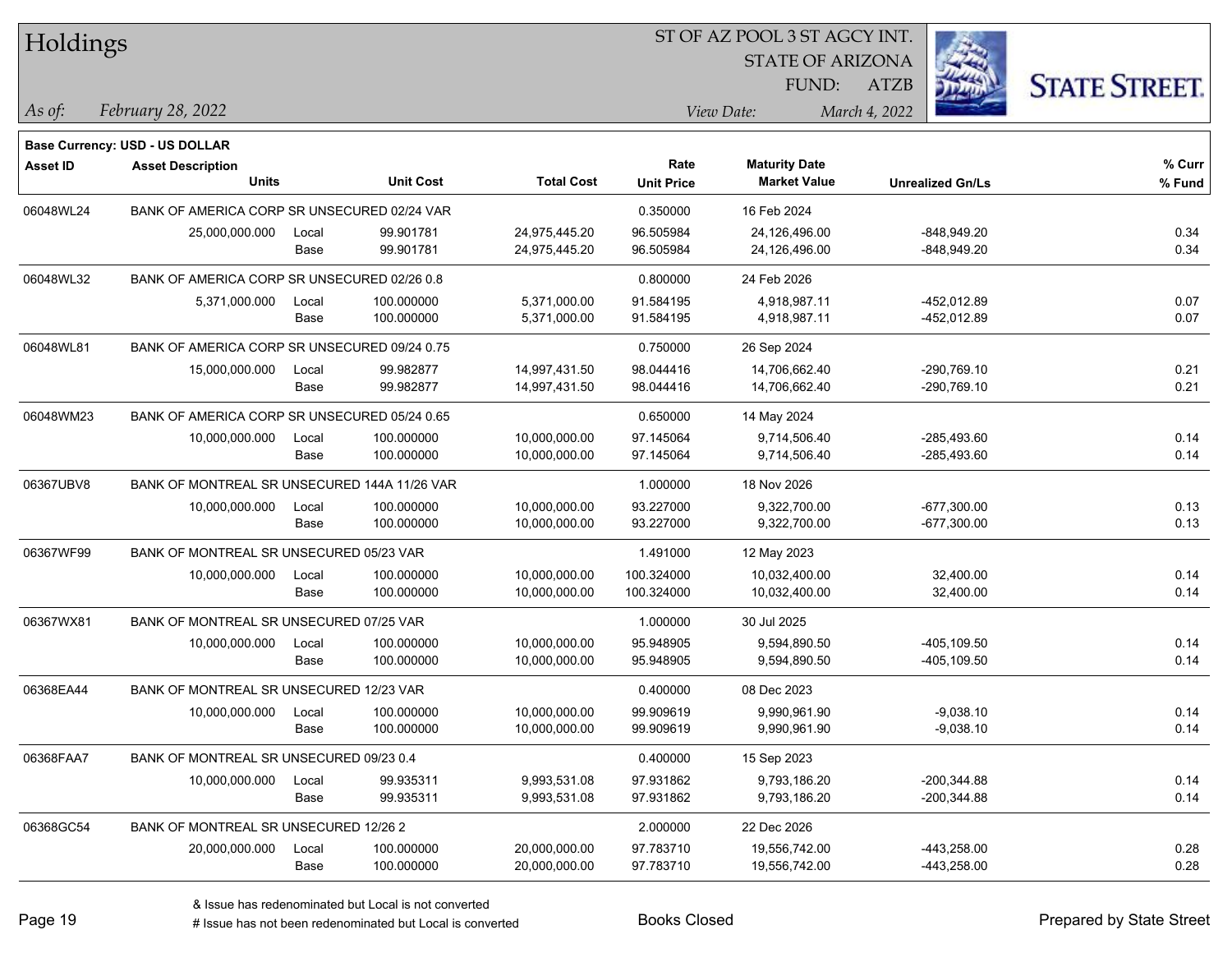| Holdings        |                                                |       |                  |                   | ST OF AZ POOL 3 ST AGCY INT. |                         |                         |                      |  |  |  |
|-----------------|------------------------------------------------|-------|------------------|-------------------|------------------------------|-------------------------|-------------------------|----------------------|--|--|--|
|                 |                                                |       |                  |                   |                              | <b>STATE OF ARIZONA</b> |                         |                      |  |  |  |
|                 |                                                |       |                  |                   |                              | FUND:                   | <b>ATZB</b>             | <b>STATE STREET.</b> |  |  |  |
| As of:          | February 28, 2022                              |       |                  |                   |                              | View Date:              | March 4, 2022           |                      |  |  |  |
|                 | <b>Base Currency: USD - US DOLLAR</b>          |       |                  |                   |                              |                         |                         |                      |  |  |  |
| <b>Asset ID</b> | <b>Asset Description</b>                       |       |                  |                   | Rate                         | <b>Maturity Date</b>    |                         | % Curr               |  |  |  |
|                 | <b>Units</b>                                   |       | <b>Unit Cost</b> | <b>Total Cost</b> | <b>Unit Price</b>            | <b>Market Value</b>     | <b>Unrealized Gn/Ls</b> | % Fund               |  |  |  |
| 06406RAG2       | BANK OF NY MELLON CORP SR UNSECURED 04/23 3.5  |       |                  |                   | 3.500000                     | 28 Apr 2023             |                         |                      |  |  |  |
|                 | 7,000,000.000                                  | Local | 99.974722        | 6,998,230.54      | 102.271781                   | 7,159,024.67            | 160,794.13              | 0.10                 |  |  |  |
|                 |                                                | Base  | 99.974722        | 6,998,230.54      | 102.271781                   | 7,159,024.67            | 160,794.13              | 0.10                 |  |  |  |
| 06406RAL1       | BANK OF NY MELLON CORP SR UNSECURED 10/24 2.1  |       |                  |                   | 2.100000                     | 24 Oct 2024             |                         |                      |  |  |  |
|                 | 7,000,000.000                                  | Local | 99.907280        | 6,993,509.58      | 100.356611                   | 7,024,962.77            | 31,453.19               | 0.10                 |  |  |  |
|                 |                                                | Base  | 99.907280        | 6,993,509.58      | 100.356611                   | 7,024,962.77            | 31,453.19               | 0.10                 |  |  |  |
| 06406RAM9       | BANK OF NY MELLON CORP SR UNSECURED 01/23 1.85 |       |                  |                   | 1.850000                     | 27 Jan 2023             |                         |                      |  |  |  |
|                 | 5,000,000.000                                  | Local | 99.979916        | 4,998,995.79      | 100.584948                   | 5,029,247.40            | 30,251.61               | 0.07                 |  |  |  |
|                 |                                                | Base  | 99.979916        | 4,998,995.79      | 100.584948                   | 5,029,247.40            | 30,251.61               | 0.07                 |  |  |  |
| 06406RAP2       | BANK OF NY MELLON CORP SR UNSECURED 12/23 0.35 |       |                  |                   | 0.350000                     | 07 Dec 2023             |                         |                      |  |  |  |
|                 | 10,000,000.000                                 | Local | 99.938111        | 9,993,811.08      | 97.909682                    | 9,790,968.20            | $-202.842.88$           | 0.14                 |  |  |  |
|                 |                                                | Base  | 99.938111        | 9,993,811.08      | 97.909682                    | 9,790,968.20            | $-202,842.88$           | 0.14                 |  |  |  |
| 06406RAQ0       | BANK OF NY MELLON CORP SR UNSECURED 01/26 0.75 |       |                  |                   | 0.750000                     | 28 Jan 2026             |                         |                      |  |  |  |
|                 | 7,000,000.000                                  | Local | 99.832552        | 6,988,278.61      | 95.074358                    | 6,655,205.06            | $-333,073.55$           | 0.09                 |  |  |  |
|                 |                                                | Base  | 99.832552        | 6,988,278.61      | 95.074358                    | 6,655,205.06            | $-333,073.55$           | 0.09                 |  |  |  |
| 06406RAS6       | BANK OF NY MELLON CORP SR UNSECURED 04/24 0.5  |       |                  |                   | 0.500000                     | 26 Apr 2024             |                         |                      |  |  |  |
|                 | 10,000,000.000                                 | Local | 99.924045        | 9,992,404.50      | 97.186937                    | 9,718,693.70            | -273,710.80             | 0.14                 |  |  |  |
|                 |                                                | Base  | 99.924045        | 9,992,404.50      | 97.186937                    | 9,718,693.70            | -273,710.80             | 0.14                 |  |  |  |
| 06406RAT4       | BANK OF NY MELLON CORP SR UNSECURED 04/24 VAR  |       |                  |                   | 0.310000                     | 26 Apr 2024             |                         |                      |  |  |  |
|                 | 8,000,000.000                                  | Local | 100.000000       | 8,000,000.00      | 100.062421                   | 8,004,993.68            | 4,993.68                | 0.11                 |  |  |  |
|                 |                                                | Base  | 100.000000       | 8,000,000.00      | 100.062421                   | 8,004,993.68            | 4,993.68                | 0.11                 |  |  |  |
| 064159KD7       | BANK OF NOVA SCOTIA SR UNSECURED 09/22 2.45    |       |                  |                   | 2.450000                     | 19 Sep 2022             |                         |                      |  |  |  |
|                 | 17,000,000.000                                 | Local | 100.353688       | 17,060,126.92     | 100.658441                   | 17,111,934.97           | 51,808.05               | 0.24                 |  |  |  |
|                 |                                                | Base  | 100.353688       | 17,060,126.92     | 100.658441                   | 17,111,934.97           | 51,808.05               | 0.24                 |  |  |  |
| 064159SH0       | BANK OF NOVA SCOTIA SR UNSECURED 11/22 2       |       |                  |                   | 2.000000                     | 15 Nov 2022             |                         |                      |  |  |  |
|                 | 15,000,000.000                                 | Local | 99.992876        | 14,998,931.36     | 100.664210                   | 15,099,631.50           | 100,700.14              | 0.21                 |  |  |  |
|                 |                                                | Base  | 99.992876        | 14,998,931.36     | 100.664210                   | 15,099,631.50           | 100,700.14              | 0.21                 |  |  |  |
| 06417XAA9       | BANK OF NOVA SCOTIA SR UNSECURED 01/25 VAR     |       |                  |                   | 0.510003                     | 10 Jan 2025             |                         |                      |  |  |  |
|                 | 15,000,000.000                                 | Local | 100.000000       | 15,000,000.00     | 99.600395                    | 14,940,059.25           | $-59,940.75$            | 0.21                 |  |  |  |
|                 |                                                | Base  | 100.000000       | 15,000,000.00     | 99.600395                    | 14,940,059.25           | $-59,940.75$            | 0.21                 |  |  |  |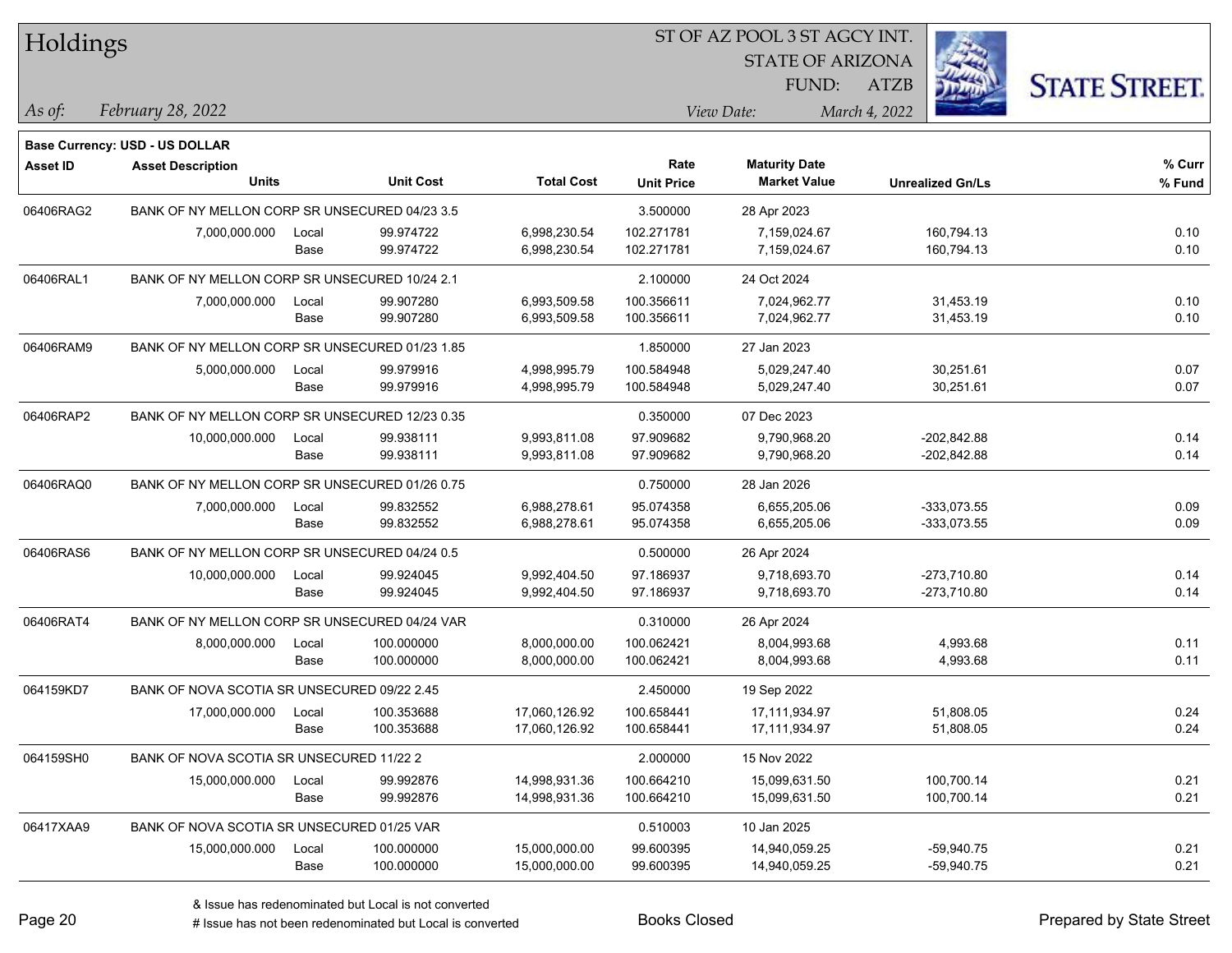| Holdings        |                                                        |       |                  |                   | 51 OF AZ POOL 3 51 AGCY INT. |                         |                         |                      |  |  |  |
|-----------------|--------------------------------------------------------|-------|------------------|-------------------|------------------------------|-------------------------|-------------------------|----------------------|--|--|--|
|                 |                                                        |       |                  |                   |                              | <b>STATE OF ARIZONA</b> |                         |                      |  |  |  |
|                 |                                                        |       |                  |                   |                              | FUND:                   | ATZB                    | <b>STATE STREET.</b> |  |  |  |
| As of:          | February 28, 2022                                      |       |                  |                   |                              | View Date:              | March 4, 2022           |                      |  |  |  |
|                 | Base Currency: USD - US DOLLAR                         |       |                  |                   |                              |                         |                         |                      |  |  |  |
| <b>Asset ID</b> | <b>Asset Description</b>                               |       |                  |                   | Rate                         | <b>Maturity Date</b>    |                         | % Curr               |  |  |  |
|                 | <b>Units</b>                                           |       | <b>Unit Cost</b> | <b>Total Cost</b> | <b>Unit Price</b>            | <b>Market Value</b>     | <b>Unrealized Gn/Ls</b> | % Fund               |  |  |  |
| 06417XAB7       | BANK OF NOVA SCOTIA SR UNSECURED 01/25 1.45            |       |                  |                   | 1.450000                     | 10 Jan 2025             |                         |                      |  |  |  |
|                 | 5,000,000.000                                          | Local | 99.936028        | 4,996,801.42      | 97.833378                    | 4,891,668.90            | $-105, 132.52$          | 0.07                 |  |  |  |
|                 |                                                        | Base  | 99.936028        | 4,996,801.42      | 97.833378                    | 4,891,668.90            | $-105, 132.52$          | 0.07                 |  |  |  |
| 071813CF4       | BAXTER INTERNATIONAL INC SR UNSECURED 144A 11/24 1.322 |       |                  |                   | 1.322000                     | 29 Nov 2024             |                         |                      |  |  |  |
|                 | 25,000,000.000                                         | Local | 100.000000       | 25,000,000.00     | 97.299642                    | 24,324,910.50           | $-675,089.50$           | 0.34                 |  |  |  |
|                 |                                                        | Base  | 100.000000       | 25,000,000.00     | 97.299642                    | 24,324,910.50           | $-675,089.50$           | 0.34                 |  |  |  |
| 07330NAT2       | TRUIST BANK SR UNSECURED 12/24 2.15                    |       |                  |                   | 2.150000                     | 06 Dec 2024             |                         |                      |  |  |  |
|                 | 2,000,000.000                                          | Local | 99.907238        | 1,998,144.76      | 100.247808                   | 2,004,956.16            | 6,811.40                | 0.03                 |  |  |  |
|                 |                                                        | Base  | 99.907238        | 1,998,144.76      | 100.247808                   | 2,004,956.16            | 6,811.40                | 0.03                 |  |  |  |
| 084664BT7       | BERKSHIRE HATHAWAY FIN COMPANY GUAR 05/22 3            |       |                  |                   | 3.000000                     | 15 May 2022             |                         |                      |  |  |  |
|                 | 3,667,000.000                                          | Local | 100.592241       | 3,688,717.49      | 100.479879                   | 3,684,597.16            | $-4,120.33$             | 0.05                 |  |  |  |
|                 |                                                        | Base  | 100.592241       | 3,688,717.49      | 100.479879                   | 3,684,597.16            | $-4,120.33$             | 0.05                 |  |  |  |
| 097023CG8       | BOEING CO SR UNSECURED 05/22 2.7                       |       |                  |                   | 2.700000                     | 01 May 2022             |                         |                      |  |  |  |
|                 | 5,000,000.000                                          | Local | 99.990140        | 4,999,506.98      | 100.231214                   | 5,011,560.70            | 12,053.72               | 0.07                 |  |  |  |
|                 |                                                        | Base  | 99.990140        | 4,999,506.98      | 100.231214                   | 5,011,560.70            | 12,053.72               | 0.07                 |  |  |  |
| 097023CZ6       | BOEING CO SR UNSECURED 02/24 1.95                      |       |                  |                   | 1.950000                     | 01 Feb 2024             |                         |                      |  |  |  |
|                 | 17,000,000.000                                         | Local | 99.919501        | 16,986,315.14     | 99.659152                    | 16,942,055.84           | $-44,259.30$            | 0.24                 |  |  |  |
|                 |                                                        | Base  | 99.919501        | 16,986,315.14     | 99.659152                    | 16,942,055.84           | $-44,259.30$            | 0.24                 |  |  |  |
| 097023DD4       | BOEING CO SR UNSECURED 02/23 1.167                     |       |                  |                   | 1.167000                     | 04 Feb 2023             |                         |                      |  |  |  |
|                 | 5,000,000.000                                          | Local | 100.000000       | 5,000,000.00      | 99.213274                    | 4,960,663.70            | $-39,336.30$            | 0.07                 |  |  |  |
|                 |                                                        | Base  | 100.000000       | 5,000,000.00      | 99.213274                    | 4,960,663.70            | $-39,336.30$            | 0.07                 |  |  |  |
| 110122CL0       | BRISTOL MYERS SQUIBB CO SR UNSECURED 05/22 2.6         |       |                  |                   | 2.600000                     | 16 May 2022             |                         |                      |  |  |  |
|                 | 5,000,000.000                                          | Local | 99.981347        | 4,999,067.33      | 100.379105                   | 5,018,955.25            | 19,887.92               | 0.07                 |  |  |  |
|                 |                                                        | Base  | 99.981347        | 4,999,067.33      | 100.379105                   | 5,018,955.25            | 19,887.92               | 0.07                 |  |  |  |
| 110122CY2       | BRISTOL MYERS SQUIBB CO SR UNSECURED 02/23 2.75        |       |                  |                   | 2.750000                     | 15 Feb 2023             |                         |                      |  |  |  |
|                 | 4,750,000.000                                          | Local | 102.153443       | 4,852,288.53      | 101.201695                   | 4,807,080.51            | $-45,208.02$            | 0.07                 |  |  |  |
|                 |                                                        | Base  | 102.153443       | 4,852,288.53      | 101.201695                   | 4,807,080.51            | -45,208.02              | 0.07                 |  |  |  |
| 12598AAB6       | CNH EQUIPMENT TRUST CNH 2021 A A2                      |       |                  |                   | 0.230000                     | 15 Mar 2024             |                         |                      |  |  |  |
|                 | 2,206,498.050                                          | Local | 99.997390        | 2,206,440.45      | 99.793410                    | 2,201,939.65            | $-4,500.80$             | 0.03                 |  |  |  |
| Original Face:  | 4,000,000.000                                          | Base  | 99.997390        | 2,206,440.45      | 99.793410                    | 2,201,939.65            | $-4,500.80$             | 0.03                 |  |  |  |

 $\overline{S}$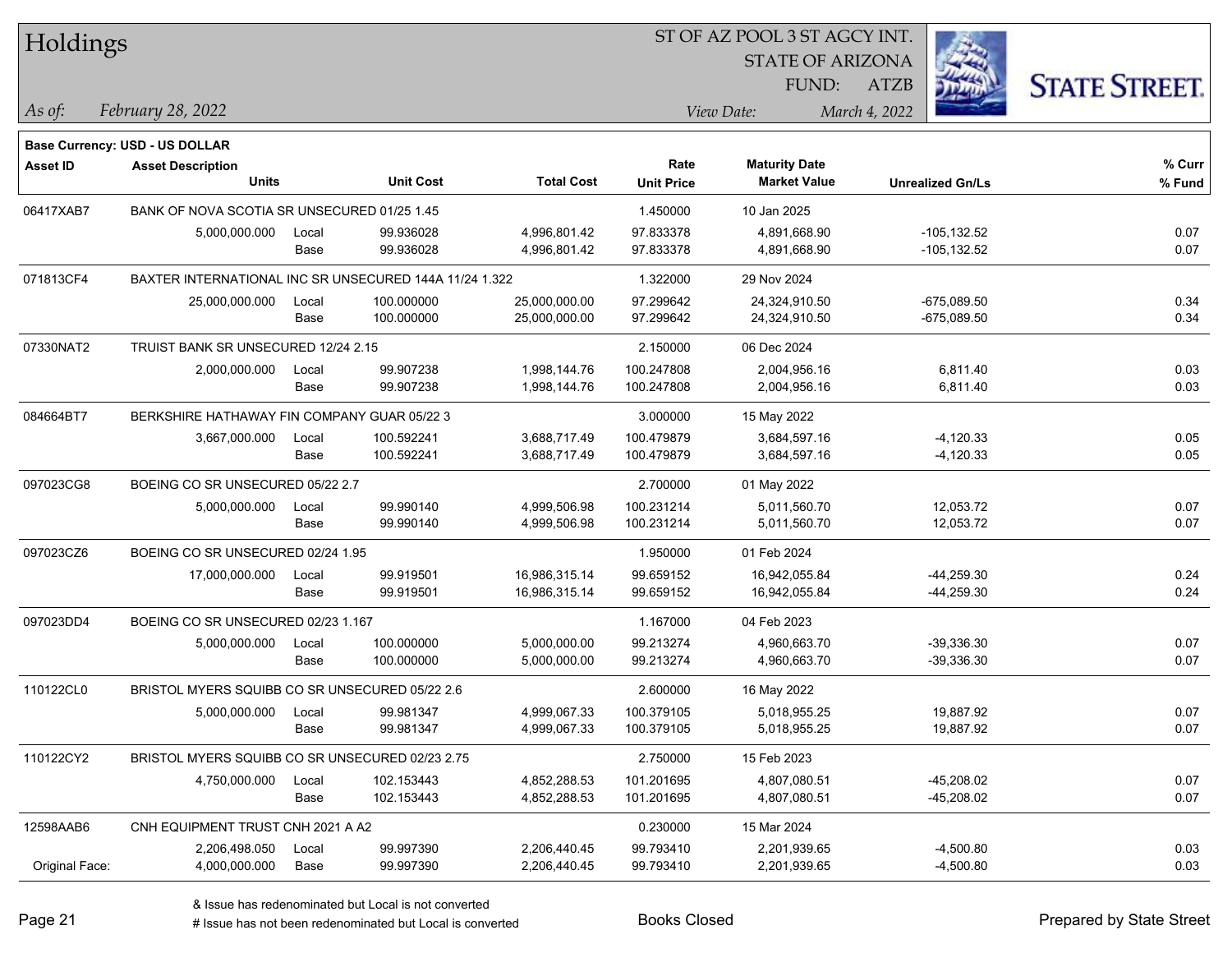| Holdings        |                                                 |       |                  |                   | 51 OF AZ POOL 3 51 AGCY INT.  |                      |                         |                      |  |  |
|-----------------|-------------------------------------------------|-------|------------------|-------------------|-------------------------------|----------------------|-------------------------|----------------------|--|--|
|                 |                                                 |       |                  |                   | i.<br><b>STATE OF ARIZONA</b> |                      |                         |                      |  |  |
|                 |                                                 |       |                  |                   |                               | FUND:                | ATZB                    | <b>STATE STREET.</b> |  |  |
| As of:          | February 28, 2022                               |       |                  |                   |                               | View Date:           | March 4, 2022           |                      |  |  |
|                 |                                                 |       |                  |                   |                               |                      |                         |                      |  |  |
|                 | <b>Base Currency: USD - US DOLLAR</b>           |       |                  |                   |                               |                      |                         |                      |  |  |
| <b>Asset ID</b> | <b>Asset Description</b>                        |       |                  |                   | Rate                          | <b>Maturity Date</b> |                         | % Curr               |  |  |
|                 | <b>Units</b>                                    |       | <b>Unit Cost</b> | <b>Total Cost</b> | <b>Unit Price</b>             | <b>Market Value</b>  | <b>Unrealized Gn/Ls</b> | % Fund               |  |  |
| 126650DE7       | CVS HEALTH CORP SR UNSECURED 08/24 2.625        |       |                  |                   | 2.625000                      | 15 Aug 2024          |                         |                      |  |  |
|                 | 2,000,000.000                                   | Local | 99.751389        | 1,995,027.78      | 101.274722                    | 2,025,494.44         | 30,466.66               | 0.03                 |  |  |
|                 |                                                 | Base  | 99.751389        | 1,995,027.78      | 101.274722                    | 2,025,494.44         | 30,466.66               | 0.03                 |  |  |
| 13605W2F7       | CANADIAN IMPERIAL BANK SR UNSECURED 03/26 VAR   |       |                  | 1.200000          | 23 Mar 2026                   |                      |                         |                      |  |  |
|                 | 10,000,000.000                                  | Local | 100.000000       | 10,000,000.00     | 98.457000                     | 9,845,700.00         | $-154,300.00$           | 0.14                 |  |  |
|                 |                                                 | Base  | 100.000000       | 10,000,000.00     | 98.457000                     | 9,845,700.00         | $-154,300.00$           | 0.14                 |  |  |
| 13605W3A7       | CANADIAN IMPERIAL BANK SR UNSECURED 04/26 VAR   |       |                  |                   | 1.400000                      | 14 Apr 2026          |                         |                      |  |  |
|                 | 5,000,000.000                                   | Local | 100.000000       | 5,000,000.00      | 95.112000                     | 4,755,600.00         | $-244,400.00$           | 0.07                 |  |  |
|                 |                                                 | Base  | 100.000000       | 5,000,000.00      | 95.112000                     | 4,755,600.00         | $-244,400.00$           | 0.07                 |  |  |
| 13605WD32       | CANADIAN IMPERIAL BANK SR UNSECURED 09/25 0.9   |       |                  |                   | 0.900000                      | 08 Sep 2025          |                         |                      |  |  |
|                 | 15,000,000.000                                  | Local | 100.000000       | 15,000,000.00     | 94.199805                     | 14,129,970.75        | $-870,029.25$           | 0.20                 |  |  |
|                 |                                                 | Base  | 100.000000       | 15,000,000.00     | 94.199805                     | 14,129,970.75        | $-870,029.25$           | 0.20                 |  |  |
| 13605WF71       | CANADIAN IMPERIAL BANK SR UNSECURED 04/24 0.55  |       |                  |                   | 0.550000                      | 06 Apr 2024          |                         |                      |  |  |
|                 | 15,000,000.000                                  | Local | 100.000000       | 15,000,000.00     | 95.856339                     | 14,378,450.85        | $-621,549.15$           | 0.20                 |  |  |
|                 |                                                 | Base  | 100.000000       | 15,000,000.00     | 95.856339                     | 14,378,450.85        | $-621,549.15$           | 0.20                 |  |  |
| 13605WN23       | CANADIAN IMPERIAL BANK SR UNSECURED 11/25 0.9   |       |                  |                   | 0.900000                      | 25 Nov 2025          |                         |                      |  |  |
|                 | 10,000,000.000                                  | Local | 100.000000       | 10,000,000.00     | 94.245565                     | 9,424,556.50         | $-575,443.50$           | 0.13                 |  |  |
|                 |                                                 | Base  | 100.000000       | 10,000,000.00     | 94.245565                     | 9,424,556.50         | -575,443.50             | 0.13                 |  |  |
| 13605WWG2       | CANADIAN IMPERIAL BANK SR UNSECURED 03/25 VAR   |       |                  |                   | 1.750000                      | 06 Mar 2025          |                         |                      |  |  |
|                 | 10,000,000.000                                  | Local | 100.000000       | 10,000,000.00     | 95.787051                     | 9,578,705.10         | -421,294.90             | 0.14                 |  |  |
|                 |                                                 | Base  | 100.000000       | 10,000,000.00     | 95.787051                     | 9,578,705.10         | -421,294.90             | 0.14                 |  |  |
| 13607X3X3       | CANADIAN IMPERIAL BANK SR UNSECURED 12/26 2     |       |                  |                   | 2.000000                      | 22 Dec 2026          |                         |                      |  |  |
|                 | 10,000,000.000                                  | Local | 100.000000       | 10,000,000.00     | 97.726368                     | 9,772,636.80         | $-227,363.20$           | 0.14                 |  |  |
|                 |                                                 | Base  | 100.000000       | 10,000,000.00     | 97.726368                     | 9,772,636.80         | -227,363.20             | 0.14                 |  |  |
| 14040HCK9       | CAPITAL ONE FINANCIAL CO SR UNSECURED 12/24 VAR |       |                  |                   | 1.343000                      | 06 Dec 2024          |                         |                      |  |  |
|                 | 20,000,000.000                                  | Local | 100.000000       | 20,000,000.00     | 98.548808                     | 19,709,761.60        | $-290,238.40$           | 0.28                 |  |  |
|                 |                                                 | Base  | 100.000000       | 20,000,000.00     | 98.548808                     | 19,709,761.60        | -290,238.40             | 0.28                 |  |  |
| 14042RHB0       | CAPITAL ONE NA SR UNSECURED 08/22 VAR           |       |                  |                   | 1.159000                      | 08 Aug 2022          |                         |                      |  |  |
|                 | 10,000,000.000                                  | Local | 100.000000       | 10,000,000.00     | 100.199187                    | 10,019,918.70        | 19,918.70               | 0.14                 |  |  |
|                 |                                                 | Base  | 100.000000       | 10,000,000.00     | 100.199187                    | 10,019,918.70        | 19,918.70               | 0.14                 |  |  |
|                 |                                                 |       |                  |                   |                               |                      |                         |                      |  |  |

 $\overline{S}$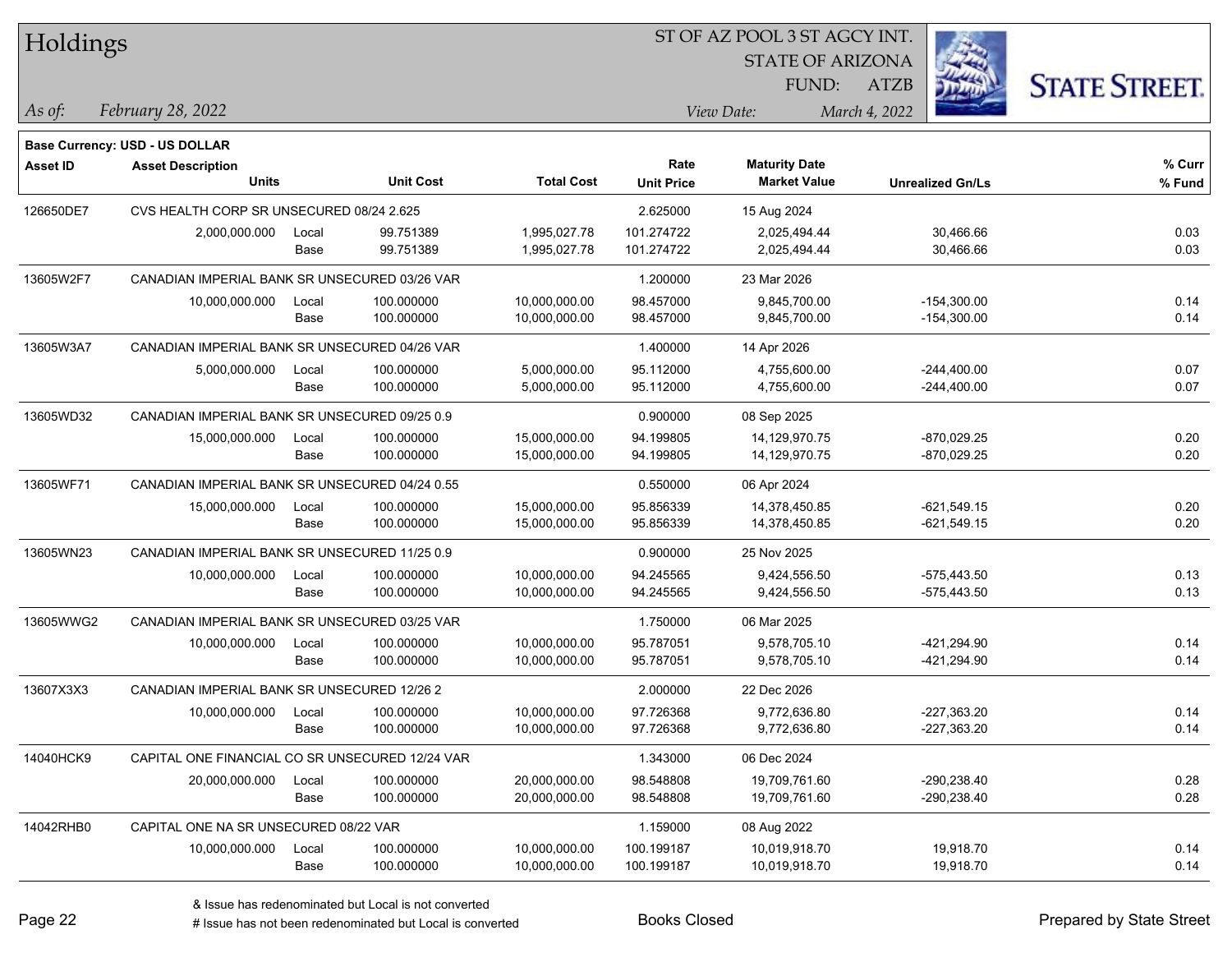| Holdings        |                                                  |       |                  |                   |                           | ST OF AZ POOL 3 ST AGCY INT.                |                         |                      |
|-----------------|--------------------------------------------------|-------|------------------|-------------------|---------------------------|---------------------------------------------|-------------------------|----------------------|
|                 |                                                  |       |                  |                   |                           | <b>STATE OF ARIZONA</b>                     |                         |                      |
|                 |                                                  |       |                  |                   |                           | FUND:                                       | ATZB                    | <b>STATE STREET.</b> |
| As of:          | February 28, 2022                                |       |                  |                   |                           | View Date:                                  | March 4, 2022           |                      |
|                 |                                                  |       |                  |                   |                           |                                             |                         |                      |
|                 | <b>Base Currency: USD - US DOLLAR</b>            |       |                  |                   |                           |                                             |                         |                      |
| <b>Asset ID</b> | <b>Asset Description</b><br><b>Units</b>         |       | <b>Unit Cost</b> | <b>Total Cost</b> | Rate<br><b>Unit Price</b> | <b>Maturity Date</b><br><b>Market Value</b> | <b>Unrealized Gn/Ls</b> | % Curr               |
|                 |                                                  |       |                  |                   |                           |                                             |                         | % Fund               |
| 141781BP8       | CARGILL INC SR UNSECURED 144A 02/24 0.4          |       |                  |                   | 0.400000                  | 02 Feb 2024                                 |                         |                      |
|                 | 8,000,000.000                                    | Local | 99.932421        | 7,994,593.68      | 97.546688                 | 7,803,735.04                                | -190,858.64             | 0.11                 |
|                 |                                                  | Base  | 99.932421        | 7,994,593.68      | 97.546688                 | 7,803,735.04                                | -190,858.64             | 0.11                 |
| 14913Q3C1       | CATERPILLAR FINL SERVICE SR UNSECURED 11/22 1.95 |       |                  |                   | 1.950000                  | 18 Nov 2022                                 |                         |                      |
|                 | 5,000,000.000                                    | Local | 101.167515       | 5,058,375.76      | 100.548101                | 5,027,405.05                                | $-30,970.71$            | 0.07                 |
|                 |                                                  | Base  | 101.167515       | 5,058,375.76      | 100.548101                | 5,027,405.05                                | $-30,970.71$            | 0.07                 |
| 14913R2B2       | CATERPILLAR FINL SERVICE SR UNSECURED 05/22 0.95 |       |                  |                   | 0.950000                  | 13 May 2022                                 |                         |                      |
|                 | 5,000,000.000                                    | Local | 100.134129       | 5,006,706.45      | 100.031051                | 5,001,552.55                                | $-5,153.90$             | 0.07                 |
|                 |                                                  | Base  | 100.134129       | 5,006,706.45      | 100.031051                | 5,001,552.55                                | $-5,153.90$             | 0.07                 |
| 14913R2P1       | CATERPILLAR FINL SERVICE SR UNSECURED 09/24 0.6  |       |                  | 0.600000          | 13 Sep 2024               |                                             |                         |                      |
|                 | 10,000,000.000                                   | Local | 99.884889        | 9,988,488.88      | 96.735296                 | 9,673,529.60                                | $-314,959.28$           | 0.14                 |
|                 |                                                  | Base  | 99.884889        | 9,988,488.88      | 96.735296                 | 9,673,529.60                                | $-314,959.28$           | 0.14                 |
| 166756AJ5       | CHEVRON USA INC COMPANY GUAR 08/23 0.426         |       |                  |                   | 0.426000                  | 11 Aug 2023                                 |                         |                      |
|                 | 5,000,000.000                                    | Local | 100.077467       | 5,003,873.36      | 98.437632                 | 4,921,881.60                                | $-81,991.76$            | 0.07                 |
|                 |                                                  | Base  | 100.077467       | 5,003,873.36      | 98.437632                 | 4,921,881.60                                | $-81,991.76$            | 0.07                 |
| 17298CHQ4       | CITIGROUP INC SR UNSECURED 12/24 VAR             |       |                  |                   | 2.350000                  | 30 Dec 2024                                 |                         |                      |
|                 | 10,000,000.000                                   | Local | 100.000000       | 10,000,000.00     | 98.289659                 | 9,828,965.90                                | $-171,034.10$           | 0.14                 |
|                 |                                                  | Base  | 100.000000       | 10,000,000.00     | 98.289659                 | 9,828,965.90                                | $-171,034.10$           | 0.14                 |
| 17298CJN9       | CITIGROUP INC SR UNSECURED 06/25 1.4             |       |                  |                   | 1.400000                  | 19 Jun 2025                                 |                         |                      |
|                 | 5,000,000.000                                    | Local | 100.000000       | 5,000,000.00      | 94.785078                 | 4,739,253.90                                | $-260,746.10$           | 0.07                 |
|                 |                                                  | Base  | 100.000000       | 5,000,000.00      | 94.785078                 | 4,739,253.90                                | $-260,746.10$           | 0.07                 |
| 17298CJP4       | CITIGROUP INC SR UNSECURED 06/25 VAR             |       |                  |                   | 1.250000                  | 30 Jun 2025                                 |                         |                      |
|                 | 10,000,000.000                                   | Local | 100.000000       | 10,000,000.00     | 96.916203                 | 9,691,620.30                                | -308,379.70             | 0.14                 |
|                 |                                                  | Base  | 100.000000       | 10,000,000.00     | 96.916203                 | 9,691,620.30                                | -308,379.70             | 0.14                 |
| 17298CKU1       | CITIGROUP INC SR UNSECURED 11/25 VAR             |       |                  |                   | 1.000000                  | 25 Nov 2025                                 |                         |                      |
|                 | 15,000,000.000                                   | Local | 100.000000       | 15,000,000.00     | 94.473361                 | 14,171,004.15                               | $-828,995.85$           | 0.20                 |
|                 |                                                  | Base  | 100.000000       | 15,000,000.00     | 94.473361                 | 14,171,004.15                               | $-828,995.85$           | 0.20                 |
| 17298CM39       | CITIGROUP INC SR UNSECURED 05/26 1.375           |       |                  |                   | 1.375000                  | 20 May 2026                                 |                         |                      |
|                 | 5,000,000.000                                    | Local | 100.000000       | 5,000,000.00      | 96.261295                 | 4,813,064.75                                | -186,935.25             | 0.07                 |
|                 |                                                  | Base  | 100.000000       | 5,000,000.00      | 96.261295                 | 4,813,064.75                                | $-186,935.25$           | 0.07                 |
|                 |                                                  |       |                  |                   |                           |                                             |                         |                      |

# Issue has not been redenominated but Local is converted Books Closed Prepared by State Street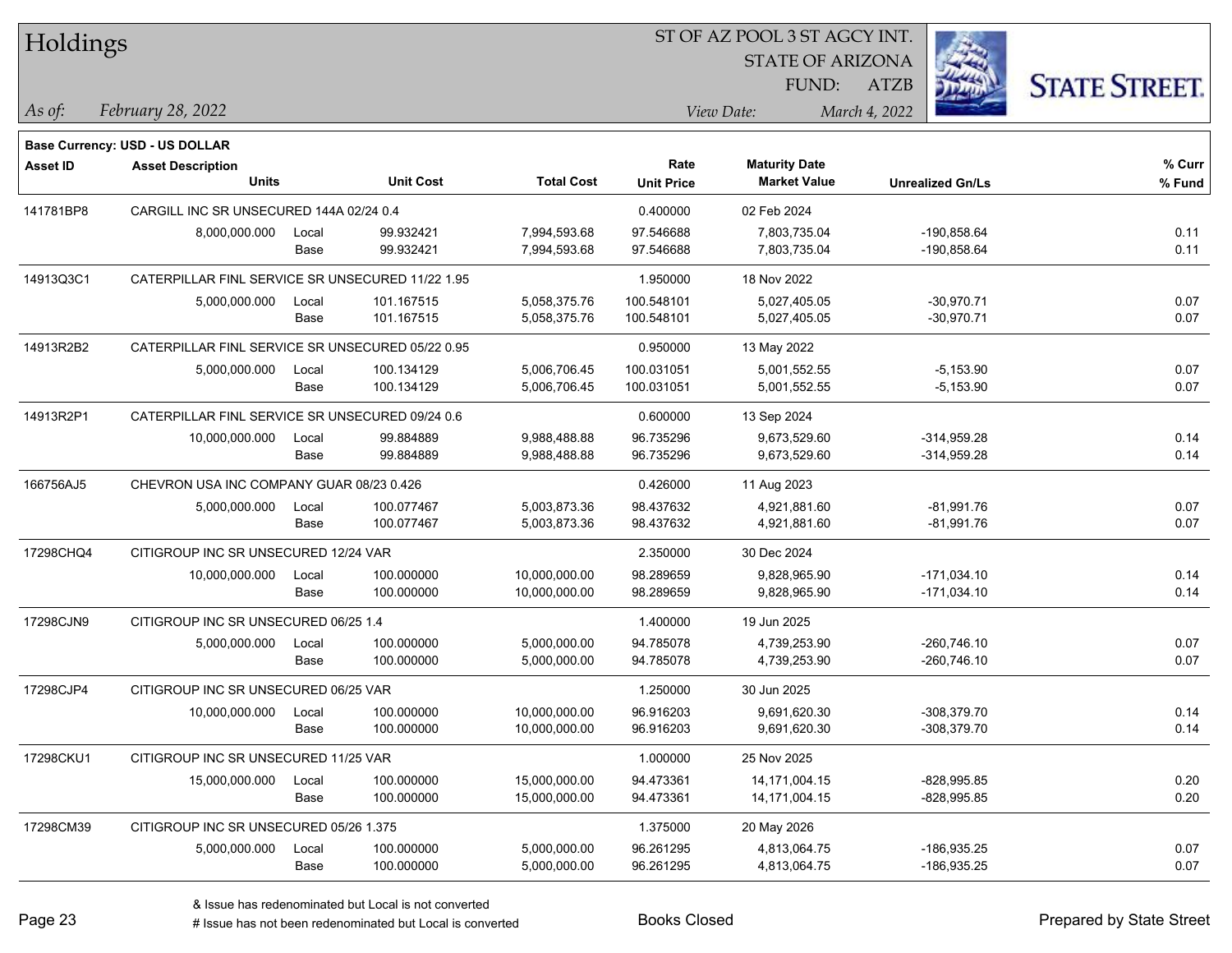| Holdings        |                                                 |       |                  |                   | ST OF AZ POOL 3 ST AGCY INT. |                         |                         |                      |  |  |
|-----------------|-------------------------------------------------|-------|------------------|-------------------|------------------------------|-------------------------|-------------------------|----------------------|--|--|
|                 |                                                 |       |                  |                   |                              | <b>STATE OF ARIZONA</b> |                         |                      |  |  |
|                 |                                                 |       |                  |                   |                              | FUND:                   | <b>ATZB</b>             | <b>STATE STREET.</b> |  |  |
| As of:          | February 28, 2022                               |       |                  |                   |                              | View Date:              | March 4, 2022           |                      |  |  |
|                 |                                                 |       |                  |                   |                              |                         |                         |                      |  |  |
|                 | Base Currency: USD - US DOLLAR                  |       |                  |                   |                              |                         |                         |                      |  |  |
| <b>Asset ID</b> | <b>Asset Description</b>                        |       | <b>Unit Cost</b> |                   | Rate                         | <b>Maturity Date</b>    |                         | % Curr               |  |  |
|                 | <b>Units</b>                                    |       |                  | <b>Total Cost</b> | <b>Unit Price</b>            | <b>Market Value</b>     | <b>Unrealized Gn/Ls</b> | % Fund               |  |  |
| 17328W4G0       | CITIGROUP GLOBAL MARKETS COMPANY GUAR 07/25 VAR |       |                  |                   | 1.100000                     | 31 Jul 2025             |                         |                      |  |  |
|                 | 15,000,000.000                                  | Local | 100.000000       | 15,000,000.00     | 95.567780                    | 14,335,167.00           | $-664,833.00$           | 0.20                 |  |  |
|                 |                                                 | Base  | 100.000000       | 15,000,000.00     | 95.567780                    | 14,335,167.00           | $-664,833.00$           | 0.20                 |  |  |
| 17329FWZ3       | CITIGROUP GLOBAL COMPANY GUAR 09/23 0.5         |       |                  |                   | 0.500000                     | 25 Sep 2023             |                         |                      |  |  |
|                 | 10,000,000.000                                  | Local | 100.000000       | 10,000,000.00     | 98.180996                    | 9,818,099.60            | $-181,900.40$           | 0.14                 |  |  |
|                 |                                                 | Base  | 100.000000       | 10,000,000.00     | 98.180996                    | 9,818,099.60            | $-181,900.40$           | 0.14                 |  |  |
| 189054AT6       | CLOROX COMPANY SR UNSECURED 09/22 3.05          |       |                  |                   | 3.050000                     | 15 Sep 2022             |                         |                      |  |  |
|                 | 1,000,000.000                                   | Local | 100.828266       | 1,008,282.66      | 100.596786                   | 1,005,967.86            | $-2,314.80$             | 0.01                 |  |  |
|                 |                                                 | Base  | 100.828266       | 1,008,282.66      | 100.596786                   | 1,005,967.86            | $-2,314.80$             | 0.01                 |  |  |
| 191216CL2       | COCA COLA CO/THE SR UNSECURED 09/24 1.75        |       |                  |                   | 1.750000                     | 06 Sep 2024             |                         |                      |  |  |
|                 | 10,000,000.000                                  | Local | 101.541188       | 10,154,118.76     | 100.199984                   | 10,019,998.40           | $-134, 120.36$          | 0.14                 |  |  |
|                 |                                                 | Base  | 101.541188       | 10,154,118.76     | 100.199984                   | 10,019,998.40           | $-134, 120.36$          | 0.14                 |  |  |
| 205887CA8       | CONAGRA BRANDS INC SR UNSECURED 05/24 4.3       |       |                  |                   | 4.300000                     | 01 May 2024             |                         |                      |  |  |
|                 | 7,000,000.000                                   | Local | 106.953499       | 7,486,744.92      | 103.811317                   | 7,266,792.19            | $-219,952.73$           | 0.10                 |  |  |
|                 |                                                 | Base  | 106.953499       | 7,486,744.92      | 103.811317                   | 7,266,792.19            | $-219,952.73$           | 0.10                 |  |  |
| 24422ETV1       | JOHN DEERE CAPITAL CORP SR UNSECURED 09/22 2.15 |       |                  |                   | 2.150000                     | 08 Sep 2022             |                         |                      |  |  |
|                 | 2,000,000.000                                   | Local | 100.972145       | 2,019,442.89      | 100.568441                   | 2,011,368.82            | $-8,074.07$             | 0.03                 |  |  |
|                 |                                                 | Base  | 100.972145       | 2,019,442.89      | 100.568441                   | 2,011,368.82            | $-8,074.07$             | 0.03                 |  |  |
| 24422EVA4       | JOHN DEERE CAPITAL CORP SR UNSECURED 06/22 1.95 |       |                  |                   | 1.950000                     | 13 Jun 2022             |                         |                      |  |  |
|                 | 3,000,000.000                                   | Local | 100.473316       | 3,014,199.49      | 100.345947                   | 3,010,378.41            | $-3,821.08$             | 0.04                 |  |  |
|                 |                                                 | Base  | 100.473316       | 3,014,199.49      | 100.345947                   | 3,010,378.41            | $-3,821.08$             | 0.04                 |  |  |
| 24422EVH9       | JOHN DEERE CAPITAL CORP SR UNSECURED 07/23 0.7  |       |                  |                   | 0.700000                     | 05 Jul 2023             |                         |                      |  |  |
|                 | 5,000,000.000                                   | Local | 100.591217       | 5,029,560.85      | 98.895864                    | 4,944,793.20            | $-84,767.65$            | 0.07                 |  |  |
|                 |                                                 | Base  | 100.591217       | 5,029,560.85      | 98.895864                    | 4,944,793.20            | -84,767.65              | 0.07                 |  |  |
| 24422EVN6       | JOHN DEERE CAPITAL CORP SR UNSECURED 01/24 0.45 |       |                  |                   | 0.450000                     | 17 Jan 2024             |                         |                      |  |  |
|                 | 9,000,000.000                                   | Local | 99.953501        | 8,995,815.13      | 97.810546                    | 8,802,949.14            | -192,865.99             | 0.12                 |  |  |
|                 |                                                 | Base  | 99.953501        | 8,995,815.13      | 97.810546                    | 8,802,949.14            | -192,865.99             | 0.12                 |  |  |
| 24422EVY2       | JOHN DEERE CAPITAL CORP SR UNSECURED 01/25 1.25 |       |                  |                   | 1.250000                     | 10 Jan 2025             |                         |                      |  |  |
|                 | 10,000,000.000                                  | Local | 99.955130        | 9,995,513.01      | 98.030143                    | 9,803,014.30            | $-192,498.71$           | 0.14                 |  |  |
|                 |                                                 | Base  | 99.955130        | 9,995,513.01      | 98.030143                    | 9,803,014.30            | $-192,498.71$           | 0.14                 |  |  |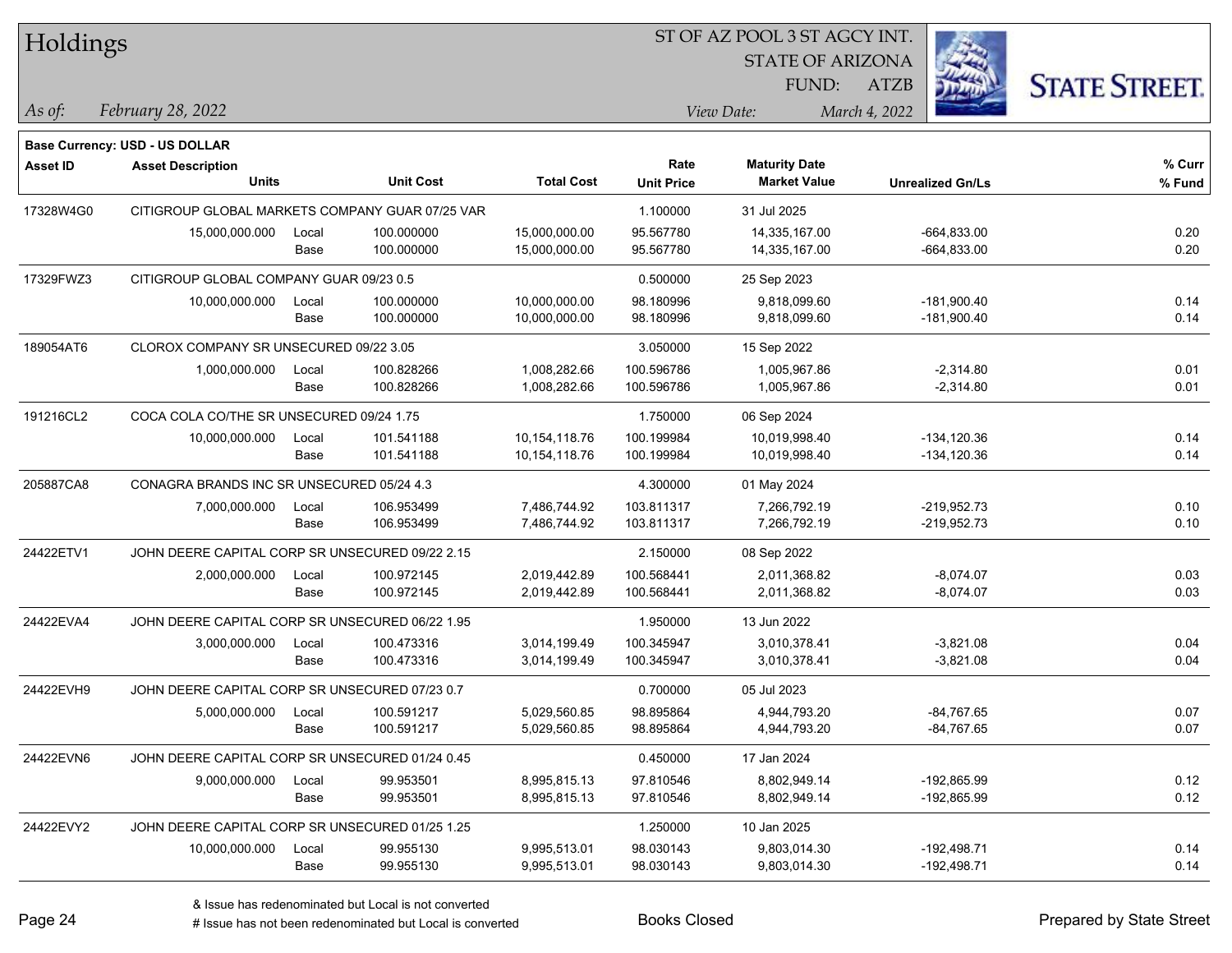| Holdings        |                                                   |       |                  |                   | ST OF AZ POOL 3 ST AGCY INT. |                         |                         |                      |
|-----------------|---------------------------------------------------|-------|------------------|-------------------|------------------------------|-------------------------|-------------------------|----------------------|
|                 |                                                   |       |                  |                   |                              | <b>STATE OF ARIZONA</b> |                         |                      |
|                 |                                                   |       |                  |                   |                              | FUND:                   | <b>ATZB</b>             | <b>STATE STREET.</b> |
| $ $ As of:      | February 28, 2022                                 |       |                  |                   |                              | View Date:              | March 4, 2022           |                      |
|                 | <b>Base Currency: USD - US DOLLAR</b>             |       |                  |                   |                              |                         |                         |                      |
| <b>Asset ID</b> | <b>Asset Description</b>                          |       |                  |                   | Rate                         | <b>Maturity Date</b>    |                         | % Curr               |
|                 | <b>Units</b>                                      |       | <b>Unit Cost</b> | <b>Total Cost</b> | <b>Unit Price</b>            | <b>Market Value</b>     | <b>Unrealized Gn/Ls</b> | % Fund               |
| 254687FJ0       | WALT DISNEY COMPANY/THE COMPANY GUAR 09/22 1.65   |       |                  |                   | 1.650000                     | 01 Sep 2022             |                         |                      |
|                 | 1,675,000.000                                     | Local | 100.646710       | 1,685,832.40      | 100.393650                   | 1,681,593.64            | $-4,238.76$             | 0.02                 |
|                 |                                                   | Base  | 100.646710       | 1,685,832.40      | 100.393650                   | 1,681,593.64            | $-4,238.76$             | 0.02                 |
| 254687FN1       | WALT DISNEY COMPANY/THE COMPANY GUAR 03/25 3.35   |       |                  |                   | 3.350000                     | 24 Mar 2025             |                         |                      |
|                 | 7,000,000.000                                     | Local | 107.218525       | 7,505,296.73      | 103.880451                   | 7,271,631.57            | $-233,665.16$           | 0.10                 |
|                 |                                                   | Base  | 107.218525       | 7,505,296.73      | 103.880451                   | 7,271,631.57            | $-233,665.16$           | 0.10                 |
| 278642AV5       | EBAY INC SR UNSECURED 03/25 1.9                   |       |                  |                   | 1.900000                     | 11 Mar 2025             |                         |                      |
|                 | 2,000,000.000                                     | Local | 102.173735       | 2,043,474.69      | 98.907496                    | 1,978,149.92            | $-65,324.77$            | 0.03                 |
|                 |                                                   | Base  | 102.173735       | 2,043,474.69      | 98.907496                    | 1,978,149.92            | -65,324.77              | 0.03                 |
| 278642AX1       | EBAY INC SR UNSECURED 05/26 1.4                   |       |                  |                   | 1.400000                     | 10 May 2026             |                         |                      |
|                 | 5,000,000.000                                     | Local | 99.891353        | 4,994,567.65      | 95.890384                    | 4,794,519.20            | $-200,048.45$           | 0.07                 |
|                 |                                                   | Base  | 99.891353        | 4,994,567.65      | 95.890384                    | 4,794,519.20            | $-200,048.45$           | 0.07                 |
| 29373KAB9       | ENTERPRISE FLEET FINANCING LLC EFF 2020 1 A2 144A |       |                  |                   | 1.780000                     | 22 Dec 2025             |                         |                      |
|                 | 4,649,822.200                                     | Local | 100.231544       | 4,660,588.60      | 100.296960                   | 4,663,630.31            | 3,041.71                | 0.07                 |
| Original Face:  | 10,000,000.000                                    | Base  | 100.231544       | 4,660,588.60      | 100.296960                   | 4,663,630.31            | 3,041.71                | 0.07                 |
| 29736RAE0       | ESTEE LAUDER CO INC SR UNSECURED 08/22 2.35       |       |                  |                   | 2.350000                     | 15 Aug 2022             |                         |                      |
|                 | 17,838,000.000                                    | Local | 100.859386       | 17,991,297.26     | 100.678113                   | 17,958,961.80           | $-32,335.46$            | 0.25                 |
|                 |                                                   | Base  | 100.859386       | 17,991,297.26     | 100.678113                   | 17,958,961.80           | $-32,335.46$            | 0.25                 |
| 30231GBL5       | EXXON MOBIL CORPORATION SR UNSECURED 04/23 1.571  |       |                  |                   | 1.571000                     | 15 Apr 2023             |                         |                      |
|                 | 10,000,000.000                                    | Local | 100.626837       | 10,062,683.65     | 100.238440                   | 10,023,844.00           | $-38,839.65$            | 0.14                 |
|                 |                                                   | Base  | 100.626837       | 10,062,683.65     | 100.238440                   | 10,023,844.00           | $-38,839.65$            | 0.14                 |
| 3130AMU75       | FEDERAL HOME LOAN BANK BONDS 06/26 1              |       |                  |                   | 1.000000                     | 26 Jun 2026             |                         |                      |
|                 | 10,000,000.000                                    | Local | 100.000000       | 10,000,000.00     | 96.702362                    | 9,670,236.20            | $-329,763.80$           | 0.14                 |
|                 |                                                   | Base  | 100.000000       | 10,000,000.00     | 96.702362                    | 9,670,236.20            | -329,763.80             | 0.14                 |
| 3130AP6V2       | FEDERAL HOME LOAN BANK BONDS 09/26 1.05           |       |                  |                   | 1.050000                     | 30 Sep 2026             |                         |                      |
|                 | 7,000,000.000                                     | Local | 100.000000       | 7,000,000.00      | 96.926372                    | 6,784,846.04            | $-215, 153.96$          | 0.10                 |
|                 |                                                   | Base  | 100.000000       | 7,000,000.00      | 96.926372                    | 6,784,846.04            | $-215, 153.96$          | 0.10                 |
| 3130APL45       | FEDERAL HOME LOAN BANK BONDS 04/25 1              |       |                  |                   | 1.000000                     | 28 Apr 2025             |                         |                      |
|                 | 10,000,000.000                                    | Local | 100.000000       | 10,000,000.00     | 98.083028                    | 9,808,302.80            | -191,697.20             | 0.14                 |
|                 |                                                   | Base  | 100.000000       | 10,000,000.00     | 98.083028                    | 9,808,302.80            | $-191,697.20$           | 0.14                 |

# Issue has not been redenominated but Local is converted Books Closed Prepared by State Street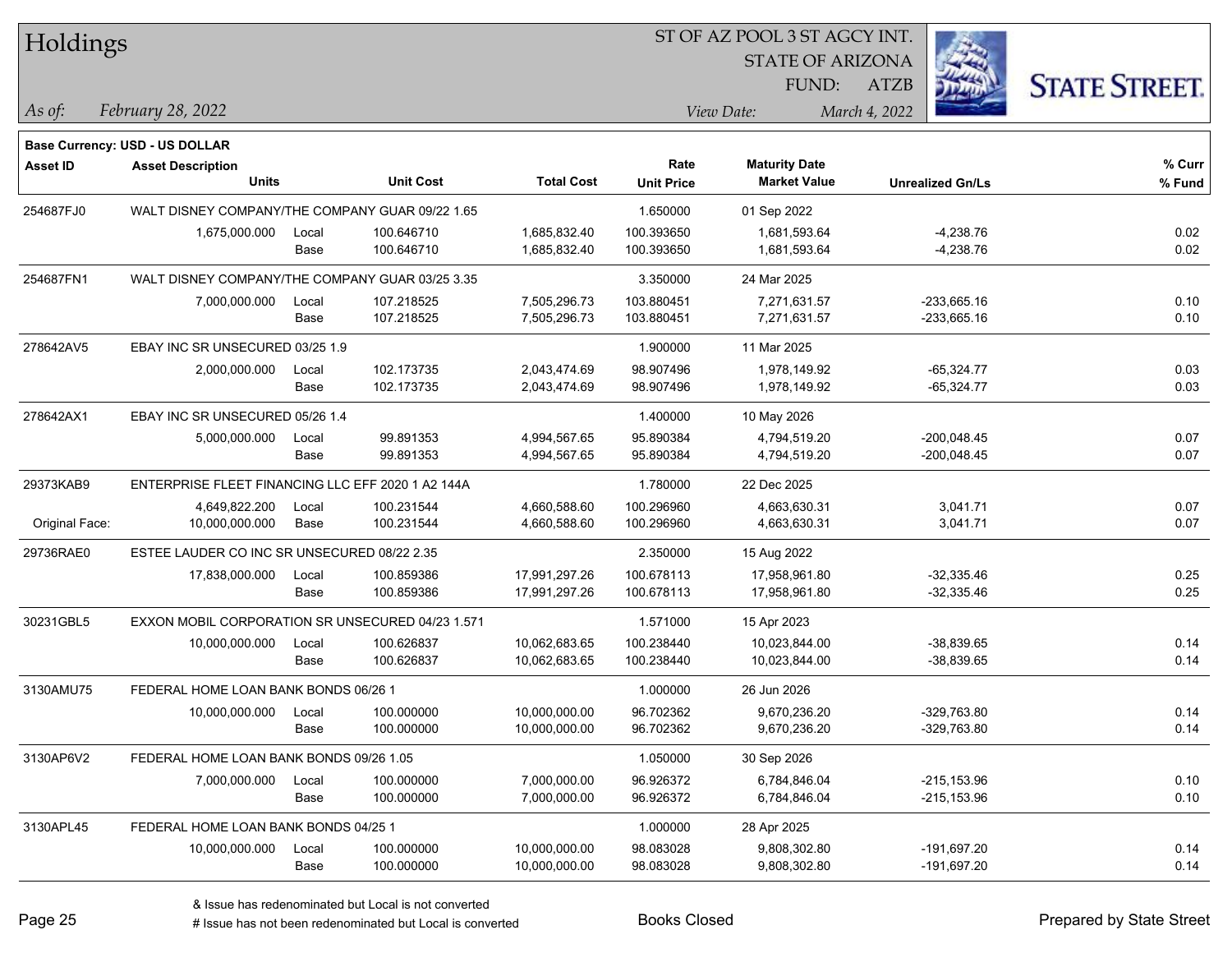|           | Holdings                                           |       |                                                     |                   |                           | ST OF AZ POOL 3 ST AGCY INT.                |                         |                      |  |  |  |
|-----------|----------------------------------------------------|-------|-----------------------------------------------------|-------------------|---------------------------|---------------------------------------------|-------------------------|----------------------|--|--|--|
|           |                                                    |       |                                                     |                   |                           | <b>STATE OF ARIZONA</b>                     |                         |                      |  |  |  |
|           |                                                    |       |                                                     |                   |                           | FUND:                                       | ATZB                    | <b>STATE STREET.</b> |  |  |  |
| As of:    | February 28, 2022                                  |       |                                                     |                   |                           | View Date:                                  | March 4, 2022           |                      |  |  |  |
|           |                                                    |       |                                                     |                   |                           |                                             |                         |                      |  |  |  |
|           | Base Currency: USD - US DOLLAR                     |       |                                                     |                   |                           |                                             |                         |                      |  |  |  |
| Asset ID  | <b>Asset Description</b><br><b>Units</b>           |       | <b>Unit Cost</b>                                    | <b>Total Cost</b> | Rate<br><b>Unit Price</b> | <b>Maturity Date</b><br><b>Market Value</b> | <b>Unrealized Gn/Ls</b> | % Curr<br>% Fund     |  |  |  |
|           |                                                    |       |                                                     |                   |                           |                                             |                         |                      |  |  |  |
| 3130APTT2 | FEDERAL HOME LOAN BANK BONDS 05/25 1               |       |                                                     |                   | 1.000000                  | 28 May 2025                                 |                         |                      |  |  |  |
|           | 7,500,000.000                                      | Local | 100.000000                                          | 7,500,000.00      | 97.800548                 | 7,335,041.10                                | $-164,958.90$           | 0.10                 |  |  |  |
|           |                                                    | Base  | 100.000000                                          | 7,500,000.00      | 97.800548                 | 7,335,041.10                                | $-164,958.90$           | 0.10                 |  |  |  |
| 313313L30 |                                                    |       | FED FARM CRD DISCOUNT NT DISCOUNT NOT 10/22 0.00000 |                   |                           | 20 Oct 2022                                 |                         |                      |  |  |  |
|           | 25,000,000.000                                     | Local | 99.786564                                           | 24,946,640.89     | 99.513833                 | 24,878,458.25                               | $-68,182.64$            | 0.35                 |  |  |  |
|           |                                                    | Base  | 99.786564                                           | 24,946,640.89     | 99.513833                 | 24,878,458.25                               | $-68,182.64$            | 0.35                 |  |  |  |
| 313385VW3 | FED HOME LN DISCOUNT NT DISCOUNT NOT 04/22 0.00000 |       |                                                     |                   |                           | 22 Apr 2022                                 |                         |                      |  |  |  |
|           | 50,000,000.000                                     | Local | 99.963890                                           | 49,981,944.83     | 99.972585                 | 49,986,292.50                               | 4,347.67                | 0.71                 |  |  |  |
|           |                                                    | Base  | 99.963890                                           | 49,981,944.83     | 99.972585                 | 49,986,292.50                               | 4,347.67                | 0.71                 |  |  |  |
| 3133ELAE4 | FEDERAL FARM CREDIT BANK BONDS 08/22 1.625         |       |                                                     |                   | 1.625000                  | 22 Aug 2022                                 |                         |                      |  |  |  |
|           | 15,000,000.000                                     | Local | 100.715539                                          | 15,107,330.85     | 100.459451                | 15,068,917.65                               | $-38,413.20$            | 0.21                 |  |  |  |
|           |                                                    | Base  | 100.715539                                          | 15,107,330.85     | 100.459451                | 15,068,917.65                               | $-38,413.20$            | 0.21                 |  |  |  |
| 3133EM7M8 | FEDERAL FARM CREDIT BANK BONDS 02/23 VAR           |       |                                                     |                   | 0.231710                  | 21 Feb 2023                                 |                         |                      |  |  |  |
|           | 10,000,000.000                                     | Local | 100.000000                                          | 10,000,000.00     | 100.048282                | 10,004,828.20                               | 4,828.20                | 0.14                 |  |  |  |
|           |                                                    | Base  | 100.000000                                          | 10,000,000.00     | 100.048282                | 10,004,828.20                               | 4,828.20                | 0.14                 |  |  |  |
| 3133EMBJ0 | FEDERAL FARM CREDIT BANK BONDS 09/25 0.53          |       |                                                     |                   | 0.530000                  | 29 Sep 2025                                 |                         |                      |  |  |  |
|           | 15,000,000.000                                     | Local | 100.000000                                          | 15,000,000.00     | 95.403106                 | 14,310,465.90                               | $-689,534.10$           | 0.20                 |  |  |  |
|           |                                                    | Base  | 100.000000                                          | 15,000,000.00     | 95.403106                 | 14,310,465.90                               | -689,534.10             | 0.20                 |  |  |  |
| 3133EMHF2 | FEDERAL FARM CREDIT BANK BONDS 11/25 0.6           |       |                                                     |                   | 0.600000                  | 24 Nov 2025                                 |                         |                      |  |  |  |
|           | 5,000,000.000                                      | Local | 100.000000                                          | 5,000,000.00      | 95.704296                 | 4,785,214.80                                | $-214,785.20$           | 0.07                 |  |  |  |
|           |                                                    | Base  | 100.000000                                          | 5,000,000.00      | 95.704296                 | 4,785,214.80                                | -214,785.20             | 0.07                 |  |  |  |
| 3133EMPH9 | FEDERAL FARM CREDIT BANK BONDS 02/23 0.125         |       |                                                     |                   | 0.125000                  | 03 Feb 2023                                 |                         |                      |  |  |  |
|           | 20,000,000.000                                     | Local | 99.973995                                           | 19,994,798.90     | 99.090559                 | 19,818,111.80                               | -176,687.10             | 0.28                 |  |  |  |
|           |                                                    | Base  | 99.973995                                           | 19,994,798.90     | 99.090559                 | 19,818,111.80                               | $-176,687.10$           | 0.28                 |  |  |  |
| 3133EMWH1 | FEDERAL FARM CREDIT BANK BONDS 04/25 0.71          |       |                                                     |                   | 0.710000                  | 21 Apr 2025                                 |                         |                      |  |  |  |
|           | 5,000,000.000                                      | Local | 99.992975                                           | 4,999,648.76      | 97.065306                 | 4,853,265.30                                | -146,383.46             | 0.07                 |  |  |  |
|           |                                                    | Base  | 99.992975                                           | 4,999,648.76      | 97.065306                 | 4,853,265.30                                | $-146,383.46$           | 0.07                 |  |  |  |
| 3133ENAH3 | FEDERAL FARM CREDIT BANK BONDS 01/23 0.12          |       |                                                     |                   | 0.120000                  | 12 Jan 2023                                 |                         |                      |  |  |  |
|           | 20,000,000.000                                     | Local | 99.976738                                           | 19,995,347.69     | 99.347638                 | 19,869,527.60                               | $-125,820.09$           | 0.28                 |  |  |  |
|           |                                                    | Base  | 99.976738                                           | 19,995,347.69     | 99.347638                 | 19,869,527.60                               | $-125,820.09$           | 0.28                 |  |  |  |
|           |                                                    |       |                                                     |                   |                           |                                             |                         |                      |  |  |  |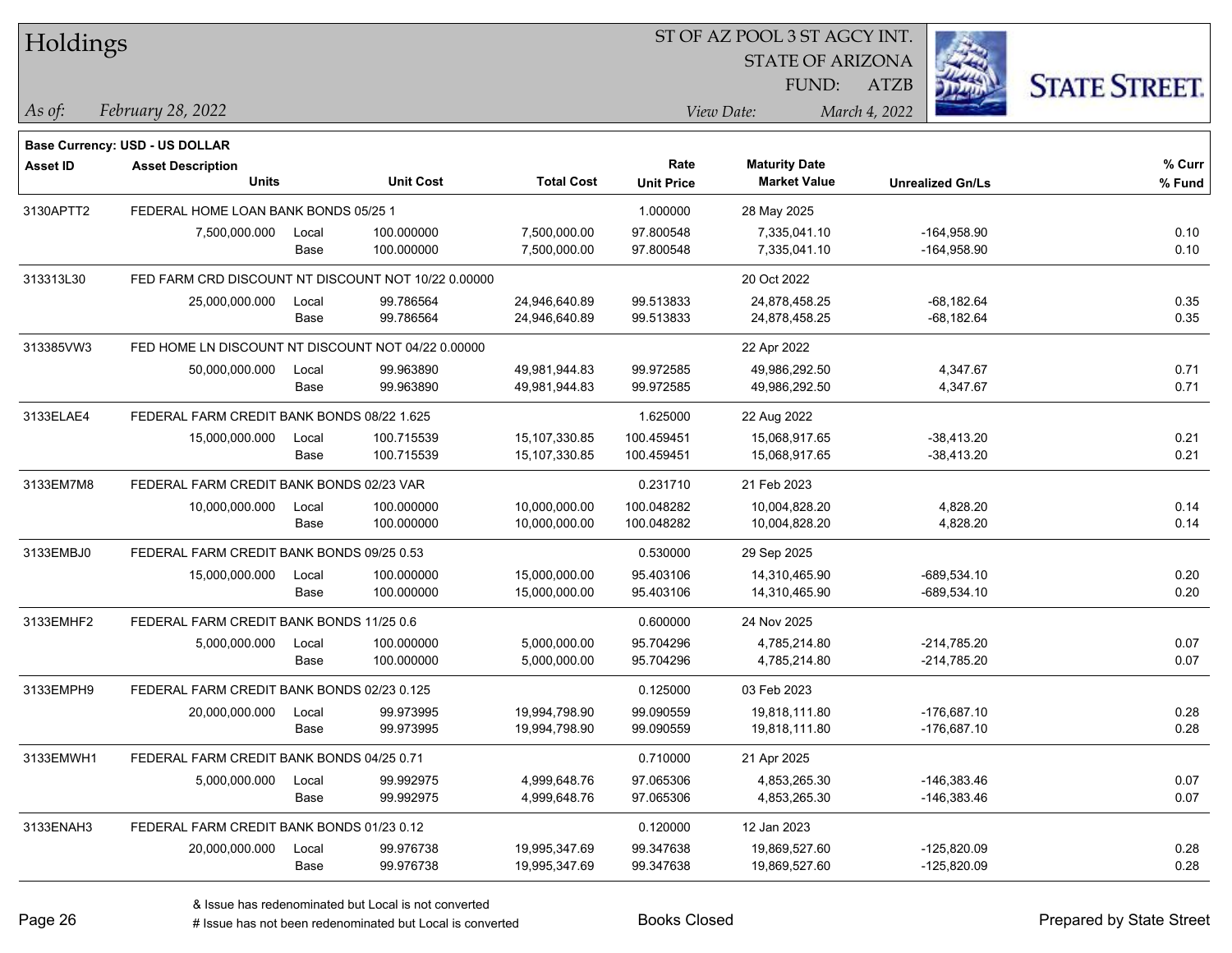| Holdings        |                                             |       |                  |                   |                   | ST OF AZ POOL 3 ST AGCY INT. |                         |                      |
|-----------------|---------------------------------------------|-------|------------------|-------------------|-------------------|------------------------------|-------------------------|----------------------|
|                 |                                             |       |                  |                   |                   | <b>STATE OF ARIZONA</b>      |                         |                      |
|                 |                                             |       |                  |                   |                   | FUND:                        | <b>ATZB</b>             | <b>STATE STREET.</b> |
| $\vert$ As of:  | February 28, 2022                           |       |                  |                   |                   | View Date:                   | March 4, 2022           |                      |
|                 |                                             |       |                  |                   |                   |                              |                         |                      |
|                 | <b>Base Currency: USD - US DOLLAR</b>       |       |                  |                   | Rate              | <b>Maturity Date</b>         |                         | % Curr               |
| <b>Asset ID</b> | <b>Asset Description</b><br><b>Units</b>    |       | <b>Unit Cost</b> | <b>Total Cost</b> | <b>Unit Price</b> | <b>Market Value</b>          | <b>Unrealized Gn/Ls</b> | % Fund               |
| 3133ENGF1       | FEDERAL FARM CREDIT BANK BONDS 12/23 0.5    |       |                  |                   | 0.500000          | 01 Dec 2023                  |                         |                      |
|                 | 10,000,000.000                              | Local | 99.872501        | 9,987,250.09      | 98.518660         | 9,851,866.00                 | -135.384.09             | 0.14                 |
|                 |                                             | Base  | 99.872501        | 9,987,250.09      | 98.518660         | 9,851,866.00                 | $-135,384.09$           | 0.14                 |
| 3133ENQE3       | FEDERAL FARM CREDIT BANK BONDS 03/27 2.375  |       |                  |                   | 2.375000          | 01 Mar 2027                  |                         |                      |
|                 | 10,000,000.000                              | Local | 100.000000       | 10,000,000.00     | 100.023643        | 10,002,364.30                | 2,364.30                | 0.14                 |
|                 |                                             | Base  | 100.000000       | 10,000,000.00     | 100.023643        | 10,002,364.30                | 2,364.30                | 0.14                 |
| 3133L8CR4       | FED HM LN PC POOL RC1880 FR 03/36 FIXED 1.5 |       |                  |                   | 1.500000          | 01 Mar 2036                  |                         |                      |
|                 | 8,630,861.900                               | Local | 102.208244       | 8,821,452.37      | 97.505647         | 8,415,577.74                 | -405,874.63             | 0.12                 |
| Original Face:  | 10,000,000.000                              | Base  | 102.208244       | 8,821,452.37      | 97.505647         | 8,415,577.74                 | -405,874.63             | 0.12                 |
| 3134GVB31       | FREDDIE MAC NOTES 05/25 0.75                |       |                  |                   | 0.750000          | 28 May 2025                  |                         |                      |
|                 | 10,000,000.000                              | Local | 100.000000       | 10,000,000.00     | 97.355803         | 9,735,580.30                 | $-264,419.70$           | 0.14                 |
|                 |                                             | Base  | 100.000000       | 10,000,000.00     | 97.355803         | 9,735,580.30                 | $-264,419.70$           | 0.14                 |
| 3134GWH82       | FREDDIE MAC NOTES 09/25 0.625               |       |                  |                   | 0.625000          | 08 Sep 2025                  |                         |                      |
|                 | 5,000,000.000                               | Local | 100.000000       | 5,000,000.00      | 95.942664         | 4,797,133.20                 | $-202,866.80$           | 0.07                 |
|                 |                                             | Base  | 100.000000       | 5,000,000.00      | 95.942664         | 4,797,133.20                 | $-202,866.80$           | 0.07                 |
| 3134GWYX8       | FREDDIE MAC NOTES 10/25 0.5                 |       |                  |                   | 0.500000          | 15 Oct 2025                  |                         |                      |
|                 | 5,000,000.000                               | Local | 100.000000       | 5,000,000.00      | 95.502583         | 4,775,129.15                 | $-224,870.85$           | 0.07                 |
|                 |                                             | Base  | 100.000000       | 5,000,000.00      | 95.502583         | 4,775,129.15                 | $-224,870.85$           | 0.07                 |
| 3135G0T45       | <b>FANNIE MAE NOTES 04/22 1.875</b>         |       |                  |                   | 1.875000          | 05 Apr 2022                  |                         |                      |
|                 | 15,243,000.000                              | Local | 100.025603       | 15,246,902.74     | 100.158840        | 15,267,211.98                | 20,309.24               | 0.22                 |
|                 |                                             | Base  | 100.025603       | 15,246,902.74     | 100.158840        | 15,267,211.98                | 20,309.24               | 0.22                 |
| 3136A0GS0       | FANNIE MAE FNR 2011 75 HP                   |       |                  |                   | 2.500000          | 25 Jul 2040                  |                         |                      |
|                 | 43,275.350                                  | Local | 102.541955       | 44,375.39         | 100.568200        | 43,521.24                    | -854.15                 | 0.00                 |
| Original Face:  | 2,838,688.000                               | Base  | 102.541955       | 44,375.39         | 100.568200        | 43,521.24                    | $-854.15$               | 0.00                 |
| 3136A6JR6       | FANNIE MAE FNR 2012 58 PA                   |       |                  |                   | 2.000000          | 25 Apr 2042                  |                         |                      |
|                 | 486,770.780                                 | Local | 101.365468       | 493,417.48        | 99.332700         | 483,522.56                   | $-9,894.92$             | 0.01                 |
| Original Face:  | 5,677,376.000                               | Base  | 101.365468       | 493,417.48        | 99.332700         | 483,522.56                   | $-9,894.92$             | 0.01                 |
| 3136AAEK7       | FANNIE MAE FNR 2012 129 TD                  |       |                  |                   | 2.000000          | 25 May 2040                  |                         |                      |
|                 | 554,879.940                                 | Local | 101.280486       | 561,985.10        | 98.965510         | 549,139.76                   | $-12,845.34$            | 0.01                 |
| Original Face:  | 5,677,376.000                               | Base  | 101.280486       | 561,985.10        | 98.965510         | 549,139.76                   | $-12,845.34$            | 0.01                 |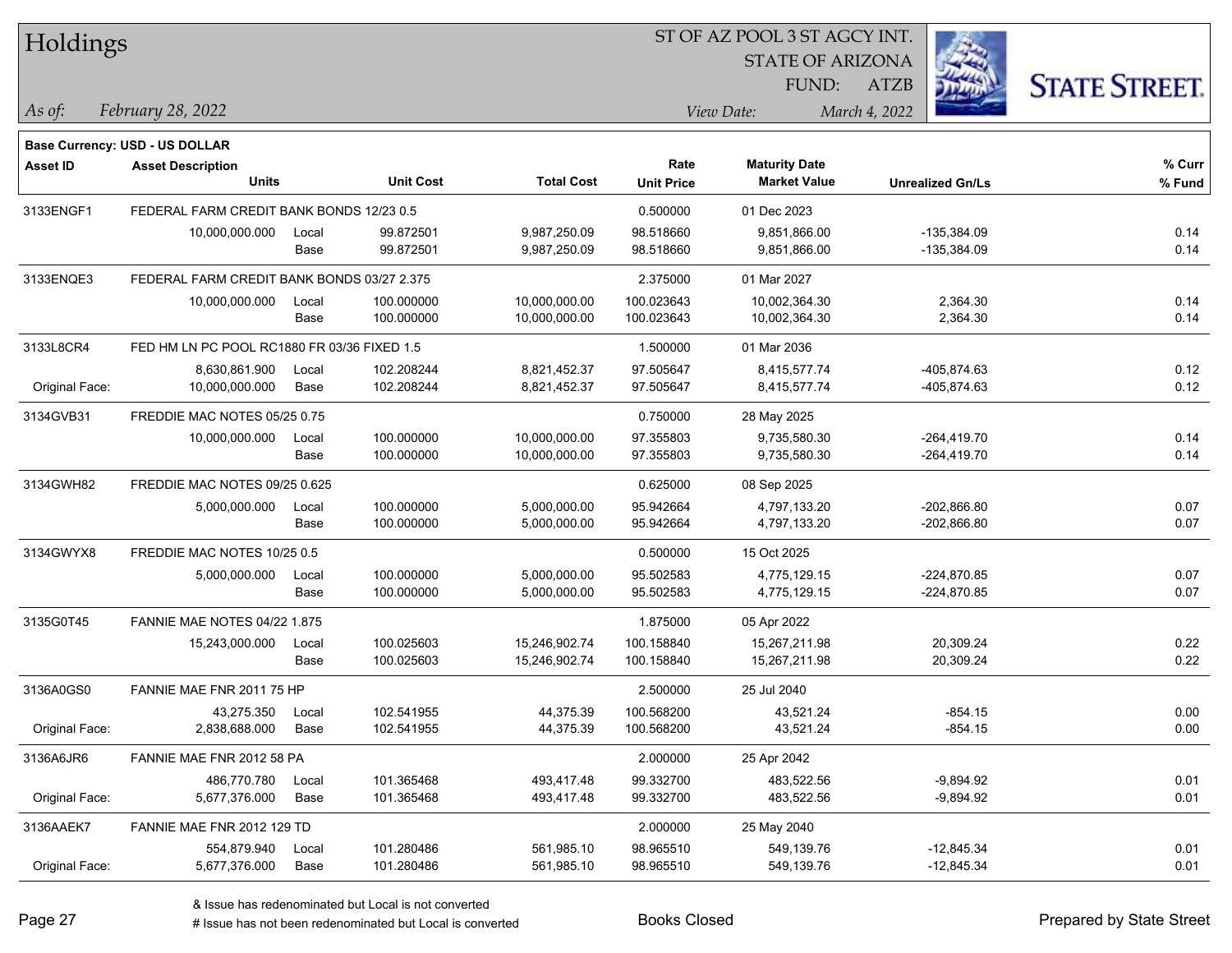| Holdings |  |  |
|----------|--|--|
|          |  |  |

STATE OF ARIZONA FUND:

ATZB



*As of: View Date: March 4, 2022*

| As of: | February 28, 2022 |  |
|--------|-------------------|--|
|        |                   |  |

|                 | Base Currency: USD - US DOLLAR           |               |                          |                              |                           |                                             |                              |                  |
|-----------------|------------------------------------------|---------------|--------------------------|------------------------------|---------------------------|---------------------------------------------|------------------------------|------------------|
| <b>Asset ID</b> | <b>Asset Description</b><br><b>Units</b> |               | <b>Unit Cost</b>         | <b>Total Cost</b>            | Rate<br><b>Unit Price</b> | <b>Maturity Date</b><br><b>Market Value</b> | <b>Unrealized Gn/Ls</b>      | % Curr<br>% Fund |
| 3136ABRK1       | FANNIE MAE FNR 2013 9 PH                 |               |                          |                              | 1.750000                  | 25 Jul 2041                                 |                              |                  |
| Original Face:  | 715,696.430<br>6,713,909.000             | Local<br>Base | 100.730108<br>100.730108 | 720,921.79<br>720,921.79     | 99.117190<br>99.117190    | 709,378.19<br>709,378.19                    | $-11,543.60$<br>$-11,543.60$ | 0.01<br>0.01     |
| 3136ABUD3       | FANNIE MAE FNR 2013 7 AC                 |               |                          |                              | 1.250000                  | 25 Feb 2028                                 |                              |                  |
| Original Face:  | 837,063.010<br>5,677,376.000             | Local<br>Base | 99.807951<br>99.807951   | 835,455.44<br>835,455.44     | 98.572050<br>98.572050    | 825,110.17<br>825,110.17                    | $-10,345.27$<br>$-10,345.27$ | 0.01<br>0.01     |
| 3136ABUY7       | FANNIE MAE FNR 2013 7 GB                 |               |                          |                              | 2.000000                  | 25 Mar 2042                                 |                              |                  |
| Original Face:  | 1,109,296.130<br>6,995,663.000           | Local<br>Base | 101.388726<br>101.388726 | 1,124,701.21<br>1,124,701.21 | 99.010020<br>99.010020    | 1,098,314.32<br>1,098,314.32                | $-26,386.89$<br>$-26,386.89$ | 0.02<br>0.02     |
| 3136ABUZ4       | FANNIE MAE FNR 2013 7 AD                 |               |                          |                              | 1.500000                  | 25 Feb 2028                                 |                              |                  |
| Original Face:  | 837,063.010<br>5,677,376.000             | Local<br>Base | 100.185853<br>100.185853 | 838,618.72<br>838,618.72     | 99.166700<br>99.166700    | 830,087.76<br>830,087.76                    | $-8,530.96$<br>$-8,530.96$   | 0.01<br>0.01     |
| 3136ABW74       | FANNIE MAE FNR 2013 6 AB                 |               |                          |                              | 2.000000                  | 25 Dec 2042                                 |                              |                  |
| Original Face:  | 976,627.990<br>11,354,753.000            | Local<br>Base | 100.631346<br>100.631346 | 982,793.89<br>982,793.89     | 97.563390<br>97.563390    | 952,831.37<br>952,831.37                    | $-29,962.52$<br>$-29,962.52$ | 0.01<br>0.01     |
| 3136AD2H1       | FANNIE MAE FNR 2013 43 XP                |               |                          |                              | 1.500000                  | 25 Aug 2041                                 |                              |                  |
| Original Face:  | 445,543.540<br>2,000,000.000             | Local<br>Base | 98.720792<br>98.720792   | 439,844.11<br>439,844.11     | 99.400030<br>99.400030    | 442,870.41<br>442,870.41                    | 3,026.30<br>3,026.30         | 0.01<br>0.01     |
| 3136AEBJ5       | FANNIE MAE FNR 2013 47 YA                |               |                          |                              | 2.000000                  | 25 May 2040                                 |                              |                  |
| Original Face:  | 1,016,098.640<br>8,516,065.000           | Local<br>Base | 101.452626<br>101.452626 | 1,030,858.75<br>1,030,858.75 | 98.965510<br>98.965510    | 1,005,587.20<br>1,005,587.20                | $-25,271.55$<br>$-25,271.55$ | 0.01<br>0.01     |
| 3136AELZ8       | FANNIE MAE FNR 2013 62 DB                |               |                          |                              | 1.250000                  | 25 Jun 2028                                 |                              |                  |
| Original Face:  | 689,101.670<br>5,677,376.000             | Local<br>Base | 99.908318<br>99.908318   | 688,469.89<br>688,469.89     | 98.862390<br>98.862390    | 681,262.38<br>681,262.38                    | $-7,207.51$<br>$-7,207.51$   | 0.01<br>0.01     |
| 3136AJ2X3       | FANNIE MAE FNR 2014 25 WA                |               |                          |                              | 1.500000                  | 25 May 2029                                 |                              |                  |
| Original Face:  | 1,212,852.210<br>6,060,416.000           | Local<br>Base | 98.768233<br>98.768233   | 1,197,912.70<br>1,197,912.70 | 98.913000<br>98.913000    | 1,199,668.51<br>1,199,668.51                | 1,755.81<br>1,755.81         | 0.02<br>0.02     |
| 3136BD2B3       | FANNIE MAE FNR 2021 1 PC                 |               |                          |                              | 1.000000                  | 25 Nov 2050                                 |                              |                  |
| Original Face:  | 5,460,675.920<br>7,000,000.000           | Local<br>Base | 99.750966<br>99.750966   | 5,447,076.99<br>5,447,076.99 | 93.915970<br>93.915970    | 5,128,446.76<br>5,128,446.76                | -318,630.23<br>$-318,630.23$ | 0.07<br>0.07     |
|                 |                                          |               |                          |                              |                           |                                             |                              |                  |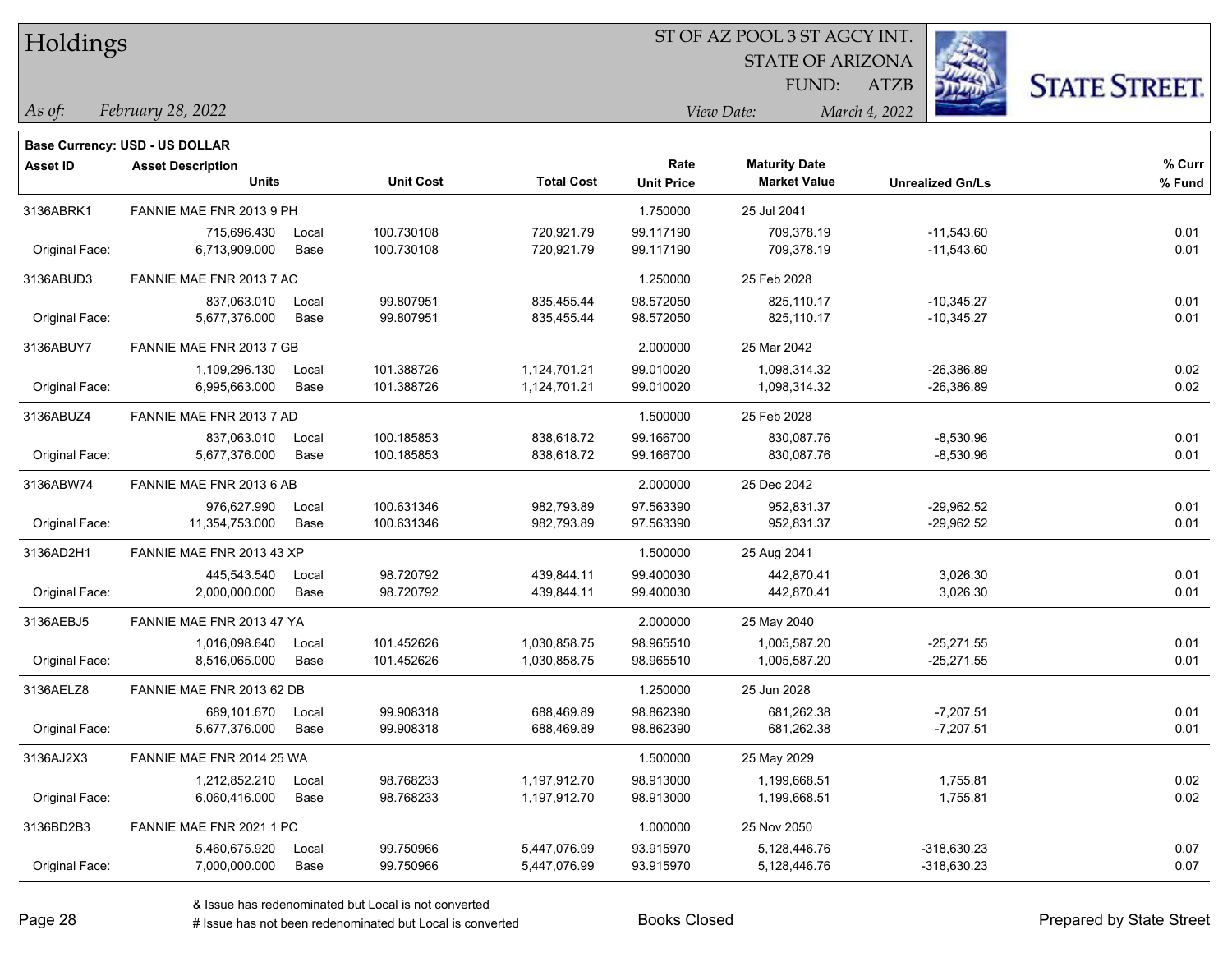| Holdings |  |
|----------|--|
|----------|--|

**Maturity Date**

STATE OF ARIZONA FUND:



**% Curr**

*February 28, 2022 As of: View Date: March 4, 2022*

**Base Currency: USD - US DOLLAR**

ATZB

|                | <b>Units</b>                |       | <b>Unit Cost</b> | <b>Total Cost</b> | <b>Unit Price</b> | <b>Market Value</b> | <b>Unrealized Gn/Ls</b> | % Fund |
|----------------|-----------------------------|-------|------------------|-------------------|-------------------|---------------------|-------------------------|--------|
| 3136G4A37      | FANNIE MAE NOTES 07/25 0.67 |       |                  |                   | 0.670000          | 28 Jul 2025         |                         |        |
|                | 10,000,000.000              | Local | 100.000000       | 10,000,000.00     | 96.501451         | 9,650,145.10        | $-349,854.90$           | 0.14   |
|                |                             | Base  | 100.000000       | 10,000,000.00     | 96.501451         | 9,650,145.10        | $-349,854.90$           | 0.14   |
| 3136G4X40      | FANNIE MAE NOTES 08/25 0.6  |       |                  |                   | 0.600000          | 26 Aug 2025         |                         |        |
|                | 10,000,000.000              | Local | 100.000000       | 10,000,000.00     | 96.148962         | 9.614.896.20        | $-385.103.80$           | 0.14   |
|                |                             | Base  | 100.000000       | 10,000,000.00     | 96.148962         | 9,614,896.20        | $-385,103.80$           | 0.14   |
| 3137A1UN1      | FREDDIE MAC FHR 3725 PC     |       |                  |                   | 2.250000          | 15 Jan 2040         |                         |        |
|                | 144,799.120                 | Local | 98.419521        | 142,510.60        | 100.568910        | 145,622.90          | 3,112.30                | 0.00   |
| Original Face: | 2,838,688.000               | Base  | 98.419521        | 142,510.60        | 100.568910        | 145,622.90          | 3,112.30                | 0.00   |
| 3137A62S0      | FREDDIE MAC FHR 3796 PE     |       |                  |                   | 2.000000          | 15 Feb 2040         |                         |        |
|                | 240,065.160                 | Local | 100.119272       | 240,351.49        | 100.186780        | 240,513.55          | 162.06                  | 0.00   |
| Original Face: | 5,946,910.000               | Base  | 100.119272       | 240,351.49        | 100.186780        | 240,513.55          | 162.06                  | 0.00   |
| 3137A7HC7      | FREDDIE MAC FHR 3800 KE     |       |                  |                   | 3.500000          | 15 Feb 2026         |                         |        |
|                | 49,132.520                  | Local | 102.261272       | 50,243.54         | 102.853910        | 50,534.72           | 291.18                  | 0.00   |
| Original Face: | 500,000.000                 | Base  | 102.261272       | 50,243.54         | 102.853910        | 50,534.72           | 291.18                  | 0.00   |
| 3137ADHX8      | FREDDIE MAC FHR 3890 BA     |       |                  |                   | 2.500000          | 15 Nov 2040         |                         |        |
|                | 70.573.540                  | Local | 101.249094       | 71,455.07         | 100.238300        | 70,741.72           | $-713.35$               | 0.00   |
| Original Face: | 11,354,753.000              | Base  | 101.249094       | 71,455.07         | 100.238300        | 70,741.72           | $-713.35$               | 0.00   |
| 3137AFPD8      | FREDDIE MAC FHR 3919 CD     |       |                  |                   | 2.500000          | 15 Oct 2040         |                         |        |
|                | 71,419.830                  | Local | 99.458386        | 71,033.01         | 100.351490        | 71,670.86           | 637.85                  | 0.00   |
| Original Face: | 2,838,688.000               | Base  | 99.458386        | 71,033.01         | 100.351490        | 71,670.86           | 637.85                  | 0.00   |
| 3137AGAB6      | FREDDIE MAC FHR 3934 PB     |       |                  |                   | 2.000000          | 15 Jul 2041         |                         |        |
|                | 240,386.260                 | Local | 99.979562        | 240,337.13        | 100.213870        | 240,900.37          | 563.24                  | 0.00   |
| Original Face: | 2,838,688.000               | Base  | 99.979562        | 240,337.13        | 100.213870        | 240,900.37          | 563.24                  | 0.00   |
| 3137AGRX0      | FREDDIE MAC FHR 3935 JA     |       |                  |                   | 2.000000          | 15 May 2041         |                         |        |
|                | 191,093.320                 | Local | 99.959256        | 191,015.46        | 100.642050        | 192,320.23          | 1,304.77                | 0.00   |
| Original Face: | 3,247,459.000               | Base  | 99.959256        | 191,015.46        | 100.642050        | 192,320.23          | 1,304.77                | 0.00   |
| 3137ANK95      | FREDDIE MAC FHR 4024 C      |       |                  |                   | 3.000000          | 15 Mar 2027         |                         |        |

**Asset ID Asset Description Rate**

Original Face: 5,677,376.000 Base 100.147522 482,508.78 101.822280 490,577.73 8,068.95 0.01

481,798.020 Local 100.147522 482,508.78 101.822280 490,577.73 8,068.95 0.01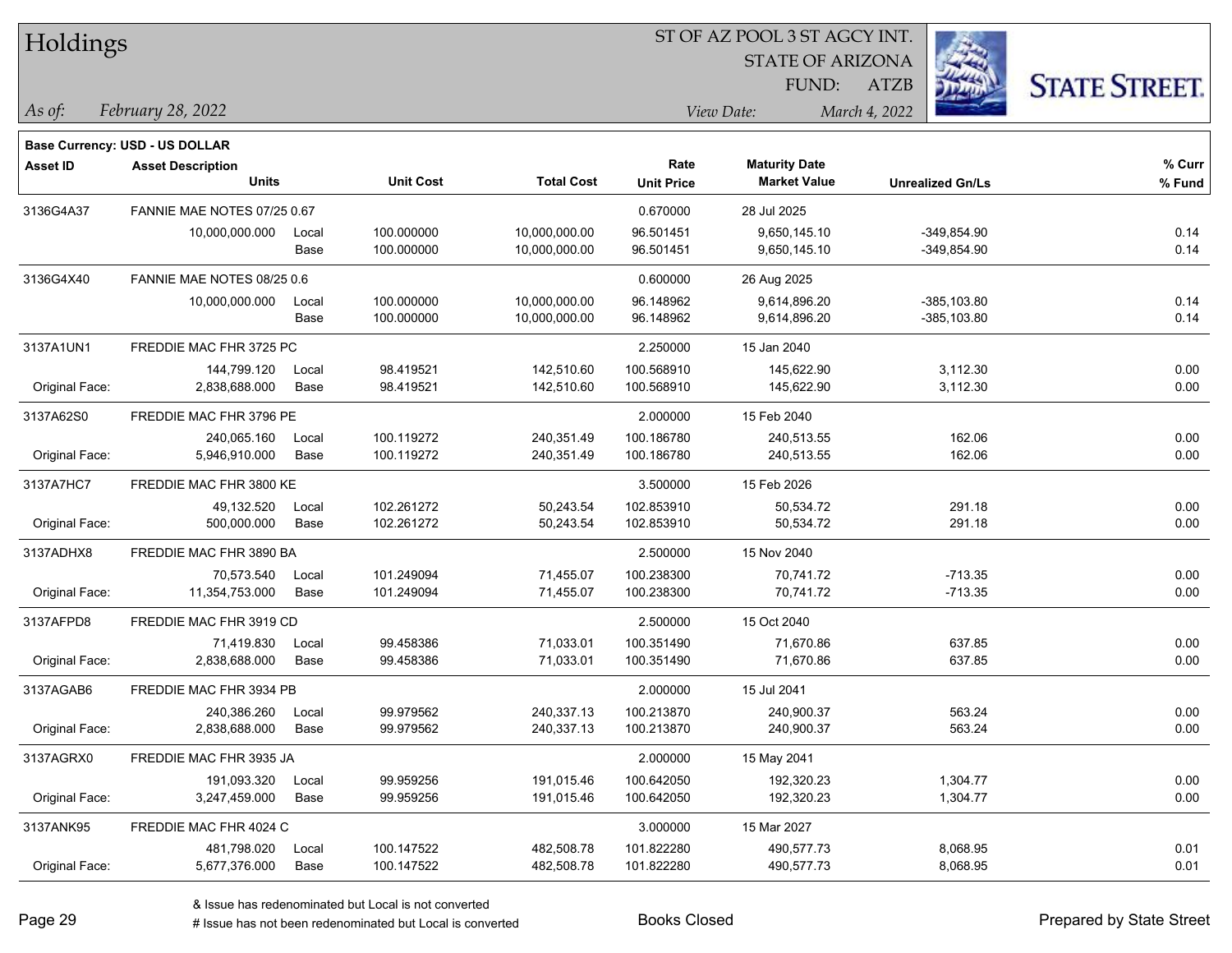| Holdings/ |
|-----------|
|-----------|

**Units Unit Cost Total Cost Unit Price Market Value Unrealized Gn/Ls**

**Maturity Date**

STATE OF ARIZONA FUND:



**% Fund**

**% Curr**

*February 28, 2022 As of: View Date: March 4, 2022*

**Base Currency: USD - US DOLLAR**

ATZB

| 3137AR5L6      | FREDDIE MAC FHR 4060 JC |       |            |              | 2.000000   | 15 Feb 2041  |              |      |
|----------------|-------------------------|-------|------------|--------------|------------|--------------|--------------|------|
|                | 332,967.410             | Local | 100.331456 | 334,071.05   | 100.177300 | 333,557.76   | $-513.29$    | 0.00 |
| Original Face: | 8,516,065.000           | Base  | 100.331456 | 334,071.05   | 100.177300 | 333,557.76   | $-513.29$    | 0.00 |
| 3137AXMZ3      | FREDDIE MAC FHR 4152 AG |       |            |              | 1.500000   | 15 Jan 2028  |              |      |
|                | 1,078,258.300           | Local | 100.049947 | 1,078,796.86 | 98.853730  | 1,065,898.55 | $-12,898.31$ | 0.02 |
| Original Face: | 7,380,589.000           | Base  | 100.049947 | 1,078,796.86 | 98.853730  | 1,065,898.55 | $-12,898.31$ | 0.02 |
| 3137AYLB5      | FREDDIE MAC FHR 4161 CD |       |            |              | 2.000000   | 15 Feb 2043  |              |      |
|                | 1,651,846.400           | Local | 101.165250 | 1,671,094.54 | 97.529830  | 1,611,042.99 | $-60,051.55$ | 0.02 |
| Original Face: | 5,677,376.000           | Base  | 101.165250 | 1,671,094.54 | 97.529830  | 1,611,042.99 | $-60,051.55$ | 0.02 |
| 3137AYSG7      | FREDDIE MAC FHR 4165 TD |       |            |              | 1.500000   | 15 Dec 2042  |              |      |
|                | 911.266.630             | Local | 100.021933 | 911,466.50   | 97.254630  | 886,248.99   | $-25,217.51$ | 0.01 |
| Original Face: | 5,677,376.000           | Base  | 100.021933 | 911,466.50   | 97.254630  | 886,248.99   | $-25,217.51$ | 0.01 |
| 3137AYSH5      | FREDDIE MAC FHR 4165 TE |       |            |              | 1.750000   | 15 Dec 2042  |              |      |
|                | 2,278,166.780           | Local | 100.679978 | 2,293,657.82 | 98.406430  | 2,241,862.60 | $-51,795.22$ | 0.03 |
| Original Face: | 14,193,441.000          | Base  | 100.679978 | 2,293,657.82 | 98.406430  | 2,241,862.60 | $-51,795.22$ | 0.03 |
| 3137B0GK4      | FREDDIE MAC FHR 4173 AG |       |            |              | 2.000000   | 15 Mar 2043  |              |      |
|                | 1,098,095.300           | Local | 100.433577 | 1,102,856.39 | 100.392880 | 1,102,409.50 | $-446.89$    | 0.02 |
| Original Face: | 14,193,441.000          | Base  | 100.433577 | 1,102,856.39 | 100.392880 | 1,102,409.50 | $-446.89$    | 0.02 |
| 3137B1EM0      | FREDDIE MAC FHR 4191 AP |       |            |              | 2.000000   | 15 Mar 2043  |              |      |
|                | 550,241.350             | Local | 99.902663  | 549,705.76   | 99.069460  | 545,121.13   | $-4,584.63$  | 0.01 |
| Original Face: | 3,250,000.000           | Base  | 99.902663  | 549,705.76   | 99.069460  | 545,121.13   | $-4,584.63$  | 0.01 |
| 3137B1VH2      | FREDDIE MAC FHR 4210 AC |       |            |              | 2.000000   | 15 Mar 2040  |              |      |
|                | 367,731.930             | Local | 100.473323 | 369,472.49   | 100.036800 | 367,867.26   | $-1,605.23$  | 0.01 |
| Original Face: | 5,677,376.000           | Base  | 100.473323 | 369,472.49   | 100.036800 | 367,867.26   | $-1,605.23$  | 0.01 |
| 3137B1ZD7      | FREDDIE MAC FHR 4204 QA |       |            |              | 1.500000   | 15 Jul 2042  |              |      |
|                | 1,526,793.690           | Local | 99.912582  | 1,525,458.99 | 97.777220  | 1,492,856.43 | $-32,602.56$ | 0.02 |
| Original Face: | 8,516,065.000           | Base  | 99.912582  | 1,525,458.99 | 97.777220  | 1,492,856.43 | $-32,602.56$ | 0.02 |
| 3137B2CF5      | FREDDIE MAC FHR 4203 DC |       |            |              | 1.750000   | 15 Apr 2033  |              |      |
|                | 373,416.280             | Local | 98.185184  | 366,639.46   | 99.091840  | 370,025.06   | 3,385.60     | 0.01 |
| Original Face: | 2,500,000.000           | Base  | 98.185184  | 366,639.46   | 99.091840  | 370,025.06   | 3,385.60     | 0.01 |

**Asset ID Asset Description Rate**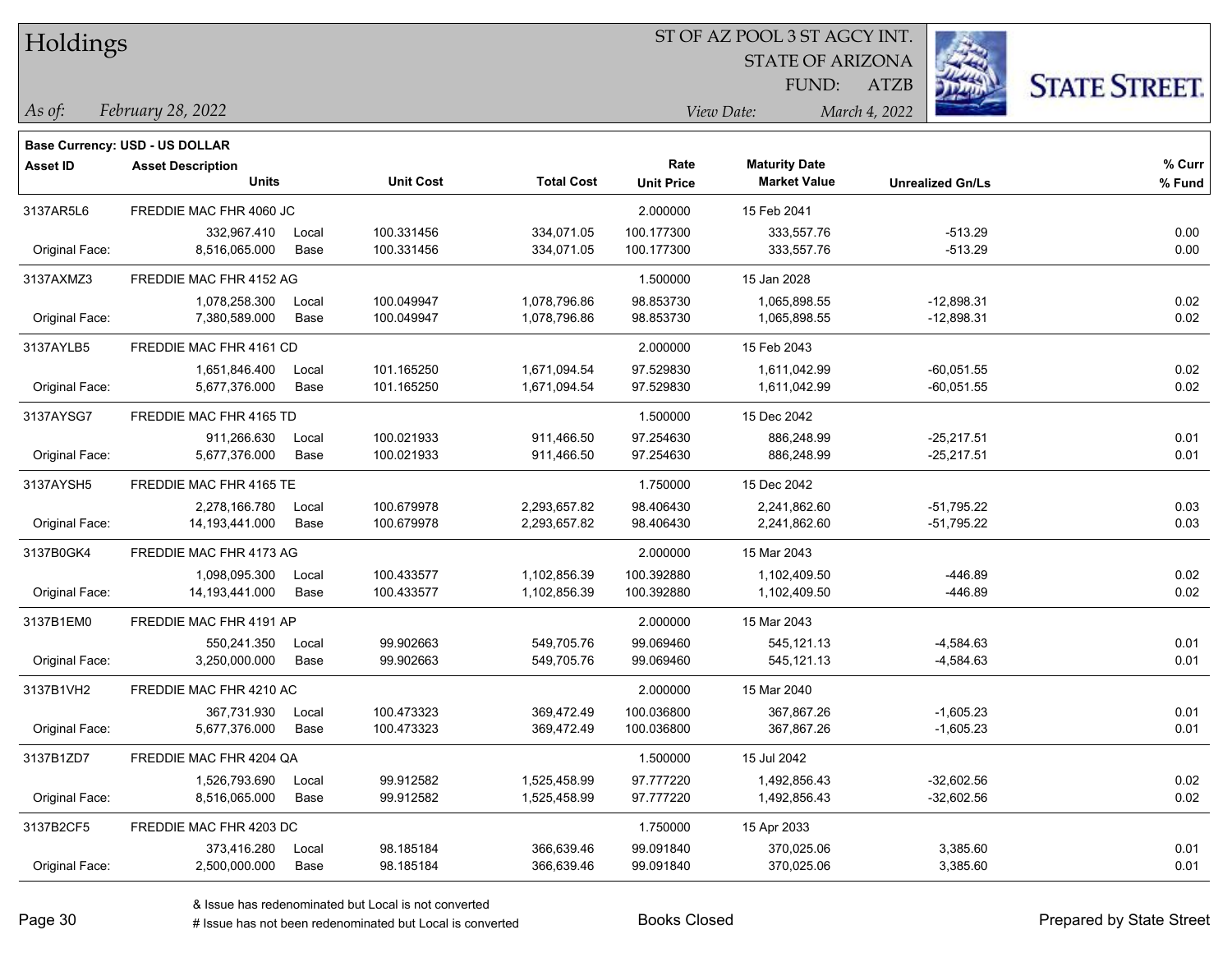| Holdings |
|----------|
|          |

**Base Currency: USD - US DOLLAR**

#### ST OF AZ POOL 3 ST AGCY INT.

STATE OF ARIZONA

ATZB



*February 28, 2022 As of: View Date: March 4, 2022*

FUND:

| <b>Asset ID</b> | <b>Asset Description</b>                        |       |                  |                   | Rate              | <b>Maturity Date</b> |                         | % Curr |
|-----------------|-------------------------------------------------|-------|------------------|-------------------|-------------------|----------------------|-------------------------|--------|
|                 | <b>Units</b>                                    |       | <b>Unit Cost</b> | <b>Total Cost</b> | <b>Unit Price</b> | <b>Market Value</b>  | <b>Unrealized Gn/Ls</b> | % Fund |
| 3137F8AW3       | FREDDIE MAC FHR 5058 BD                         |       |                  | 3.000000          | 25 Dec 2035       |                      |                         |        |
|                 | 991,857.100                                     | Local | 102.435087       | 1,016,009.68      | 100.484400        | 996,661.66           | $-19,348.02$            | 0.01   |
| Original Face:  | 5,000,000.000                                   | Base  | 102.435087       | 1,016,009.68      | 100.484400        | 996,661.66           | $-19,348.02$            | 0.01   |
| 3137H3UP5       | FREDDIE MAC FHR 5159 TC                         |       |                  |                   | 1.500000          | 25 Oct 2051          |                         |        |
|                 | 4,931,340.450                                   | Local | 100.170332       | 4,939,740.12      | 95.159780         | 4,692,652.72         | -247,087.40             | 0.07   |
| Original Face:  | 5,000,000.000                                   | Base  | 100.170332       | 4,939,740.12      | 95.159780         | 4,692,652.72         | $-247,087.40$           | 0.07   |
| 31393DDG3       | FANNIE MAE FNR 2003 58 M                        |       |                  |                   | 3.500000          | 25 Jul 2033          |                         |        |
|                 | 383,774.830                                     | Local | 101.010395       | 387,652.47        | 103.074630        | 395,574.49           | 7,922.02                | 0.01   |
| Original Face:  | 44,567,405.000                                  | Base  | 101.010395       | 387,652.47        | 103.074630        | 395,574.49           | 7,922.02                | 0.01   |
| 31396WBV7       | FANNIE MAE FNR 2007 56 EP                       |       |                  |                   | 5.500000          | 25 Jun 2027          |                         |        |
|                 | 13.194.560                                      | Local | 105.461645       | 13,915.20         | 106.572530        | 14,061.78            | 146.58                  | 0.00   |
| Original Face:  | 1,000,000.000                                   | Base  | 105.461645       | 13,915.20         | 106.572530        | 14,061.78            | 146.58                  | 0.00   |
| 31397NJ30       | FANNIE MAE FNR 2009 29 PA                       |       |                  |                   | 5.000000          | 25 May 2049          |                         |        |
|                 | 602,948.400                                     | Local | 105.453258       | 635,828.73        | 112.276920        | 676.971.89           | 41,143.16               | 0.01   |
| Original Face:  | 24,898,134.000                                  | Base  | 105.453258       | 635,828.73        | 112.276920        | 676,971.89           | 41,143.16               | 0.01   |
| 31398WC36       | FREDDIE MAC FHR 3620 PA                         |       |                  |                   | 4.500000          | 15 Dec 2039          |                         |        |
|                 | 187, 162. 330                                   | Local | 104.553801       | 195,685.33        | 104.768970        | 196,088.05           | 402.72                  | 0.00   |
| Original Face:  | 8,516,065.000                                   | Base  | 104.553801       | 195,685.33        | 104.768970        | 196,088.05           | 402.72                  | 0.00   |
| 341081GD3       | FLORIDA POWER + LIGHT CO SR UNSECURED 05/23 VAR |       |                  |                   | 0.300000          | 10 May 2023          |                         |        |
|                 | 15,000,000.000                                  | Local | 100.000000       | 15,000,000.00     | 100.000008        | 15,000,001.20        | 1.20                    | 0.21   |
|                 |                                                 | Base  | 100.000000       | 15,000,000.00     | 100.000008        | 15,000,001.20        | 1.20                    | 0.21   |
| 34528QHA5       | FORD CREDIT FLOORPLAN MASTER O FORDF 2019 3 A1  |       |                  |                   | 2.230000          | 15 Sep 2024          |                         |        |
|                 | 20,000,000.000                                  | Local | 102.001433       | 20,400,286.61     | 100.651660        | 20,130,332.00        | $-269,954.61$           | 0.28   |
| Original Face:  | 20,000,000.000                                  | Base  | 102.001433       | 20,400,286.61     | 100.651660        | 20,130,332.00        | $-269,954.61$           | 0.28   |
| 34532NAB1       | FORD CREDIT AUTO OWNER TRUST FORDO 2021 A A2    |       |                  |                   | 0.170000          | 15 Oct 2023          |                         |        |
|                 | 4,761,575.210                                   | Local | 99.999381        | 4,761,545.73      | 99.876380         | 4,755,688.95         | $-5,856.78$             | 0.07   |
| Original Face:  | 12,500,000.000                                  | Base  | 99.999381        | 4,761,545.73      | 99.876380         | 4,755,688.95         | $-5,856.78$             | 0.07   |
| 345397YP2       | FORD MOTOR CREDIT CO LLC SR UNSECURED 08/22 VAR |       |                  |                   | 1.382710          | 03 Aug 2022          |                         |        |
|                 | 20,000,000.000                                  | Local | 100.000000       | 20,000,000.00     | 100.082829        | 20,016,565.80        | 16,565.80               | 0.28   |
|                 |                                                 | Base  | 100.000000       | 20,000,000.00     | 100.082829        | 20,016,565.80        | 16,565.80               | 0.28   |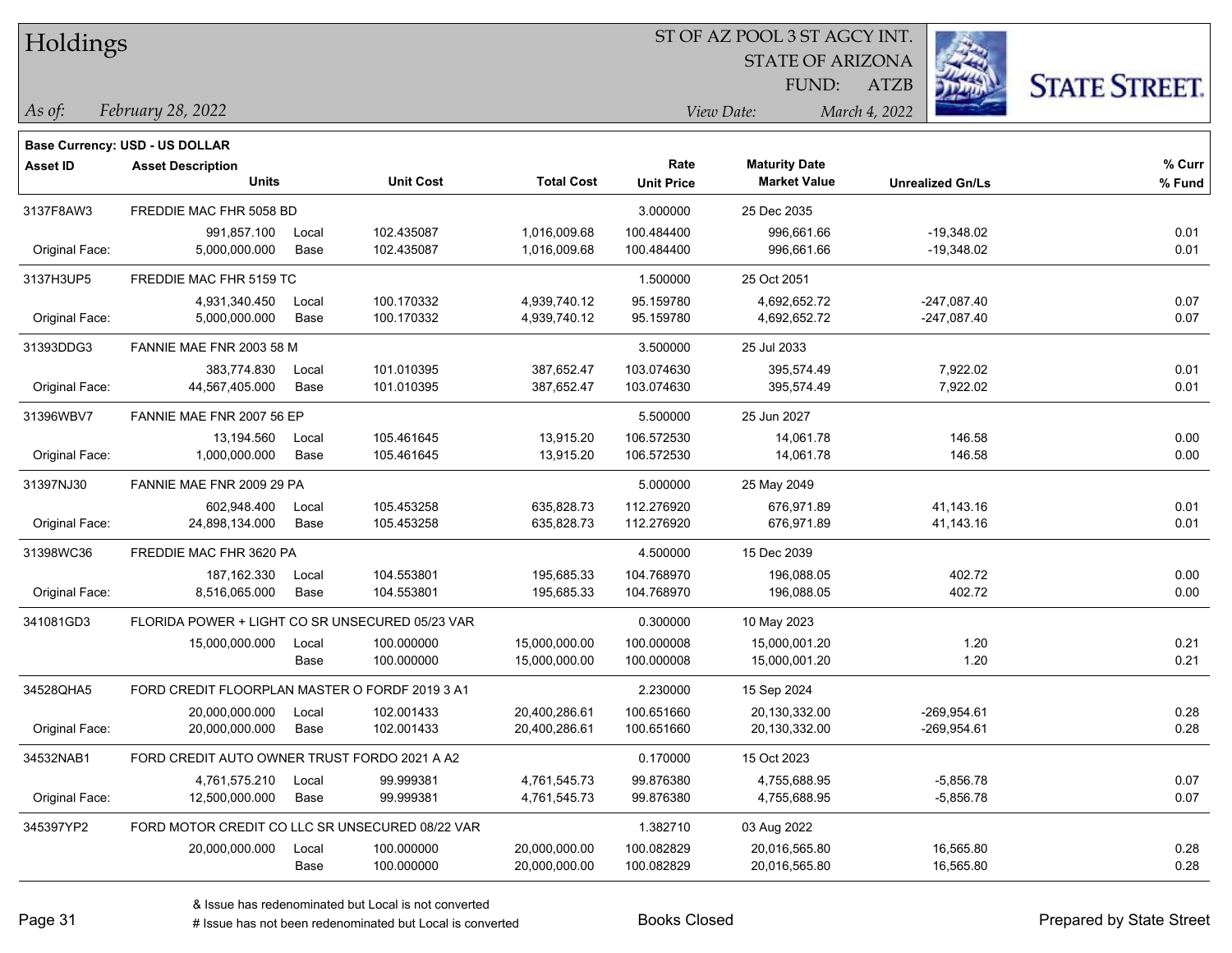| Holdings        |                                                  |       |                  |                   |                   | ST OF AZ POOL 3 ST AGCY INT. |                         |                      |
|-----------------|--------------------------------------------------|-------|------------------|-------------------|-------------------|------------------------------|-------------------------|----------------------|
|                 |                                                  |       |                  |                   |                   | <b>STATE OF ARIZONA</b>      |                         |                      |
|                 |                                                  |       |                  |                   |                   | FUND:                        | <b>ATZB</b>             | <b>STATE STREET.</b> |
| As of:          | February 28, 2022                                |       |                  |                   |                   | View Date:                   | March 4, 2022           |                      |
|                 | Base Currency: USD - US DOLLAR                   |       |                  |                   |                   |                              |                         |                      |
| <b>Asset ID</b> | <b>Asset Description</b>                         |       |                  |                   | Rate              | <b>Maturity Date</b>         |                         | % Curr               |
|                 | <b>Units</b>                                     |       | <b>Unit Cost</b> | <b>Total Cost</b> | <b>Unit Price</b> | <b>Market Value</b>          | <b>Unrealized Gn/Ls</b> | % Fund               |
| 369550AW8       | GENERAL DYNAMICS CORP COMPANY GUAR 08/23 1.875   |       |                  |                   | 1.875000          | 15 Aug 2023                  |                         |                      |
|                 | 1,250,000.000                                    | Local | 101.893711       | 1,273,671.39      | 100.309827        | 1,253,872.84                 | $-19,798.55$            | 0.02                 |
|                 |                                                  | Base  | 101.893711       | 1,273,671.39      | 100.309827        | 1,253,872.84                 | $-19,798.55$            | 0.02                 |
| 370334CE2       | GENERAL MILLS INC SR UNSECURED 10/23 3.7         |       |                  |                   | 3.700000          | 17 Oct 2023                  |                         |                      |
|                 | 2,610,000.000                                    | Local | 104.903616       | 2,737,984.39      | 102.974974        | 2,687,646.82                 | $-50,337.57$            | 0.04                 |
|                 |                                                  | Base  | 104.903616       | 2,737,984.39      | 102.974974        | 2,687,646.82                 | $-50,337.57$            | 0.04                 |
| 375558BW2       | GILEAD SCIENCES INC SR UNSECURED 09/23 0.75      |       |                  |                   | 0.750000          | 29 Sep 2023                  |                         |                      |
|                 | 7,500,000.000                                    | Local | 100.023333       | 7,501,750.00      | 98.596409         | 7,394,730.68                 | -107,019.32             | 0.10                 |
|                 |                                                  | Base  | 100.023333       | 7,501,750.00      | 98.596409         | 7,394,730.68                 | -107,019.32             | 0.10                 |
| 377373AL9       | GLAXOSMITHKLINE CAPITAL COMPANY GUAR 10/23 0.534 |       |                  |                   | 0.534000          | 01 Oct 2023                  |                         |                      |
|                 | 5,000,000.000                                    | Local | 100.000000       | 5,000,000.00      | 98.240748         | 4,912,037.40                 | $-87,962.60$            | 0.07                 |
|                 |                                                  | Base  | 100.000000       | 5,000,000.00      | 98.240748         | 4,912,037.40                 | $-87,962.60$            | 0.07                 |
| 38141GXZ2       | GOLDMAN SACHS GROUP INC SR UNSECURED 03/24 VAR   |       |                  |                   | 0.673000          | 08 Mar 2024                  |                         |                      |
|                 | 7,000,000.000                                    | Local | 100.000000       | 7,000,000.00      | 98.726791         | 6,910,875.37                 | $-89, 124.63$           | 0.10                 |
|                 |                                                  | Base  | 100.000000       | 7,000,000.00      | 98.726791         | 6,910,875.37                 | $-89, 124.63$           | 0.10                 |
| 38150AEL5       | GOLDMAN SACHS GROUP INC SR UNSECURED 12/25 1     |       |                  |                   | 1.000000          | 21 Dec 2025                  |                         |                      |
|                 | 20,000,000.000                                   | Local | 100.000000       | 20,000,000.00     | 94.005038         | 18,801,007.60                | $-1,198,992.40$         | 0.27                 |
|                 |                                                  | Base  | 100.000000       | 20,000,000.00     | 94.005038         | 18,801,007.60                | -1,198,992.40           | 0.27                 |
| 38150AF75       | GOLDMAN SACHS GROUP INC SR UNSECURED 03/26 VAR   |       |                  |                   | 1.000000          | 18 Mar 2026                  |                         |                      |
|                 | 10,000,000.000                                   | Local | 100.000000       | 10,000,000.00     | 93.324434         | 9,332,443.40                 | $-667,556.60$           | 0.13                 |
|                 |                                                  | Base  | 100.000000       | 10,000,000.00     | 93.324434         | 9,332,443.40                 | $-667,556.60$           | 0.13                 |
| 38150AF91       | GOLDMAN SACHS GROUP INC SR UNSECURED 03/24 0.8   |       |                  |                   | 0.800000          | 25 Mar 2024                  |                         |                      |
|                 | 5,000,000.000                                    | Local | 100.000000       | 5,000,000.00      | 97.151893         | 4,857,594.65                 | $-142,405.35$           | 0.07                 |
|                 |                                                  | Base  | 100.000000       | 5,000,000.00      | 97.151893         | 4,857,594.65                 | $-142,405.35$           | 0.07                 |
| 38150AFG5       | GOLDMAN SACHS GROUP INC SR UNSECURED 04/26 VAR   |       |                  |                   | 1.350000          | 30 Apr 2026                  |                         |                      |
|                 | 10,000,000.000                                   | Local | 100.000000       | 10,000,000.00     | 94.217521         | 9,421,752.10                 | -578,247.90             | 0.13                 |
|                 |                                                  | Base  | 100.000000       | 10,000,000.00     | 94.217521         | 9,421,752.10                 | -578,247.90             | 0.13                 |
| 38150AFJ9       | GOLDMAN SACHS GROUP INC SR UNSECURED 04/26 1.45  |       |                  |                   | 1.450000          | 30 Apr 2026                  |                         |                      |
|                 | 10,000,000.000                                   | Local | 100.000000       | 10,000,000.00     | 96.332279         | 9,633,227.90                 | $-366,772.10$           | 0.14                 |
|                 |                                                  | Base  | 100.000000       | 10,000,000.00     | 96.332279         | 9,633,227.90                 | $-366,772.10$           | 0.14                 |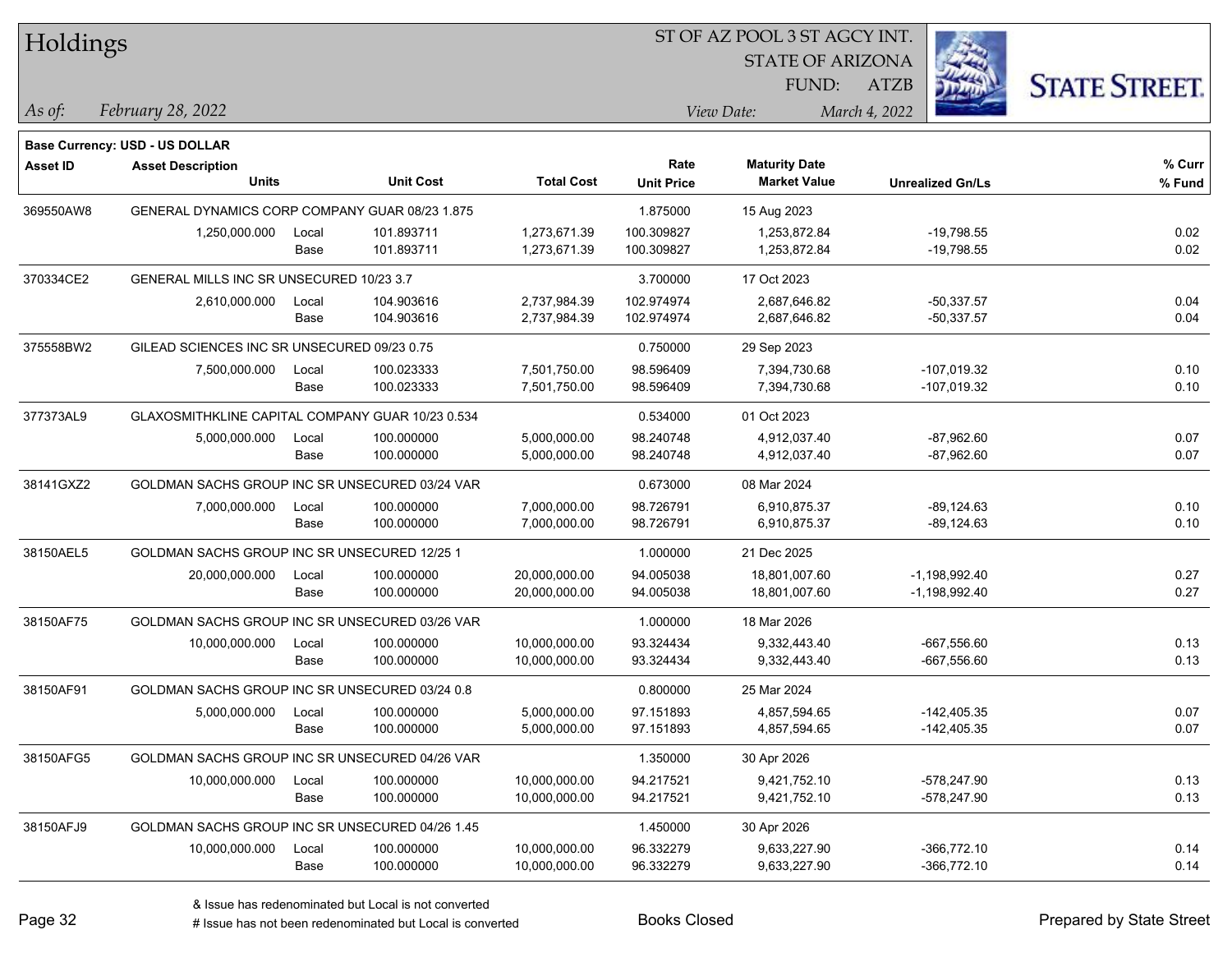Holdings

#### ST OF AZ POOL 3 ST AGCY INT.

STATE OF ARIZONA

ATZB



*February 28, 2022 As of: View Date: March 4, 2022*

**Base Currency: USD - US DOLLAR**

FUND:

| Asset ID       | <b>Asset Description</b>                           |       |                  |                   | Rate              | <b>Maturity Date</b> |                         | % Curr |
|----------------|----------------------------------------------------|-------|------------------|-------------------|-------------------|----------------------|-------------------------|--------|
|                | Units                                              |       | <b>Unit Cost</b> | <b>Total Cost</b> | <b>Unit Price</b> | <b>Market Value</b>  | <b>Unrealized Gn/Ls</b> | % Fund |
| 38376JFP4      | GOVERNMENT NATIONAL MORTGAGE A GNR 2009 106 HA     |       |                  |                   | 4.000000          | 16 Nov 2039          |                         |        |
|                | 41,067.100                                         | Local | 104.859583       | 43,062.79         | 106.501410        | 43,737.04            | 674.25                  | 0.00   |
| Original Face: | 877,500.000                                        | Base  | 104.859583       | 43,062.79         | 106.501410        | 43,737.04            | 674.25                  | 0.00   |
| 38378BWR6      | GOVERNMENT NATIONAL MORTGAGE A GNR 2012 83 AC      |       |                  |                   | 1.718500          | 16 May 2045          |                         |        |
|                | 729,187.830                                        | Local | 98.952840        | 721,552.07        | 97.840410         | 713,440.36           | $-8,111.71$             | 0.01   |
| Original Face: | 3,000,000.000                                      | Base  | 98.952840        | 721,552.07        | 97.840410         | 713,440.36           | $-8,111.71$             | 0.01   |
| 38378BX38      | GOVERNMENT NATIONAL MORTGAGE A GNR 2012 132 AC     |       |                  |                   | 1.619870          | 16 Jun 2053          |                         |        |
|                | 1,995,634.000                                      | Local | 95.714856        | 1,910,118.20      | 98.407130         | 1,963,846.14         | 53,727.94               | 0.03   |
| Original Face: | 10,000,000.000                                     | Base  | 95.714856        | 1,910,118.20      | 98.407130         | 1,963,846.14         | 53,727.94               | 0.03   |
| 38378EQC0      | GOVERNMENT NATIONAL MORTGAGE A GNR 2012 69 QC      |       |                  |                   | 2.000000          | 16 Mar 2041          |                         |        |
|                | 1,760,940.050                                      | Local | 101.903223       | 1,794,454.66      | 99.984470         | 1,760,666.58         | $-33,788.08$            | 0.02   |
| Original Face: | 10,493,495.000                                     | Base  | 101.903223       | 1,794,454.66      | 99.984470         | 1,760,666.58         | $-33,788.08$            | 0.02   |
| 38379UW28      | GOVERNMENT NATIONAL MORTGAGE A GNR 2016 158 AE     |       |                  |                   | 2.050000          | 16 Aug 2057          |                         |        |
|                | 2,484,223.200                                      | Local | 96.582260        | 2,399,318.91      | 98.240700         | 2,440,518.26         | 41,199.35               | 0.03   |
| Original Face: | 5,000,000.000                                      | Base  | 96.582260        | 2,399,318.91      | 98.240700         | 2,440,518.26         | 41,199.35               | 0.03   |
| 38380GPY4      | GOVERNMENT NATIONAL MORTGAGE A GNR 2017 118 KH     |       |                  |                   | 2.250000          | 20 Oct 2046          |                         |        |
|                | 239,094.550                                        | Local | 99.907396        | 238,873.14        | 100.482160        | 240,247.37           | 1,374.23                | 0.00   |
| Original Face: | 5,000,000.000                                      | Base  | 99.907396        | 238,873.14        | 100.482160        | 240,247.37           | 1,374.23                | 0.00   |
| 38381YQU1      | GOVERNMENT NATIONAL MORTGAGE A GNR 2019 111 BG     |       |                  |                   | 2.500000          | 20 Apr 2049          |                         |        |
|                | 505,137.350                                        | Local | 100.647772       | 508,409.49        | 98.531650         | 497,720.17           | $-10,689.32$            | 0.01   |
| Original Face: | 5,000,000.000                                      | Base  | 100.647772       | 508,409.49        | 98.531650         | 497,720.17           | $-10,689.32$            | 0.01   |
| 38382NFY8      | GOVERNMENT NATIONAL MORTGAGE A GNR 2021 27 TA      |       |                  |                   | 1.500000          | 20 Feb 2051          |                         |        |
|                | 3,518,834.650                                      | Local | 102.244857       | 3,597,827.44      | 96.074800         | 3,380,713.35         | $-217,114.09$           | 0.05   |
| Original Face: | 5,000,000.000                                      | Base  | 102.244857       | 3,597,827.44      | 96.074800         | 3,380,713.35         | $-217,114.09$           | 0.05   |
| 39154TBN7      | GREAT AMERICA LEASING RECEIVAB GALC 2021 2 A1 144A |       |                  |                   | 0.149440          | 17 Oct 2022          |                         |        |
|                | 2,107,301.210                                      | Local | 100.000000       | 2,107,301.21      | 99.907580         | 2,105,353.64         | $-1,947.57$             | 0.03   |
| Original Face: | 4,000,000.000                                      | Base  | 100.000000       | 2,107,301.21      | 99.907580         | 2,105,353.64         | $-1,947.57$             | 0.03   |
| 41284NAB6      | HARLEY DAVIDSON MOTORCYCLE TRU HDMOT 2021 A A2     |       |                  |                   | 0.220000          | 15 Apr 2024          |                         |        |
|                | 2,087,775.650                                      | Local | 99.992925        | 2,087,627.94      | 99.953140         | 2,086,797.32         | $-830.62$               | 0.03   |
| Original Face: | 8,000,000.000                                      | Base  | 99.992925        | 2,087,627.94      | 99.953140         | 2,086,797.32         | $-830.62$               | 0.03   |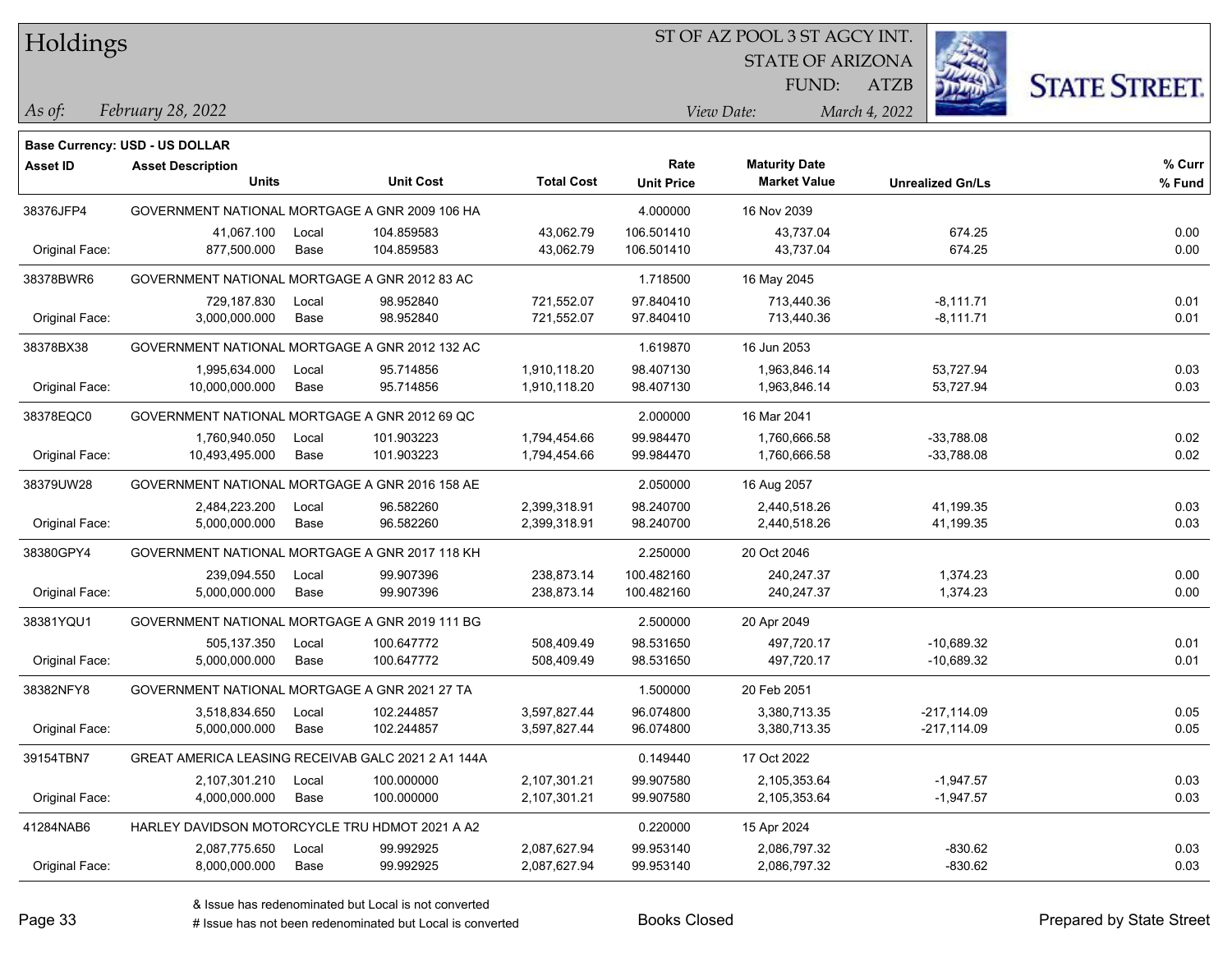| Holdings                              |                                                 |       |                  |                   |                   |                         |                         |                      |
|---------------------------------------|-------------------------------------------------|-------|------------------|-------------------|-------------------|-------------------------|-------------------------|----------------------|
|                                       |                                                 |       |                  |                   |                   | <b>STATE OF ARIZONA</b> |                         |                      |
|                                       |                                                 |       |                  |                   |                   | FUND:                   | ATZB                    | <b>STATE STREET.</b> |
| As of:                                | February 28, 2022                               |       |                  |                   |                   | View Date:              | March 4, 2022           |                      |
|                                       |                                                 |       |                  |                   |                   |                         |                         |                      |
| <b>Base Currency: USD - US DOLLAR</b> |                                                 |       |                  |                   |                   |                         |                         |                      |
| <b>Asset ID</b>                       | <b>Asset Description</b>                        |       |                  |                   | Rate              | <b>Maturity Date</b>    |                         | % Curr               |
|                                       | Units                                           |       | <b>Unit Cost</b> | <b>Total Cost</b> | <b>Unit Price</b> | <b>Market Value</b>     | <b>Unrealized Gn/Ls</b> | % Fund               |
| 427866BC1                             | HERSHEY COMPANY SR UNSECURED 11/24 2.05         |       |                  |                   | 2.050000          | 15 Nov 2024             |                         |                      |
|                                       | 1,000,000.000                                   | Local | 99.954459        | 999,544.59        | 100.211216        | 1,002,112.16            | 2,567.57                | 0.01                 |
|                                       |                                                 | Base  | 99.954459        | 999,544.59        | 100.211216        | 1,002,112.16            | 2,567.57                | 0.01                 |
| 427866BF4                             | HERSHEY COMPANY SR UNSECURED 06/25 0.9          |       |                  |                   | 0.900000          | 01 Jun 2025             |                         |                      |
|                                       | 2,000,000.000                                   | Local | 99.880755        | 1,997,615.10      | 96.433388         | 1,928,667.76            | $-68,947.34$            | 0.03                 |
|                                       |                                                 | Base  | 99.880755        | 1,997,615.10      | 96.433388         | 1,928,667.76            | -68,947.34              | 0.03                 |
| 438516BT2                             | HONEYWELL INTERNATIONAL SR UNSECURED 08/22 2.15 |       |                  |                   | 2.150000          | 08 Aug 2022             |                         |                      |
|                                       | 15,680,000.000                                  | Local | 100.203907       | 15,711,972.68     | 100.421000        | 15,746,012.80           | 34,040.12               | 0.22                 |
|                                       |                                                 | Base  | 100.203907       | 15,711,972.68     | 100.421000        | 15,746,012.80           | 34,040.12               | 0.22                 |
| 438516CB0                             | HONEYWELL INTERNATIONAL SR UNSECURED 06/25 1.35 |       |                  |                   | 1.350000          | 01 Jun 2025             |                         |                      |
|                                       | 3,000,000.000                                   | Local | 99.993604        | 2,999,808.12      | 97.860830         | 2,935,824.90            | $-63,983.22$            | 0.04                 |
|                                       |                                                 | Base  | 99.993604        | 2,999,808.12      | 97.860830         | 2,935,824.90            | $-63,983.22$            | 0.04                 |
| 459200KM2                             | IBM CORP SR UNSECURED 02/27 2.2                 |       |                  |                   | 2.200000          | 09 Feb 2027             |                         |                      |
|                                       | 2,000,000.000                                   | Local | 99.986149        | 1,999,722.97      | 99.322122         | 1,986,442.44            | $-13,280.53$            | 0.03                 |
|                                       |                                                 | Base  | 99.986149        | 1,999,722.97      | 99.322122         | 1,986,442.44            | $-13,280.53$            | 0.03                 |
| 46513JCE9                             | <b>ISRAEL ST 03/23 1.75</b>                     |       |                  |                   | 1.750000          | 01 Mar 2023             |                         |                      |
|                                       | 3,800,000.000                                   | Local | 100.000000       | 3,800,000.00      | 99.952810         | 3,798,206.78            | $-1,793.22$             | 0.05                 |
|                                       |                                                 | Base  | 100.000000       | 3,800,000.00      | 99.952810         | 3,798,206.78            | $-1,793.22$             | 0.05                 |
| 46513JQC8                             | ISRAEL ST 03/23 2.02                            |       |                  |                   | 2.020000          | 01 Mar 2023             |                         |                      |
|                                       | 1,200,000.000                                   | Local | 100.000000       | 1,200,000.00      | 99.984828         | 1,199,817.94            | $-182.06$               | 0.02                 |
|                                       |                                                 | Base  | 100.000000       | 1,200,000.00      | 99.984828         | 1,199,817.94            | $-182.06$               | 0.02                 |
| 46513JQG9                             | ISRAEL ST 05/23 1.79                            |       |                  |                   | 1.790000          | 01 May 2023             |                         |                      |
|                                       | 5,000,000.000                                   | Local | 100.000000       | 5,000,000.00      | 99.969363         | 4,998,468.15            | $-1,531.85$             | 0.07                 |
|                                       |                                                 | Base  | 100.000000       | 5,000,000.00      | 99.969363         | 4,998,468.15            | $-1,531.85$             | 0.07                 |
| 46625HJE1                             | JPMORGAN CHASE + CO SR UNSECURED 09/22 3.25     |       |                  |                   | 3.250000          | 23 Sep 2022             |                         |                      |
|                                       | 10,000,000.000                                  | Local | 101.715360       | 10,171,535.99     | 101.209955        | 10,120,995.50           | $-50,540.49$            | 0.14                 |
|                                       |                                                 | Base  | 101.715360       | 10,171,535.99     | 101.209955        | 10,120,995.50           | $-50,540.49$            | 0.14                 |
| 478160CN2                             | JOHNSON + JOHNSON SR UNSECURED 09/25 0.55       |       |                  |                   | 0.550000          | 01 Sep 2025             |                         |                      |
|                                       | 5,000,000.000                                   | Local | 99.924450        | 4,996,222.50      | 95.334178         | 4,766,708.90            | $-229,513.60$           | 0.07                 |
|                                       |                                                 | Base  | 99.924450        | 4,996,222.50      | 95.334178         | 4,766,708.90            | $-229,513.60$           | 0.07                 |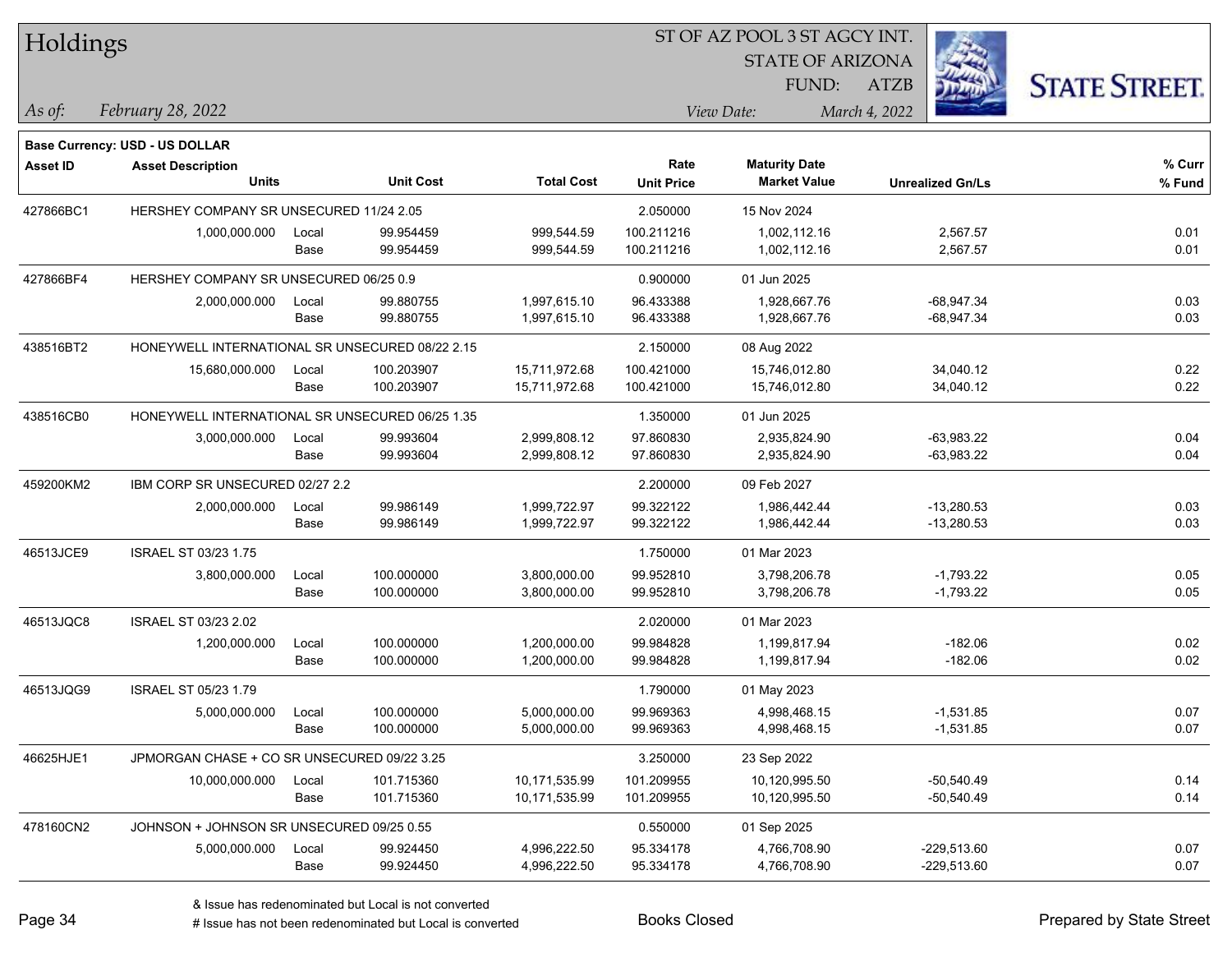| Holdings        |                                                 |       |                  |                   |                   | <b>STATE OF ARIZONA</b> |                         |                      |
|-----------------|-------------------------------------------------|-------|------------------|-------------------|-------------------|-------------------------|-------------------------|----------------------|
|                 |                                                 |       |                  |                   |                   |                         |                         |                      |
|                 |                                                 |       |                  |                   |                   | FUND:                   | ATZB                    | <b>STATE STREET.</b> |
| As of:          | February 28, 2022                               |       |                  |                   |                   | View Date:              | March 4, 2022           |                      |
|                 | <b>Base Currency: USD - US DOLLAR</b>           |       |                  |                   |                   |                         |                         |                      |
| <b>Asset ID</b> | <b>Asset Description</b>                        |       |                  |                   | Rate              | <b>Maturity Date</b>    |                         | % Curr               |
|                 | <b>Units</b>                                    |       | <b>Unit Cost</b> | <b>Total Cost</b> | <b>Unit Price</b> | <b>Market Value</b>     | <b>Unrealized Gn/Ls</b> | % Fund               |
| 48128GV56       | JPMORGAN CHASE + CO SR UNSECURED 08/25 0.8      |       |                  |                   | 0.800000          | 18 Aug 2025             |                         |                      |
|                 | 5,000,000.000                                   | Local | 100.000000       | 5,000,000.00      | 94.152172         | 4,707,608.60            | $-292,391.40$           | 0.07                 |
|                 |                                                 | Base  | 100.000000       | 5,000,000.00      | 94.152172         | 4,707,608.60            | -292,391.40             | 0.07                 |
| 48130UVH5       | JPMORGAN CHASE FINANCIAL COMPANY GUAR 03/24 0.5 |       |                  |                   | 0.500000          | 18 Mar 2024             |                         |                      |
|                 | 5,000,000.000                                   | Local | 100.000000       | 5,000,000.00      | 94.311250         | 4,715,562.50            | $-284,437.50$           | 0.07                 |
|                 |                                                 | Base  | 100.000000       | 5,000,000.00      | 94.311250         | 4,715,562.50            | $-284,437.50$           | 0.07                 |
| 49327M2Z6       | KEY BANK NA SR UNSECURED 03/23 1.25             |       |                  |                   | 1.250000          | 10 Mar 2023             |                         |                      |
|                 | 3,000,000.000                                   | Local | 99.983947        | 2,999,518.41      | 99.752034         | 2,992,561.02            | $-6,957.39$             | 0.04                 |
|                 |                                                 | Base  | 99.983947        | 2,999,518.41      | 99.752034         | 2,992,561.02            | $-6,957.39$             | 0.04                 |
| 49327M3A0       | KEY BANK NA SR UNSECURED 01/24 VAR              |       |                  |                   | 0.423000          | 03 Jan 2024             |                         |                      |
|                 | 5,000,000.000                                   | Local | 100.000000       | 5,000,000.00      | 99.035161         | 4,951,758.05            | $-48,241.95$            | 0.07                 |
|                 |                                                 | Base  | 100.000000       | 5,000,000.00      | 99.035161         | 4,951,758.05            | $-48,241.95$            | 0.07                 |
| 571900BB4       | MARRIOTT INTERNATIONAL SR UNSECURED 04/24 3.6   |       |                  |                   | 3.600000          | 15 Apr 2024             |                         |                      |
|                 | 3,000,000.000                                   | Local | 99.803391        | 2,994,101.74      | 102.719380        | 3,081,581.40            | 87,479.66               | 0.04                 |
|                 |                                                 | Base  | 99.803391        | 2,994,101.74      | 102.719380        | 3,081,581.40            | 87,479.66               | 0.04                 |
| 573284AY2       | MARTIN MARIETTA SR UNSECURED 07/23 0.65         |       |                  |                   | 0.650000          | 15 Jul 2023             |                         |                      |
|                 | 5,000,000.000                                   | Local | 99.995683        | 4,999,784.13      | 98.469195         | 4,923,459.75            | $-76,324.38$            | 0.07                 |
|                 |                                                 | Base  | 99.995683        | 4,999,784.13      | 98.469195         | 4,923,459.75            | $-76,324.38$            | 0.07                 |
| 579780AR8       | MCCORMICK + CO SR UNSECURED 02/26 0.9           |       |                  |                   | 0.900000          | 15 Feb 2026             |                         |                      |
|                 | 5,000,000.000                                   | Local | 99.792204        | 4,989,610.22      | 94.409613         | 4,720,480.65            | $-269, 129.57$          | 0.07                 |
|                 |                                                 | Base  | 99.792204        | 4,989,610.22      | 94.409613         | 4,720,480.65            | $-269, 129.57$          | 0.07                 |
| 58013MFE9       | MCDONALD S CORP SR UNSECURED 04/23 3.35         |       |                  |                   | 3.350000          | 01 Apr 2023             |                         |                      |
|                 | 3,250,000.000                                   | Local | 102.786788       | 3,340,570.62      | 101.990181        | 3,314,680.88            | $-25,889.74$            | 0.05                 |
|                 |                                                 | Base  | 102.786788       | 3,340,570.62      | 101.990181        | 3,314,680.88            | -25,889.74              | 0.05                 |
| 58933YAF2       | MERCK + CO INC SR UNSECURED 05/23 2.8           |       |                  |                   | 2.800000          | 18 May 2023             |                         |                      |
|                 | 10,000,000.000                                  | Local | 103.039753       | 10,303,975.30     | 101.739190        | 10,173,919.00           | $-130,056.30$           | 0.14                 |
|                 |                                                 | Base  | 103.039753       | 10,303,975.30     | 101.739190        | 10,173,919.00           | -130,056.30             | 0.14                 |
| 58933YBC8       | MERCK + CO INC SR UNSECURED 06/27 1.7           |       |                  |                   | 1.700000          | 10 Jun 2027             |                         |                      |
|                 | 4,250,000.000                                   | Local | 99.959663        | 4,248,285.68      | 97.543738         | 4,145,608.87            | $-102,676.81$           | 0.06                 |
|                 |                                                 | Base  | 99.959663        | 4,248,285.68      | 97.543738         | 4,145,608.87            | -102,676.81             | 0.06                 |

 $\overline{S}$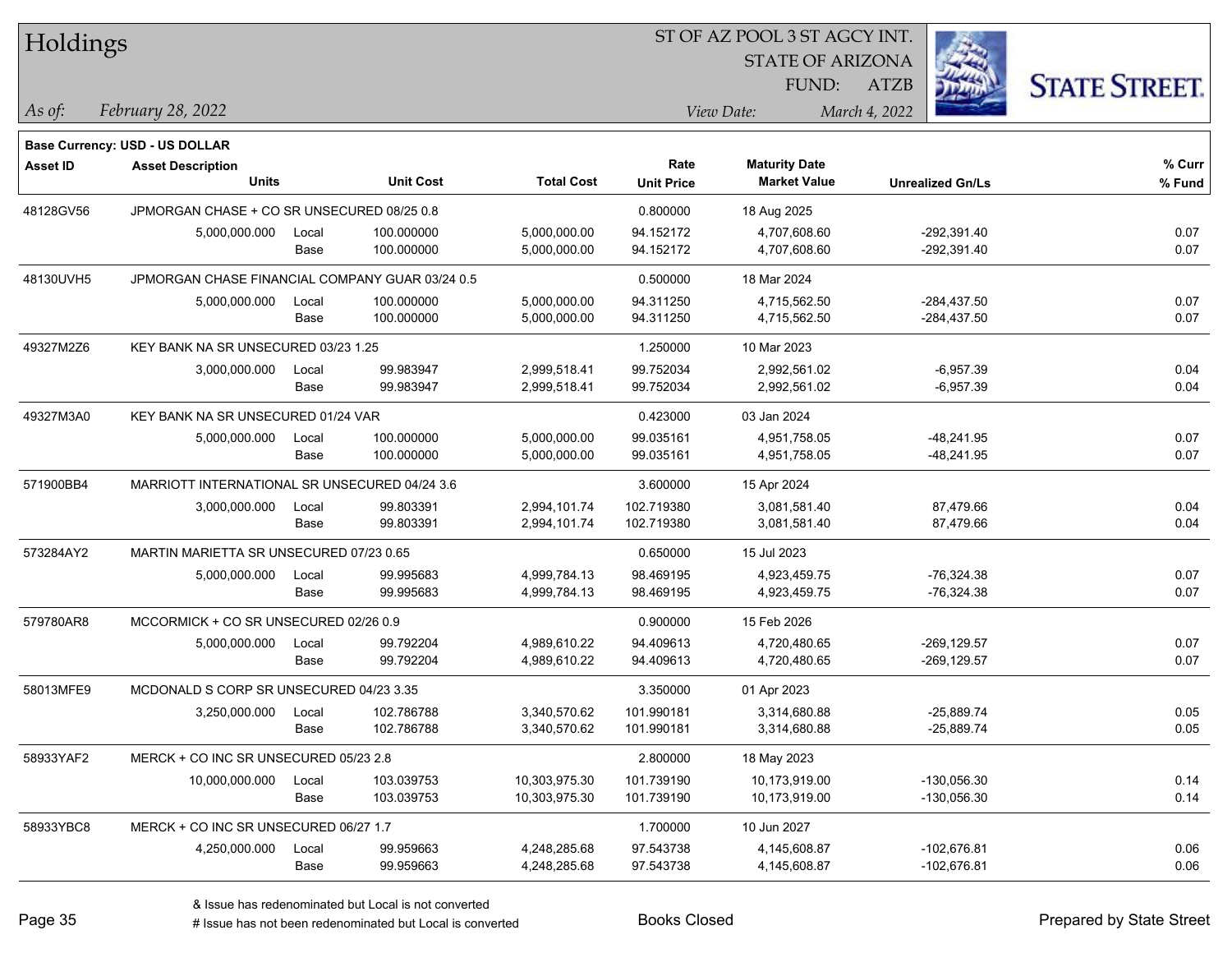| Holdings        |                                                        |       |                  |                   |                   | 51 OF AZ POOL 3 51 AGCY INT. |                         |                      |
|-----------------|--------------------------------------------------------|-------|------------------|-------------------|-------------------|------------------------------|-------------------------|----------------------|
|                 |                                                        |       |                  |                   |                   | <b>STATE OF ARIZONA</b>      | ź.                      |                      |
|                 |                                                        |       |                  |                   |                   | FUND:                        | ATZB                    | <b>STATE STREET.</b> |
| As of:          | February 28, 2022                                      |       |                  |                   |                   | View Date:                   | March 4, 2022           |                      |
|                 | Base Currency: USD - US DOLLAR                         |       |                  |                   |                   |                              |                         |                      |
| <b>Asset ID</b> | <b>Asset Description</b>                               |       |                  |                   | Rate              | <b>Maturity Date</b>         |                         | % Curr               |
|                 | <b>Units</b>                                           |       | <b>Unit Cost</b> | <b>Total Cost</b> | <b>Unit Price</b> | <b>Market Value</b>          | <b>Unrealized Gn/Ls</b> | % Fund               |
| 59217GEK1       | MET LIFE GLOB FUNDING I SECURED 144A 09/23 0.45        |       |                  |                   | 0.450000          | 01 Sep 2023                  |                         |                      |
|                 | 4,000,000.000                                          | Local | 99.992680        | 3,999,707.20      | 98.194752         | 3,927,790.08                 | $-71,917.12$            | 0.06                 |
|                 |                                                        | Base  | 99.992680        | 3,999,707.20      | 98.194752         | 3,927,790.08                 | $-71,917.12$            | 0.06                 |
| 594918AQ7       | MICROSOFT CORP SR UNSECURED 11/22 2.125                |       |                  |                   | 2.125000          | 15 Nov 2022                  |                         |                      |
|                 | 2,000,000.000                                          | Local | 100.931366       | 2,018,627.32      | 100.894659        | 2,017,893.18                 | $-734.14$               | 0.03                 |
|                 |                                                        | Base  | 100.931366       | 2,018,627.32      | 100.894659        | 2,017,893.18                 | $-734.14$               | 0.03                 |
| 60920LAE4       | MONDELEZ INTL HLDINGS NE COMPANY GUAR 144A 09/22 2.125 |       |                  |                   | 2.125000          | 19 Sep 2022                  |                         |                      |
|                 | 1,341,000.000                                          | Local | 100.946130       | 1,353,687.61      | 100.581790        | 1,348,801.80                 | $-4,885.81$             | 0.02                 |
|                 |                                                        | Base  | 100.946130       | 1,353,687.61      | 100.581790        | 1,348,801.80                 | $-4,885.81$             | 0.02                 |
| 60920LAQ7       | MONDELEZ INTL HLDINGS NE COMPANY GUAR 144A 09/24 0.75  |       |                  |                   | 0.750000          | 24 Sep 2024                  |                         |                      |
|                 | 4,000,000.000                                          | Local | 99.868181        | 3,994,727.24      | 96.315324         | 3,852,612.96                 | $-142, 114.28$          | 0.05                 |
|                 |                                                        | Base  | 99.868181        | 3,994,727.24      | 96.315324         | 3,852,612.96                 | $-142, 114.28$          | 0.05                 |
| 61747YEJ0       | MORGAN STANLEY SR UNSECURED 01/25 VAR                  |       |                  |                   | 0.675000          | 24 Jan 2025                  |                         |                      |
|                 | 5,000,000.000                                          | Local | 100.000000       | 5,000,000.00      | 100.102000        | 5,005,100.00                 | 5,100.00                | 0.07                 |
|                 |                                                        | Base  | 100.000000       | 5,000,000.00      | 100.102000        | 5,005,100.00                 | 5,100.00                | 0.07                 |
| 637432NM3       | NATIONAL RURAL UTIL COOP COLLATERAL T 04/22 2.4        |       |                  |                   | 2.400000          | 25 Apr 2022                  |                         |                      |
|                 | 8,867,000.000                                          | Local | 100.118484       | 8,877,506.00      | 100.128819        | 8,878,422.38                 | 916.38                  | 0.13                 |
|                 |                                                        | Base  | 100.118484       | 8,877,506.00      | 100.128819        | 8,878,422.38                 | 916.38                  | 0.13                 |
| 63743HEQ1       | NATIONAL RURAL UTIL COOP SR UNSECURED 09/22 2.3        |       |                  |                   | 2.300000          | 15 Sep 2022                  |                         |                      |
|                 | 1,000,000.000                                          | Local | 100.870112       | 1,008,701.12      | 100.615208        | 1,006,152.08                 | $-2,549.04$             | 0.01                 |
|                 |                                                        | Base  | 100.870112       | 1,008,701.12      | 100.615208        | 1,006,152.08                 | $-2,549.04$             | 0.01                 |
| 63743HEU2       | NATIONAL RURAL UTIL COOP SR UNSECURED 02/24 0.35       |       |                  |                   | 0.350000          | 08 Feb 2024                  |                         |                      |
|                 | 10,000,000.000                                         | Local | 99.955323        | 9,995,532.32      | 97.152239         | 9,715,223.90                 | $-280,308.42$           | 0.14                 |
|                 |                                                        | Base  | 99.955323        | 9,995,532.32      | 97.152239         | 9,715,223.90                 | -280,308.42             | 0.14                 |
| 63743HEW8       | NATIONAL RURAL UTIL COOP SR UNSECURED 06/26 1          |       |                  |                   | 1.000000          | 15 Jun 2026                  |                         |                      |
|                 | 15,000,000.000                                         | Local | 99.792890        | 14,968,933.47     | 94.652214         | 14,197,832.10                | $-771,101.37$           | 0.20                 |
|                 |                                                        | Base  | 99.792890        | 14,968,933.47     | 94.652214         | 14,197,832.10                | $-771,101.37$           | 0.20                 |
| 63743HEY4       | NATIONAL RURAL UTIL COOP SR UNSECURED 10/24 1          |       |                  |                   | 1.000000          | 18 Oct 2024                  |                         |                      |
|                 | 5,000,000.000                                          | Local | 99.919517        | 4,995,975.83      | 97.448945         | 4,872,447.25                 | $-123,528.58$           | 0.07                 |
|                 |                                                        | Base  | 99.919517        | 4,995,975.83      | 97.448945         | 4,872,447.25                 | $-123,528.58$           | 0.07                 |
|                 |                                                        |       |                  |                   |                   |                              |                         |                      |

 $\overline{\text{SUSP}}$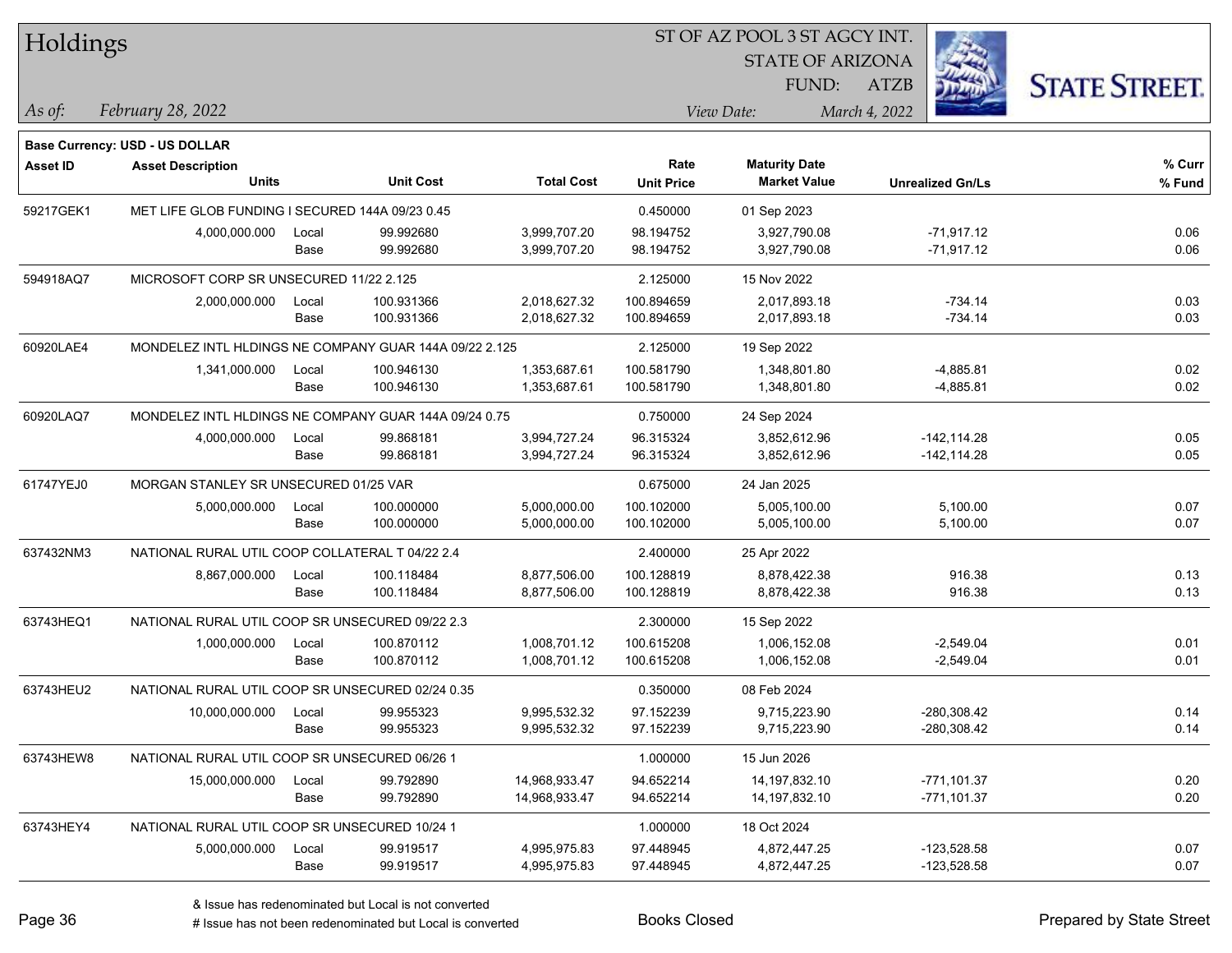| Holdings        |                                                      |       |                  |                   |                   | ST OF AZ POOL 3 ST AGCY INT. |                         |                      |
|-----------------|------------------------------------------------------|-------|------------------|-------------------|-------------------|------------------------------|-------------------------|----------------------|
|                 |                                                      |       |                  |                   |                   | <b>STATE OF ARIZONA</b>      |                         |                      |
|                 |                                                      |       |                  |                   |                   | FUND:                        | <b>ATZB</b>             | <b>STATE STREET.</b> |
| $\vert$ As of:  | February 28, 2022                                    |       |                  |                   |                   | View Date:                   | March 4, 2022           |                      |
|                 |                                                      |       |                  |                   |                   |                              |                         |                      |
|                 | Base Currency: USD - US DOLLAR                       |       |                  |                   | Rate              | <b>Maturity Date</b>         |                         | % Curr               |
| <b>Asset ID</b> | <b>Asset Description</b><br>Units                    |       | <b>Unit Cost</b> | <b>Total Cost</b> | <b>Unit Price</b> | <b>Market Value</b>          | <b>Unrealized Gn/Ls</b> | % Fund               |
| 63743HFB3       | NATIONAL RURAL UTIL COOP SR UNSECURED 08/23 VAR      |       |                  |                   | 0.450000          | 07 Aug 2023                  |                         |                      |
|                 | 7,500,000.000                                        | Local | 100.000000       | 7,500,000.00      | 100.176400        | 7,513,230.00                 | 13,230.00               | 0.11                 |
|                 |                                                      | Base  | 100.000000       | 7,500,000.00      | 100.176400        | 7,513,230.00                 | 13,230.00               | 0.11                 |
| 637639AC9       | NATIONAL SECS CLEARING SR UNSECURED 144A 12/23 0.4   |       |                  |                   | 0.400000          | 07 Dec 2023                  |                         |                      |
|                 | 5,000,000.000                                        | Local | 99.927699        | 4,996,384.97      | 97.609516         | 4,880,475.80                 | $-115,909.17$           | 0.07                 |
|                 |                                                      | Base  | 99.927699        | 4,996,384.97      | 97.609516         | 4,880,475.80                 | $-115,909.17$           | 0.07                 |
| 641062AQ7       | NESTLE HOLDINGS INC COMPANY GUAR 144A 01/24 0.375    |       |                  |                   | 0.375000          | 15 Jan 2024                  |                         |                      |
|                 | 15,000,000.000                                       | Local | 99.864351        | 14,979,652.63     | 97.536739         | 14,630,510.85                | $-349,141.78$           | 0.21                 |
|                 |                                                      | Base  | 99.864351        | 14,979,652.63     | 97.536739         | 14,630,510.85                | $-349,141.78$           | 0.21                 |
| 65339KBU3       | NEXTERA ENERGY CAPITAL COMPANY GUAR 03/23 0.65       |       |                  |                   | 0.650000          | 01 Mar 2023                  |                         |                      |
|                 | 10,000,000.000                                       | Local | 99.994888        | 9,999,488.80      | 99.035824         | 9,903,582.40                 | $-95,906.40$            | 0.14                 |
|                 |                                                      | Base  | 99.994888        | 9,999,488.80      | 99.035824         | 9,903,582.40                 | $-95,906.40$            | 0.14                 |
| 654740BQ1       | NISSAN MOTOR ACCEPTANCE SR UNSECURED 144A 03/24 1.05 |       |                  |                   | 1.050000          | 08 Mar 2024                  |                         |                      |
|                 | 7,000,000.000                                        | Local | 99.993934        | 6,999,575.40      | 96.941006         | 6,785,870.42                 | $-213,704.98$           | 0.10                 |
|                 |                                                      | Base  | 99.993934        | 6,999,575.40      | 96.941006         | 6,785,870.42                 | $-213,704.98$           | 0.10                 |
| 655844BJ6       | NORFOLK SOUTHERN CORP SR UNSECURED 04/22 3           |       |                  |                   | 3.000000          | 01 Apr 2022                  |                         |                      |
|                 | 3,140,000.000                                        | Local | 100.000000       | 3,140,000.00      | 100.151944        | 3,144,771.04                 | 4,771.04                | 0.04                 |
|                 |                                                      | Base  | 100.000000       | 3,140,000.00      | 100.151944        | 3,144,771.04                 | 4,771.04                | 0.04                 |
| 665859AP9       | NORTHERN TRUST CORP SUBORDINATED 10/25 3.95          |       |                  |                   | 3.950000          | 30 Oct 2025                  |                         |                      |
|                 | 4,455,000.000                                        | Local | 111.704019       | 4,976,414.05      | 105.684750        | 4,708,255.61                 | $-268, 158.44$          | 0.07                 |
|                 |                                                      | Base  | 111.704019       | 4,976,414.05      | 105.684750        | 4,708,255.61                 | -268,158.44             | 0.07                 |
| 67066GAK0       | NVIDIA CORP SR UNSECURED 06/23 0.309                 |       |                  |                   | 0.309000          | 15 Jun 2023                  |                         |                      |
|                 | 20,000,000.000                                       | Local | 100.000000       | 20,000,000.00     | 98.537812         | 19,707,562.40                | -292,437.60             | 0.28                 |
|                 |                                                      | Base  | 100.000000       | 20,000,000.00     | 98.537812         | 19,707,562.40                | $-292,437.60$           | 0.28                 |
| 68389XBB0       | ORACLE CORP SR UNSECURED 05/22 2.5                   |       |                  |                   | 2.500000          | 15 May 2022                  |                         |                      |
|                 | 57,854,000.000                                       | Local | 100.071354       | 57,895,281.03     | 100.107173        | 57,916,003.87                | 20,722.84               | 0.82                 |
|                 |                                                      | Base  | 100.071354       | 57,895,281.03     | 100.107173        | 57,916,003.87                | 20,722.84               | 0.82                 |
| 68389XBL8       | ORACLE CORP SR UNSECURED 09/23 2.4                   |       |                  |                   | 2.400000          | 15 Sep 2023                  |                         |                      |
|                 | 6,700,000.000                                        | Local | 102.723505       | 6,882,474.81      | 100.769913        | 6,751,584.17                 | -130,890.64             | 0.10                 |
|                 |                                                      | Base  | 102.723505       | 6,882,474.81      | 100.769913        | 6,751,584.17                 | $-130,890.64$           | 0.10                 |

# Issue has not been redenominated but Local is converted Books Closed Prepared by State Street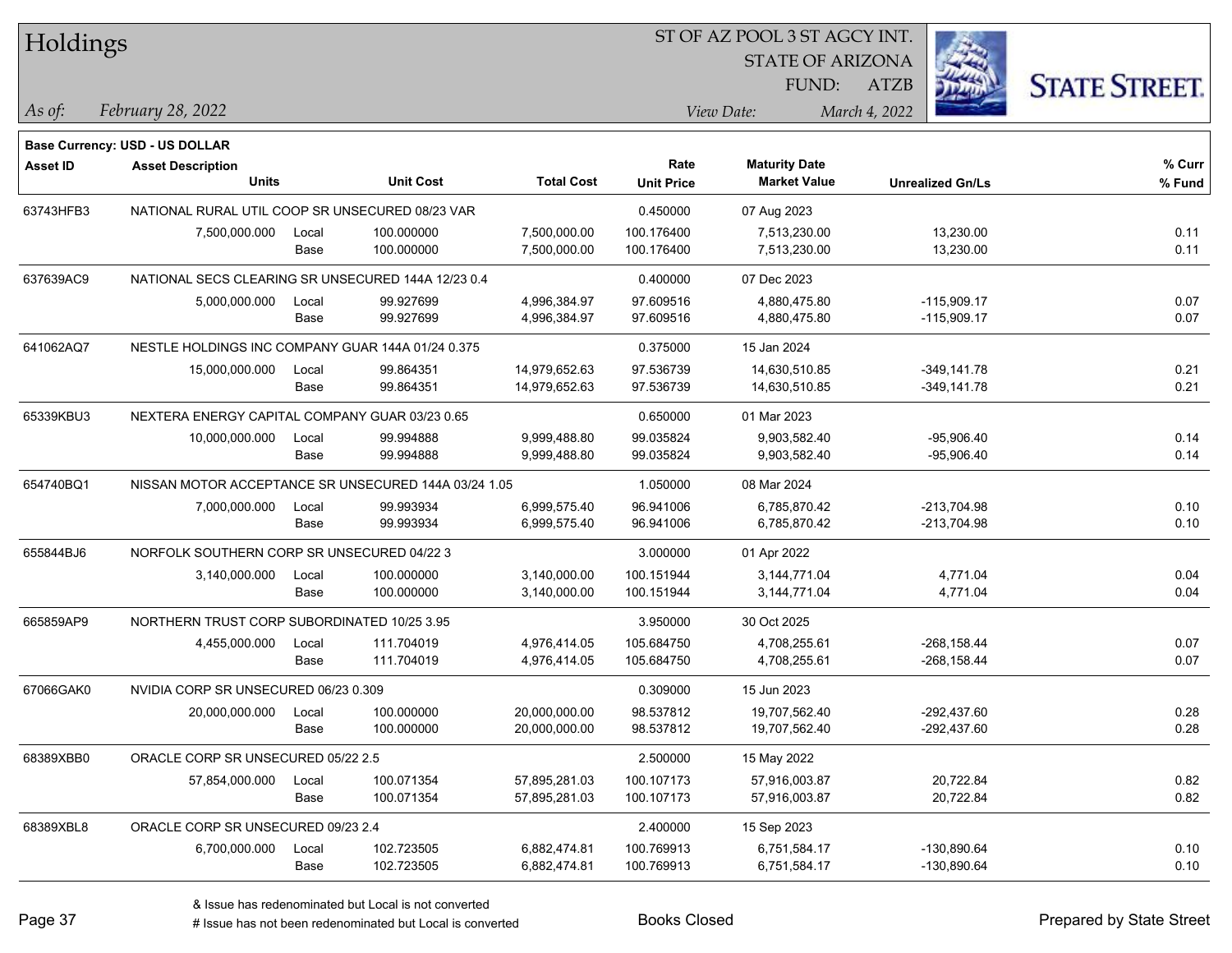| Holdings        |                                                 |       |                  |                   |                   | ST OF AZ POOL 3 ST AGCY INT. |                         |                      |
|-----------------|-------------------------------------------------|-------|------------------|-------------------|-------------------|------------------------------|-------------------------|----------------------|
|                 |                                                 |       |                  |                   |                   | <b>STATE OF ARIZONA</b>      |                         |                      |
|                 |                                                 |       |                  |                   |                   | FUND:                        | ATZB                    | <b>STATE STREET.</b> |
| $\vert$ As of:  | February 28, 2022                               |       |                  |                   |                   | View Date:                   | March 4, 2022           |                      |
|                 | <b>Base Currency: USD - US DOLLAR</b>           |       |                  |                   |                   |                              |                         |                      |
| <b>Asset ID</b> | <b>Asset Description</b>                        |       |                  |                   | Rate              | <b>Maturity Date</b>         |                         | % Curr               |
|                 | <b>Units</b>                                    |       | <b>Unit Cost</b> | <b>Total Cost</b> | <b>Unit Price</b> | <b>Market Value</b>          | <b>Unrealized Gn/Ls</b> | % Fund               |
| 68389XCC7       | ORACLE CORP SR UNSECURED 03/26 1.65             |       |                  |                   | 1.650000          | 25 Mar 2026                  |                         |                      |
|                 | 8,000,000.000                                   | Local | 99.961125        | 7,996,890.00      | 95.878007         | 7,670,240.56                 | $-326,649.44$           | 0.11                 |
|                 |                                                 | Base  | 99.961125        | 7,996,890.00      | 95.878007         | 7,670,240.56                 | $-326,649.44$           | 0.11                 |
| 70450YAB9       | PAYPAL HOLDINGS INC SR UNSECURED 09/22 2.2      |       |                  |                   | 2.200000          | 26 Sep 2022                  |                         |                      |
|                 | 10,000,000.000                                  | Local | 101.145980       | 10,114,598.00     | 100.701782        | 10,070,178.20                | -44,419.80              | 0.14                 |
|                 |                                                 | Base  | 101.145980       | 10,114,598.00     | 100.701782        | 10,070,178.20                | $-44,419.80$            | 0.14                 |
| 713448EY0       | PEPSICO INC SR UNSECURED 05/23 0.75             |       |                  |                   | 0.750000          | 01 May 2023                  |                         |                      |
|                 | 4,888,000.000                                   | Local | 100.497379       | 4,912,311.88      | 99.222979         | 4,850,019.21                 | $-62,292.67$            | 0.07                 |
|                 |                                                 | Base  | 100.497379       | 4,912,311.88      | 99.222979         | 4,850,019.21                 | $-62,292.67$            | 0.07                 |
| 713448FB9       | PEPSICO INC SR UNSECURED 10/23 0.4              |       |                  |                   | 0.400000          | 07 Oct 2023                  |                         |                      |
|                 | 9,909,000.000                                   | Local | 100.111813       | 9,920,079.57      | 97.785680         | 9,689,583.03                 | $-230,496.54$           | 0.14                 |
|                 |                                                 | Base  | 100.111813       | 9,920,079.57      | 97.785680         | 9,689,583.03                 | $-230,496.54$           | 0.14                 |
| 717081DM2       | PFIZER INC SR UNSECURED 05/24 3.4               |       |                  |                   | 3.400000          | 15 May 2024                  |                         |                      |
|                 | 4,753,000.000                                   | Local | 106.305657       | 5,052,707.90      | 103.596113        | 4,923,923.25                 | $-128,784.65$           | 0.07                 |
|                 |                                                 | Base  | 106.305657       | 5,052,707.90      | 103.596113        | 4,923,923.25                 | $-128,784.65$           | 0.07                 |
| 717081ER0       | PFIZER INC SR UNSECURED 03/22 2.8               |       |                  |                   | 2.800000          | 11 Mar 2022                  |                         |                      |
|                 | 3,000,000.000                                   | Local | 99.999945        | 2,999,998.35      | 100.057842        | 3,001,735.26                 | 1,736.91                | 0.04                 |
|                 |                                                 | Base  | 99.999945        | 2,999,998.35      | 100.057842        | 3,001,735.26                 | 1,736.91                | 0.04                 |
| 723484AH4       | PINNACLE WEST CAPITAL SR UNSECURED 06/25 1.3    |       |                  |                   | 1.300000          | 15 Jun 2025                  |                         |                      |
|                 | 12,000,000.000                                  | Local | 99.993469        | 11,999,216.28     | 96.056156         | 11,526,738.72                | $-472, 477.56$          | 0.16                 |
|                 |                                                 | Base  | 99.993469        | 11,999,216.28     | 96.056156         | 11,526,738.72                | -472,477.56             | 0.16                 |
| 74256LEM7       | PRINCIPAL LFE GLB FND II SECURED 144A 04/24 VAR |       |                  |                   | 0.500000          | 12 Apr 2024                  |                         |                      |
|                 | 5,000,000.000                                   | Local | 100.000000       | 5,000,000.00      | 100.192263        | 5,009,613.15                 | 9,613.15                | 0.07                 |
|                 |                                                 | Base  | 100.000000       | 5,000,000.00      | 100.192263        | 5,009,613.15                 | 9,613.15                | 0.07                 |
| 742718FL8       | PROCTER + GAMBLE CO/THE SR UNSECURED 10/25 0.55 |       |                  |                   | 0.550000          | 29 Oct 2025                  |                         |                      |
|                 | 15,000,000.000                                  | Local | 99.881295        | 14,982,194.19     | 95.228279         | 14,284,241.85                | -697,952.34             | 0.20                 |
|                 |                                                 | Base  | 99.881295        | 14,982,194.19     | 95.228279         | 14,284,241.85                | -697,952.34             | 0.20                 |
| 742718FP9       | PROCTER + GAMBLE CO/THE SR UNSECURED 04/26 1    |       |                  |                   | 1.000000          | 23 Apr 2026                  |                         |                      |
|                 | 5,500,000.000                                   | Local | 99.967664        | 5,498,221.50      | 96.193790         | 5,290,658.45                 | $-207,563.05$           | 0.07                 |
|                 |                                                 | Base  | 99.967664        | 5,498,221.50      | 96.193790         | 5,290,658.45                 | $-207,563.05$           | 0.07                 |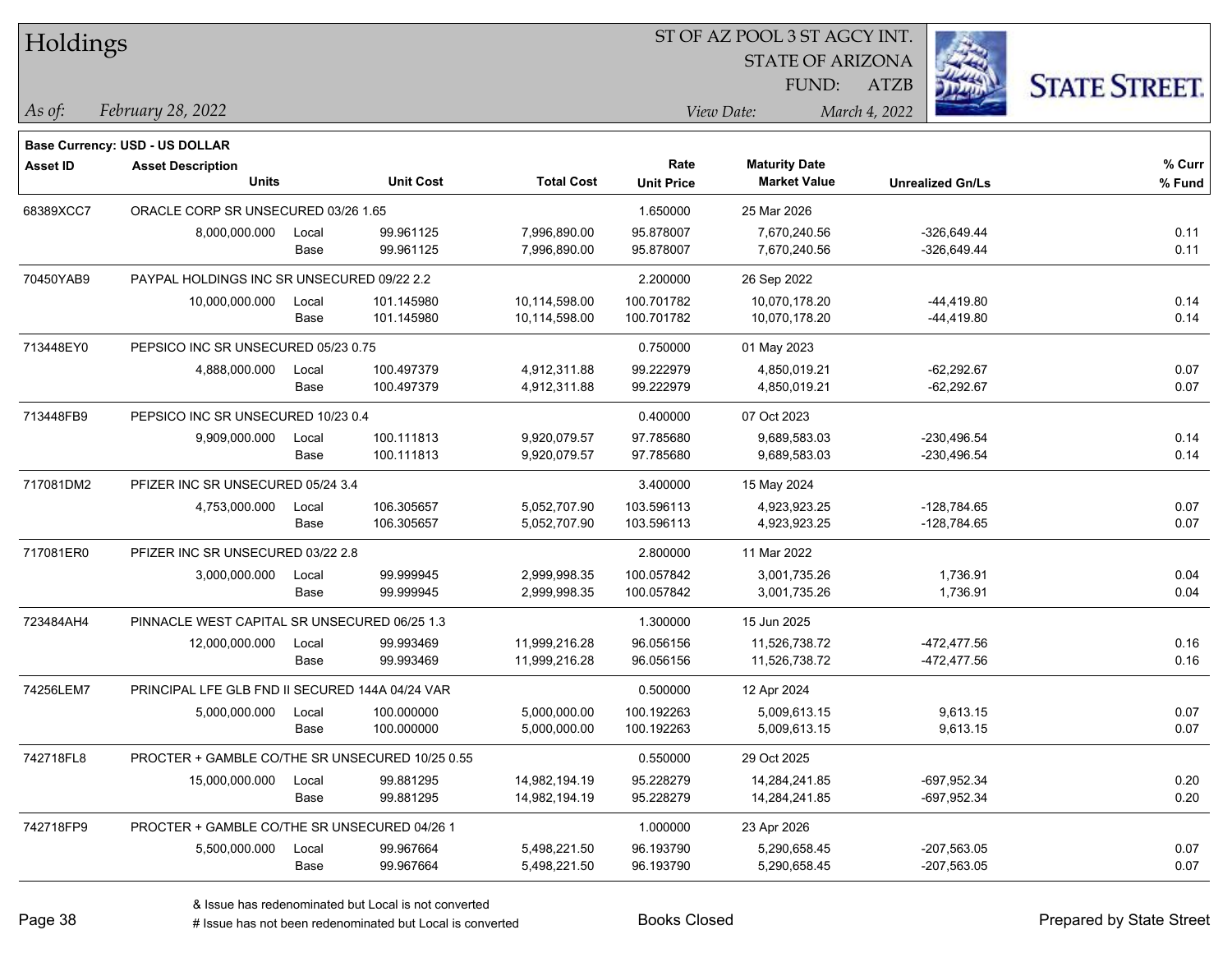| Holdings        |                                                 |       |                  | ST OF AZ POOL 3 ST AGCY INT. |                   |                         |                         |                      |  |  |  |
|-----------------|-------------------------------------------------|-------|------------------|------------------------------|-------------------|-------------------------|-------------------------|----------------------|--|--|--|
|                 |                                                 |       |                  |                              |                   | <b>STATE OF ARIZONA</b> |                         |                      |  |  |  |
|                 |                                                 |       |                  |                              |                   | FUND:                   | <b>ATZB</b>             | <b>STATE STREET.</b> |  |  |  |
| As of:          | February 28, 2022                               |       |                  |                              |                   | View Date:              | March 4, 2022           |                      |  |  |  |
|                 | <b>Base Currency: USD - US DOLLAR</b>           |       |                  |                              |                   |                         |                         |                      |  |  |  |
| <b>Asset ID</b> | <b>Asset Description</b>                        |       |                  |                              | Rate              | <b>Maturity Date</b>    |                         | % Curr               |  |  |  |
|                 | <b>Units</b>                                    |       | <b>Unit Cost</b> | <b>Total Cost</b>            | <b>Unit Price</b> | <b>Market Value</b>     | <b>Unrealized Gn/Ls</b> | % Fund               |  |  |  |
| 771196BR2       | ROCHE HOLDINGS INC COMPANY GUAR 144A 03/24 VAR  |       |                  |                              | 0.290000          | 05 Mar 2024             |                         |                      |  |  |  |
|                 | 7,000,000.000                                   | Local | 100.000000       | 7,000,000.00                 | 100.055549        | 7,003,888.43            | 3,888.43                | 0.10                 |  |  |  |
|                 |                                                 | Base  | 100.000000       | 7,000,000.00                 | 100.055549        | 7,003,888.43            | 3,888.43                | 0.10                 |  |  |  |
| 78014RCM0       | ROYAL BANK OF CANADA SR UNSECURED 03/25 VAR     |       |                  |                              | 1.500000          | 27 Mar 2025             |                         |                      |  |  |  |
|                 | 10,000,000.000                                  | Local | 100.000000       | 10,000,000.00                | 97.829000         | 9,782,900.00            | $-217,100.00$           | 0.14                 |  |  |  |
|                 |                                                 | Base  | 100.000000       | 10,000,000.00                | 97.829000         | 9,782,900.00            | -217,100.00             | 0.14                 |  |  |  |
| 78014RDC1       | ROYAL BANK OF CANADA SR UNSECURED 10/25 VAR     |       |                  |                              | 0.625000          | 09 Oct 2025             |                         |                      |  |  |  |
|                 | 5,000,000.000                                   | Local | 100.000000       | 5,000,000.00                 | 96.810000         | 4,840,500.00            | $-159,500.00$           | 0.07                 |  |  |  |
|                 |                                                 | Base  | 100.000000       | 5,000,000.00                 | 96.810000         | 4,840,500.00            | $-159,500.00$           | 0.07                 |  |  |  |
| 78014RDX5       | ROYAL BANK OF CANADA SR UNSECURED 02/25 VAR     |       |                  |                              | 1.583000          | 14 Feb 2025             |                         |                      |  |  |  |
|                 | 10,000,000.000                                  | Local | 100.000000       | 10,000,000.00                | 100.000000        | 10,000,000.00           | 0.00                    | 0.14                 |  |  |  |
|                 |                                                 | Base  | 100.000000       | 10,000,000.00                | 100.000000        | 10,000,000.00           | 0.00                    | 0.14                 |  |  |  |
| 78015K7L2       | ROYAL BANK OF CANADA SR UNSECURED 01/24 0.425   |       |                  |                              | 0.425000          | 19 Jan 2024             |                         |                      |  |  |  |
|                 | 15,000,000.000                                  | Local | 99.998112        | 14,999,716.85                | 97.405897         | 14,610,884.55           | -388,832.30             | 0.21                 |  |  |  |
|                 |                                                 | Base  | 99.998112        | 14,999,716.85                | 97.405897         | 14,610,884.55           | -388,832.30             | 0.21                 |  |  |  |
| 78016EZX8       | ROYAL BANK OF CANADA SR UNSECURED 10/24 0.75    |       |                  |                              | 0.750000          | 07 Oct 2024             |                         |                      |  |  |  |
|                 | 15,000,000.000                                  | Local | 99.884486        | 14,982,672.84                | 96.635680         | 14,495,352.00           | -487,320.84             | 0.20                 |  |  |  |
|                 |                                                 | Base  | 99.884486        | 14,982,672.84                | 96.635680         | 14,495,352.00           | -487,320.84             | 0.20                 |  |  |  |
| 78446YAA1       | SLM STUDENT LOAN TRUST SLMA 2012 2 A            |       |                  |                              | 0.886860          | 25 Jan 2029             |                         |                      |  |  |  |
|                 | 781,220.710                                     | Local | 100.000000       | 781,220.71                   | 97.686800         | 763,149.51              | $-18,071.20$            | 0.01                 |  |  |  |
| Original Face:  | 2,838,688.000                                   | Base  | 100.000000       | 781,220.71                   | 97.686800         | 763,149.51              | $-18,071.20$            | 0.01                 |  |  |  |
| 79466LAG9       | SALESFORCE.COM INC SR UNSECURED 07/24 0.625     |       |                  |                              | 0.625000          | 15 Jul 2024             |                         |                      |  |  |  |
|                 | 5,000,000.000                                   | Local | 99.981152        | 4,999,057.61                 | 97.294401         | 4,864,720.05            | $-134,337.56$           | 0.07                 |  |  |  |
|                 |                                                 | Base  | 99.981152        | 4,999,057.61                 | 97.294401         | 4,864,720.05            | $-134,337.56$           | 0.07                 |  |  |  |
| 842587CU9       | SOUTHERN CO SR UNSECURED 07/23 2.95             |       |                  |                              | 2.950000          | 01 Jul 2023             |                         |                      |  |  |  |
|                 | 10,000,000.000                                  | Local | 102.761900       | 10,276,190.00                | 101.262524        | 10,126,252.40           | -149,937.60             | 0.14                 |  |  |  |
|                 |                                                 | Base  | 102.761900       | 10,276,190.00                | 101.262524        | 10,126,252.40           | -149,937.60             | 0.14                 |  |  |  |
| 8426EPAA6       | SOUTHERN CO GAS CAPITAL COMPANY GUAR 10/23 2.45 |       |                  |                              | 2.450000          | 01 Oct 2023             |                         |                      |  |  |  |
|                 | 15,000,000.000                                  | Local | 102.728370       | 15,409,255.48                | 100.914868        | 15,137,230.20           | $-272,025.28$           | 0.21                 |  |  |  |
|                 |                                                 | Base  | 102.728370       | 15,409,255.48                | 100.914868        | 15, 137, 230. 20        | $-272,025.28$           | 0.21                 |  |  |  |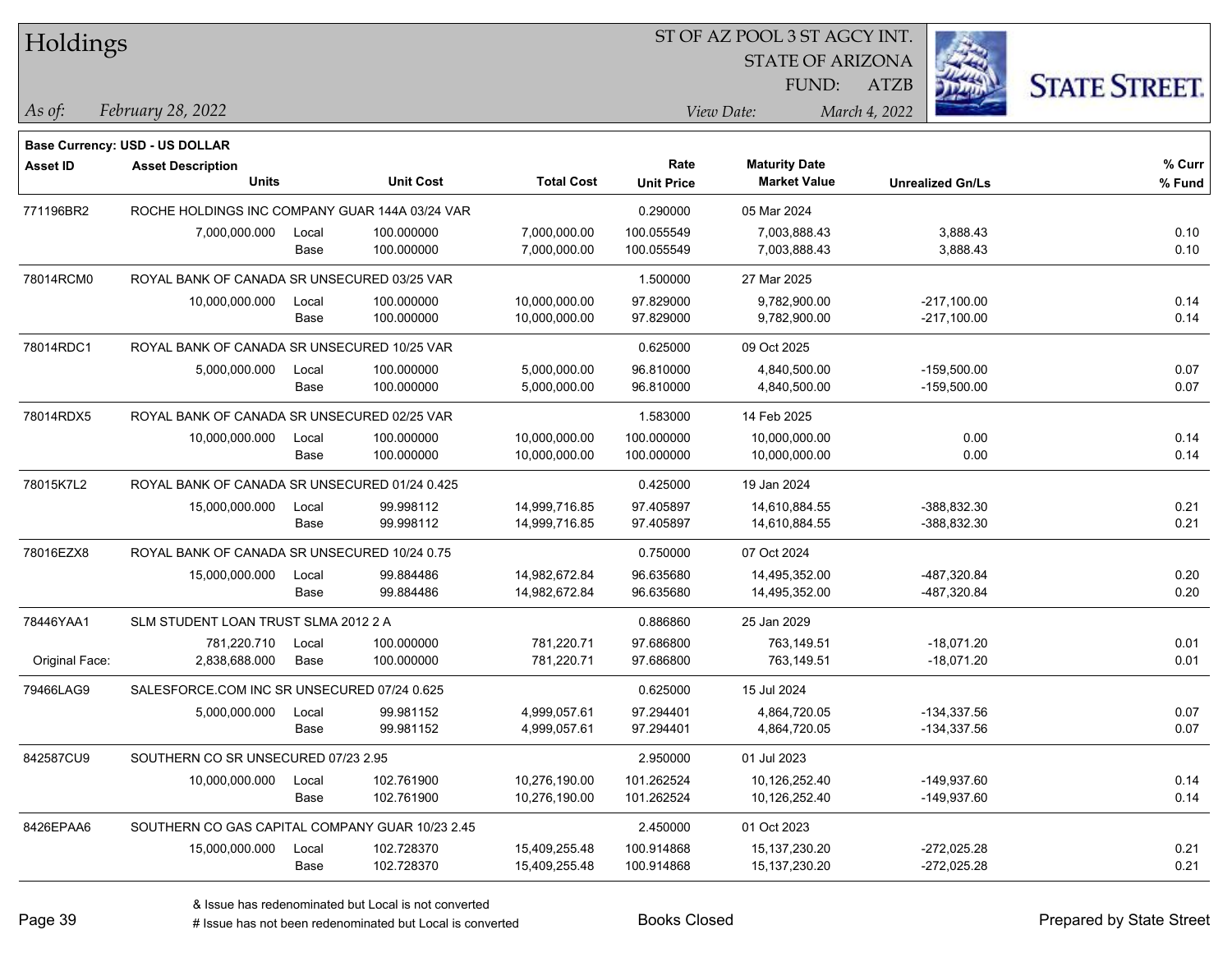| Holdings        |                                                 |       |                  |                   | ST OF AZ POOL 3 ST AGCY INT. |                         |                         |                      |  |
|-----------------|-------------------------------------------------|-------|------------------|-------------------|------------------------------|-------------------------|-------------------------|----------------------|--|
|                 |                                                 |       |                  |                   |                              | <b>STATE OF ARIZONA</b> |                         |                      |  |
|                 |                                                 |       |                  |                   |                              | FUND:                   | ATZB                    | <b>STATE STREET.</b> |  |
| As of:          | February 28, 2022                               |       |                  |                   |                              | View Date:              | March 4, 2022           |                      |  |
|                 | <b>Base Currency: USD - US DOLLAR</b>           |       |                  |                   |                              |                         |                         |                      |  |
| <b>Asset ID</b> | <b>Asset Description</b>                        |       |                  |                   | Rate                         | <b>Maturity Date</b>    |                         | % Curr               |  |
|                 | <b>Units</b>                                    |       | <b>Unit Cost</b> | <b>Total Cost</b> | <b>Unit Price</b>            | <b>Market Value</b>     | <b>Unrealized Gn/Ls</b> | % Fund               |  |
| 854502AP6       | STANLEY BLACK + DECKER I SR UNSECURED 02/25 2.3 |       |                  |                   | 2.300000                     | 24 Feb 2025             |                         |                      |  |
|                 | 8,000,000.000                                   | Local | 99.865604        | 7,989,248.28      | 100.048156                   | 8,003,852.48            | 14,604.20               | 0.11                 |  |
|                 |                                                 | Base  | 99.865604        | 7,989,248.28      | 100.048156                   | 8,003,852.48            | 14,604.20               | 0.11                 |  |
| 855244AG4       | STARBUCKS CORP SR UNSECURED 06/22 2.7           |       |                  |                   | 2.700000                     | 15 Jun 2022             |                         |                      |  |
|                 | 9,055,000.000                                   | Local | 100.308505       | 9,082,935.14      | 100.195817                   | 9,072,731.23            | $-10,203.91$            | 0.13                 |  |
|                 |                                                 | Base  | 100.308505       | 9,082,935.14      | 100.195817                   | 9,072,731.23            | $-10,203.91$            | 0.13                 |  |
| 855244BB4       | STARBUCKS CORP SR UNSECURED 02/24 VAR           |       |                  |                   | 0.470000                     | 14 Feb 2024             |                         |                      |  |
|                 | 3,000,000.000                                   | Local | 100.000000       | 3,000,000.00      | 100.105800                   | 3,003,174.00            | 3,174.00                | 0.04                 |  |
|                 |                                                 | Base  | 100.000000       | 3,000,000.00      | 100.105800                   | 3,003,174.00            | 3,174.00                | 0.04                 |  |
| 863667BA8       | STRYKER CORP SR UNSECURED 06/25 1.15            |       |                  |                   | 1.150000                     | 15 Jun 2025             |                         |                      |  |
|                 | 5,000,000.000                                   | Local | 99.848276        | 4,992,413.78      | 96.457931                    | 4,822,896.55            | $-169,517.23$           | 0.07                 |  |
|                 |                                                 | Base  | 99.848276        | 4,992,413.78      | 96.457931                    | 4,822,896.55            | $-169,517.23$           | 0.07                 |  |
| 86787EBE6       | TRUIST BANK SR UNSECURED 05/22 2.8              |       |                  |                   | 2.800000                     | 17 May 2022             |                         |                      |  |
|                 | 10,000,000.000                                  | Local | 99.996417        | 9,999,641.69      | 100.256656                   | 10,025,665.60           | 26,023.91               | 0.14                 |  |
|                 |                                                 | Base  | 99.996417        | 9,999,641.69      | 100.256656                   | 10,025,665.60           | 26,023.91               | 0.14                 |  |
| 87612EBD7       | TARGET CORP SR UNSECURED 07/24 3.5              |       |                  |                   | 3.500000                     | 01 Jul 2024             |                         |                      |  |
|                 | 3,678,000.000                                   | Local | 107.104430       | 3,939,300.93      | 104.104174                   | 3,828,951.52            | $-110,349.41$           | 0.05                 |  |
|                 |                                                 | Base  | 107.104430       | 3,939,300.93      | 104.104174                   | 3,828,951.52            | $-110,349.41$           | 0.05                 |  |
| 880591EN8       | TENN VALLEY AUTHORITY SR UNSECURED 08/22 1.875  |       |                  |                   | 1.875000                     | 15 Aug 2022             |                         |                      |  |
|                 | 6,127,000.000                                   | Local | 100.803669       | 6,176,240.82      | 100.621457                   | 6,165,076.67            | $-11,164.15$            | 0.09                 |  |
|                 |                                                 | Base  | 100.803669       | 6,176,240.82      | 100.621457                   | 6,165,076.67            | $-11,164.15$            | 0.09                 |  |
| 880591ER9       | TENN VALLEY AUTHORITY SR UNSECURED 09/24 2.875  |       |                  |                   | 2.875000                     | 15 Sep 2024             |                         |                      |  |
|                 | 21,515,000.000                                  | Local | 106.170745       | 22,842,635.69     | 103.120819                   | 22,186,444.21           | $-656, 191.48$          | 0.31                 |  |
|                 |                                                 | Base  | 106.170745       | 22,842,635.69     | 103.120819                   | 22,186,444.21           | -656,191.48             | 0.31                 |  |
| 88579YAX9       | 3M COMPANY SR UNSECURED 03/23 2.25              |       |                  |                   | 2.250000                     | 15 Mar 2023             |                         |                      |  |
|                 | 1,500,000.000                                   | Local | 101.749429       | 1,526,241.43      | 100.860350                   | 1,512,905.25            | $-13,336.18$            | 0.02                 |  |
|                 |                                                 | Base  | 101.749429       | 1,526,241.43      | 100.860350                   | 1,512,905.25            | $-13,336.18$            | 0.02                 |  |
| 89114Q3J5       | TORONTO DOMINION BANK SR UNSECURED 07/22 VAR    |       |                  |                   | 0.608860                     | 22 Jul 2022             |                         |                      |  |
|                 | 5,000,000.000                                   | Local | 100.000000       | 5,000,000.00      | 100.068331                   | 5,003,416.55            | 3,416.55                | 0.07                 |  |
|                 |                                                 | Base  | 100.000000       | 5,000,000.00      | 100.068331                   | 5,003,416.55            | 3,416.55                | 0.07                 |  |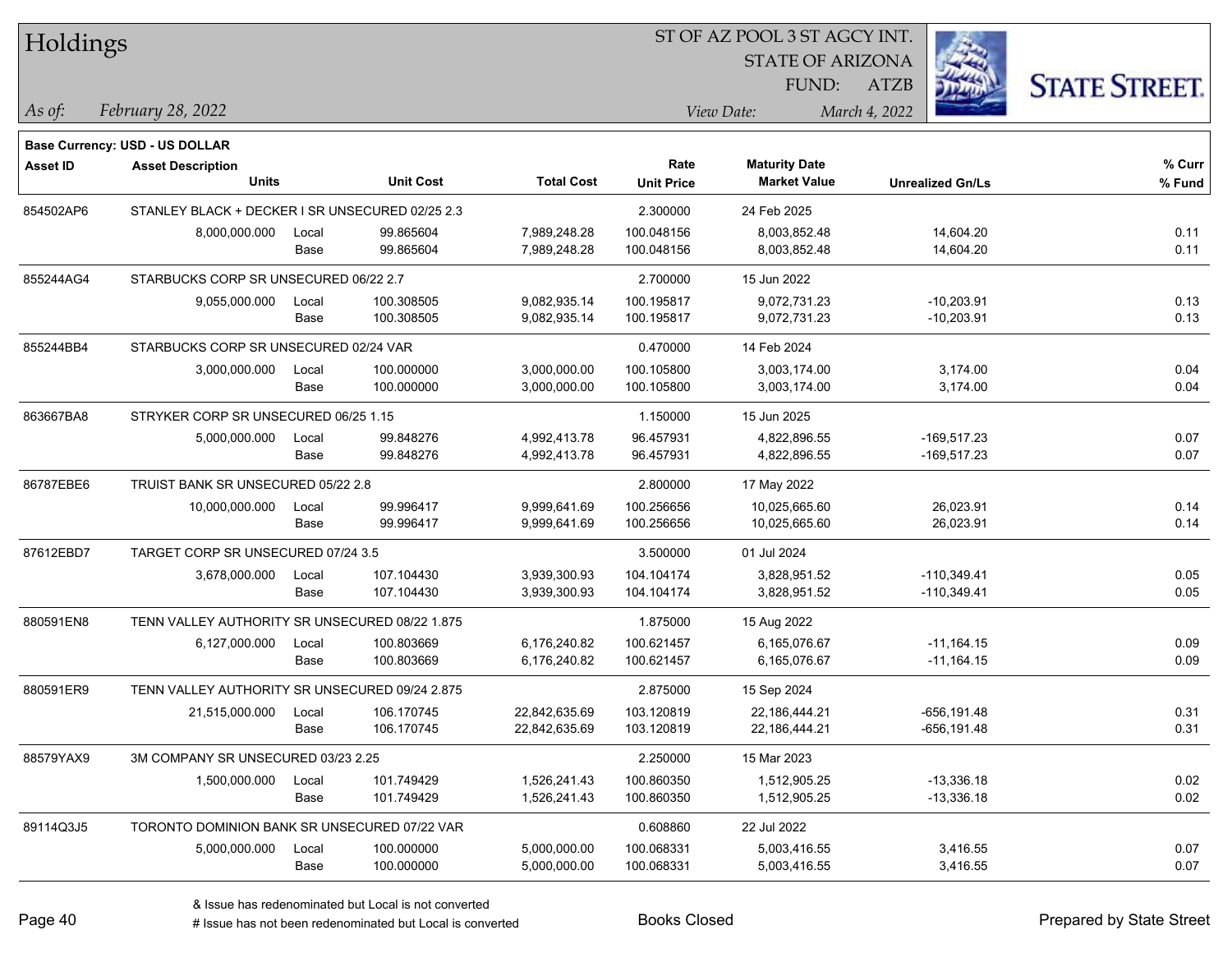| Holdings        |                                                  |       |                  |                   |                   | 51 OF AZ POOL 3 51 AGCY INT. |                         |                     |  |
|-----------------|--------------------------------------------------|-------|------------------|-------------------|-------------------|------------------------------|-------------------------|---------------------|--|
|                 |                                                  |       |                  |                   |                   | <b>STATE OF ARIZONA</b>      |                         |                     |  |
|                 |                                                  |       |                  |                   |                   | FUND:                        | <b>ATZB</b>             | <b>STATE STREET</b> |  |
| As of:          | February 28, 2022                                |       |                  |                   |                   | View Date:                   | March 4, 2022           |                     |  |
|                 | <b>Base Currency: USD - US DOLLAR</b>            |       |                  |                   |                   |                              |                         |                     |  |
| <b>Asset ID</b> | <b>Asset Description</b>                         |       |                  |                   | Rate              | <b>Maturity Date</b>         |                         | % Curr              |  |
|                 | <b>Units</b>                                     |       | <b>Unit Cost</b> | <b>Total Cost</b> | <b>Unit Price</b> | <b>Market Value</b>          | <b>Unrealized Gn/Ls</b> | % Fund              |  |
| 89114Q5A2       | TORONTO DOMINION BANK SR UNSECURED 08/24 VAR     |       |                  |                   | 2.750000          | 14 Aug 2024                  |                         |                     |  |
|                 | 10,000,000.000                                   | Local | 100.000000       | 10,000,000.00     | 99.619416         | 9,961,941.60                 | $-38,058.40$            | 0.14                |  |
|                 |                                                  | Base  | 100.000000       | 10,000,000.00     | 99.619416         | 9,961,941.60                 | $-38,058.40$            | 0.14                |  |
| 89114QCR7       | TORONTO DOMINION BANK SR UNSECURED 03/24 VAR     |       |                  |                   | 0.405000          | 04 Mar 2024                  |                         |                     |  |
|                 | 11,000,000.000                                   | Local | 100.000000       | 11,000,000.00     | 99.788000         | 10,976,680.00                | $-23,320.00$            | 0.15                |  |
|                 |                                                  | Base  | 100.000000       | 11,000,000.00     | 99.788000         | 10,976,680.00                | $-23,320.00$            | 0.15                |  |
| 89114TZA3       | TORONTO DOMINION BANK SR UNSECURED 06/23 0.3     |       |                  |                   | 0.300000          | 02 Jun 2023                  |                         |                     |  |
|                 | 22,000,000.000                                   | Local | 99.966074        | 21,992,536.29     | 98.411515         | 21,650,533.30                | $-342,002.99$           | 0.31                |  |
|                 |                                                  | Base  | 99.966074        | 21,992,536.29     | 98.411515         | 21,650,533.30                | $-342,002.99$           | 0.31                |  |
| 89236TFX8       | TOYOTA MOTOR CREDIT CORP SR UNSECURED 04/22 2.65 |       |                  |                   | 2.650000          | 12 Apr 2022                  |                         |                     |  |
|                 | 13,000,000.000                                   | Local | 99.997586        | 12,999,686.14     | 100.197579        | 13,025,685.27                | 25,999.13               | 0.18                |  |
|                 |                                                  | Base  | 99.997586        | 12,999,686.14     | 100.197579        | 13,025,685.27                | 25,999.13               | 0.18                |  |
| 89236TGT6       | TOYOTA MOTOR CREDIT CORP SR UNSECURED 02/25 1.8  |       |                  |                   | 1.800000          | 13 Feb 2025                  |                         |                     |  |
|                 | 10,000,000.000                                   | Local | 99.960394        | 9,996,039.41      | 99.310890         | 9,931,089.00                 | $-64,950.41$            | 0.14                |  |
|                 |                                                  | Base  | 99.960394        | 9,996,039.41      | 99.310890         | 9,931,089.00                 | $-64,950.41$            | 0.14                |  |
| 89236THH1       | TOYOTA MOTOR CREDIT CORP SR UNSECURED 09/25 0.62 |       |                  |                   | 0.620000          | 16 Sep 2025                  |                         |                     |  |
|                 | 5,000,000.000                                    | Local | 100.000000       | 5,000,000.00      | 94.429774         | 4,721,488.70                 | $-278,511.30$           | 0.07                |  |
|                 |                                                  | Base  | 100.000000       | 5,000,000.00      | 94.429774         | 4,721,488.70                 | $-278,511.30$           | 0.07                |  |
| 89236THM0       | TOYOTA MOTOR CREDIT CORP SR UNSECURED 10/22 0.35 |       |                  |                   | 0.350000          | 14 Oct 2022                  |                         |                     |  |
|                 | 10,000,000.000                                   | Local | 99.972249        | 9,997,224.86      | 99.552976         | 9,955,297.60                 | $-41,927.26$            | 0.14                |  |
|                 |                                                  | Base  | 99.972249        | 9,997,224.86      | 99.552976         | 9,955,297.60                 | -41,927.26              | 0.14                |  |
| 89236THQ1       | TOYOTA MOTOR CREDIT CORP SR UNSECURED 10/25 0.65 |       |                  |                   | 0.650000          | 09 Oct 2025                  |                         |                     |  |
|                 | 5,000,000.000                                    | Local | 100.000000       | 5,000,000.00      | 94.246731         | 4,712,336.55                 | -287.663.45             | 0.07                |  |
|                 |                                                  | Base  | 100.000000       | 5,000,000.00      | 94.246731         | 4,712,336.55                 | -287,663.45             | 0.07                |  |
| 89236THS7       | TOYOTA MOTOR CREDIT CORP SR UNSECURED 06/22 VAR  |       |                  |                   | 0.350000          | 13 Jun 2022                  |                         |                     |  |
|                 | 10,000,000.000                                   | Local | 100.000000       | 10,000,000.00     | 100.005370        | 10,000,537.00                | 537.00                  | 0.14                |  |
|                 |                                                  | Base  | 100.000000       | 10,000,000.00     | 100.005370        | 10,000,537.00                | 537.00                  | 0.14                |  |
| 89236TJD8       | TOYOTA MOTOR CREDIT CORP SR UNSECURED 04/23 0.4  |       |                  |                   | 0.400000          | 06 Apr 2023                  |                         |                     |  |
|                 | 12,000,000.000                                   | Local | 99.955322        | 11,994,638.62     | 98.905197         | 11,868,623.64                | $-126,014.98$           | 0.17                |  |
|                 |                                                  | Base  | 99.955322        | 11,994,638.62     | 98.905197         | 11,868,623.64                | $-126,014.98$           | 0.17                |  |

 $\overline{\text{SUSY}}$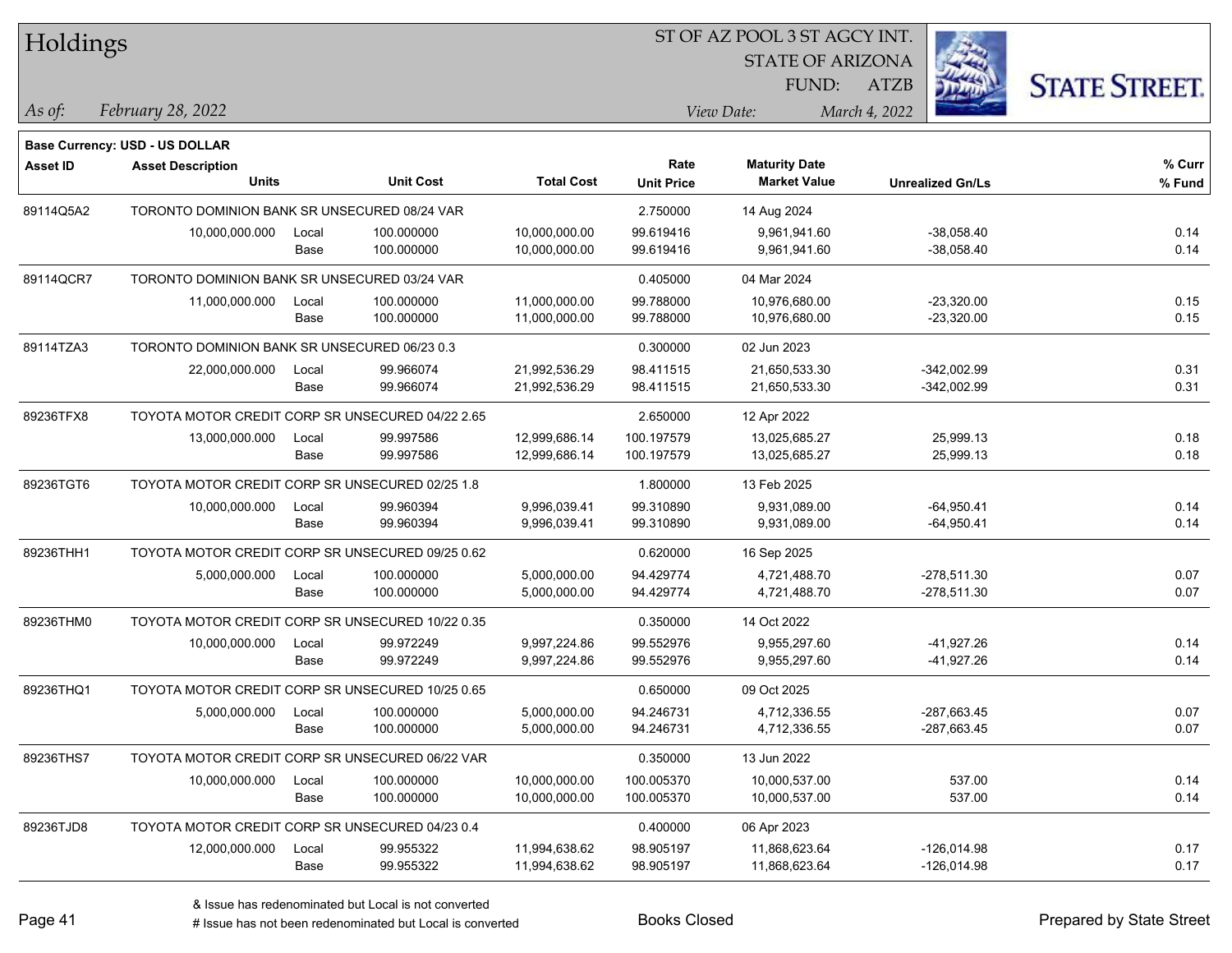| Holdings |  |
|----------|--|
|----------|--|

STATE OF ARIZONA FUND:



*February 28, 2022 As of: View Date: March 4, 2022*

ATZB

|           | <b>Base Currency: USD - US DOLLAR</b>         |                                                 |                  |                   |                   |                      |                         |        |
|-----------|-----------------------------------------------|-------------------------------------------------|------------------|-------------------|-------------------|----------------------|-------------------------|--------|
| Asset ID  | <b>Asset Description</b>                      |                                                 |                  |                   | Rate              | <b>Maturity Date</b> |                         | % Curr |
|           | <b>Units</b>                                  |                                                 | <b>Unit Cost</b> | <b>Total Cost</b> | <b>Unit Price</b> | <b>Market Value</b>  | <b>Unrealized Gn/Ls</b> | % Fund |
| 89236TJP1 |                                               | TOYOTA MOTOR CREDIT CORP SR UNSECURED 09/24 VAR |                  |                   | 0.340000          | 13 Sep 2024          |                         |        |
|           | 7,000,000.000                                 | Local                                           | 100.000000       | 7,000,000.00      | 99.866285         | 6,990,639.95         | $-9,360.05$             | 0.10   |
|           |                                               | Base                                            | 100.000000       | 7,000,000.00      | 99.866285         | 6,990,639.95         | $-9,360.05$             | 0.10   |
| 89788JAA7 | TRUIST BANK SR UNSECURED 03/25 1.5            |                                                 |                  |                   | 1.500000          | 10 Mar 2025          |                         |        |
|           | 2,000,000.000                                 | Local                                           | 99.876675        | 1,997,533.50      | 98.371200         | 1,967,424.00         | $-30,109.50$            | 0.03   |
|           |                                               | Base                                            | 99.876675        | 1,997,533.50      | 98.371200         | 1,967,424.00         | $-30,109.50$            | 0.03   |
| 89788JAD1 | TRUIST BANK SR UNSECURED 01/24 VAR            |                                                 |                  |                   | 0.250000          | 17 Jan 2024          |                         |        |
|           | 7,000,000.000                                 | Local                                           | 100.000000       | 7,000,000.00      | 99.876180         | 6,991,332.60         | $-8,667.40$             | 0.10   |
|           |                                               | Base                                            | 100.000000       | 7,000,000.00      | 99.876180         | 6,991,332.60         | $-8,667.40$             | 0.10   |
| 89788MAF9 | TRUIST FINANCIAL CORP SR UNSECURED 06/25 VAR  |                                                 |                  |                   | 0.450000          | 09 Jun 2025          |                         |        |
|           | 15,000,000.000                                | Local                                           | 100.000000       | 15,000,000.00     | 99.694200         | 14,954,130.00        | -45,870.00              | 0.21   |
|           |                                               | Base                                            | 100.000000       | 15,000,000.00     | 99.694200         | 14,954,130.00        | $-45,870.00$            | 0.21   |
| 90327QD48 | USAA CAPITAL CORP SR UNSECURED 144A 05/23 1.5 |                                                 |                  |                   | 1.500000          | 01 May 2023          |                         |        |
|           | 2,000,000.000                                 | Local                                           | 101.388782       | 2,027,775.64      | 99.922788         | 1,998,455.76         | -29,319.88              | 0.03   |
|           |                                               | Base                                            | 101.388782       | 2,027,775.64      | 99.922788         | 1,998,455.76         | $-29,319.88$            | 0.03   |
| 90331HNL3 | US BANK NA CINCINNATI SR UNSECURED 01/23 2.85 |                                                 |                  |                   | 2.850000          | 23 Jan 2023          |                         |        |
|           | 25,000,000.000                                | Local                                           | 101.946737       | 25,486,684.27     | 101.293696        | 25,323,424.00        | $-163,260.27$           | 0.36   |
|           |                                               | Base                                            | 101.946737       | 25,486,684.27     | 101.293696        | 25,323,424.00        | $-163,260.27$           | 0.36   |
| 90331HNV1 | US BANK NA CINCINNATI SR UNSECURED 07/23 3.4  |                                                 |                  |                   | 3.400000          | 24 Jul 2023          |                         |        |
|           | 2,775,000.000                                 | Local                                           | 103.832446       | 2,881,350.38      | 102.335104        | 2,839,799.14         | $-41,551.24$            | 0.04   |
|           |                                               | Base                                            | 103.832446       | 2,881,350.38      | 102.335104        | 2,839,799.14         | $-41,551.24$            | 0.04   |
| 91159HHX1 | US BANCORP SR UNSECURED 07/24 2.4             |                                                 |                  |                   | 2.400000          | 30 Jul 2024          |                         |        |
|           | 2,000,000.000                                 | Local                                           | 99.952716        | 1,999,054.31      | 101.201162        | 2,024,023.24         | 24,968.93               | 0.03   |
|           |                                               | Base                                            | 99.952716        | 1,999,054.31      | 101.201162        | 2,024,023.24         | 24,968.93               | 0.03   |
| 912828F96 | US TREASURY N/B 10/212                        |                                                 |                  |                   | 2.000000          | 31 Oct 2021          |                         |        |
|           | 0.000                                         | Local                                           | 0.000000         | $-0.30$           | 0.000000          | 0.00                 | 0.30                    | 0.00   |
|           |                                               | Base                                            | 0.000000         | $-0.30$           | 0.000000          | 0.00                 | 0.30                    | 0.00   |
| 91282CBQ3 | US TREASURY N/B 02/26 0.5                     |                                                 |                  |                   | 0.500000          | 28 Feb 2026          |                         |        |
|           | 20,000,000.000                                | Local                                           | 98.825126        | 19,765,025.11     | 95.289062         | 19,057,812.40        | -707,212.71             | 0.27   |
|           |                                               | Base                                            | 98.825126        | 19,765,025.11     | 95.289062         | 19,057,812.40        | $-707,212.71$           | 0.27   |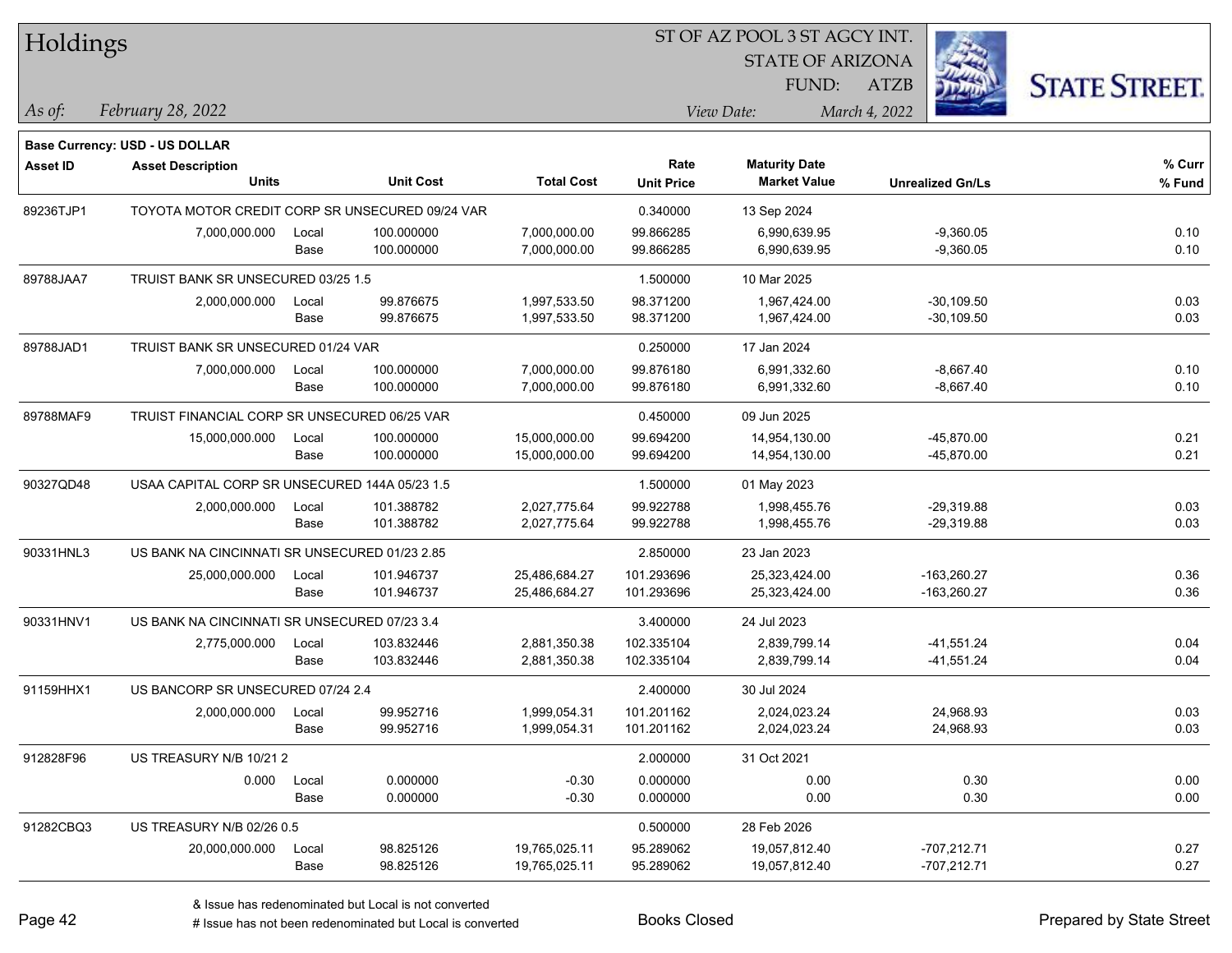|                 | Holdings                                               |       |                  |                   |                   | SI OF AZ POOL 3 SI AGCY INI. |                         |                      |
|-----------------|--------------------------------------------------------|-------|------------------|-------------------|-------------------|------------------------------|-------------------------|----------------------|
|                 |                                                        |       |                  |                   |                   | <b>STATE OF ARIZONA</b>      |                         |                      |
|                 |                                                        |       |                  |                   |                   | FUND:                        | <b>ATZB</b>             | <b>STATE STREET.</b> |
| As of:          | February 28, 2022                                      |       |                  |                   |                   | View Date:                   | March 4, 2022           |                      |
|                 | <b>Base Currency: USD - US DOLLAR</b>                  |       |                  |                   |                   |                              |                         |                      |
| <b>Asset ID</b> | <b>Asset Description</b>                               |       |                  |                   | Rate              | <b>Maturity Date</b>         |                         | % Curr               |
|                 | <b>Units</b>                                           |       | <b>Unit Cost</b> | <b>Total Cost</b> | <b>Unit Price</b> | <b>Market Value</b>          | <b>Unrealized Gn/Ls</b> | % Fund               |
| 91324PDM1       | UNITEDHEALTH GROUP INC SR UNSECURED 02/24 3.5          |       |                  |                   | 3.500000          | 15 Feb 2024                  |                         |                      |
|                 | 10,000,000.000                                         | Local | 105.612675       | 10,561,267.49     | 103.380874        | 10,338,087.40                | $-223,180.09$           | 0.15                 |
|                 |                                                        | Base  | 105.612675       | 10,561,267.49     | 103.380874        | 10,338,087.40                | $-223,180.09$           | 0.15                 |
| 91324PDR0       | UNITEDHEALTH GROUP INC SR UNSECURED 08/24 2.375        |       |                  |                   | 2.375000          | 15 Aug 2024                  |                         |                      |
|                 | 8,018,000.000                                          | Local | 102.141276       | 8,189,687.52      | 101.423892        | 8,132,167.66                 | $-57,519.86$            | 0.11                 |
|                 |                                                        | Base  | 102.141276       | 8,189,687.52      | 101.423892        | 8,132,167.66                 | $-57,519.86$            | 0.11                 |
| 92343VGE8       | VERIZON COMMUNICATIONS SR UNSECURED 03/26 VAR          |       |                  |                   | 0.840000          | 20 Mar 2026                  |                         |                      |
|                 | 12,000,000.000                                         | Local | 100.000000       | 12,000,000.00     | 100.675980        | 12,081,117.60                | 81,117.60               | 0.17                 |
|                 |                                                        | Base  | 100.000000       | 12,000,000.00     | 100.675980        | 12,081,117.60                | 81,117.60               | 0.17                 |
| 92343VGF5       | VERIZON COMMUNICATIONS SR UNSECURED 03/24 0.75         |       |                  |                   | 0.750000          | 22 Mar 2024                  |                         |                      |
|                 | 3,000,000.000                                          | Local | 99.995883        | 2,999,876.50      | 97.937179         | 2,938,115.37                 | $-61,761.13$            | 0.04                 |
|                 |                                                        | Base  | 99.995883        | 2,999,876.50      | 97.937179         | 2,938,115.37                 | $-61,761.13$            | 0.04                 |
| 92343VGG3       | VERIZON COMMUNICATIONS SR UNSECURED 03/26 1.45         |       |                  |                   | 1.450000          | 20 Mar 2026                  |                         |                      |
|                 | 8,000,000.000                                          | Local | 100.432095       | 8,034,567.56      | 96.659275         | 7,732,742.00                 | $-301,825.56$           | 0.11                 |
|                 |                                                        | Base  | 100.432095       | 8,034,567.56      | 96.659275         | 7,732,742.00                 | $-301,825.56$           | 0.11                 |
| 92347YAA2       | VERIZON OWNER TRUST VZOT 2019 A A1A                    |       |                  |                   | 2.930000          | 20 Sep 2023                  |                         |                      |
|                 | 1,223,733.840                                          | Local | 99.993123        | 1,223,649.68      | 100.476560        | 1,229,565.67                 | 5,915.99                | 0.02                 |
| Original Face:  | 8,000,000.000                                          | Base  | 99.993123        | 1,223,649.68      | 100.476560        | 1,229,565.67                 | 5,915.99                | 0.02                 |
| 92348CAA9       | VERIZON OWNER TRUST VZOT 2020 C A                      |       |                  |                   | 0.410000          | 21 Apr 2025                  |                         |                      |
|                 | 20,000,000.000                                         | Local | 99.988586        | 19,997,717.25     | 98.708930         | 19,741,786.00                | $-255,931.25$           | 0.28                 |
| Original Face:  | 20,000,000.000                                         | Base  | 99.988586        | 19,997,717.25     | 98.708930         | 19,741,786.00                | $-255,931.25$           | 0.28                 |
| 92348TAA2       | VERIZON OWNER TRUST VZOT 2020 A A1A                    |       |                  |                   | 1.850000          | 22 Jul 2024                  |                         |                      |
|                 | 4,927,393.320                                          | Local | 99.993744        | 4,927,085.06      | 100.399050        | 4,947,056.08                 | 19,971.02               | 0.07                 |
| Original Face:  | 5,500,000.000                                          | Base  | 99.993744        | 4,927,085.06      | 100.399050        | 4,947,056.08                 | 19,971.02               | 0.07                 |
| 928668BG6       | VOLKSWAGEN GROUP AMERICA COMPANY GUAR 144A 11/22 0.75  |       |                  |                   | 0.750000          | 23 Nov 2022                  |                         |                      |
|                 | 5,000,000.000                                          | Local | 99.982053        | 4,999,102.67      | 99.343852         | 4,967,192.60                 | $-31,910.07$            | 0.07                 |
|                 |                                                        | Base  | 99.982053        | 4,999,102.67      | 99.343852         | 4,967,192.60                 | $-31,910.07$            | 0.07                 |
| 928668BJ0       | VOLKSWAGEN GROUP AMERICA COMPANY GUAR 144A 11/23 0.875 |       |                  |                   | 0.875000          | 22 Nov 2023                  |                         |                      |
|                 | 5,000,000.000                                          | Local | 99.913403        | 4,995,670.17      | 97.981386         | 4,899,069.30                 | $-96,600.87$            | 0.07                 |
|                 |                                                        | Base  | 99.913403        | 4,995,670.17      | 97.981386         | 4,899,069.30                 | $-96,600.87$            | 0.07                 |

 $\overline{\text{SUSY}}$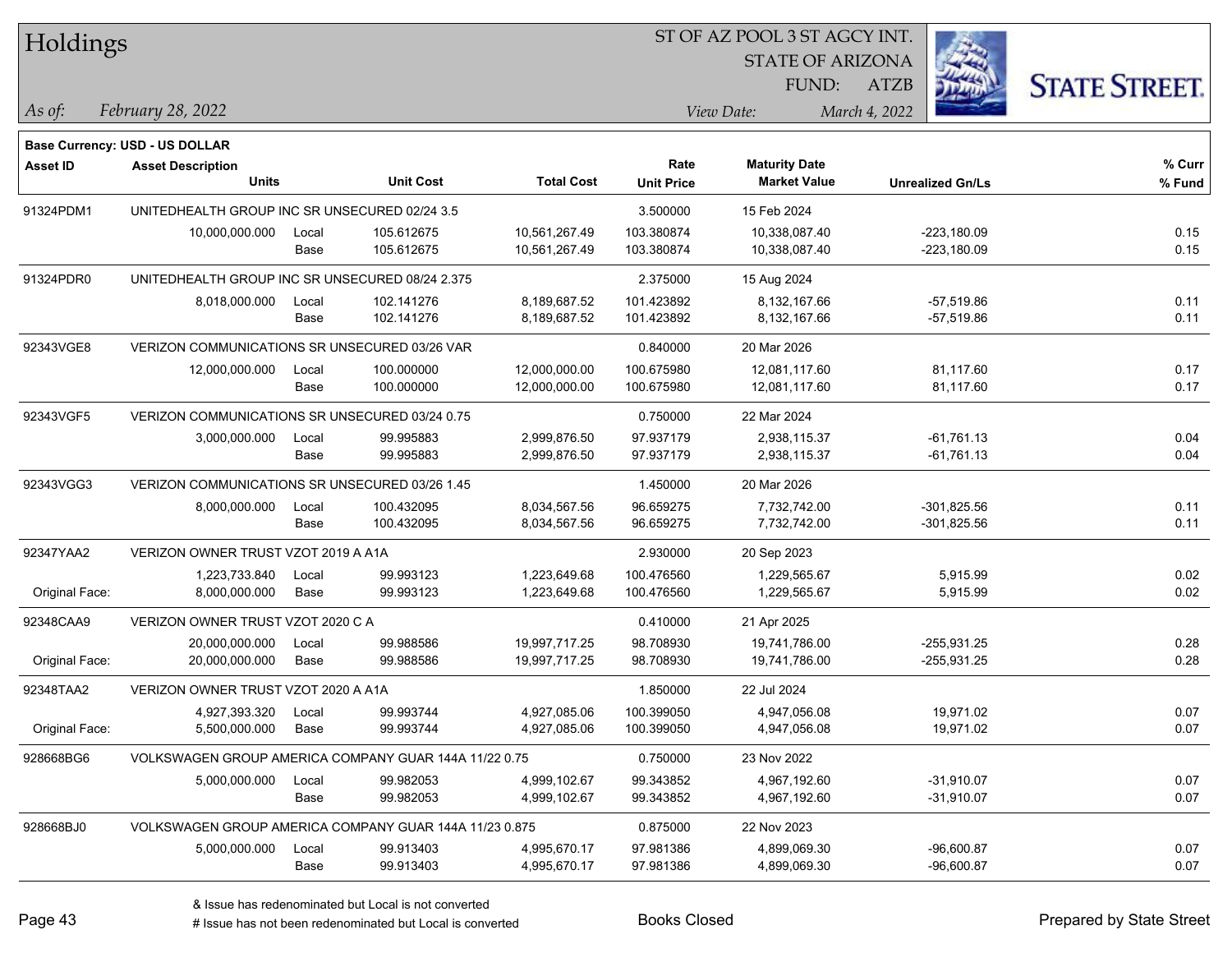| Holdings        |                                                  |       |                  |                   |                   | ST OF AZ POOL 3 ST AGCY INT. |                         |                      |  |
|-----------------|--------------------------------------------------|-------|------------------|-------------------|-------------------|------------------------------|-------------------------|----------------------|--|
|                 |                                                  |       |                  |                   |                   | <b>STATE OF ARIZONA</b>      |                         |                      |  |
|                 |                                                  |       |                  |                   |                   | FUND:                        | <b>ATZB</b>             | <b>STATE STREET.</b> |  |
| $\vert$ As of:  | February 28, 2022                                |       |                  |                   |                   | View Date:                   | March 4, 2022           |                      |  |
|                 | <b>Base Currency: USD - US DOLLAR</b>            |       |                  |                   |                   |                              |                         |                      |  |
| <b>Asset ID</b> | <b>Asset Description</b>                         |       |                  |                   | Rate              | <b>Maturity Date</b>         |                         | % Curr               |  |
|                 | Units                                            |       | <b>Unit Cost</b> | <b>Total Cost</b> | <b>Unit Price</b> | <b>Market Value</b>          | <b>Unrealized Gn/Ls</b> | % Fund               |  |
| 92868KAA1       | VOLKSWAGEN AUTO LOAN ENHANCED VALET 2021 1 A1    |       |                  |                   | 0.159460          | 21 Nov 2022                  |                         |                      |  |
|                 | 5,461,891.500                                    | Local | 100.000000       | 5,461,891.50      | 99.966940         | 5,460,085.80                 | $-1,805.70$             | 0.08                 |  |
| Original Face:  | 20,000,000.000                                   | Base  | 100.000000       | 5,461,891.50      | 99.966940         | 5,460,085.80                 | $-1,805.70$             | 0.08                 |  |
| 931142DP5       | WALMART INC SR UNSECURED 04/24 3.3               |       |                  |                   | 3.300000          | 22 Apr 2024                  |                         |                      |  |
|                 | 1,000,000.000                                    | Local | 105.370857       | 1,053,708.57      | 103.299761        | 1,032,997.61                 | $-20,710.96$            | 0.01                 |  |
|                 |                                                  | Base  | 105.370857       | 1,053,708.57      | 103.299761        | 1,032,997.61                 | $-20,710.96$            | 0.01                 |  |
| 931142EK5       | WALMART INC SR UNSECURED 06/23 3.4               |       |                  |                   | 3.400000          | 26 Jun 2023                  |                         |                      |  |
|                 | 20,000,000.000                                   | Local | 103.825175       | 20,765,034.97     | 102.505637        | 20,501,127.40                | $-263,907.57$           | 0.29                 |  |
|                 |                                                  | Base  | 103.825175       | 20,765,034.97     | 102.505637        | 20,501,127.40                | -263,907.57             | 0.29                 |  |
| 931142EL3       | WALMART INC SR UNSECURED 07/24 2.85              |       |                  |                   | 2.850000          | 08 Jul 2024                  |                         |                      |  |
|                 | 4,886,000.000                                    | Local | 102.111592       | 4,989,172.37      | 102.536623        | 5,009,939.40                 | 20,767.03               | 0.07                 |  |
|                 |                                                  | Base  | 102.111592       | 4,989,172.37      | 102.536623        | 5,009,939.40                 | 20,767.03               | 0.07                 |  |
| 931142ER0       | WALMART INC SR UNSECURED 09/26 1.05              |       |                  |                   | 1.050000          | 17 Sep 2026                  |                         |                      |  |
|                 | 5,000,000.000                                    | Local | 99.827853        | 4,991,392.67      | 96.045668         | 4,802,283.40                 | -189,109.27             | 0.07                 |  |
|                 |                                                  | Base  | 99.827853        | 4,991,392.67      | 96.045668         | 4,802,283.40                 | -189,109.27             | 0.07                 |  |
| 931422AH2       | WALGREEN CO COMPANY GUAR 09/22 3.1               |       |                  |                   | 3.100000          | 15 Sep 2022                  |                         |                      |  |
|                 | 6,682,000.000                                    | Local | 101.340945       | 6,771,601.95      | 100.878227        | 6,740,683.13                 | $-30,918.82$            | 0.10                 |  |
|                 |                                                  | Base  | 101.340945       | 6,771,601.95      | 100.878227        | 6,740,683.13                 | $-30,918.82$            | 0.10                 |  |
| 931427AU2       | WALGREENS BOOTS ALLIANCE SR UNSECURED 11/23 0.95 |       |                  |                   | 0.950000          | 17 Nov 2023                  |                         |                      |  |
|                 | 3,000,000.000                                    | Local | 99.993196        | 2,999,795.87      | 98.620307         | 2,958,609.21                 | $-41,186.66$            | 0.04                 |  |
|                 |                                                  | Base  | 99.993196        | 2,999,795.87      | 98.620307         | 2,958,609.21                 | -41,186.66              | 0.04                 |  |
| 94106LAY5       | WASTE MANAGEMENT INC COMPANY GUAR 09/22 2.9      |       |                  |                   | 2.900000          | 15 Sep 2022                  |                         |                      |  |
|                 | 1,625,000.000                                    | Local | 100.643926       | 1,635,463.79      | 100.519332        | 1,633,439.15                 | $-2,024.64$             | 0.02                 |  |
|                 |                                                  | Base  | 100.643926       | 1,635,463.79      | 100.519332        | 1,633,439.15                 | $-2,024.64$             | 0.02                 |  |
| 94106LBL2       | WASTE MANAGEMENT INC COMPANY GUAR 11/25 0.75     |       |                  |                   | 0.750000          | 15 Nov 2025                  |                         |                      |  |
|                 | 5,000,000.000                                    | Local | 99.873729        | 4,993,686.45      | 94.657757         | 4,732,887.85                 | $-260,798.60$           | 0.07                 |  |
|                 |                                                  | Base  | 99.873729        | 4,993,686.45      | 94.657757         | 4,732,887.85                 | $-260,798.60$           | 0.07                 |  |
| 95000U2C6       | WELLS FARGO + COMPANY SR UNSECURED 01/24 3.75    |       |                  |                   | 3.750000          | 24 Jan 2024                  |                         |                      |  |
|                 | 5,000,000.000                                    | Local | 99.931208        | 4,996,560.40      | 103.150907        | 5, 157, 545. 35              | 160,984.95              | 0.07                 |  |
|                 |                                                  | Base  | 99.931208        | 4,996,560.40      | 103.150907        | 5, 157, 545. 35              | 160,984.95              | 0.07                 |  |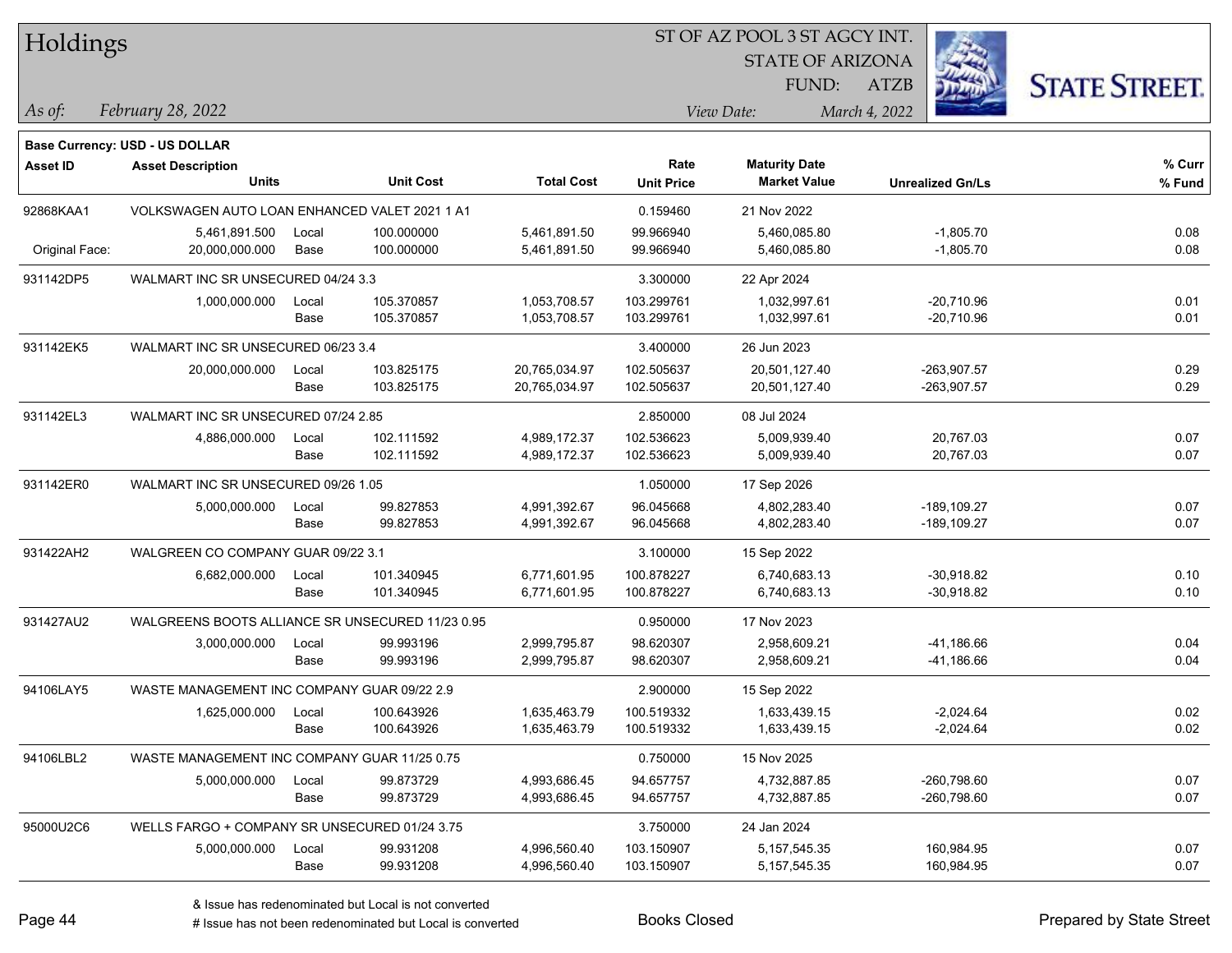| Holdings               |                                                |       |                  |                   |                   | ST OF AZ POOL 3 ST AGCY INT. |                         |                      |  |  |
|------------------------|------------------------------------------------|-------|------------------|-------------------|-------------------|------------------------------|-------------------------|----------------------|--|--|
|                        |                                                |       |                  |                   |                   | <b>STATE OF ARIZONA</b>      |                         |                      |  |  |
|                        |                                                |       |                  |                   |                   | FUND:                        | <b>ATZB</b>             | <b>STATE STREET.</b> |  |  |
| As of:                 | February 28, 2022                              |       |                  |                   |                   | View Date:                   | March 4, 2022           |                      |  |  |
|                        | Base Currency: USD - US DOLLAR                 |       |                  |                   |                   |                              |                         |                      |  |  |
| <b>Asset ID</b>        | <b>Asset Description</b>                       |       |                  |                   | Rate              | <b>Maturity Date</b>         |                         | % Curr               |  |  |
|                        | <b>Units</b>                                   |       | <b>Unit Cost</b> | <b>Total Cost</b> | <b>Unit Price</b> | <b>Market Value</b>          | <b>Unrealized Gn/Ls</b> | % Fund               |  |  |
| 95000U2T9              | WELLS FARGO + COMPANY SR UNSECURED 05/25 VAR   |       |                  |                   | 0.805000          | 19 May 2025                  |                         |                      |  |  |
|                        | 7,000,000.000                                  | Local | 100.000000       | 7,000,000.00      | 96.842369         | 6,778,965.83                 | $-221,034.17$           | 0.10                 |  |  |
|                        |                                                | Base  | 100.000000       | 7,000,000.00      | 96.842369         | 6,778,965.83                 | $-221,034.17$           | 0.10                 |  |  |
| 98163LAB6              | WORLD OMNI AUTO RECEIVABLES TR WOART 2021 B A2 |       |                  |                   | 0.200000          | 15 Jul 2024                  |                         |                      |  |  |
|                        | 3,589,496.170                                  | Local | 99.997424        | 3,589,403.72      | 99.691440         | 3,578,420.42                 | $-10,983.30$            | 0.05                 |  |  |
| Original Face:         | 5,250,000.000                                  | Base  | 99.997424        | 3,589,403.72      | 99.691440         | 3,578,420.42                 | $-10,983.30$            | 0.05                 |  |  |
| <b>US DOLLAR Total</b> |                                                |       |                  |                   |                   |                              |                         |                      |  |  |
|                        | 2,150,685,962.620                              | Local |                  | 2,159,959,850.49  |                   | 2,121,953,914.50             | -38,005,935.99          | 29.94                |  |  |
| Original Face:         | 461,631,952.000                                | Base  |                  | 2,159,959,850.49  |                   | 2,121,953,914.50             | -38,005,935.99          | 29.94                |  |  |
|                        | <b>FIXED INCOME Total</b>                      |       |                  |                   |                   |                              |                         |                      |  |  |
|                        | 2,150,685,962.620                              | Base  |                  | 2,159,959,850.49  |                   | 2,121,953,914.50             | -38,005,935.99          | 29.94                |  |  |
| Original Face:         | 461,631,952.000                                |       |                  |                   |                   |                              |                         |                      |  |  |

Page 45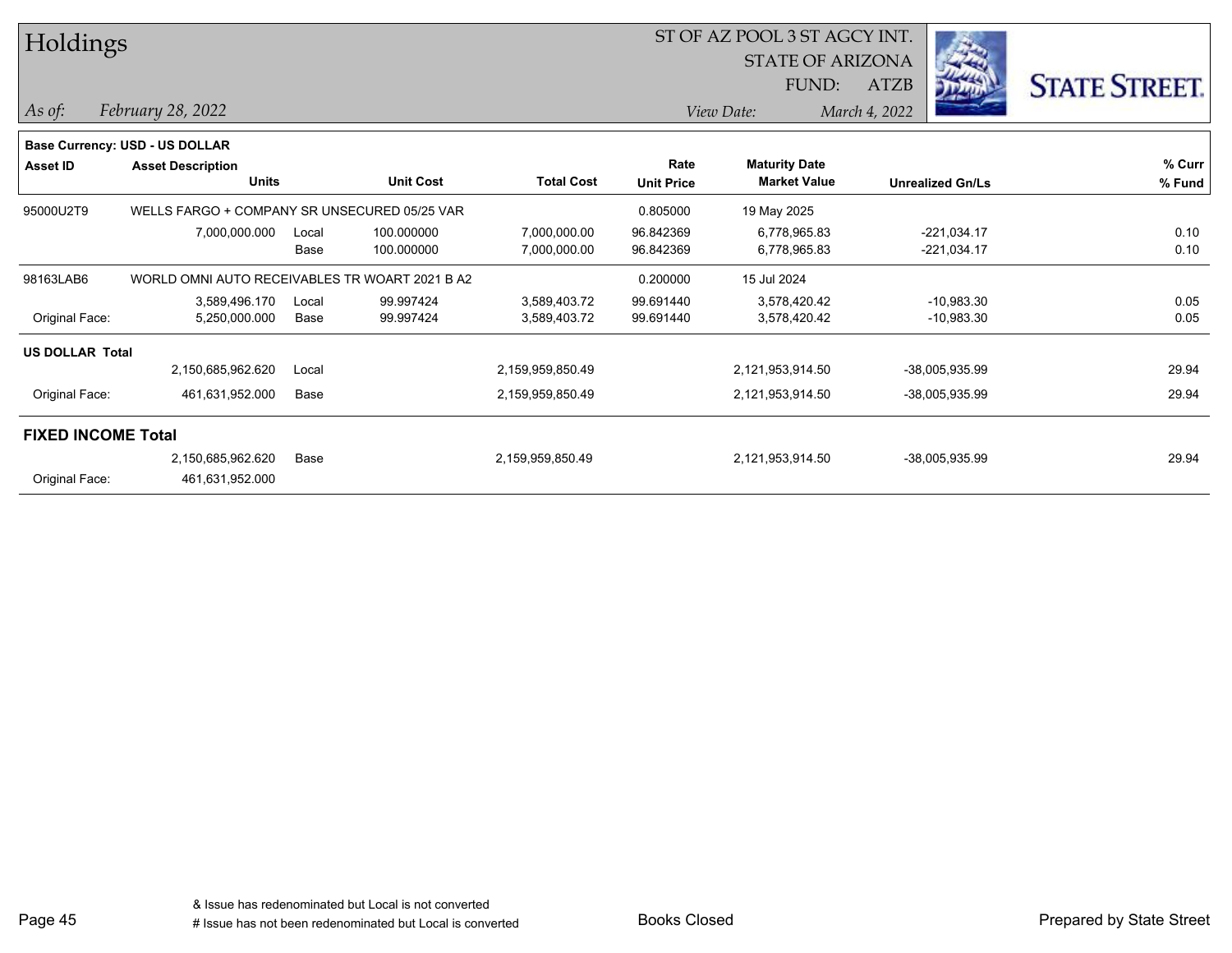| Holdings                            |                                                                                   |                  |                   |                           | ST OF AZ POOL 3 ST AGCY INT.<br><b>STATE OF ARIZONA</b> |                              |                      |
|-------------------------------------|-----------------------------------------------------------------------------------|------------------|-------------------|---------------------------|---------------------------------------------------------|------------------------------|----------------------|
| $\vert$ As of:                      | February 28, 2022                                                                 |                  |                   |                           | FUND:<br>View Date:                                     | <b>ATZB</b><br>March 4, 2022 | <b>STATE STREET.</b> |
| Asset ID                            | <b>Base Currency: USD - US DOLLAR</b><br><b>Asset Description</b><br><b>Units</b> | <b>Unit Cost</b> | <b>Total Cost</b> | Rate<br><b>Unit Price</b> | <b>Maturity Date</b><br><b>Market Value</b>             | <b>Unrealized Gn/Ls</b>      | % Curr<br>% Fund     |
| <b>FUND Total</b><br>Original Face: | 7,117,876,677.670<br>461,631,952.000                                              | Base             | 7,125,951,209.70  |                           | 7,086,771,379.06                                        | -39,179,830.64               | 100.00               |

Page 46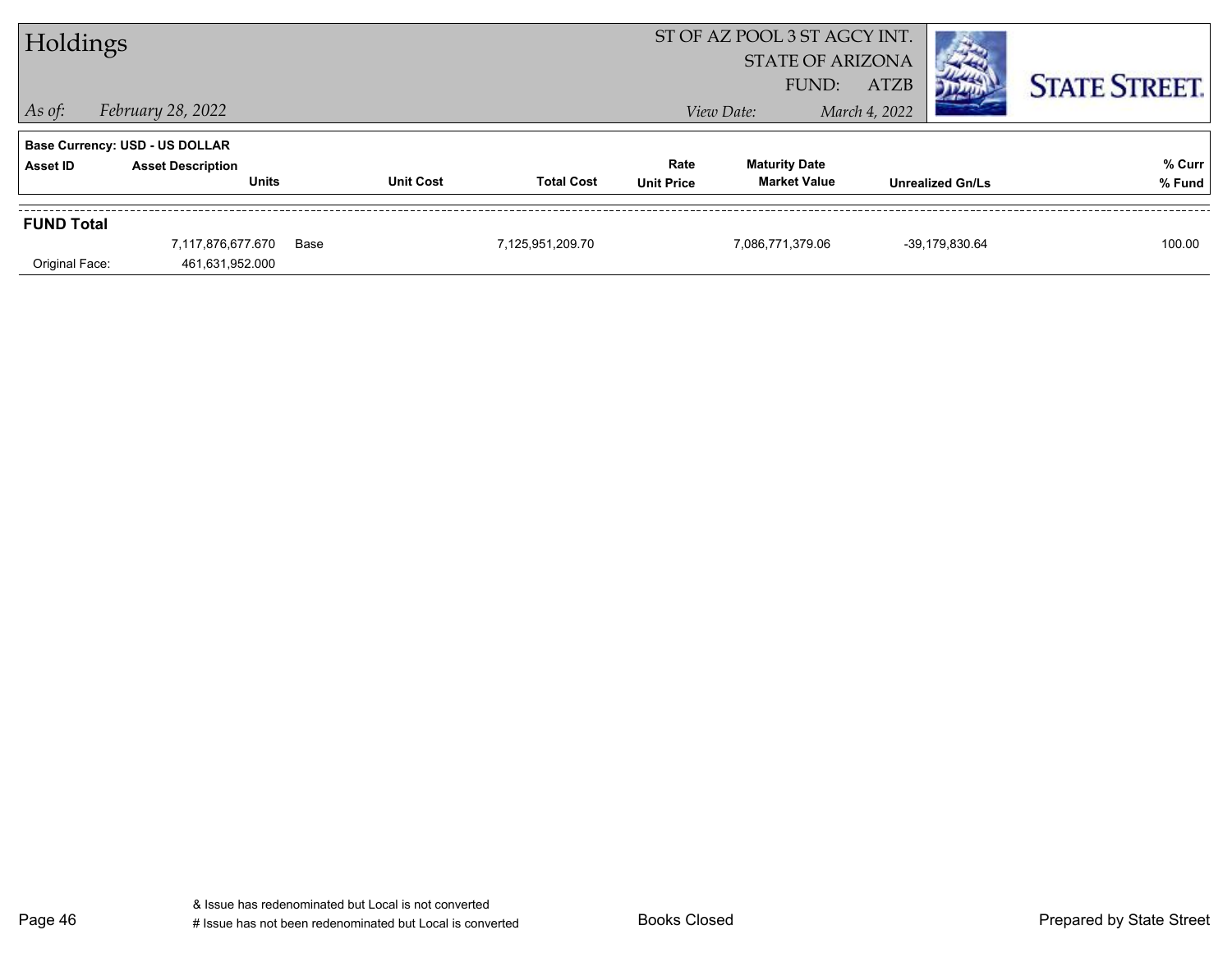## Holdings

### Currency Summary

*As of: February 28, 2022*

#### **Base Currency:USD - US DOLLAR**

|                        |                   |       |                   |                     | % Currency |                         |                          |                           |
|------------------------|-------------------|-------|-------------------|---------------------|------------|-------------------------|--------------------------|---------------------------|
|                        | <b>Units</b>      |       | <b>Total Cost</b> | <b>Market Value</b> | % Fund     | <b>Unreal Sec Gn/Ls</b> | <b>Unreal Curr Gn/Ls</b> | <b>Total Unreal Gn/Ls</b> |
| <b>US DOLLAR</b>       |                   |       |                   |                     |            |                         | Exchange Rate:           | 1.000000                  |
| <b>CASH</b>            |                   |       |                   |                     |            |                         |                          |                           |
|                        | 80,000.020        | Local | 80,000.02         | 80,000.02           | 0.00       | 0.00                    |                          | 0.00                      |
|                        |                   | Base  | 80,000.02         | 80,000.02           | 0.00       | 0.00                    | 0.00                     | 0.00                      |
| <b>CASH EQUIVALENT</b> |                   |       |                   |                     |            |                         |                          |                           |
|                        | 4,967,110,715.030 | Local | 4,965,911,359.19  | 4,964,737,464.54    | 70.06      | $-1,173,894.65$         |                          | $-1,173,894.65$           |
|                        |                   | Base  | 4,965,911,359.19  | 4,964,737,464.54    | 70.06      | $-1,173,894.65$         | 0.00                     | $-1,173,894.65$           |
| <b>FIXED INCOME</b>    |                   |       |                   |                     |            |                         |                          |                           |
|                        | 2,150,685,962.620 | Local | 2,159,959,850.49  | 2,121,953,914.50    | 29.94      | -38,005,935.99          |                          | -38,005,935.99            |
| Original Face:         | 461,631,952.000   | Base  | 2,159,959,850.49  | 2,121,953,914.50    | 29.94      | -38,005,935.99          | 0.00                     | -38,005,935.99            |
| <b>US DOLLAR Total</b> |                   |       |                   |                     |            |                         |                          |                           |
|                        | 7,117,876,677.670 | Local | 7,125,951,209.70  | 7,086,771,379.06    | 100.00     | -39,179,830.64          |                          | -39,179,830.64            |
| Original Face:         | 461,631,952.000   | Base  | 7,125,951,209.70  | 7,086,771,379.06    | 100.00     | -39,179,830.64          | 0.00                     | -39,179,830.64            |
| <b>FUND Total</b>      |                   |       |                   |                     |            |                         |                          |                           |
|                        | 7,117,876,677.670 | Base  | 7,125,951,209.70  | 7,086,771,379.06    | 100.00     | -39,179,830.64          | 0.00                     | -39,179,830.64            |
| Original Face:         | 461,631,952.000   |       |                   |                     |            |                         |                          |                           |
|                        |                   |       |                   |                     |            |                         |                          |                           |



*View Date:March 4, 2022*

STATE OF ARIZONA

FUND:

ATZB

ST OF AZ POOL 3 ST AGCY INT.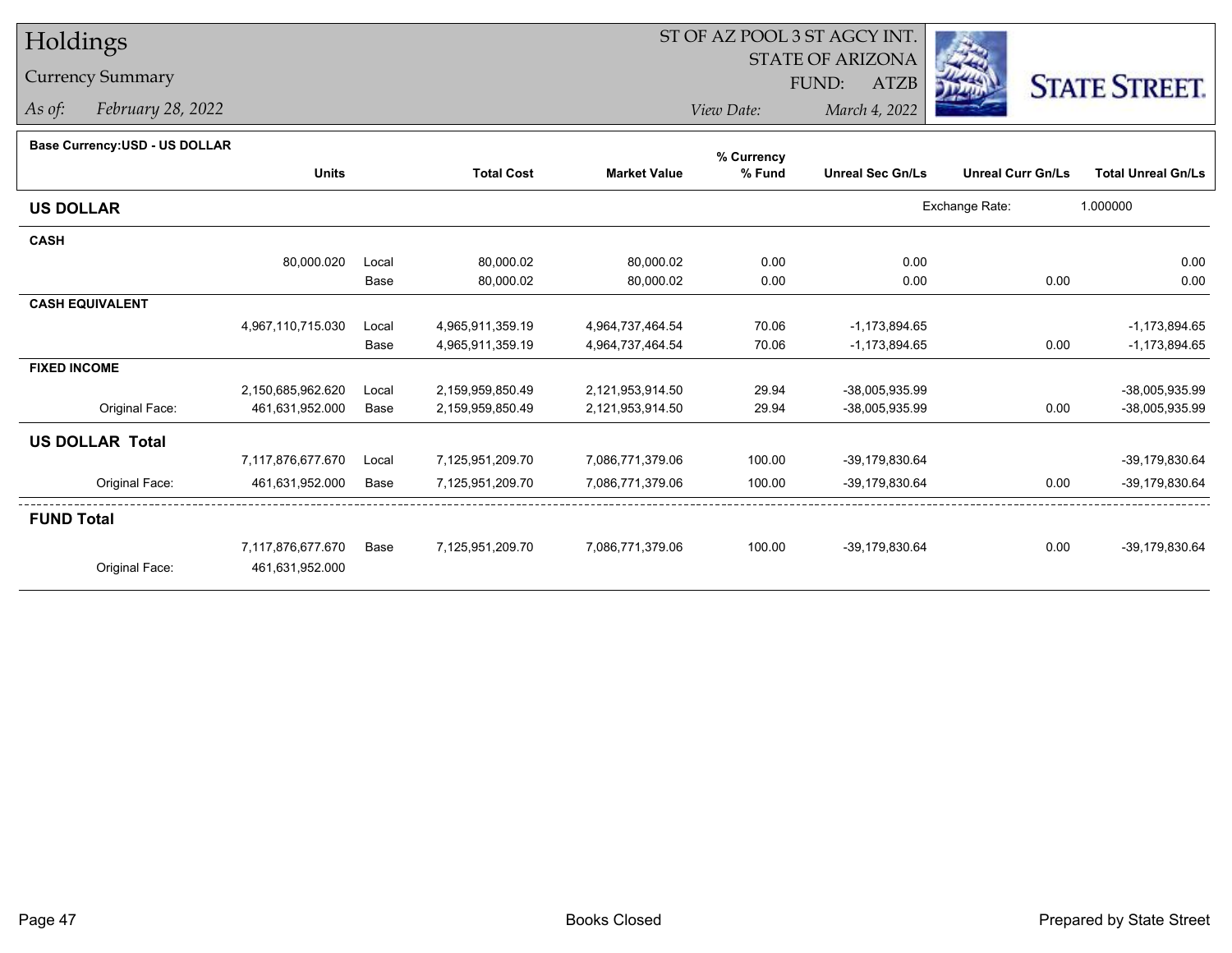| Holdings             |                                       |                   |                     | ST OF AZ POOL 3 ST AGCY INT. |                                                 |                          |                           |
|----------------------|---------------------------------------|-------------------|---------------------|------------------------------|-------------------------------------------------|--------------------------|---------------------------|
| <b>Asset Summary</b> |                                       |                   |                     |                              | <b>STATE OF ARIZONA</b><br><b>ATZB</b><br>FUND: |                          | <b>STATE STREET.</b>      |
| As of:               | February 28, 2022                     |                   |                     | View Date:                   | March 4, 2022                                   |                          |                           |
|                      | <b>Base Currency: USD - US DOLLAR</b> |                   |                     |                              |                                                 |                          |                           |
|                      | <b>Units</b>                          | <b>Total Cost</b> | <b>Market Value</b> | % Fund                       | <b>Unreal Sec Gn/Ls</b>                         | <b>Unreal Curr Gn/Ls</b> | <b>Total Unreal Gn/Ls</b> |
| <b>CASH</b>          |                                       |                   |                     |                              |                                                 |                          |                           |
| <b>US DOLLAR</b>     |                                       |                   |                     |                              |                                                 |                          |                           |
|                      | 80,000.020                            | 80,000.02         | 80,000.02           | 0.00                         | 0.00                                            | 0.00                     | 0.00                      |
| <b>CASH Total</b>    | 80,000.020                            | 80,000.02         | 80,000.02           | 0.00                         | 0.00                                            | 0.00                     | 0.00                      |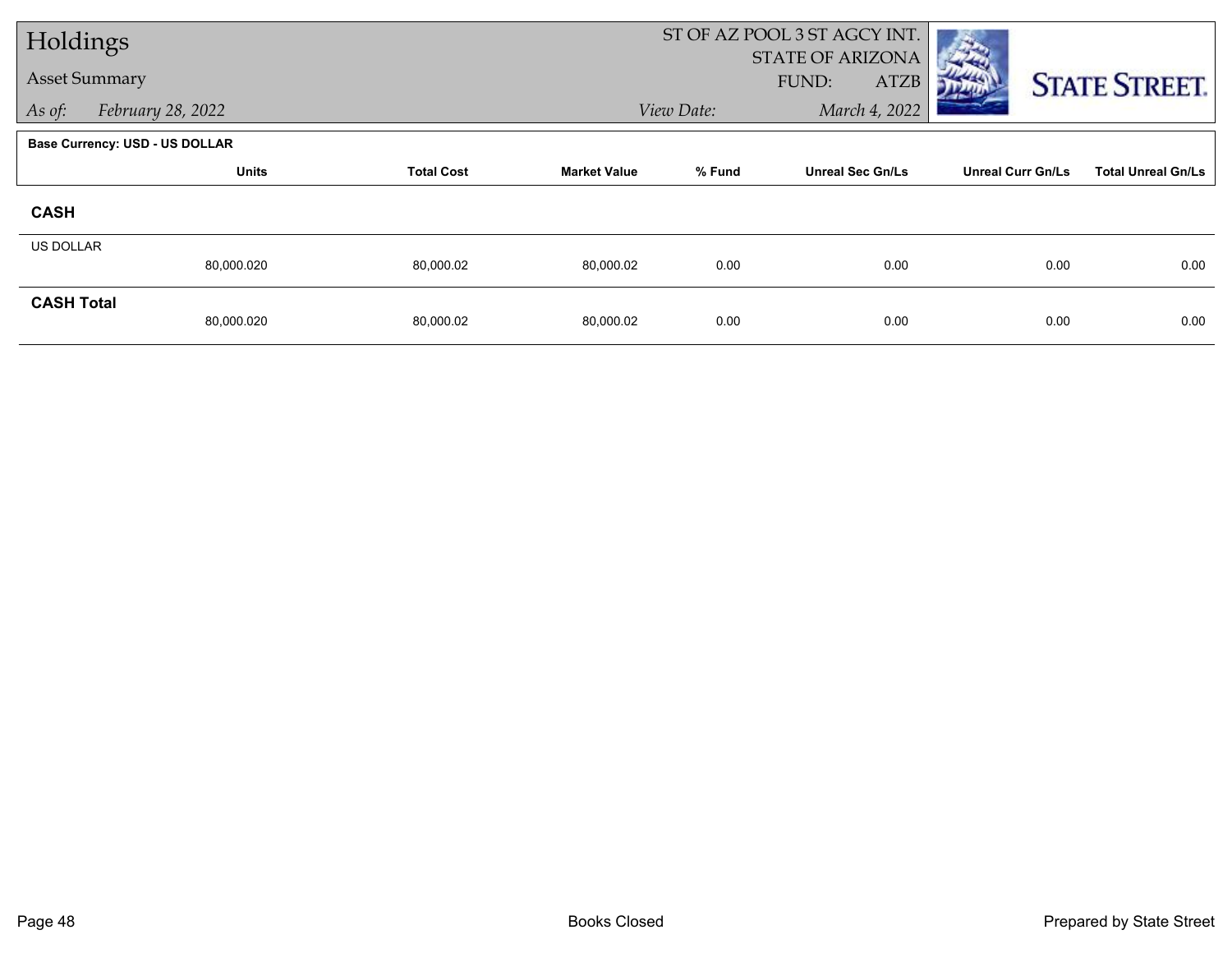| Holdings         |                                       |                   |                     | ST OF AZ POOL 3 ST AGCY INT. |                         |                          |                           |  |
|------------------|---------------------------------------|-------------------|---------------------|------------------------------|-------------------------|--------------------------|---------------------------|--|
|                  | <b>Asset Summary</b>                  |                   |                     |                              | <b>STATE OF ARIZONA</b> |                          |                           |  |
|                  |                                       |                   |                     |                              | <b>ATZB</b><br>FUND:    |                          | <b>STATE STREET.</b>      |  |
| As of:           | February 28, 2022                     |                   |                     | View Date:                   | March 4, 2022           |                          |                           |  |
|                  | <b>Base Currency: USD - US DOLLAR</b> |                   |                     |                              |                         |                          |                           |  |
|                  | <b>Units</b>                          | <b>Total Cost</b> | <b>Market Value</b> | % Fund                       | <b>Unreal Sec Gn/Ls</b> | <b>Unreal Curr Gn/Ls</b> | <b>Total Unreal Gn/Ls</b> |  |
|                  | <b>CASH EQUIVALENT</b>                |                   |                     |                              |                         |                          |                           |  |
| <b>US DOLLAR</b> |                                       |                   |                     |                              |                         |                          |                           |  |
|                  | 4,967,110,715.030                     | 4,965,911,359.19  | 4,964,737,464.54    | 70.06                        | $-1,173,894.65$         | 0.00                     | $-1,173,894.65$           |  |
|                  | <b>CASH EQUIVALENT Total</b>          |                   |                     |                              |                         |                          |                           |  |
|                  | 4,967,110,715.030                     | 4,965,911,359.19  | 4,964,737,464.54    | 70.06                        | $-1,173,894.65$         | 0.00                     | $-1,173,894.65$           |  |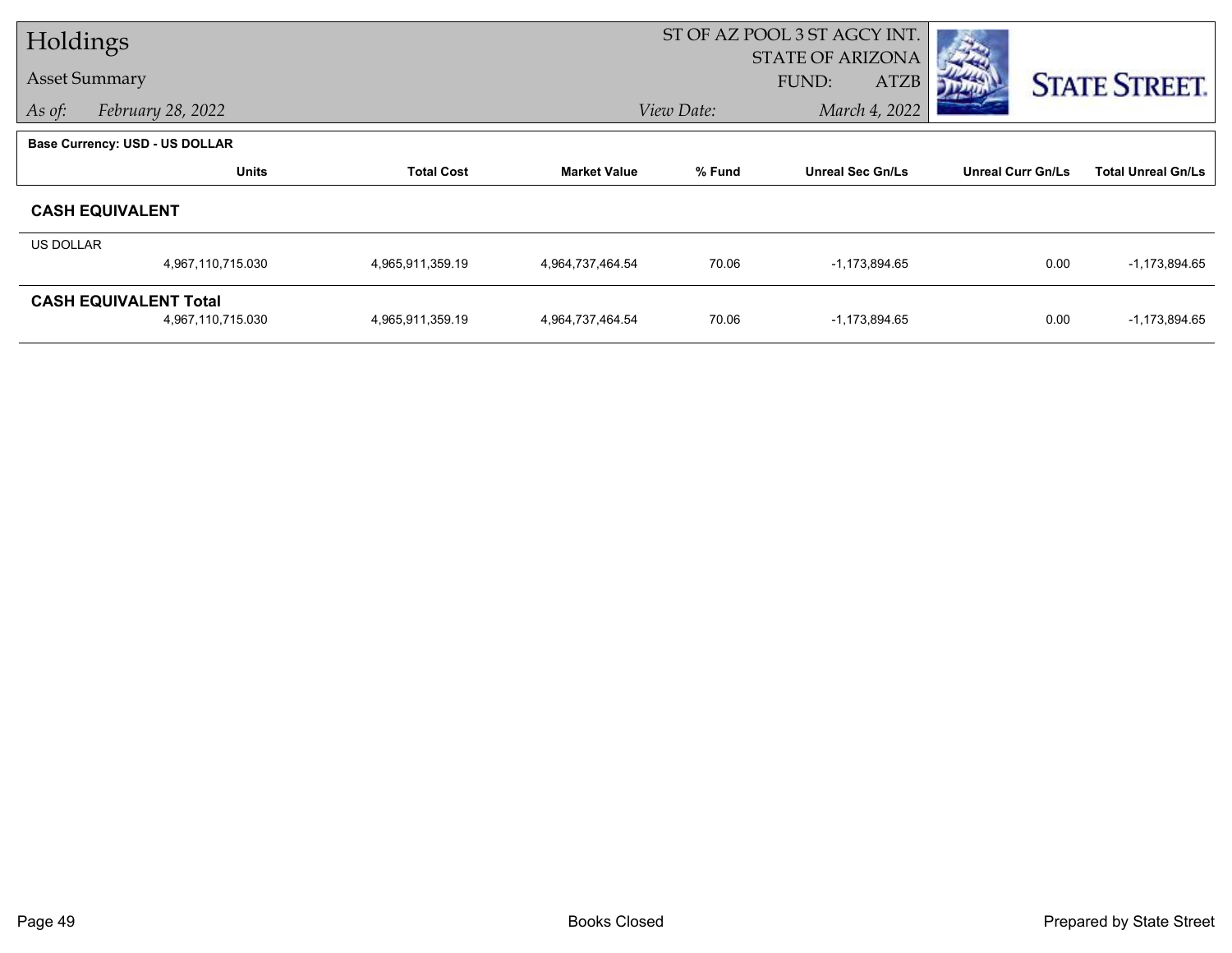| Holdings  |                                       |                   |                     |            | ST OF AZ POOL 3 ST AGCY INT.                    |                          |                           |
|-----------|---------------------------------------|-------------------|---------------------|------------|-------------------------------------------------|--------------------------|---------------------------|
|           | <b>Asset Summary</b>                  |                   |                     |            | <b>STATE OF ARIZONA</b><br>FUND:<br><b>ATZB</b> |                          |                           |
| As of:    | February 28, 2022                     |                   |                     | View Date: | March 4, 2022                                   |                          | <b>STATE STREET.</b>      |
|           |                                       |                   |                     |            |                                                 |                          |                           |
|           | <b>Base Currency: USD - US DOLLAR</b> |                   |                     |            |                                                 |                          |                           |
|           | <b>Units</b>                          | <b>Total Cost</b> | <b>Market Value</b> | % Fund     | <b>Unreal Sec Gn/Ls</b>                         | <b>Unreal Curr Gn/Ls</b> | <b>Total Unreal Gn/Ls</b> |
|           | <b>FIXED INCOME</b>                   |                   |                     |            |                                                 |                          |                           |
| US DOLLAR |                                       |                   |                     |            |                                                 |                          |                           |
|           | 2,150,685,962.620                     | 2,159,959,850.49  | 2,121,953,914.50    | 29.94      | -38,005,935.99                                  | 0.00                     | -38,005,935.99            |
|           | <b>FIXED INCOME Total</b>             |                   |                     |            |                                                 |                          |                           |
|           | 2,150,685,962.620                     | 2,159,959,850.49  | 2,121,953,914.50    | 29.94      | -38,005,935.99                                  | 0.00                     | -38,005,935.99            |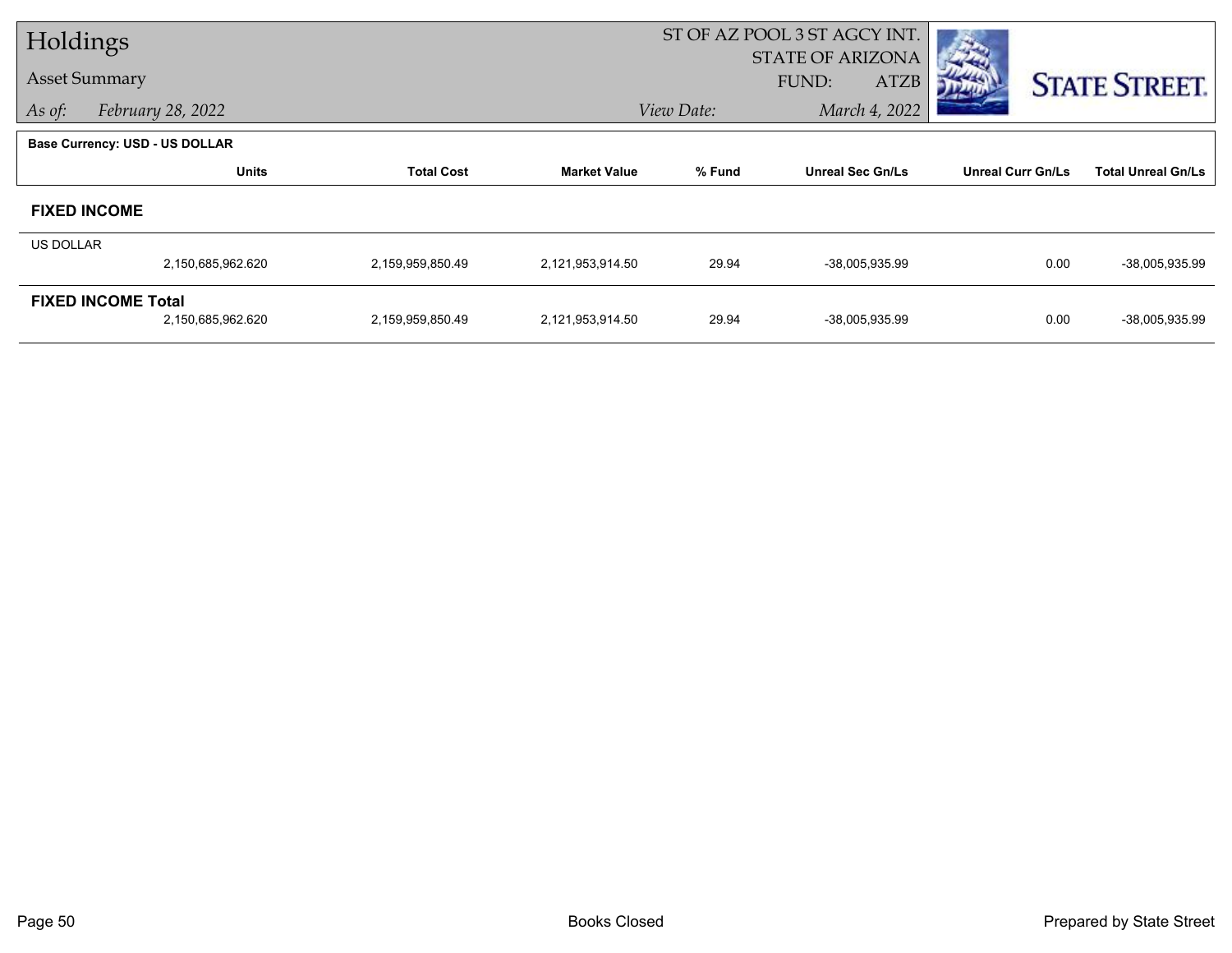| Holdings          |                                       |                   | ST OF AZ POOL 3 ST AGCY INT. |            |                                                 |                          |                           |
|-------------------|---------------------------------------|-------------------|------------------------------|------------|-------------------------------------------------|--------------------------|---------------------------|
|                   | <b>Asset Summary</b>                  |                   |                              |            | <b>STATE OF ARIZONA</b><br><b>ATZB</b><br>FUND: |                          | <b>STATE STREET.</b>      |
| As of:            | February 28, 2022                     |                   |                              | View Date: | March 4, 2022                                   |                          |                           |
|                   | <b>Base Currency: USD - US DOLLAR</b> |                   |                              |            |                                                 |                          |                           |
|                   | <b>Units</b>                          | <b>Total Cost</b> | <b>Market Value</b>          | % Fund     | <b>Unreal Sec Gn/Ls</b>                         | <b>Unreal Curr Gn/Ls</b> | <b>Total Unreal Gn/Ls</b> |
| <b>FUND Total</b> |                                       |                   |                              |            |                                                 |                          |                           |
|                   | 7.117.876.677.670                     | 7.125.951.209.70  | 7,086,771,379.06             | 100.00     | -39.179.830.64                                  | 0.00                     | -39,179,830.64            |